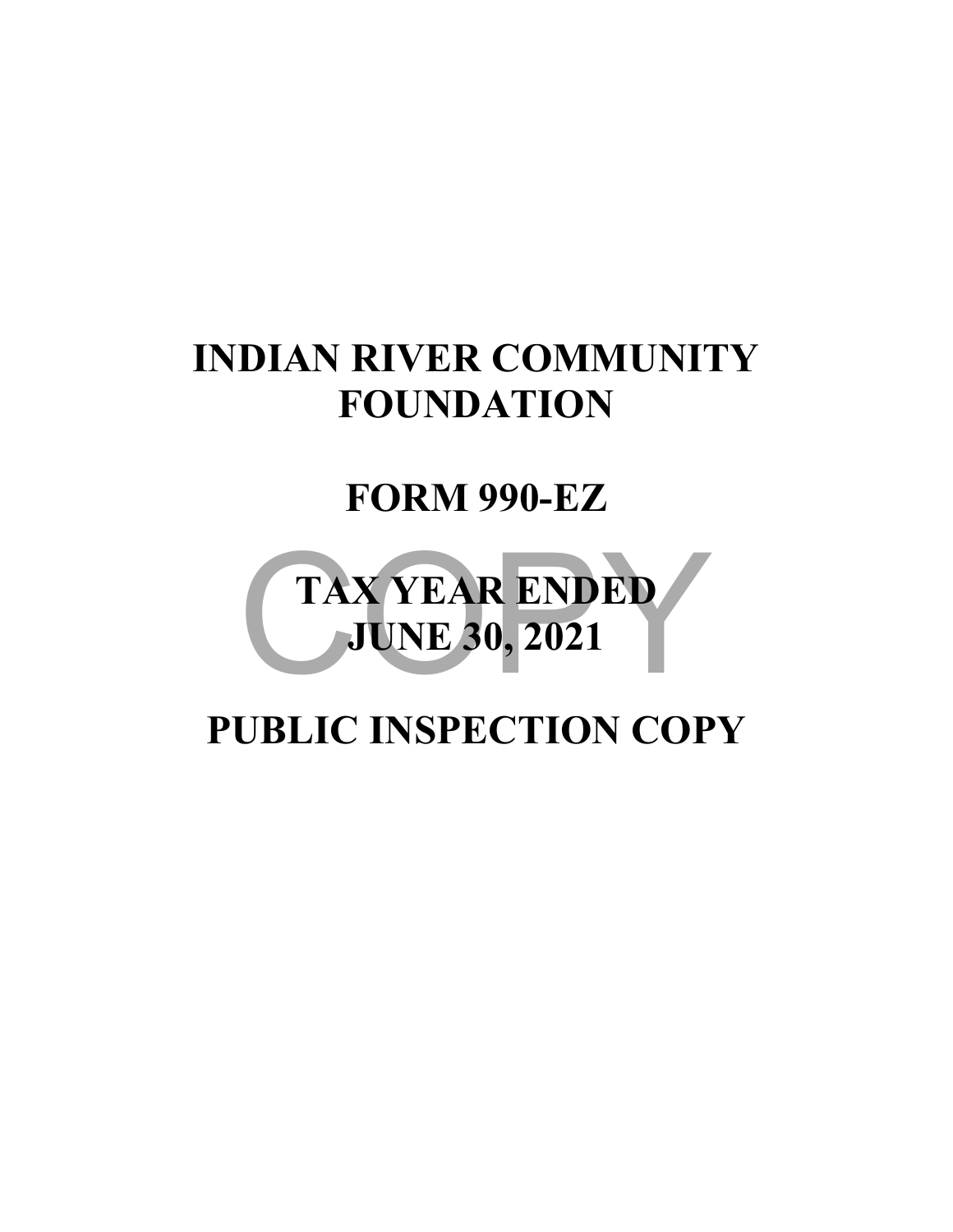|                                      |                                                          |                                                               | EXTENDED TO MAY 16, 2022                                                                                                                                   |                                                                     |            |                                                                   | OMB No. 1545-0047                                    |
|--------------------------------------|----------------------------------------------------------|---------------------------------------------------------------|------------------------------------------------------------------------------------------------------------------------------------------------------------|---------------------------------------------------------------------|------------|-------------------------------------------------------------------|------------------------------------------------------|
| Form <b>990</b>                      |                                                          |                                                               | <b>Return of Organization Exempt From Income Tax</b><br>Under section 501(c), 527, or 4947(a)(1) of the Internal Revenue Code (except private foundations) |                                                                     |            |                                                                   |                                                      |
|                                      |                                                          |                                                               | Do not enter social security numbers on this form as it may be made public.                                                                                |                                                                     |            |                                                                   |                                                      |
| Department of the Treasury           |                                                          |                                                               | Go to www.irs.gov/Form990 for instructions and the latest information.                                                                                     |                                                                     |            |                                                                   | <b>Open to Public</b><br>Inspection                  |
| Internal Revenue Service             |                                                          | A For the 2020 calendar year, or tax year beginning           | JUL 1, 2020                                                                                                                                                |                                                                     |            | and ending $JUN$ 30, $2021$                                       |                                                      |
| в.<br>Check if                       |                                                          | <b>C</b> Name of organization                                 |                                                                                                                                                            |                                                                     |            | D Employer identification number                                  |                                                      |
| applicable:                          |                                                          |                                                               |                                                                                                                                                            |                                                                     |            |                                                                   |                                                      |
| Address<br>change                    |                                                          |                                                               | INDIAN RIVER COMMUNITY FOUNDATION, INC.                                                                                                                    |                                                                     |            |                                                                   |                                                      |
| Name<br>change                       | Doing business as                                        |                                                               |                                                                                                                                                            |                                                                     |            | 20-1729243                                                        |                                                      |
| Initial<br>return                    |                                                          |                                                               | Number and street (or P.O. box if mail is not delivered to street address)                                                                                 |                                                                     | Room/suite | E Telephone number                                                |                                                      |
| Final<br>return/                     |                                                          | P.O. BOX 643968                                               |                                                                                                                                                            |                                                                     |            | $772 - 492 - 1407$                                                |                                                      |
| termin-<br>ated                      |                                                          |                                                               | City or town, state or province, country, and ZIP or foreign postal code                                                                                   |                                                                     |            | G Gross receipts \$                                               | 33,834,795.                                          |
| Amended<br> return                   |                                                          | VERO BEACH, FL 32964                                          |                                                                                                                                                            |                                                                     |            | H(a) Is this a group return                                       |                                                      |
| Applica-<br>tion                     |                                                          |                                                               | F Name and address of principal officer: JEFFREY R. PICKERING                                                                                              |                                                                     |            | for subordinates?                                                 | $\overline{\mathsf{Yes}}$ $\overline{\mathsf{X}}$ No |
| pending                              |                                                          | SAME AS C ABOVE                                               |                                                                                                                                                            |                                                                     |            | $H(b)$ Are all subordinates included? $\Box$ Yes                  |                                                      |
|                                      | Tax-exempt status: $\boxed{\mathbf{X}}$ 501(c)(3)        | $501(c)$ (                                                    | $\sqrt{\frac{1}{1}}$ (insert no.)                                                                                                                          | $4947(a)(1)$ or                                                     | 527        |                                                                   | If "No," attach a list. See instructions             |
|                                      |                                                          |                                                               | J Website: WWW.IRCOMMUNITYFOUNDATION.ORG                                                                                                                   |                                                                     |            | $H(c)$ Group exemption number $\blacktriangleright$               |                                                      |
|                                      | K Form of organization: $\boxed{\mathbf{X}}$ Corporation |                                                               | Trust<br>Association                                                                                                                                       | Other $\blacktriangleright$                                         |            | L Year of formation: $2004 \vert$ M State of legal domicile: $FL$ |                                                      |
| Part I                               | <b>Summary</b>                                           |                                                               |                                                                                                                                                            |                                                                     |            |                                                                   |                                                      |
| 1.                                   |                                                          |                                                               | Briefly describe the organization's mission or most significant activities: OUR MISSION IS BUILDING A BETTER                                               |                                                                     |            |                                                                   |                                                      |
|                                      |                                                          |                                                               | COMMUNITY THROUGH DONOR-DRIVEN PHILANTHROPY.                                                                                                               |                                                                     |            |                                                                   |                                                      |
| 2                                    |                                                          |                                                               | Check this box $\blacktriangleright$ $\Box$ if the organization discontinued its operations or disposed of more than 25% of its net assets.                |                                                                     |            |                                                                   |                                                      |
| з                                    |                                                          |                                                               | Number of voting members of the governing body (Part VI, line 1a)                                                                                          |                                                                     |            | 3                                                                 |                                                      |
|                                      |                                                          |                                                               |                                                                                                                                                            |                                                                     |            | $\overline{4}$                                                    |                                                      |
|                                      |                                                          |                                                               | Total number of individuals employed in calendar year 2020 (Part V, line 2a) manufacture controller to intervent                                           |                                                                     |            | $\overline{5}$                                                    |                                                      |
|                                      |                                                          |                                                               |                                                                                                                                                            |                                                                     |            |                                                                   |                                                      |
|                                      |                                                          |                                                               |                                                                                                                                                            |                                                                     |            | $6\phantom{a}$                                                    |                                                      |
|                                      |                                                          |                                                               |                                                                                                                                                            |                                                                     |            | 7a                                                                |                                                      |
| Activities & Governance              |                                                          |                                                               | <b>b</b> Net unrelated business taxable income from Form 990-T, Part I, line 11                                                                            |                                                                     |            | 7b                                                                |                                                      |
|                                      |                                                          |                                                               |                                                                                                                                                            |                                                                     |            | <b>Prior Year</b>                                                 | <b>Current Year</b>                                  |
| 8                                    |                                                          | Contributions and grants (Part VIII, line 1h)                 |                                                                                                                                                            | <u> El anomeno de la componenta</u>                                 |            | 9,571,343.                                                        | $\overline{10}$ , 302, 020.                          |
| 9                                    |                                                          | Program service revenue (Part VIII, line 2g)                  |                                                                                                                                                            |                                                                     |            | 0.                                                                |                                                      |
| 10                                   |                                                          |                                                               | Investment income (Part VIII, column (A), lines 3, 4, and 7d) <b>A. A. A. A. A. A. A. A. A. A. A.</b> A. A. A. A. A. A.                                    | <u> 1988 - Januar Amerikaanse kommunister en in de oprjocht geh</u> |            | 1,661,663.                                                        | 5, 145, 596.                                         |
| 11                                   |                                                          |                                                               |                                                                                                                                                            |                                                                     |            | 453,192.                                                          | 499,709.                                             |
| 12                                   |                                                          |                                                               | Total revenue - add lines 8 through 11 (must equal Part VIII, column (A), line 12)                                                                         |                                                                     |            | 11,686,198.                                                       | 15,947,325.                                          |
| 13                                   |                                                          |                                                               | Grants and similar amounts paid (Part IX, column (A), lines 1-3)                                                                                           |                                                                     |            | 8, 148, 628.                                                      | 11,422,120.                                          |
| 14                                   |                                                          | Benefits paid to or for members (Part IX, column (A), line 4) |                                                                                                                                                            |                                                                     |            | 0.                                                                |                                                      |
|                                      |                                                          |                                                               | 15 Salaries, other compensation, employee benefits (Part IX, column (A), lines 5-10)                                                                       |                                                                     |            | 403,915.                                                          | 411,088.                                             |
|                                      |                                                          |                                                               |                                                                                                                                                            |                                                                     |            | 0.                                                                |                                                      |
|                                      |                                                          |                                                               |                                                                                                                                                            |                                                                     |            |                                                                   |                                                      |
| Revenue<br>Expenses                  |                                                          |                                                               |                                                                                                                                                            |                                                                     |            | 1,251,997.                                                        | 1,193,895.                                           |
| 18                                   |                                                          |                                                               | Total expenses. Add lines 13-17 (must equal Part IX, column (A), line 25)                                                                                  |                                                                     |            | 9,804,540.                                                        | $\overline{13}$ , 027, 103.                          |
| 19                                   |                                                          |                                                               |                                                                                                                                                            |                                                                     |            | $\overline{1}$ , 881, 658.                                        | 2,920,222.                                           |
|                                      |                                                          |                                                               |                                                                                                                                                            |                                                                     |            | <b>Beginning of Current Year</b>                                  | <b>End of Year</b>                                   |
| 20                                   | Total assets (Part X, line 16)                           |                                                               |                                                                                                                                                            |                                                                     |            | 71,889,983.                                                       | 89,601,419.                                          |
| 21                                   |                                                          | Total liabilities (Part X, line 26)                           |                                                                                                                                                            |                                                                     |            | 2,619,237.                                                        | 3,954,030.                                           |
| t Assets or<br>d Balances<br>鲳<br>22 |                                                          |                                                               |                                                                                                                                                            |                                                                     |            | 69,270,746.                                                       | 85,647,389.                                          |

| Sign            | Signature of officer                                                                                     |                                  | Date                           |  |  |  |  |  |  |  |  |
|-----------------|----------------------------------------------------------------------------------------------------------|----------------------------------|--------------------------------|--|--|--|--|--|--|--|--|
| Here            | JEFFREY R. PICKERING, PRESIDENT                                                                          |                                  |                                |  |  |  |  |  |  |  |  |
|                 | Type or print name and title                                                                             |                                  |                                |  |  |  |  |  |  |  |  |
|                 | Print/Type preparer's name                                                                               | Preparer's signature             | <b>PTIN</b><br>Date<br>Check   |  |  |  |  |  |  |  |  |
| Paid            | DEBORAH A. CRUM, CPA                                                                                     | DEBORAH A. CRUM, $CPA[03/16/22]$ | P00282890<br>self-emploved     |  |  |  |  |  |  |  |  |
| Preparer        | Firm's name REHMANN<br>ROBSON LLC                                                                        |                                  | Firm's EIN $\geq 38 - 3635706$ |  |  |  |  |  |  |  |  |
| Use Only        | Firm's address > 5070 HIGHWAY A1A, STE 250                                                               |                                  |                                |  |  |  |  |  |  |  |  |
|                 | VERO BEACH, FL 32963                                                                                     |                                  | Phone no. $(772)$ $234 - 8484$ |  |  |  |  |  |  |  |  |
|                 | x<br>Yes<br><b>No</b><br>May the IRS discuss this return with the preparer shown above? See instructions |                                  |                                |  |  |  |  |  |  |  |  |
| 032001 12-23-20 | LHA For Paperwork Reduction Act Notice, see the separate instructions.                                   |                                  | Form 990 (2020)                |  |  |  |  |  |  |  |  |
|                 |                                                                                                          |                                  |                                |  |  |  |  |  |  |  |  |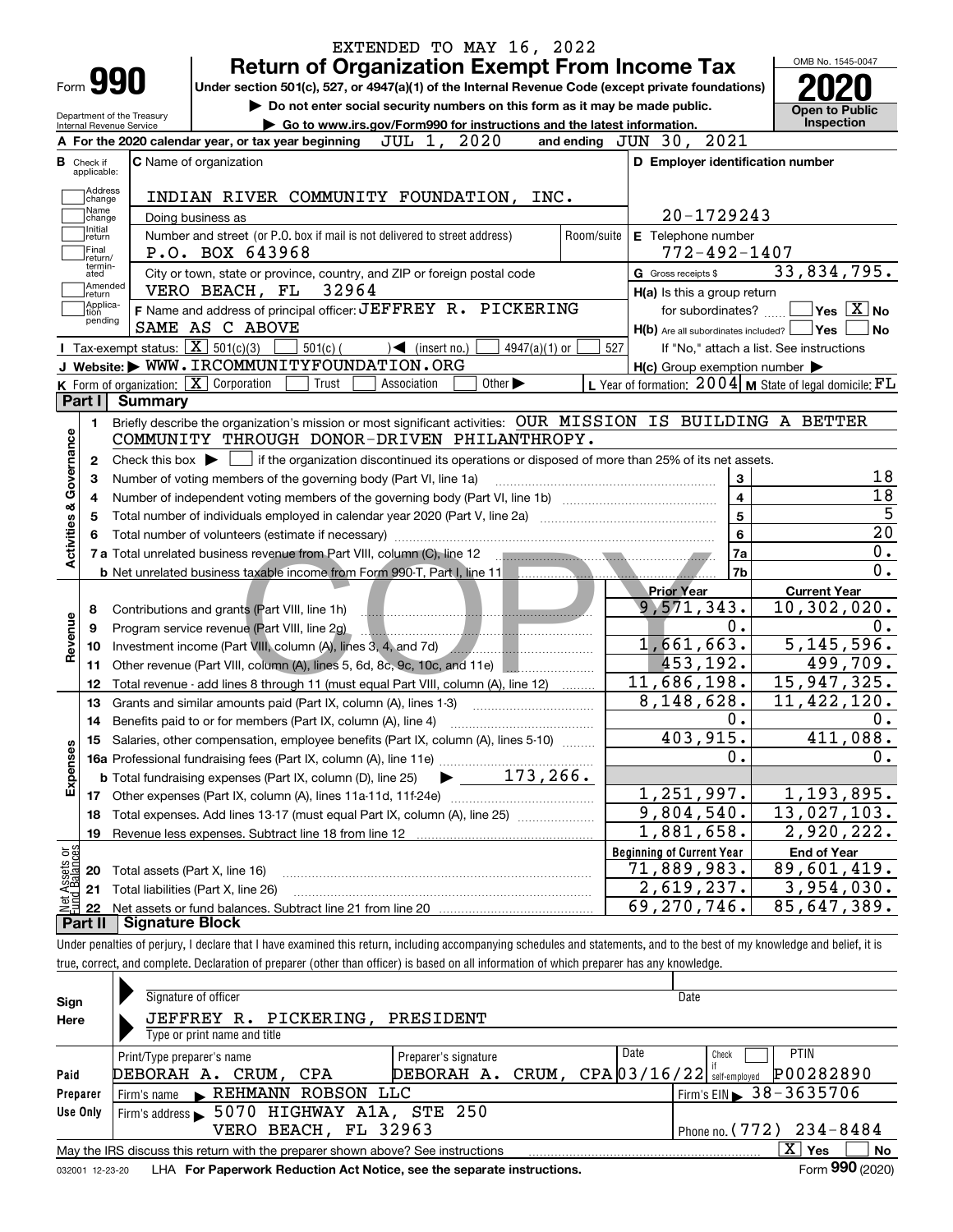|          | $\overline{\mathbf{x}}$                                                                                                                                                                                                                                                                                                                                                                                                                                                                                                                                                                                                                                                                                                                                                                                                                                                                                                                                                                                                                                  |
|----------|----------------------------------------------------------------------------------------------------------------------------------------------------------------------------------------------------------------------------------------------------------------------------------------------------------------------------------------------------------------------------------------------------------------------------------------------------------------------------------------------------------------------------------------------------------------------------------------------------------------------------------------------------------------------------------------------------------------------------------------------------------------------------------------------------------------------------------------------------------------------------------------------------------------------------------------------------------------------------------------------------------------------------------------------------------|
| 1        | Briefly describe the organization's mission:<br>BUILDING A BETTER COMMUNITY THROUGH DONOR-DRIVEN PHILANTHROPY.                                                                                                                                                                                                                                                                                                                                                                                                                                                                                                                                                                                                                                                                                                                                                                                                                                                                                                                                           |
|          |                                                                                                                                                                                                                                                                                                                                                                                                                                                                                                                                                                                                                                                                                                                                                                                                                                                                                                                                                                                                                                                          |
| 2        | Did the organization undertake any significant program services during the year which were not listed on the<br>$Yes \sqrt{X}$ No<br>prior Form 990 or 990-EZ?<br>If "Yes," describe these new services on Schedule O.                                                                                                                                                                                                                                                                                                                                                                                                                                                                                                                                                                                                                                                                                                                                                                                                                                   |
| 3        | $\overline{\mathsf{Yes} \mathrel{\;\; X} \mathsf{No}}$<br>Did the organization cease conducting, or make significant changes in how it conducts, any program services?<br>If "Yes," describe these changes on Schedule O.                                                                                                                                                                                                                                                                                                                                                                                                                                                                                                                                                                                                                                                                                                                                                                                                                                |
| 4        | Describe the organization's program service accomplishments for each of its three largest program services, as measured by expenses.<br>Section 501(c)(3) and 501(c)(4) organizations are required to report the amount of grants and allocations to others, the total expenses, and<br>revenue, if any, for each program service reported.                                                                                                                                                                                                                                                                                                                                                                                                                                                                                                                                                                                                                                                                                                              |
| 4a<br>4b | $11, 422, 120.$ (Revenue \$<br>12, 184, 363. including grants of \$<br>) (Expenses \$<br>(Code:<br>ONE WAY WE CARRY OUT OUR MISSION IS BY GROWING, STEWARDING AND<br>DEPLOYING PHILANTHROPIC CAPITAL TO MAKE OUR COMMUNITY BETTER. WE DO<br>THIS THROUGH TWO MAIN PRODUCTS, DONOR ADVISED FUNDS AND ENDOWMENTS,<br>WHICH OUR CLIENTS USE TO GIVE OR LEAVE A LEGACY TO THE CHARITABLE<br>ANOTHER WAY WE CARRY OUT OUR MISSION IS BY<br>CAUSES THEY LOVE.<br>DEVELOPING AND SHARING COMMUNITY KNOWLEDGE ABOUT LOCAL NEEDS AND<br>NONPROFIT CHARITABLE ORGANIZATIONS, PROGRAMS AND PROJECTS THAT MERIT<br>PHILANTHROPIC INVESTMENT. WE DO THIS USING INNOVATIVE TOOLS SUCH AS OUR<br>ONLINE NONPROFIT SEARCH,<br>INDIAN RIVER INDICATORS AND PUBLICATIONS LIKE<br>OUR ANNUAL GUIDE TO BETTER GIVING, WHICH ARE USED BY CLIENTS AND OTHERS<br>TO MAKE MORE INFORMED GIVING DECISIONS.<br>INDIAN RIVER COMMUNITY<br>FOUNDATION IS GOVERNED AND MANAGED BY ENGAGED AND INVESTED LEADERS WHO<br>(Expenses \$<br>including grants of \$<br>(Revenue \$<br>(Code: |
|          |                                                                                                                                                                                                                                                                                                                                                                                                                                                                                                                                                                                                                                                                                                                                                                                                                                                                                                                                                                                                                                                          |
| 4c       | including grants of \$<br>(Code: ) (Expenses \$<br>) (Revenue \$                                                                                                                                                                                                                                                                                                                                                                                                                                                                                                                                                                                                                                                                                                                                                                                                                                                                                                                                                                                         |
| 4d       | Other program services (Describe on Schedule O.)<br>(Expenses \$<br>(Revenue \$<br>including grants of \$                                                                                                                                                                                                                                                                                                                                                                                                                                                                                                                                                                                                                                                                                                                                                                                                                                                                                                                                                |
| 4e       | 12, 184, 363.<br>Total program service expenses                                                                                                                                                                                                                                                                                                                                                                                                                                                                                                                                                                                                                                                                                                                                                                                                                                                                                                                                                                                                          |
|          | Form 990 (2020)                                                                                                                                                                                                                                                                                                                                                                                                                                                                                                                                                                                                                                                                                                                                                                                                                                                                                                                                                                                                                                          |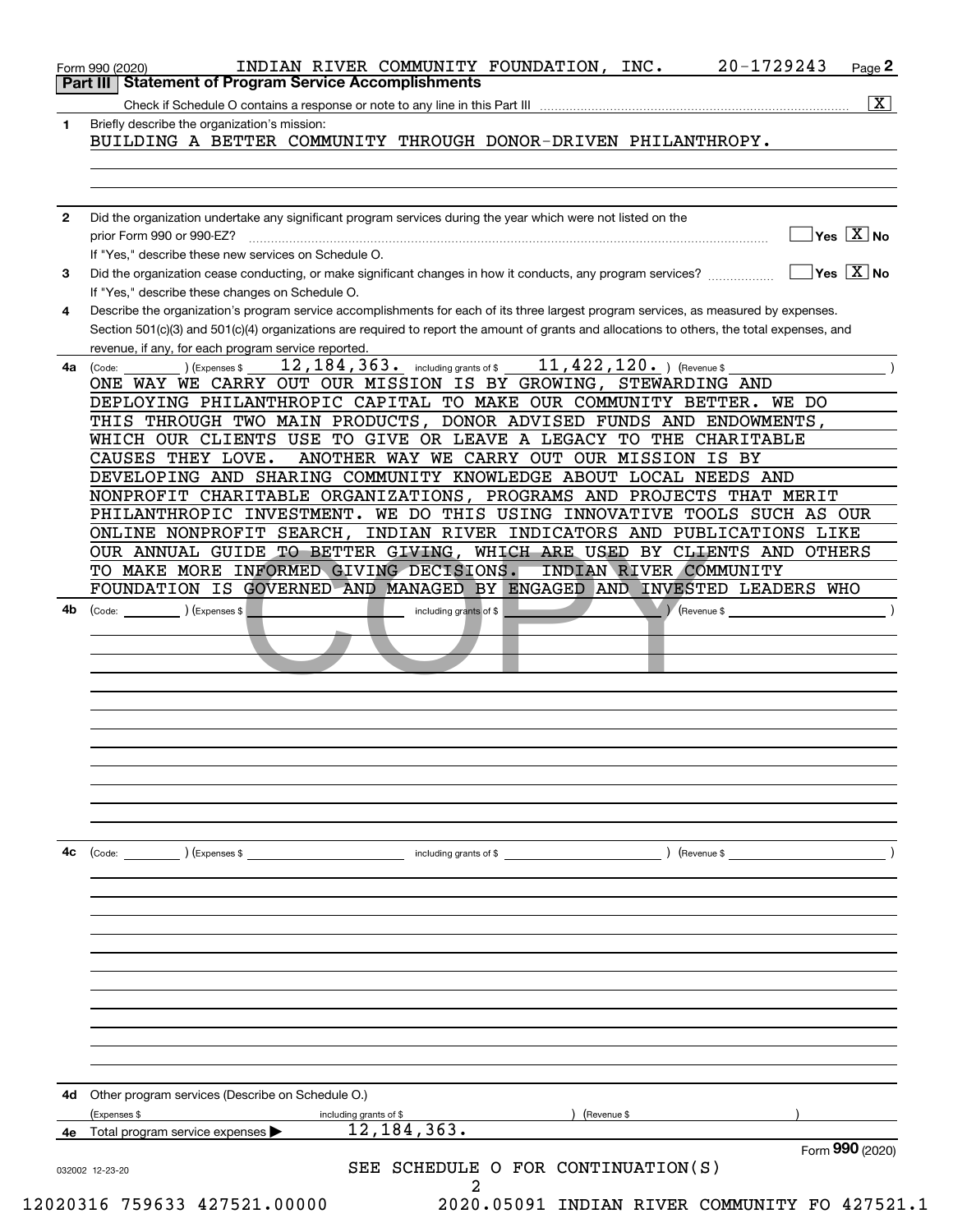|  | Form 990 (2020) |
|--|-----------------|

|     |                                                                                                                                  |                 | Yes                     | No              |
|-----|----------------------------------------------------------------------------------------------------------------------------------|-----------------|-------------------------|-----------------|
| 1   | Is the organization described in section $501(c)(3)$ or $4947(a)(1)$ (other than a private foundation)?                          |                 |                         |                 |
|     |                                                                                                                                  | 1.              | X                       |                 |
| 2   |                                                                                                                                  | $\overline{2}$  | $\overline{\mathbf{x}}$ |                 |
| 3   | Did the organization engage in direct or indirect political campaign activities on behalf of or in opposition to candidates for  |                 |                         |                 |
|     |                                                                                                                                  | 3               |                         | x               |
| 4   | Section 501(c)(3) organizations. Did the organization engage in lobbying activities, or have a section 501(h) election in effect |                 |                         |                 |
|     |                                                                                                                                  | 4               |                         | x               |
| 5   | Is the organization a section 501(c)(4), 501(c)(5), or 501(c)(6) organization that receives membership dues, assessments, or     |                 |                         |                 |
|     |                                                                                                                                  | 5               |                         | x               |
| 6   | Did the organization maintain any donor advised funds or any similar funds or accounts for which donors have the right to        |                 | X                       |                 |
|     | provide advice on the distribution or investment of amounts in such funds or accounts? If "Yes," complete Schedule D, Part I     | 6               |                         |                 |
| 7   | Did the organization receive or hold a conservation easement, including easements to preserve open space,                        |                 |                         | x               |
|     |                                                                                                                                  | $\overline{7}$  |                         |                 |
| 8   | Did the organization maintain collections of works of art, historical treasures, or other similar assets? If "Yes," complete     | 8               |                         | х               |
| 9   | Did the organization report an amount in Part X, line 21, for escrow or custodial account liability, serve as a custodian for    |                 |                         |                 |
|     | amounts not listed in Part X; or provide credit counseling, debt management, credit repair, or debt negotiation services?        |                 |                         |                 |
|     |                                                                                                                                  | 9               |                         | x               |
| 10  | Did the organization, directly or through a related organization, hold assets in donor-restricted endowments                     |                 |                         |                 |
|     |                                                                                                                                  | 10              | Х                       |                 |
| 11  | If the organization's answer to any of the following questions is "Yes," then complete Schedule D, Parts VI, VII, VIII, IX, or X |                 |                         |                 |
|     | as applicable.                                                                                                                   |                 |                         |                 |
|     | a Did the organization report an amount for land, buildings, and equipment in Part X, line 10? If "Yes," complete Schedule D,    |                 |                         |                 |
|     |                                                                                                                                  | 11a             | X                       |                 |
|     | Did the organization report an amount for investments - other securities in Part X, line 12, that is 5% or more of its total     |                 |                         |                 |
|     |                                                                                                                                  | 11 <sub>b</sub> |                         | x               |
|     | Did the organization report an amount for investments - program related in Part X, line 13, that is 5% or more of its total      |                 |                         |                 |
|     |                                                                                                                                  | 11c             |                         | x               |
| d   | Did the organization report an amount for other assets in Part X, line 15, that is 5% or more of its total assets reported in    |                 |                         |                 |
|     |                                                                                                                                  | 11d             |                         | x               |
|     | Did the organization report an amount for other liabilities in Part X, line 25? If "Yes," complete Schedule D, Part X            | 11e             | $\mathbf X$             |                 |
|     | Did the organization's separate or consolidated financial statements for the tax year include a footnote that addresses          |                 |                         |                 |
|     | the organization's liability for uncertain tax positions under FIN 48 (ASC 740)? If "Yes," complete Schedule D, Part X           | 11f             | X                       |                 |
|     | 12a Did the organization obtain separate, independent audited financial statements for the tax year? If "Yes," complete          |                 |                         |                 |
|     |                                                                                                                                  | 12a             | X                       |                 |
|     | <b>b</b> Was the organization included in consolidated, independent audited financial statements for the tax year?               |                 |                         |                 |
|     | If "Yes," and if the organization answered "No" to line 12a, then completing Schedule D, Parts XI and XII is optional            | 12b             |                         | ᅀ               |
| 13  |                                                                                                                                  | 13              |                         | $\mathbf X$     |
| 14a | Did the organization maintain an office, employees, or agents outside of the United States?                                      | 14a             |                         | X               |
| b   | Did the organization have aggregate revenues or expenses of more than \$10,000 from grantmaking, fundraising, business,          |                 |                         |                 |
|     | investment, and program service activities outside the United States, or aggregate foreign investments valued at \$100,000       |                 |                         | x               |
| 15  | Did the organization report on Part IX, column (A), line 3, more than \$5,000 of grants or other assistance to or for any        | 14b             |                         |                 |
|     |                                                                                                                                  | 15              |                         | x               |
| 16  | Did the organization report on Part IX, column (A), line 3, more than \$5,000 of aggregate grants or other assistance to         |                 |                         |                 |
|     |                                                                                                                                  | 16              |                         | x               |
| 17  | Did the organization report a total of more than \$15,000 of expenses for professional fundraising services on Part IX,          |                 |                         |                 |
|     |                                                                                                                                  | 17              |                         | x               |
| 18  | Did the organization report more than \$15,000 total of fundraising event gross income and contributions on Part VIII, lines     |                 |                         |                 |
|     |                                                                                                                                  | 18              |                         | x               |
| 19  | Did the organization report more than \$15,000 of gross income from gaming activities on Part VIII, line 9a? If "Yes."           |                 |                         |                 |
|     |                                                                                                                                  | 19              |                         | x               |
| 20a |                                                                                                                                  | 20a             |                         | X               |
| b   | If "Yes" to line 20a, did the organization attach a copy of its audited financial statements to this return?                     | 20 <sub>b</sub> |                         |                 |
| 21  | Did the organization report more than \$5,000 of grants or other assistance to any domestic organization or                      |                 |                         |                 |
|     |                                                                                                                                  | 21              | X                       |                 |
|     | 032003 12-23-20                                                                                                                  |                 |                         | Form 990 (2020) |
|     | ર                                                                                                                                |                 |                         |                 |

3

032003 12-23-20

12020316 759633 427521.00000 2020.05091 INDIAN RIVER COMMUNITY FO 427521.1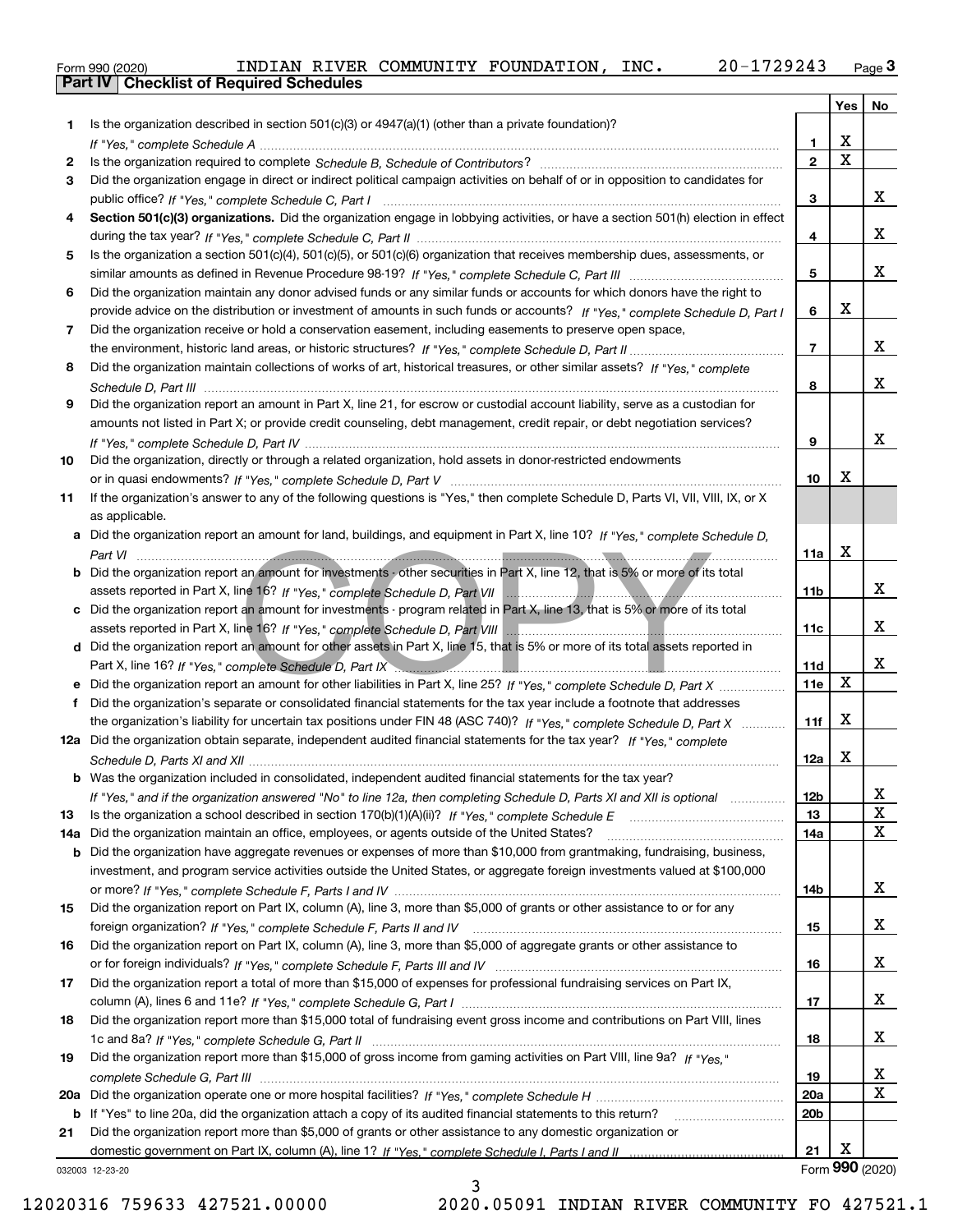| Form 990 (2020) |                                                              |  | INDIAN RIVER COMMUNITY FOUNDATION, INC. | $20 - 1729243$ | Page $4$ |
|-----------------|--------------------------------------------------------------|--|-----------------------------------------|----------------|----------|
|                 | <b>Part IV   Checklist of Required Schedules</b> (continued) |  |                                         |                |          |

*(continued)*

|               |                                                                                                                              |            | Yes | No              |
|---------------|------------------------------------------------------------------------------------------------------------------------------|------------|-----|-----------------|
| 22            | Did the organization report more than \$5,000 of grants or other assistance to or for domestic individuals on                |            |     |                 |
|               |                                                                                                                              | 22         |     | x               |
| 23            | Did the organization answer "Yes" to Part VII, Section A, line 3, 4, or 5 about compensation of the organization's current   |            |     |                 |
|               | and former officers, directors, trustees, key employees, and highest compensated employees? If "Yes," complete               |            |     |                 |
|               |                                                                                                                              | 23         | X   |                 |
|               | 24a Did the organization have a tax-exempt bond issue with an outstanding principal amount of more than \$100,000 as of the  |            |     |                 |
|               | last day of the year, that was issued after December 31, 2002? If "Yes," answer lines 24b through 24d and complete           |            |     |                 |
|               |                                                                                                                              |            |     | x               |
|               |                                                                                                                              | 24a        |     |                 |
|               | <b>b</b> Did the organization invest any proceeds of tax-exempt bonds beyond a temporary period exception?                   | 24b        |     |                 |
|               | c Did the organization maintain an escrow account other than a refunding escrow at any time during the year to defease       |            |     |                 |
|               | any tax-exempt bonds?                                                                                                        | 24c        |     |                 |
|               |                                                                                                                              | 24d        |     |                 |
|               | 25a Section 501(c)(3), 501(c)(4), and 501(c)(29) organizations. Did the organization engage in an excess benefit             |            |     |                 |
|               |                                                                                                                              | 25a        |     | x               |
|               | b Is the organization aware that it engaged in an excess benefit transaction with a disqualified person in a prior year, and |            |     |                 |
|               | that the transaction has not been reported on any of the organization's prior Forms 990 or 990-EZ? If "Yes," complete        |            |     |                 |
|               | Schedule L, Part I                                                                                                           | 25b        |     | x               |
| 26            | Did the organization report any amount on Part X, line 5 or 22, for receivables from or payables to any current              |            |     |                 |
|               | or former officer, director, trustee, key employee, creator or founder, substantial contributor, or 35%                      |            |     |                 |
|               | controlled entity or family member of any of these persons? If "Yes," complete Schedule L, Part II                           | 26         |     | x               |
| 27            | Did the organization provide a grant or other assistance to any current or former officer, director, trustee, key employee,  |            |     |                 |
|               | creator or founder, substantial contributor or employee thereof, a grant selection committee member, or to a 35% controlled  |            |     |                 |
|               | entity (including an employee thereof) or family member of any of these persons? If "Yes," complete Schedule L, Part III     | 27         |     | x               |
|               |                                                                                                                              |            |     |                 |
| 28            | Was the organization a party to a business transaction with one of the following parties (see Schedule L, Part IV            |            |     |                 |
|               | instructions, for applicable filing thresholds, conditions, and exceptions):                                                 |            |     |                 |
| a             | A current or former officer, director, trustee, key employee, creator or founder, or substantial contributor? If             |            |     |                 |
|               |                                                                                                                              | 28a        |     | X               |
|               |                                                                                                                              | 28b        |     | $\mathbf X$     |
|               | c A 35% controlled entity of one or more individuals and/or organizations described in lines 28a or 28b? If                  |            |     |                 |
|               |                                                                                                                              | 28c        |     | x               |
| 29            |                                                                                                                              | 29         | X   |                 |
| 30            | Did the organization receive contributions of art, historical treasures, or other similar assets, or qualified conservation  |            |     |                 |
|               |                                                                                                                              | 30         |     | x               |
| 31            | Did the organization liquidate, terminate, or dissolve and cease operations? If "Yes," complete Schedule N, Part I           | 31         |     | $\mathbf{X}$    |
| 32            | Did the organization sell, exchange, dispose of, or transfer more than 25% of its net assets? If "Yes," complete             |            |     |                 |
|               |                                                                                                                              | 32         |     | х               |
|               | Did the organization own 100% of an entity disregarded as separate from the organization under Regulations                   |            |     |                 |
|               |                                                                                                                              | 33         |     | х               |
| 34            | Was the organization related to any tax-exempt or taxable entity? If "Yes," complete Schedule R, Part II, III, or IV, and    |            |     |                 |
|               |                                                                                                                              | 34         |     | x               |
|               | 35a Did the organization have a controlled entity within the meaning of section 512(b)(13)?                                  | <b>35a</b> |     | $\mathbf X$     |
|               | b If "Yes" to line 35a, did the organization receive any payment from or engage in any transaction with a controlled entity  |            |     |                 |
|               |                                                                                                                              | 35b        |     |                 |
| 36            | Section 501(c)(3) organizations. Did the organization make any transfers to an exempt non-charitable related organization?   |            |     |                 |
|               |                                                                                                                              |            |     | x               |
|               |                                                                                                                              | 36         |     |                 |
| 37            | Did the organization conduct more than 5% of its activities through an entity that is not a related organization             |            |     |                 |
|               |                                                                                                                              | 37         |     | x               |
| 38            | Did the organization complete Schedule O and provide explanations in Schedule O for Part VI, lines 11b and 19?               |            |     |                 |
|               |                                                                                                                              | 38         | х   |                 |
| <b>Part V</b> | <b>Statements Regarding Other IRS Filings and Tax Compliance</b>                                                             |            |     |                 |
|               | Check if Schedule O contains a response or note to any line in this Part V                                                   |            |     |                 |
|               |                                                                                                                              |            | Yes | No              |
|               | 1a Enter the number reported in Box 3 of Form 1096. Enter -0- if not applicable<br>1a                                        |            |     |                 |
|               | 0<br><b>b</b> Enter the number of Forms W-2G included in line 1a. Enter -0- if not applicable<br>1b                          |            |     |                 |
|               | c Did the organization comply with backup withholding rules for reportable payments to vendors and reportable gaming         |            |     |                 |
|               | (gambling) winnings to prize winners?                                                                                        | 1c         | х   |                 |
|               | 032004 12-23-20                                                                                                              |            |     | Form 990 (2020) |
|               | 4                                                                                                                            |            |     |                 |

12020316 759633 427521.00000 2020.05091 INDIAN RIVER COMMUNITY FO 427521.1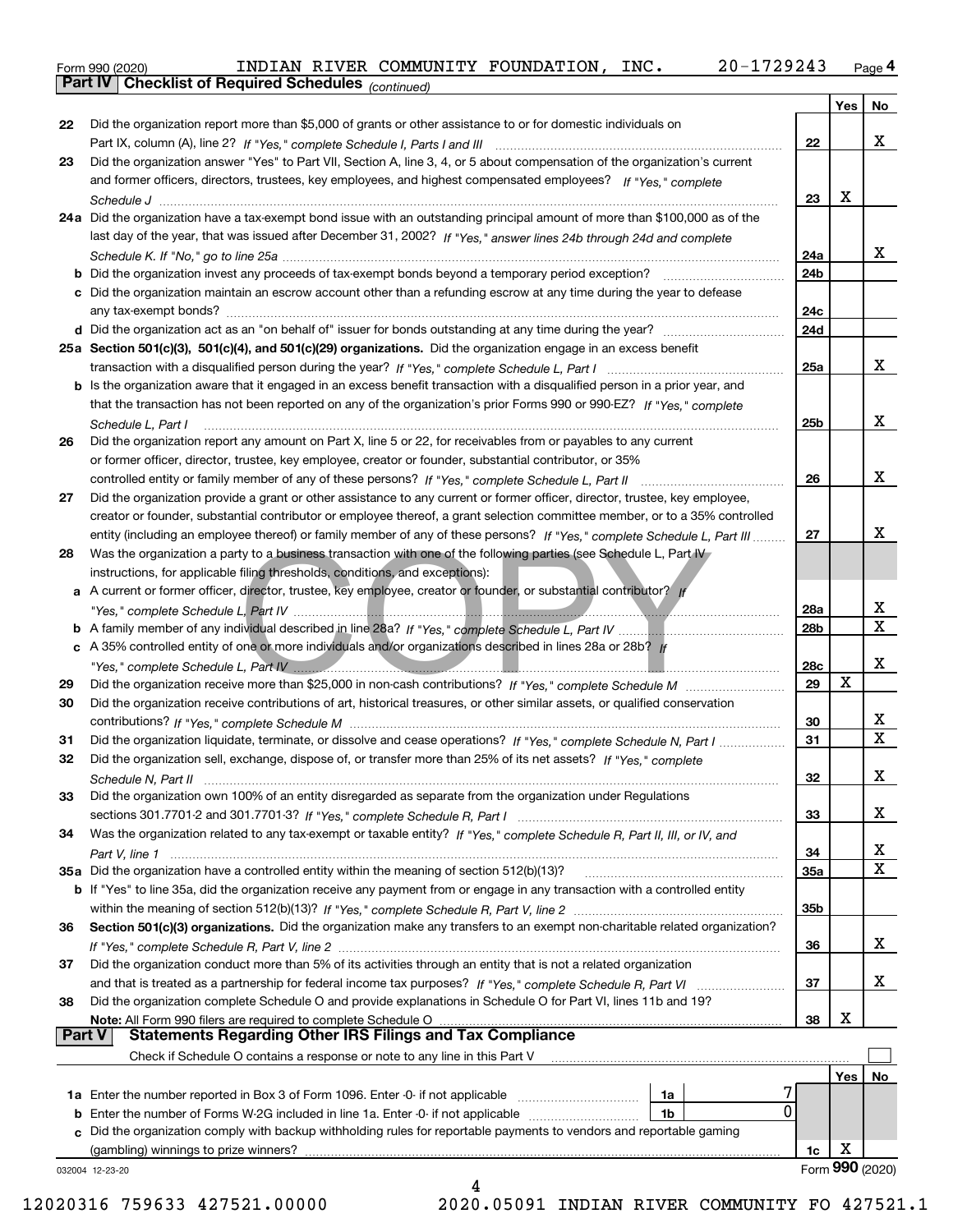|               | INDIAN RIVER COMMUNITY FOUNDATION, INC.<br>20-1729243<br>Form 990 (2020)                                                                                                                                                             |                |   | $Page$ <sup>5</sup> |  |  |  |
|---------------|--------------------------------------------------------------------------------------------------------------------------------------------------------------------------------------------------------------------------------------|----------------|---|---------------------|--|--|--|
| <b>Part V</b> | Statements Regarding Other IRS Filings and Tax Compliance (continued)                                                                                                                                                                |                |   |                     |  |  |  |
|               |                                                                                                                                                                                                                                      |                |   | Yes   No            |  |  |  |
|               | 2a Enter the number of employees reported on Form W-3, Transmittal of Wage and Tax Statements,                                                                                                                                       |                |   |                     |  |  |  |
|               | 5<br>filed for the calendar year ending with or within the year covered by this return<br>2a                                                                                                                                         |                |   |                     |  |  |  |
|               |                                                                                                                                                                                                                                      | 2 <sub>b</sub> | х |                     |  |  |  |
|               |                                                                                                                                                                                                                                      |                |   |                     |  |  |  |
|               | 3a Did the organization have unrelated business gross income of \$1,000 or more during the year?                                                                                                                                     | 3a             |   | х                   |  |  |  |
|               |                                                                                                                                                                                                                                      | 3 <sub>b</sub> |   |                     |  |  |  |
|               | 4a At any time during the calendar year, did the organization have an interest in, or a signature or other authority over, a                                                                                                         |                |   | х                   |  |  |  |
|               | financial account in a foreign country (such as a bank account, securities account, or other financial account)?                                                                                                                     | 4a             |   |                     |  |  |  |
|               | <b>b</b> If "Yes," enter the name of the foreign country $\blacktriangleright$                                                                                                                                                       |                |   |                     |  |  |  |
|               | See instructions for filing requirements for FinCEN Form 114, Report of Foreign Bank and Financial Accounts (FBAR).                                                                                                                  |                |   | х                   |  |  |  |
|               |                                                                                                                                                                                                                                      | 5a             |   | х                   |  |  |  |
| b             |                                                                                                                                                                                                                                      | 5 <sub>b</sub> |   |                     |  |  |  |
| c             |                                                                                                                                                                                                                                      | 5c             |   |                     |  |  |  |
|               | 6a Does the organization have annual gross receipts that are normally greater than \$100,000, and did the organization solicit                                                                                                       |                |   | х                   |  |  |  |
|               | any contributions that were not tax deductible as charitable contributions?                                                                                                                                                          | 6a             |   |                     |  |  |  |
|               | <b>b</b> If "Yes," did the organization include with every solicitation an express statement that such contributions or gifts<br>were not tax deductible?                                                                            | 6b             |   |                     |  |  |  |
|               | Organizations that may receive deductible contributions under section 170(c).                                                                                                                                                        |                |   |                     |  |  |  |
| 7             | Did the organization receive a payment in excess of \$75 made partly as a contribution and partly for goods and services provided to the payor?                                                                                      | 7a             |   | х                   |  |  |  |
| а             | If "Yes," did the organization notify the donor of the value of the goods or services provided?                                                                                                                                      | 7b             |   |                     |  |  |  |
| b             | Did the organization sell, exchange, or otherwise dispose of tangible personal property for which it was required                                                                                                                    |                |   |                     |  |  |  |
| c             |                                                                                                                                                                                                                                      | 7c             |   | х                   |  |  |  |
|               | 7d<br>d If "Yes," indicate the number of Forms 8282 filed during the year [11,111] The Section of Holder and The Year                                                                                                                |                |   |                     |  |  |  |
|               |                                                                                                                                                                                                                                      | 7e             |   | x                   |  |  |  |
| f             | Did the organization receive any funds, directly or indirectly, to pay premiums on a personal benefit contract?<br>е<br>Did the organization, during the year, pay premiums, directly or indirectly, on a personal benefit contract? |                |   |                     |  |  |  |
| g             | If the organization received a contribution of qualified intellectual property, did the organization file Form 8899 as required?                                                                                                     | 7f<br>7g       |   | х                   |  |  |  |
| h.            | If the organization received a contribution of cars, boats, airplanes, or other vehicles, did the organization file a Form 1098-C?                                                                                                   |                |   |                     |  |  |  |
| 8             | Sponsoring organizations maintaining donor advised funds. Did a donor advised fund maintained by the                                                                                                                                 | 7h             | x |                     |  |  |  |
|               | sponsoring organization have excess business holdings at any time during the year?                                                                                                                                                   | 8              |   | х                   |  |  |  |
| 9             | Sponsoring organizations maintaining donor advised funds.                                                                                                                                                                            |                |   |                     |  |  |  |
| а             | Did the sponsoring organization make any taxable distributions under section 4966?                                                                                                                                                   | 9а             |   | х                   |  |  |  |
| b             | Did the sponsoring organization make a distribution to a donor, donor advisor, or related person?                                                                                                                                    | 9b             |   | Х                   |  |  |  |
| 10            | Section 501(c)(7) organizations. Enter:                                                                                                                                                                                              |                |   |                     |  |  |  |
|               | 10a                                                                                                                                                                                                                                  |                |   |                     |  |  |  |
|               | 10b <br>Gross receipts, included on Form 990, Part VIII, line 12, for public use of club facilities                                                                                                                                  |                |   |                     |  |  |  |
| 11            | Section 501(c)(12) organizations. Enter:                                                                                                                                                                                             |                |   |                     |  |  |  |
| а             | Gross income from members or shareholders<br>11a                                                                                                                                                                                     |                |   |                     |  |  |  |
|               | b Gross income from other sources (Do not net amounts due or paid to other sources against                                                                                                                                           |                |   |                     |  |  |  |
|               | amounts due or received from them.)<br>11b                                                                                                                                                                                           |                |   |                     |  |  |  |
|               | 12a Section 4947(a)(1) non-exempt charitable trusts. Is the organization filing Form 990 in lieu of Form 1041?                                                                                                                       | 12a            |   |                     |  |  |  |
|               | <b>b</b> If "Yes," enter the amount of tax-exempt interest received or accrued during the year <i>manument</i><br>12b                                                                                                                |                |   |                     |  |  |  |
| 13            | Section 501(c)(29) qualified nonprofit health insurance issuers.                                                                                                                                                                     |                |   |                     |  |  |  |
|               | a Is the organization licensed to issue qualified health plans in more than one state?                                                                                                                                               | 13а            |   |                     |  |  |  |
|               | Note: See the instructions for additional information the organization must report on Schedule O.                                                                                                                                    |                |   |                     |  |  |  |
|               | <b>b</b> Enter the amount of reserves the organization is required to maintain by the states in which the                                                                                                                            |                |   |                     |  |  |  |
|               | 13b                                                                                                                                                                                                                                  |                |   |                     |  |  |  |
|               | 13с                                                                                                                                                                                                                                  |                |   |                     |  |  |  |
|               | 14a Did the organization receive any payments for indoor tanning services during the tax year?                                                                                                                                       | 14a            |   | х                   |  |  |  |
|               | <b>b</b> If "Yes," has it filed a Form 720 to report these payments? If "No," provide an explanation on Schedule O                                                                                                                   | 14b            |   |                     |  |  |  |
| 15            | Is the organization subject to the section 4960 tax on payment(s) of more than \$1,000,000 in remuneration or                                                                                                                        |                |   |                     |  |  |  |
|               |                                                                                                                                                                                                                                      | 15             |   | X                   |  |  |  |
|               | If "Yes," see instructions and file Form 4720, Schedule N.                                                                                                                                                                           |                |   |                     |  |  |  |
| 16            | Is the organization an educational institution subject to the section 4968 excise tax on net investment income?                                                                                                                      | 16             |   | х                   |  |  |  |
|               | If "Yes," complete Form 4720, Schedule O.                                                                                                                                                                                            |                |   |                     |  |  |  |

Form (2020) **990**

032005 12-23-20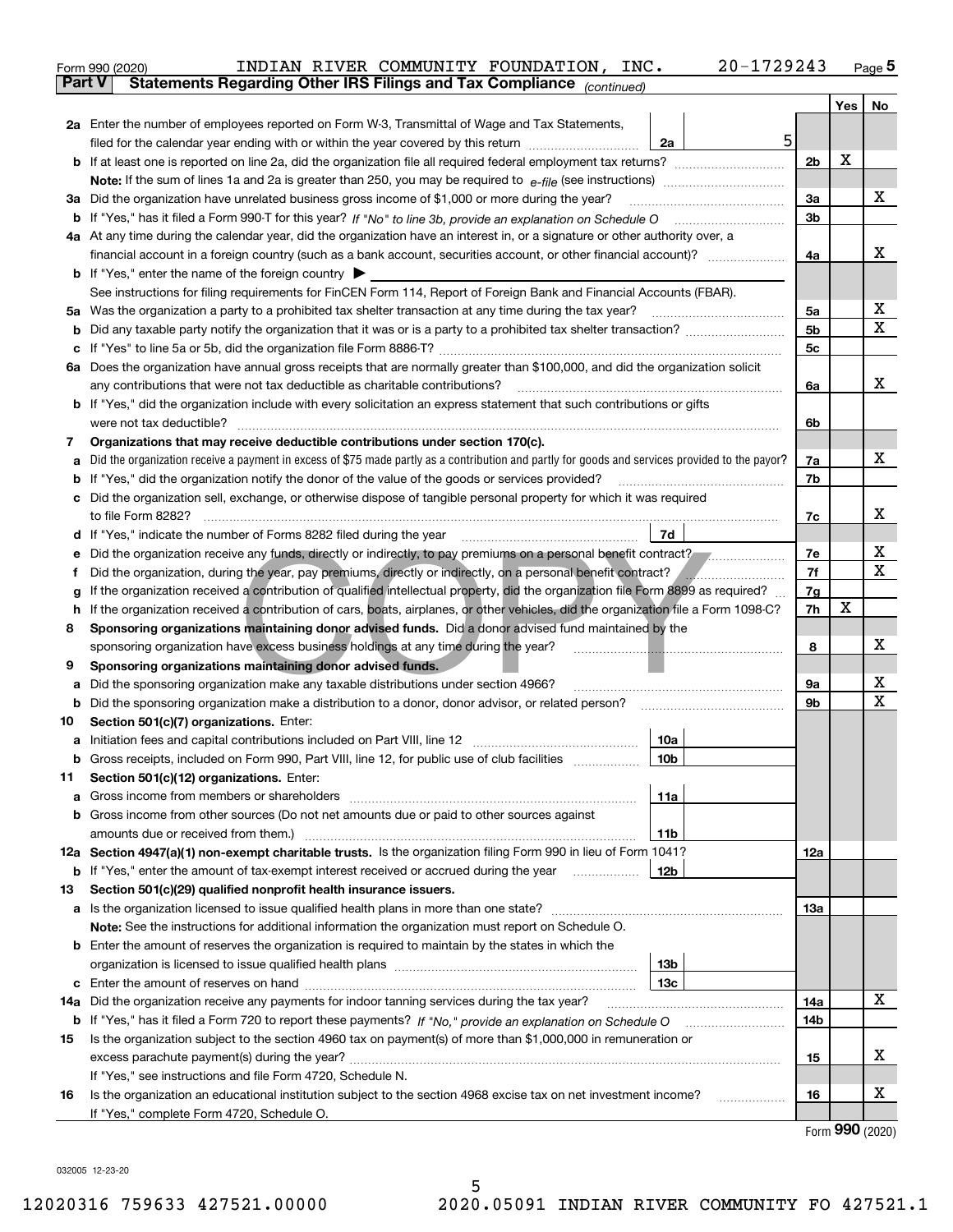|  | Form 990 (2020) |
|--|-----------------|
|  |                 |

*For each "Yes" response to lines 2 through 7b below, and for a "No" response to line 8a, 8b, or 10b below, describe the circumstances, processes, or changes on Schedule O. See instructions.* Form 990 (2020) **Form 990 (2020)** INDIAN RIVER COMMUNITY FOUNDATION, INC. 20-1729243 Page 6<br>**Part VI** | Governance, Management, and Disclosure *For each "Yes" response to lines 2 through 7b below, and for a "No" response* 

|    |                                                                                                                                                                            |    |    |                 | Yes   No    |              |
|----|----------------------------------------------------------------------------------------------------------------------------------------------------------------------------|----|----|-----------------|-------------|--------------|
|    | <b>1a</b> Enter the number of voting members of the governing body at the end of the tax year <i>manumum</i>                                                               | 1a | 18 |                 |             |              |
|    | If there are material differences in voting rights among members of the governing body, or if the governing                                                                |    |    |                 |             |              |
|    | body delegated broad authority to an executive committee or similar committee, explain on Schedule O.                                                                      |    |    |                 |             |              |
|    |                                                                                                                                                                            | 1b | 18 |                 |             |              |
| 2  | Did any officer, director, trustee, or key employee have a family relationship or a business relationship with any other                                                   |    |    |                 |             |              |
|    | officer, director, trustee, or key employee?                                                                                                                               |    |    | $\mathbf{2}$    |             | X            |
| 3  | Did the organization delegate control over management duties customarily performed by or under the direct supervision                                                      |    |    |                 |             |              |
|    |                                                                                                                                                                            |    |    | 3               |             | X            |
| 4  | Did the organization make any significant changes to its governing documents since the prior Form 990 was filed?                                                           |    |    | 4               |             | $\mathbf X$  |
| 5  |                                                                                                                                                                            |    |    | 5               |             | $\mathbf X$  |
| 6  | Did the organization have members or stockholders?                                                                                                                         |    |    | 6               |             | $\mathbf{x}$ |
|    | 7a Did the organization have members, stockholders, or other persons who had the power to elect or appoint one or                                                          |    |    |                 |             |              |
|    |                                                                                                                                                                            |    |    | 7a              |             | X            |
|    | <b>b</b> Are any governance decisions of the organization reserved to (or subject to approval by) members, stockholders, or                                                |    |    |                 |             |              |
|    | persons other than the governing body?                                                                                                                                     |    |    | 7b              |             | Х            |
| 8  | Did the organization contemporaneously document the meetings held or written actions undertaken during the year by the following:                                          |    |    |                 |             |              |
| a  |                                                                                                                                                                            |    |    | 8a              | X           |              |
|    |                                                                                                                                                                            |    |    | 8b              | $\mathbf X$ |              |
| 9  | Is there any officer, director, trustee, or key employee listed in Part VII, Section A, who cannot be reached at the                                                       |    |    |                 |             |              |
|    |                                                                                                                                                                            |    |    | 9               |             | X            |
|    | Section B. Policies (This Section B requests information about policies not required by the Internal Revenue Code.)                                                        |    |    |                 |             |              |
|    |                                                                                                                                                                            |    |    |                 | Yes         | <b>No</b>    |
|    |                                                                                                                                                                            |    |    | <b>10a</b>      |             | X            |
|    | b If "Yes," did the organization have written policies and procedures governing the activities of such chapters, affiliates,                                               |    |    |                 |             |              |
|    | and branches to ensure their operations are consistent with the organization's exempt purposes?                                                                            |    |    | 10 <sub>b</sub> |             |              |
|    | 11a Has the organization provided a complete copy of this Form 990 to all members of its governing body before filing the form?                                            |    |    | 11a             | X           |              |
|    | <b>b</b> Describe in Schedule O the process, if any, used by the organization to review this Form 990.                                                                     |    |    |                 |             |              |
|    |                                                                                                                                                                            |    |    | 12a             | X           |              |
| b  |                                                                                                                                                                            |    |    | 12 <sub>b</sub> | X           |              |
|    | c Did the organization regularly and consistently monitor and enforce compliance with the policy? If "Yes," describe                                                       |    |    |                 |             |              |
|    | in Schedule O how this was done measured and contained a state of the state of the state of the state of the s                                                             |    |    | 12c             | X           |              |
| 13 |                                                                                                                                                                            |    |    | 13              | $\mathbf X$ |              |
| 14 | Did the organization have a written document retention and destruction policy? manufactured and the organization have a written document retention and destruction policy? |    |    | 14              | $\mathbf X$ |              |
| 15 | Did the process for determining compensation of the following persons include a review and approval by independent                                                         |    |    |                 |             |              |
|    | persons, comparability data, and contemporaneous substantiation of the deliberation and decision?                                                                          |    |    |                 |             |              |
|    |                                                                                                                                                                            |    |    | 15a             | X           |              |
|    | <b>b</b> Other officers or key employees of the organization                                                                                                               |    |    | 15b             | X           |              |
|    | If "Yes" to line 15a or 15b, describe the process in Schedule O (see instructions).                                                                                        |    |    |                 |             |              |
|    | 16a Did the organization invest in, contribute assets to, or participate in a joint venture or similar arrangement with a                                                  |    |    |                 |             |              |
|    | taxable entity during the year?                                                                                                                                            |    |    | 16a             |             | х            |
|    | <b>b</b> If "Yes," did the organization follow a written policy or procedure requiring the organization to evaluate its participation                                      |    |    |                 |             |              |
|    | in joint venture arrangements under applicable federal tax law, and take steps to safeguard the organization's                                                             |    |    |                 |             |              |
|    | exempt status with respect to such arrangements?                                                                                                                           |    |    | <b>16b</b>      |             |              |
|    | <b>Section C. Disclosure</b>                                                                                                                                               |    |    |                 |             |              |
| 17 | <b>NONE</b><br>List the states with which a copy of this Form 990 is required to be filed $\blacktriangleright$                                                            |    |    |                 |             |              |
| 18 | Section 6104 requires an organization to make its Forms 1023 (1024 or 1024-A, if applicable), 990, and 990-T (Section 501(c)(3)s only) available                           |    |    |                 |             |              |
|    |                                                                                                                                                                            |    |    |                 |             |              |
|    | for public inspection. Indicate how you made these available. Check all that apply.<br>$X$ Upon request<br>$ X $ Own website<br>Another's website                          |    |    |                 |             |              |
|    | Other (explain on Schedule O)                                                                                                                                              |    |    |                 |             |              |
| 19 | Describe on Schedule O whether (and if so, how) the organization made its governing documents, conflict of interest policy, and financial                                  |    |    |                 |             |              |
|    | statements available to the public during the tax year.<br>State the name, address, and telephone number of the person who possesses the organization's books and records  |    |    |                 |             |              |
| 20 | GREATER HORIZONS - 816-627-3408                                                                                                                                            |    |    |                 |             |              |
|    | 1055 BROADWAY SUITE 130, KANSAS CITY, MO<br>64105                                                                                                                          |    |    |                 |             |              |
|    |                                                                                                                                                                            |    |    |                 |             |              |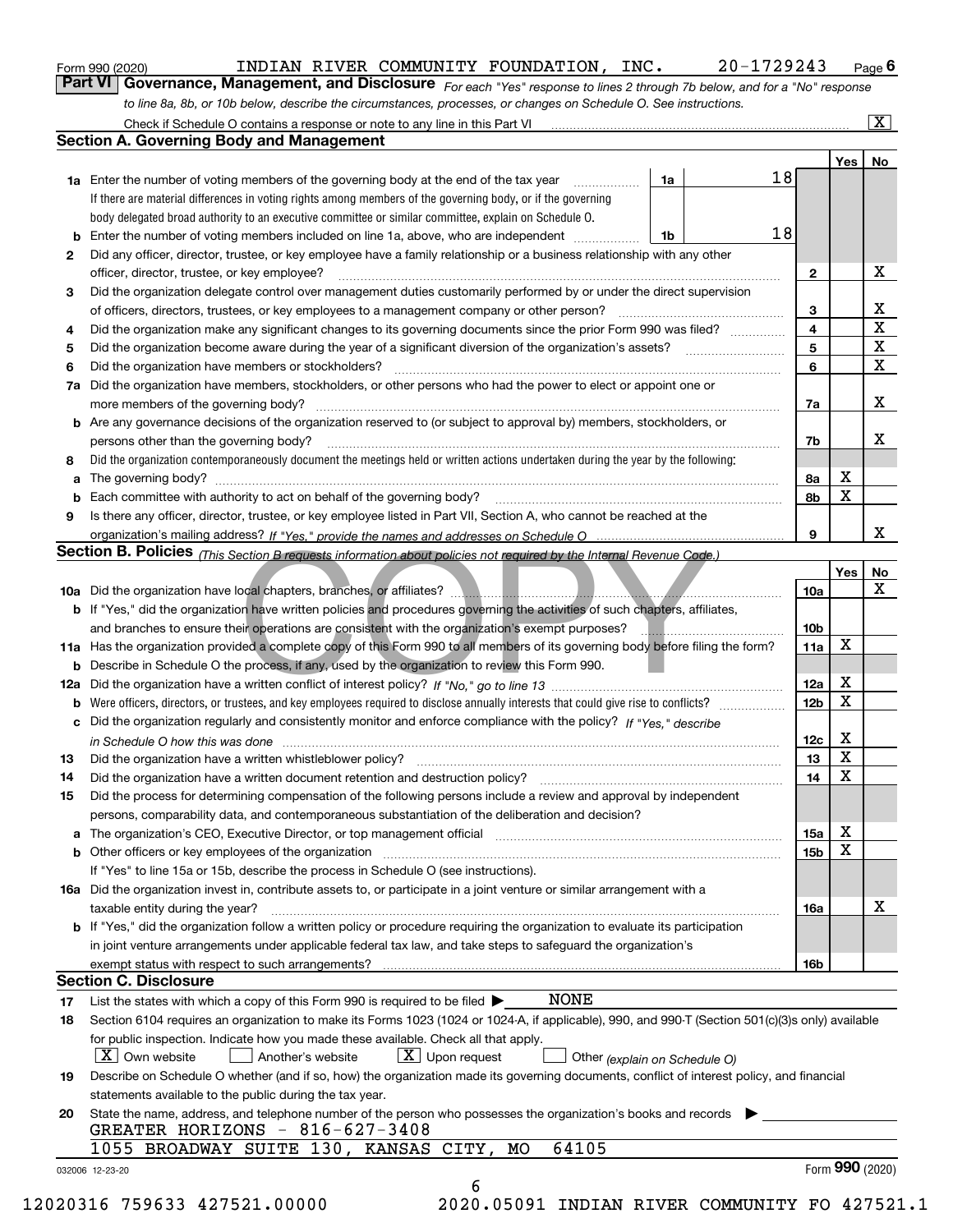| Form 990 (2020)                                                                             | INDIAN RIVER COMMUNITY FOUNDATION,                                           |  |  | INC. | $20 - 1729243$ | Page |  |  |  |  |  |
|---------------------------------------------------------------------------------------------|------------------------------------------------------------------------------|--|--|------|----------------|------|--|--|--|--|--|
| Part VIII Compensation of Officers, Directors, Trustees, Key Employees, Highest Compensated |                                                                              |  |  |      |                |      |  |  |  |  |  |
| <b>Employees, and Independent Contractors</b>                                               |                                                                              |  |  |      |                |      |  |  |  |  |  |
|                                                                                             | Check if Schedule O contains a response or note to any line in this Part VII |  |  |      |                |      |  |  |  |  |  |

**Section A. Officers, Directors, Trustees, Key Employees, and Highest Compensated Employees**

**1a**  Complete this table for all persons required to be listed. Report compensation for the calendar year ending with or within the organization's tax year. **•** List all of the organization's current officers, directors, trustees (whether individuals or organizations), regardless of amount of compensation.

Enter -0- in columns (D), (E), and (F) if no compensation was paid.

 $\bullet$  List all of the organization's  $\,$ current key employees, if any. See instructions for definition of "key employee."

• List the organization's five current highest compensated employees (other than an officer, director, trustee, or key employee) who received report-■ List the organization's five current highest compensated employees (other than an officer, director, trustee, or key employee) who received report-<br>able compensation (Box 5 of Form W-2 and/or Box 7 of Form 1099-MISC) of

**•** List all of the organization's former officers, key employees, and highest compensated employees who received more than \$100,000 of reportable compensation from the organization and any related organizations.

**former directors or trustees**  ¥ List all of the organization's that received, in the capacity as a former director or trustee of the organization, more than \$10,000 of reportable compensation from the organization and any related organizations.

See instructions for the order in which to list the persons above.

Check this box if neither the organization nor any related organization compensated any current officer, director, or trustee.  $\mathcal{L}^{\text{max}}$ 

| (A)                                       | (B)                |                                |                       | (C)                     |                                                                                                 |                                  |        | (D)              | (E)             | (F)             |              |              |           |
|-------------------------------------------|--------------------|--------------------------------|-----------------------|-------------------------|-------------------------------------------------------------------------------------------------|----------------------------------|--------|------------------|-----------------|-----------------|--------------|--------------|-----------|
| Name and title                            | Average            | Position                       |                       |                         |                                                                                                 |                                  |        | Reportable       | Reportable      | Estimated       |              |              |           |
|                                           | hours per          |                                |                       |                         | (do not check more than one<br>box, unless person is both an<br>officer and a director/trustee) |                                  |        |                  |                 |                 | compensation | compensation | amount of |
|                                           | week               |                                |                       |                         |                                                                                                 |                                  |        | from             | from related    | other           |              |              |           |
|                                           | (list any          |                                |                       |                         |                                                                                                 |                                  |        | the              | organizations   | compensation    |              |              |           |
|                                           | hours for          |                                |                       |                         |                                                                                                 |                                  |        | organization     | (W-2/1099-MISC) | from the        |              |              |           |
|                                           | related            |                                |                       |                         |                                                                                                 |                                  |        | (W-2/1099-MISC)  |                 | organization    |              |              |           |
|                                           | organizations      |                                |                       |                         |                                                                                                 |                                  |        |                  |                 | and related     |              |              |           |
|                                           | below              | Individual trustee or director | Institutional trustee | Officer                 | Key employee                                                                                    | Highest compensated<br> employee | Former |                  |                 | organizations   |              |              |           |
| JEFFREY R. PICKERING<br>(1)               | line)<br>40.00     |                                |                       |                         |                                                                                                 |                                  |        |                  |                 |                 |              |              |           |
| CEO/PRESIDENT                             |                    |                                |                       | X                       |                                                                                                 |                                  |        | 198,153.         | $\mathbf 0$ .   | 12,922.         |              |              |           |
| REBECCA F. EMMONS<br>(2)                  | 4.00               |                                |                       |                         |                                                                                                 |                                  |        |                  |                 |                 |              |              |           |
| CHAIRMAN                                  |                    | X                              |                       | $\overline{\mathbf{X}}$ |                                                                                                 |                                  |        | $\mathfrak{o}$ . | $\mathbf 0$ .   | 0.              |              |              |           |
|                                           |                    |                                |                       |                         |                                                                                                 |                                  |        |                  |                 |                 |              |              |           |
| MICHAEL A. MCMANUS JR.<br>(3)             | 4.00               |                                |                       |                         |                                                                                                 |                                  |        |                  |                 |                 |              |              |           |
| VICE CHAIRMAN                             |                    | X                              |                       | Χ                       |                                                                                                 |                                  |        | 0                | $\mathbf 0$ .   | $\mathbf 0$ .   |              |              |           |
| DEBRA K. LOCKWOOD<br>(4)                  | 4.00               |                                |                       |                         |                                                                                                 |                                  |        |                  |                 |                 |              |              |           |
| TREASURER                                 |                    | Χ                              |                       | X                       |                                                                                                 |                                  |        | 0                | $\mathbf 0$ .   | $0_{.}$         |              |              |           |
| (5) KATHRYN B. HEALY                      | 4.00               |                                |                       |                         |                                                                                                 |                                  |        |                  |                 |                 |              |              |           |
| <b>SECRETARY</b>                          |                    | X                              |                       | $\overline{\textbf{X}}$ |                                                                                                 |                                  |        | 0.               | $\mathbf 0$ .   | $0_{.}$         |              |              |           |
| (6) LARRY SALUSTRO                        | 2.00               |                                |                       |                         |                                                                                                 |                                  |        |                  |                 |                 |              |              |           |
| <b>DIRECTOR</b>                           |                    | X                              |                       |                         |                                                                                                 |                                  |        | 0.               | $\mathbf 0$ .   | $\mathbf 0$ .   |              |              |           |
| (7) PATRICIA A. BRIER                     | $\overline{2.00}$  | X                              |                       |                         |                                                                                                 |                                  |        | 0.               | $\mathbf 0$ .   |                 |              |              |           |
| <b>DIRECTOR</b><br>(8) MATTHEW G. RUNDELS | 2.00               |                                |                       |                         |                                                                                                 |                                  |        |                  |                 | $\mathbf 0$ .   |              |              |           |
| <b>DIRECTOR</b>                           |                    | X                              |                       |                         |                                                                                                 |                                  |        | 0.               | $\mathbf 0$ .   | $\mathbf 0$ .   |              |              |           |
| (9) DALE F. JACOBS                        | $\overline{2.00}$  |                                |                       |                         |                                                                                                 |                                  |        |                  |                 |                 |              |              |           |
| <b>DIRECTOR</b>                           |                    | X                              |                       |                         |                                                                                                 |                                  |        | 0.               | $\mathbf 0$ .   | $\mathbf 0$ .   |              |              |           |
| (10) ANTOINETTE W. HAMNER                 | $\overline{2.00}$  |                                |                       |                         |                                                                                                 |                                  |        |                  |                 |                 |              |              |           |
| <b>DIRECTOR</b>                           |                    | X                              |                       |                         |                                                                                                 |                                  |        | 0.               | $\mathbf 0$ .   | $\mathbf 0$ .   |              |              |           |
| (11) SANDRA L. ROLF                       | $\overline{2}$ .00 |                                |                       |                         |                                                                                                 |                                  |        |                  |                 |                 |              |              |           |
| <b>DIRECTOR</b>                           |                    | X                              |                       |                         |                                                                                                 |                                  |        | 0.               | $\mathbf 0$ .   | $\mathbf 0$ .   |              |              |           |
| (12) EDWIN R. MASSEY                      | $\overline{2}$ .00 |                                |                       |                         |                                                                                                 |                                  |        |                  |                 |                 |              |              |           |
| <b>DIRECTOR</b>                           |                    | X                              |                       |                         |                                                                                                 |                                  |        | 0.               | $\mathbf 0$ .   | $\mathbf 0$ .   |              |              |           |
| (13) PATRICIA HEMINGWAY HALL              | $\overline{2}$ .00 |                                |                       |                         |                                                                                                 |                                  |        |                  |                 |                 |              |              |           |
| <b>DIRECTOR</b>                           |                    | X                              |                       |                         |                                                                                                 |                                  |        | 0.               | $\mathbf 0$ .   | $\mathbf 0$ .   |              |              |           |
| (14) RONALD H. MCGLYNN                    | 2.00               |                                |                       |                         |                                                                                                 |                                  |        |                  |                 |                 |              |              |           |
| <b>DIRECTOR</b>                           |                    | X                              |                       |                         |                                                                                                 |                                  |        | 0.               | $\mathbf 0$ .   | $\mathbf 0$ .   |              |              |           |
| (15) ELIZABETH M. MOULTON                 | 2.00               |                                |                       |                         |                                                                                                 |                                  |        |                  |                 |                 |              |              |           |
| <b>DIRECTOR</b>                           |                    | X                              |                       |                         |                                                                                                 |                                  |        | $\mathbf 0$ .    | $\mathbf 0$ .   | $0_{\bullet}$   |              |              |           |
| (16) LOUIS C. SCHACHT                     | 2.00               |                                |                       |                         |                                                                                                 |                                  |        |                  |                 |                 |              |              |           |
| <b>DIRECTOR</b>                           |                    | X                              |                       |                         |                                                                                                 |                                  |        | $\mathbf 0$ .    | $\mathbf 0$ .   | $0_{.}$         |              |              |           |
| (17) WILLIAM F. SCHLITT                   | 2.00               |                                |                       |                         |                                                                                                 |                                  |        |                  |                 |                 |              |              |           |
| <b>DIRECTOR</b>                           |                    | X                              |                       |                         |                                                                                                 |                                  |        | 0.               | $\mathbf 0$ .   | 0.              |              |              |           |
| 032007 12-23-20                           |                    |                                |                       |                         |                                                                                                 |                                  |        |                  |                 | Form 990 (2020) |              |              |           |
|                                           |                    |                                |                       | 7                       |                                                                                                 |                                  |        |                  |                 |                 |              |              |           |

12020316 759633 427521.00000 2020.05091 INDIAN RIVER COMMUNITY FO 427521.1

7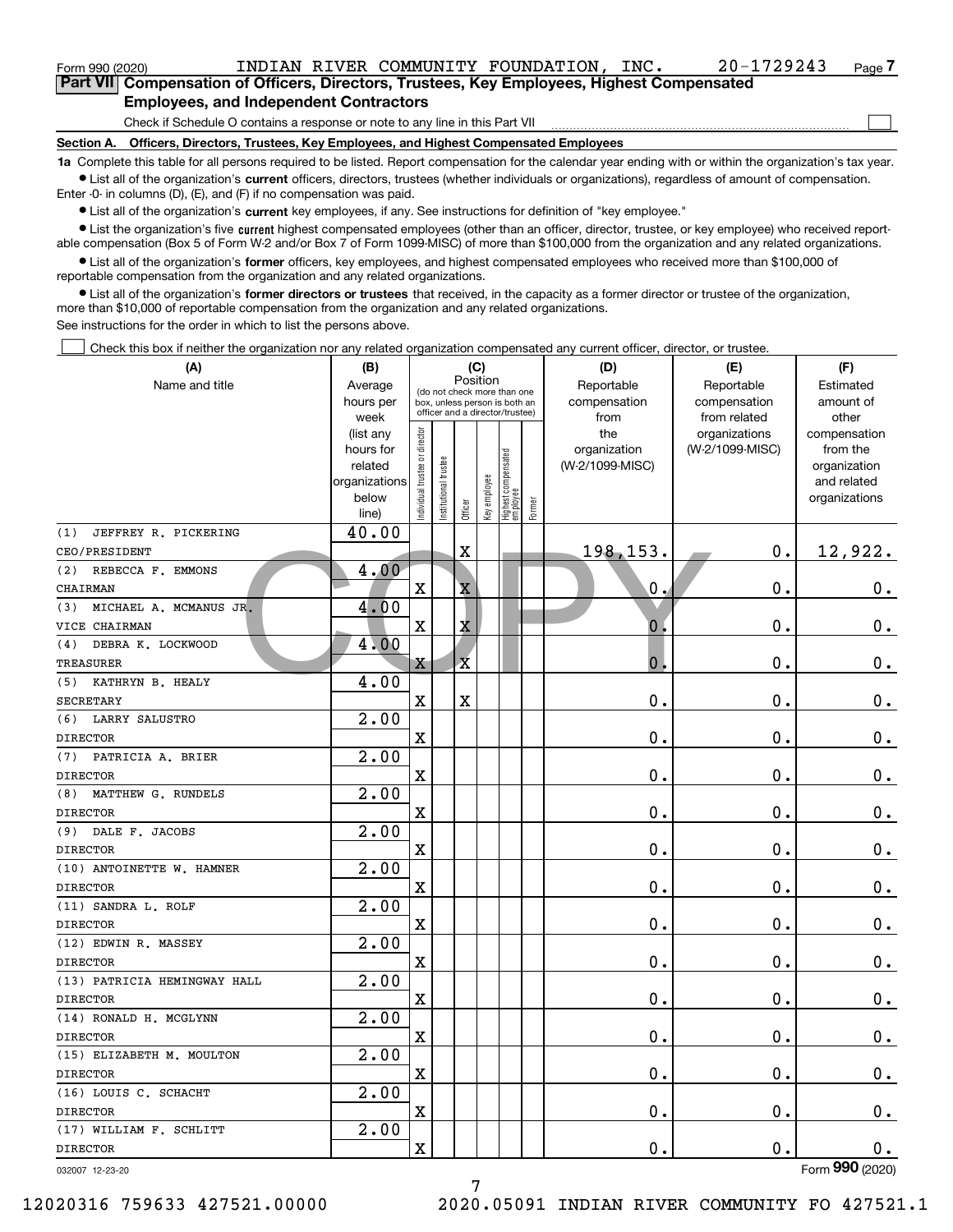| Form 990 (2020)                            |             |                                                                                                                                                                                                                                                                     | INDIAN RIVER COMMUNITY FOUNDATION, INC. |                                                                      |                                                                                                                                                                 |                       |         |              |                                  |        |                                                   |                                | 20-1729243                       |                                        |                     |                                                                          | Page 8          |
|--------------------------------------------|-------------|---------------------------------------------------------------------------------------------------------------------------------------------------------------------------------------------------------------------------------------------------------------------|-----------------------------------------|----------------------------------------------------------------------|-----------------------------------------------------------------------------------------------------------------------------------------------------------------|-----------------------|---------|--------------|----------------------------------|--------|---------------------------------------------------|--------------------------------|----------------------------------|----------------------------------------|---------------------|--------------------------------------------------------------------------|-----------------|
| <b>Part VII</b>                            |             | Section A. Officers, Directors, Trustees, Key Employees, and Highest Compensated Employees (continued)                                                                                                                                                              |                                         |                                                                      |                                                                                                                                                                 |                       |         |              |                                  |        |                                                   |                                |                                  |                                        |                     |                                                                          |                 |
|                                            |             | (A)<br>Name and title                                                                                                                                                                                                                                               |                                         | (B)<br>Average<br>hours per<br>week                                  | (C)<br>(D)<br>Position<br>Reportable<br>(do not check more than one<br>compensation<br>box, unless person is both an<br>officer and a director/trustee)<br>from |                       |         |              |                                  |        | (E)<br>Reportable<br>compensation<br>from related |                                |                                  | (F)<br>Estimated<br>amount of<br>other |                     |                                                                          |                 |
|                                            |             |                                                                                                                                                                                                                                                                     |                                         | (list any<br>hours for<br>related<br>organizations<br>below<br>line) | Individual trustee or director                                                                                                                                  | Institutional trustee | Officer | Key employee | Highest compensated<br> employee | Former | the<br>organization<br>(W-2/1099-MISC)            |                                | organizations<br>(W-2/1099-MISC) |                                        |                     | compensation<br>from the<br>organization<br>and related<br>organizations |                 |
| <b>DIRECTOR</b>                            |             | (18) BRIAN M. SHAMBO                                                                                                                                                                                                                                                |                                         | $\overline{2.00}$                                                    | X                                                                                                                                                               |                       |         |              |                                  |        |                                                   | 0.                             |                                  | 0.                                     |                     |                                                                          | 0.              |
| (19) JENNIFER M. WATSON<br><b>DIRECTOR</b> |             |                                                                                                                                                                                                                                                                     |                                         | $\overline{2.00}$                                                    | X                                                                                                                                                               |                       |         |              |                                  |        |                                                   | 0.                             |                                  | 0.                                     |                     |                                                                          | 0.              |
|                                            |             |                                                                                                                                                                                                                                                                     |                                         |                                                                      |                                                                                                                                                                 |                       |         |              |                                  |        |                                                   |                                |                                  |                                        |                     |                                                                          |                 |
|                                            |             |                                                                                                                                                                                                                                                                     |                                         |                                                                      |                                                                                                                                                                 |                       |         |              |                                  |        |                                                   |                                |                                  |                                        |                     |                                                                          |                 |
|                                            |             |                                                                                                                                                                                                                                                                     |                                         |                                                                      |                                                                                                                                                                 |                       |         |              |                                  |        |                                                   |                                |                                  |                                        |                     |                                                                          |                 |
|                                            |             |                                                                                                                                                                                                                                                                     |                                         |                                                                      |                                                                                                                                                                 |                       |         |              |                                  |        |                                                   |                                |                                  |                                        |                     |                                                                          |                 |
|                                            |             |                                                                                                                                                                                                                                                                     |                                         |                                                                      |                                                                                                                                                                 |                       |         |              |                                  |        |                                                   |                                |                                  |                                        |                     |                                                                          |                 |
|                                            |             |                                                                                                                                                                                                                                                                     |                                         |                                                                      |                                                                                                                                                                 |                       |         |              |                                  |        |                                                   |                                |                                  |                                        |                     |                                                                          |                 |
|                                            |             |                                                                                                                                                                                                                                                                     |                                         |                                                                      |                                                                                                                                                                 |                       |         |              |                                  |        |                                                   |                                |                                  |                                        |                     |                                                                          |                 |
|                                            | 1b Subtotal |                                                                                                                                                                                                                                                                     |                                         |                                                                      |                                                                                                                                                                 |                       |         |              |                                  |        |                                                   | 198,153.                       |                                  | 0.                                     |                     | 12,922.                                                                  |                 |
|                                            |             | c Total from continuation sheets to Part VII, Section A                                                                                                                                                                                                             |                                         |                                                                      |                                                                                                                                                                 |                       |         |              |                                  |        |                                                   | $\mathbf{0}$                   |                                  | $\overline{0}$ .                       |                     |                                                                          | 0.              |
|                                            |             | d Total (add lines 1b and 1c).                                                                                                                                                                                                                                      |                                         |                                                                      |                                                                                                                                                                 |                       |         |              |                                  |        |                                                   | 198,153.                       |                                  | $\overline{0}$ .                       |                     | 12,922.                                                                  |                 |
| 2                                          |             | Total number of individuals (including but not limited to those listed above) who received more than \$100,000 of reportable<br>compensation from the organization $\blacktriangleright$                                                                            |                                         |                                                                      |                                                                                                                                                                 |                       |         |              |                                  |        |                                                   |                                |                                  |                                        |                     |                                                                          | 1               |
| 3                                          |             | Did the organization list any former officer, director, trustee, key employee, or highest compensated employee on                                                                                                                                                   |                                         |                                                                      |                                                                                                                                                                 |                       |         |              |                                  |        |                                                   |                                |                                  |                                        |                     | Yes                                                                      | No              |
|                                            |             | line 1a? If "Yes," complete Schedule J for such individual manufactured contained and the Ves," complete Schedule J for such individual<br>For any individual listed on line 1a, is the sum of reportable compensation and other compensation from the organization |                                         |                                                                      |                                                                                                                                                                 |                       |         |              |                                  |        |                                                   |                                |                                  |                                        | 3                   |                                                                          | х               |
| 5                                          |             | Did any person listed on line 1a receive or accrue compensation from any unrelated organization or individual for services                                                                                                                                          |                                         |                                                                      |                                                                                                                                                                 |                       |         |              |                                  |        |                                                   |                                |                                  |                                        | 4                   | X                                                                        |                 |
|                                            |             | <b>Section B. Independent Contractors</b>                                                                                                                                                                                                                           |                                         |                                                                      |                                                                                                                                                                 |                       |         |              |                                  |        |                                                   |                                |                                  |                                        | 5                   |                                                                          | х               |
| 1.                                         |             | Complete this table for your five highest compensated independent contractors that received more than \$100,000 of compensation from<br>the organization. Report compensation for the calendar year ending with or within the organization's tax year.              |                                         |                                                                      |                                                                                                                                                                 |                       |         |              |                                  |        |                                                   |                                |                                  |                                        |                     |                                                                          |                 |
|                                            |             |                                                                                                                                                                                                                                                                     | (A)<br>Name and business address        |                                                                      |                                                                                                                                                                 | <b>NONE</b>           |         |              |                                  |        |                                                   | (B)<br>Description of services |                                  |                                        | (C)<br>Compensation |                                                                          |                 |
|                                            |             |                                                                                                                                                                                                                                                                     |                                         |                                                                      |                                                                                                                                                                 |                       |         |              |                                  |        |                                                   |                                |                                  |                                        |                     |                                                                          |                 |
|                                            |             |                                                                                                                                                                                                                                                                     |                                         |                                                                      |                                                                                                                                                                 |                       |         |              |                                  |        |                                                   |                                |                                  |                                        |                     |                                                                          |                 |
|                                            |             |                                                                                                                                                                                                                                                                     |                                         |                                                                      |                                                                                                                                                                 |                       |         |              |                                  |        |                                                   |                                |                                  |                                        |                     |                                                                          |                 |
|                                            |             |                                                                                                                                                                                                                                                                     |                                         |                                                                      |                                                                                                                                                                 |                       |         |              |                                  |        |                                                   |                                |                                  |                                        |                     |                                                                          |                 |
|                                            |             |                                                                                                                                                                                                                                                                     |                                         |                                                                      |                                                                                                                                                                 |                       |         |              |                                  |        |                                                   |                                |                                  |                                        |                     |                                                                          |                 |
| 2                                          |             | Total number of independent contractors (including but not limited to those listed above) who received more than<br>\$100,000 of compensation from the organization                                                                                                 |                                         |                                                                      |                                                                                                                                                                 |                       |         | 0            |                                  |        |                                                   |                                |                                  |                                        |                     |                                                                          |                 |
|                                            |             |                                                                                                                                                                                                                                                                     |                                         |                                                                      |                                                                                                                                                                 |                       |         |              |                                  |        |                                                   |                                |                                  |                                        |                     |                                                                          | Form 990 (2020) |

032008 12-23-20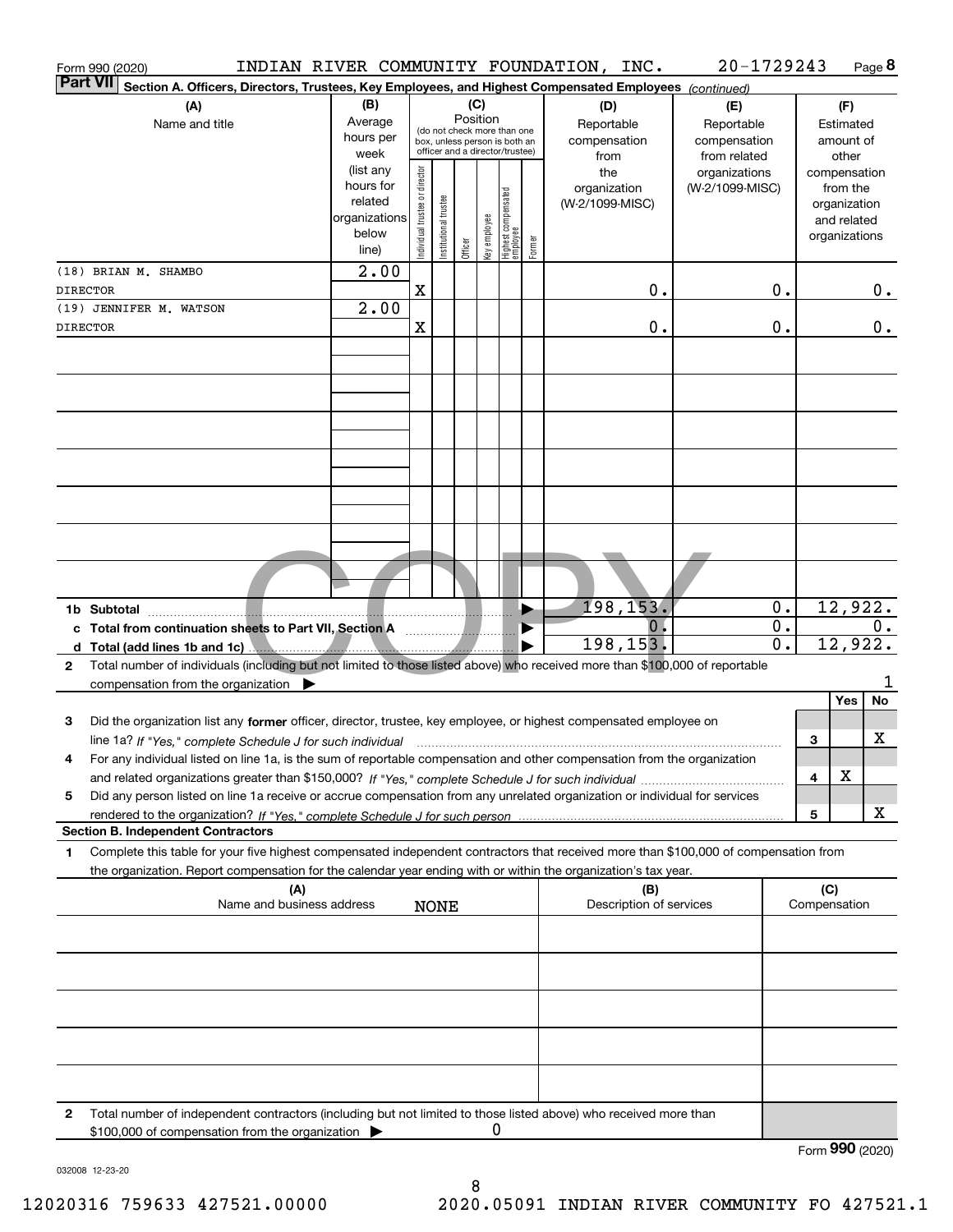|                                                                   |                  |     | INDIAN RIVER COMMUNITY FOUNDATION, INC.<br>Form 990 (2020)                                                             |                      |                            |                                              | 20-1729243                                      | Page 9                                                          |
|-------------------------------------------------------------------|------------------|-----|------------------------------------------------------------------------------------------------------------------------|----------------------|----------------------------|----------------------------------------------|-------------------------------------------------|-----------------------------------------------------------------|
|                                                                   | <b>Part VIII</b> |     | <b>Statement of Revenue</b>                                                                                            |                      |                            |                                              |                                                 |                                                                 |
|                                                                   |                  |     | Check if Schedule O contains a response or note to any line in this Part VIII                                          |                      |                            |                                              |                                                 |                                                                 |
|                                                                   |                  |     |                                                                                                                        |                      | (A)<br>Total revenue       | (B)<br>Related or exempt<br>function revenue | $\overline{C}$<br>Unrelated<br>business revenue | (D)<br>Revenue excluded<br>from tax under<br>sections 512 - 514 |
|                                                                   |                  |     | 1a<br>1 a Federated campaigns                                                                                          |                      |                            |                                              |                                                 |                                                                 |
| Contributions, Gifts, Grants<br><u>land Other Similar Amounts</u> |                  |     | 1 <sub>b</sub><br><b>b</b> Membership dues<br>$\ldots \ldots \ldots \ldots \ldots$                                     |                      |                            |                                              |                                                 |                                                                 |
|                                                                   |                  |     | 1 <sub>c</sub><br>c Fundraising events                                                                                 |                      |                            |                                              |                                                 |                                                                 |
|                                                                   |                  |     | 1 <sub>d</sub><br>d Related organizations                                                                              |                      |                            |                                              |                                                 |                                                                 |
|                                                                   |                  |     | e Government grants (contributions)<br>1e                                                                              |                      |                            |                                              |                                                 |                                                                 |
|                                                                   |                  |     | f All other contributions, gifts, grants, and                                                                          |                      |                            |                                              |                                                 |                                                                 |
|                                                                   |                  |     | similar amounts not included above<br>1f                                                                               | 10,302,020.          |                            |                                              |                                                 |                                                                 |
|                                                                   |                  |     | $1g$ \$<br>g Noncash contributions included in lines 1a-1f                                                             | 6,204,826.           |                            |                                              |                                                 |                                                                 |
|                                                                   |                  |     |                                                                                                                        |                      | 10,302,020.                |                                              |                                                 |                                                                 |
|                                                                   |                  |     |                                                                                                                        | <b>Business Code</b> |                            |                                              |                                                 |                                                                 |
|                                                                   |                  | 2 a | <u> 1989 - Johann Stoff, fransk politik (d. 1989)</u>                                                                  |                      |                            |                                              |                                                 |                                                                 |
|                                                                   |                  | b   | <u> 1989 - Johann Barn, mars ann an t-Amhain ann an t-Amhain an t-Amhain an t-Amhain an t-Amhain an t-Amhain an t-</u> |                      |                            |                                              |                                                 |                                                                 |
|                                                                   |                  | с   | <u> 1989 - Johann Barbara, martin amerikan basar dan berasal dalam basa dalam basar dalam basar dalam basa dalam</u>   |                      |                            |                                              |                                                 |                                                                 |
|                                                                   |                  | d   | <u> 1989 - Johann Barn, mars eta bat erroman erroman erroman erroman erroman erroman erroman erroman erroman err</u>   |                      |                            |                                              |                                                 |                                                                 |
| Program Service<br>Revenue                                        |                  | е   |                                                                                                                        |                      |                            |                                              |                                                 |                                                                 |
|                                                                   |                  |     | f All other program service revenue                                                                                    |                      |                            |                                              |                                                 |                                                                 |
|                                                                   |                  |     |                                                                                                                        |                      |                            |                                              |                                                 |                                                                 |
|                                                                   | З                |     | Investment income (including dividends, interest, and                                                                  |                      |                            |                                              |                                                 |                                                                 |
|                                                                   |                  |     |                                                                                                                        | ▶                    | 1,154,081.                 |                                              |                                                 | 1,154,081.                                                      |
|                                                                   | 4                |     | Income from investment of tax-exempt bond proceeds                                                                     |                      |                            |                                              |                                                 |                                                                 |
|                                                                   | 5                |     |                                                                                                                        |                      |                            | $\overline{\phantom{a}}$                     |                                                 |                                                                 |
|                                                                   |                  |     | (i) Real                                                                                                               | (ii) Personal        |                            |                                              |                                                 |                                                                 |
|                                                                   |                  |     | 6 a Gross rents<br>l 6a<br>. <del>.</del>                                                                              |                      |                            |                                              |                                                 |                                                                 |
|                                                                   |                  |     | 6b<br><b>b</b> Less: rental expenses $\vert$ .                                                                         |                      |                            |                                              |                                                 |                                                                 |
|                                                                   |                  |     | 6c<br>Rental income or (loss)                                                                                          |                      |                            |                                              |                                                 |                                                                 |
|                                                                   |                  |     | d Net rental income or (loss)                                                                                          |                      |                            |                                              |                                                 |                                                                 |
|                                                                   |                  |     | (i) Securities<br>7 a Gross amount from sales of                                                                       | (ii) Other           |                            |                                              |                                                 |                                                                 |
|                                                                   |                  |     | 21,878,985.<br>7a<br>assets other than inventory                                                                       |                      |                            |                                              |                                                 |                                                                 |
|                                                                   |                  |     | <b>b</b> Less: cost or other basis                                                                                     |                      |                            |                                              |                                                 |                                                                 |
|                                                                   |                  |     | $7b$ 17,887,470.<br>and sales expenses                                                                                 |                      |                            |                                              |                                                 |                                                                 |
| anueve                                                            |                  |     | 7c <br>3,991,515.<br>c Gain or (loss)                                                                                  |                      |                            |                                              |                                                 |                                                                 |
|                                                                   |                  |     |                                                                                                                        |                      | $\overline{3}$ , 991, 515. |                                              |                                                 | 3,991,515.                                                      |
| Other Re                                                          |                  |     | 8 a Gross income from fundraising events (not                                                                          |                      |                            |                                              |                                                 |                                                                 |
|                                                                   |                  |     | including \$<br>of                                                                                                     |                      |                            |                                              |                                                 |                                                                 |
|                                                                   |                  |     | contributions reported on line 1c). See                                                                                |                      |                            |                                              |                                                 |                                                                 |
|                                                                   |                  |     | 8a                                                                                                                     |                      |                            |                                              |                                                 |                                                                 |
|                                                                   |                  |     | 8b<br><b>b</b> Less: direct expenses                                                                                   |                      |                            |                                              |                                                 |                                                                 |
|                                                                   |                  |     | c Net income or (loss) from fundraising events                                                                         |                      |                            |                                              |                                                 |                                                                 |
|                                                                   |                  |     | 9 a Gross income from gaming activities. See                                                                           |                      |                            |                                              |                                                 |                                                                 |
|                                                                   |                  |     | 9a                                                                                                                     |                      |                            |                                              |                                                 |                                                                 |
|                                                                   |                  |     | 9 <sub>b</sub>                                                                                                         |                      |                            |                                              |                                                 |                                                                 |
|                                                                   |                  |     | c Net income or (loss) from gaming activities ______________                                                           |                      |                            |                                              |                                                 |                                                                 |
|                                                                   |                  |     | 10 a Gross sales of inventory, less returns                                                                            |                      |                            |                                              |                                                 |                                                                 |
|                                                                   |                  |     | 10a                                                                                                                    |                      |                            |                                              |                                                 |                                                                 |
|                                                                   |                  |     | 10 <sub>b</sub>                                                                                                        |                      |                            |                                              |                                                 |                                                                 |
|                                                                   |                  |     | c Net income or (loss) from sales of inventory                                                                         |                      |                            |                                              |                                                 |                                                                 |
|                                                                   |                  |     |                                                                                                                        | <b>Business Code</b> |                            |                                              |                                                 |                                                                 |
|                                                                   |                  |     | 11 a ADMIN FEES BILLED TO FUNDS                                                                                        | 900099               | 499,709.                   | 499,709.                                     |                                                 |                                                                 |
|                                                                   |                  | b   |                                                                                                                        |                      |                            |                                              |                                                 |                                                                 |
| Miscellaneous<br>Revenue                                          |                  | c   |                                                                                                                        |                      |                            |                                              |                                                 |                                                                 |
|                                                                   |                  |     |                                                                                                                        |                      |                            |                                              |                                                 |                                                                 |
|                                                                   |                  |     |                                                                                                                        | ▶                    | 499,709.                   |                                              |                                                 |                                                                 |
|                                                                   | 12               |     |                                                                                                                        |                      | 15, 947, 325.              | 499,709.                                     | 0.                                              | 5, 145, 596.                                                    |
| 032009 12-23-20                                                   |                  |     |                                                                                                                        |                      |                            |                                              |                                                 | Form 990 (2020)                                                 |
|                                                                   |                  |     |                                                                                                                        | a                    |                            |                                              |                                                 |                                                                 |

9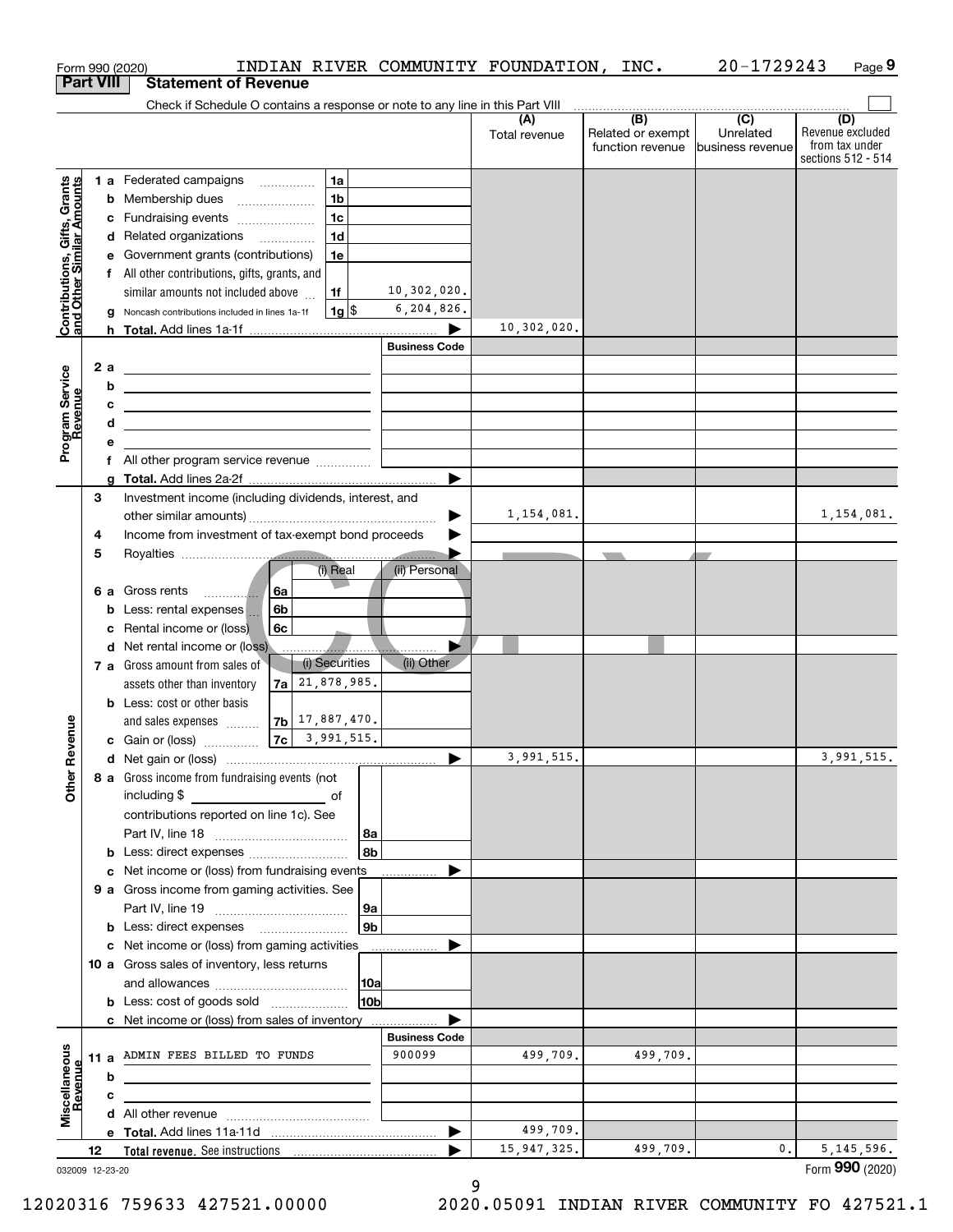#### Form 990 (2020) INDIAN\_RIVER\_COMMUNITY\_FOUNDATION,INC. 20-1729243 <sub>Page</sub><br>\_Part IX | Statement of Functional Expenses **10 Part IX Statement of Functional Expenses**

*Section 501(c)(3) and 501(c)(4) organizations must complete all columns. All other organizations must complete column (A).*

|              | Do not include amounts reported on lines 6b,<br>7b, 8b, 9b, and 10b of Part VIII.                                                                                                                          | (A)<br>Total expenses  | (B)<br>Program service<br>expenses | $\overline{C}$<br>Management and<br>general expenses | (D)<br>Fundraising<br>expenses |  |  |  |  |  |  |
|--------------|------------------------------------------------------------------------------------------------------------------------------------------------------------------------------------------------------------|------------------------|------------------------------------|------------------------------------------------------|--------------------------------|--|--|--|--|--|--|
| 1.           | Grants and other assistance to domestic organizations                                                                                                                                                      |                        |                                    |                                                      |                                |  |  |  |  |  |  |
|              | and domestic governments. See Part IV, line 21                                                                                                                                                             | 11,422,120.            | 11, 422, 120.                      |                                                      |                                |  |  |  |  |  |  |
| $\mathbf{2}$ | Grants and other assistance to domestic                                                                                                                                                                    |                        |                                    |                                                      |                                |  |  |  |  |  |  |
|              | individuals. See Part IV, line 22                                                                                                                                                                          |                        |                                    |                                                      |                                |  |  |  |  |  |  |
| 3            | Grants and other assistance to foreign                                                                                                                                                                     |                        |                                    |                                                      |                                |  |  |  |  |  |  |
|              | organizations, foreign governments, and foreign                                                                                                                                                            |                        |                                    |                                                      |                                |  |  |  |  |  |  |
|              | individuals. See Part IV, lines 15 and 16                                                                                                                                                                  |                        |                                    |                                                      |                                |  |  |  |  |  |  |
| 4            | Benefits paid to or for members                                                                                                                                                                            |                        |                                    |                                                      |                                |  |  |  |  |  |  |
| 5            | Compensation of current officers, directors,                                                                                                                                                               |                        |                                    |                                                      |                                |  |  |  |  |  |  |
|              | trustees, and key employees                                                                                                                                                                                | 230,653.               | 69,196.                            | 46,131.                                              | 115,326.                       |  |  |  |  |  |  |
| 6            | Compensation not included above to disqualified                                                                                                                                                            |                        |                                    |                                                      |                                |  |  |  |  |  |  |
|              | persons (as defined under section 4958(f)(1)) and                                                                                                                                                          |                        |                                    |                                                      |                                |  |  |  |  |  |  |
|              | persons described in section $4958(c)(3)(B)$                                                                                                                                                               |                        |                                    |                                                      |                                |  |  |  |  |  |  |
| 7            | Other salaries and wages                                                                                                                                                                                   | 125,968.               | 49,419.                            | 67,598.                                              | 8,951.                         |  |  |  |  |  |  |
| 8            | Pension plan accruals and contributions (include                                                                                                                                                           |                        |                                    |                                                      |                                |  |  |  |  |  |  |
|              | section 401(k) and 403(b) employer contributions)                                                                                                                                                          | $\frac{7,274}{23,463}$ | $\frac{2,419}{7,805}$ .            | 2,320.                                               | $\frac{2,535}{8,176}$ .        |  |  |  |  |  |  |
| 9            |                                                                                                                                                                                                            |                        |                                    | 7,482.                                               |                                |  |  |  |  |  |  |
| 10           |                                                                                                                                                                                                            | 23,730.                | 7,892.                             | 7,568.                                               | 8,270.                         |  |  |  |  |  |  |
| 11           | Fees for services (nonemployees):                                                                                                                                                                          |                        |                                    |                                                      |                                |  |  |  |  |  |  |
| a            |                                                                                                                                                                                                            |                        |                                    |                                                      |                                |  |  |  |  |  |  |
| b            |                                                                                                                                                                                                            | 3,528.                 | 1,764.                             | 1,764.                                               |                                |  |  |  |  |  |  |
| c            |                                                                                                                                                                                                            | 22, 285.               |                                    | 22, 285.                                             |                                |  |  |  |  |  |  |
| d            |                                                                                                                                                                                                            |                        |                                    |                                                      |                                |  |  |  |  |  |  |
| е            | Professional fundraising services. See Part IV, line 17                                                                                                                                                    |                        |                                    | 376,032.                                             |                                |  |  |  |  |  |  |
| f            |                                                                                                                                                                                                            | 376,032.               |                                    |                                                      |                                |  |  |  |  |  |  |
| g            | Other. (If line 11g amount exceeds 10% of line 25,                                                                                                                                                         | 5,850.                 | 5,850.                             |                                                      |                                |  |  |  |  |  |  |
|              | column (A) amount, list line 11g expenses on Sch 0.)                                                                                                                                                       | $\overline{1,050}$ .   | 840.                               |                                                      | 210.                           |  |  |  |  |  |  |
| 12           |                                                                                                                                                                                                            | 66, 721.               | 27, 165.                           | 14,687.                                              | 24,869.                        |  |  |  |  |  |  |
| 13<br>14     |                                                                                                                                                                                                            | 1,140.                 | 912.                               |                                                      | $\overline{228}$ .             |  |  |  |  |  |  |
| 15           |                                                                                                                                                                                                            |                        |                                    |                                                      |                                |  |  |  |  |  |  |
| 16           |                                                                                                                                                                                                            | 37,736.                | 3,272.                             | 34,464.                                              |                                |  |  |  |  |  |  |
| 17           | Travel                                                                                                                                                                                                     | 4,333.                 | $\overline{2,167}$ .               | 2,166.                                               |                                |  |  |  |  |  |  |
| 18           | Payments of travel or entertainment expenses                                                                                                                                                               |                        |                                    |                                                      |                                |  |  |  |  |  |  |
|              | for any federal, state, or local public officials                                                                                                                                                          |                        |                                    |                                                      |                                |  |  |  |  |  |  |
| 19           | Conferences, conventions, and meetings                                                                                                                                                                     | 10,339.                | 5,176.                             | 1,987.                                               | 3,176.                         |  |  |  |  |  |  |
| 20           | Interest                                                                                                                                                                                                   |                        |                                    |                                                      |                                |  |  |  |  |  |  |
| 21           |                                                                                                                                                                                                            |                        |                                    |                                                      |                                |  |  |  |  |  |  |
| 22           | Depreciation, depletion, and amortization                                                                                                                                                                  | 6,648.                 |                                    | 6,648.                                               |                                |  |  |  |  |  |  |
| 23           | Insurance                                                                                                                                                                                                  | 3,136.                 |                                    | 3,136.                                               |                                |  |  |  |  |  |  |
| 24           | Other expenses. Itemize expenses not covered<br>above (List miscellaneous expenses on line 24e. If<br>line 24e amount exceeds 10% of line 25, column (A)<br>amount, list line 24e expenses on Schedule 0.) |                        |                                    |                                                      |                                |  |  |  |  |  |  |
| a            | <b>ADMINISTRATIVE FEES</b>                                                                                                                                                                                 | 473,955.               | 473,955.                           |                                                      |                                |  |  |  |  |  |  |
| b            | CONTRACT SERVICE FEE                                                                                                                                                                                       | 88,624.                | 44,310.                            | 44,314.                                              |                                |  |  |  |  |  |  |
| c            | SUBSCRIPTIONS & MEMBERS                                                                                                                                                                                    | 40,849.                | 24,509.                            | 16, 340.                                             |                                |  |  |  |  |  |  |
| d            | PROJECT EXPENSES                                                                                                                                                                                           | 33,754.                | 33,754.                            |                                                      |                                |  |  |  |  |  |  |
| е            | All other expenses                                                                                                                                                                                         | 17,915.                | 1,838.                             | 14,552.                                              | 1,525.                         |  |  |  |  |  |  |
| 25           | Total functional expenses. Add lines 1 through 24e                                                                                                                                                         | 13,027,103.            | 12, 184, 363.                      | 669,474.                                             | 173,266.                       |  |  |  |  |  |  |
| 26           | Joint costs. Complete this line only if the organization                                                                                                                                                   |                        |                                    |                                                      |                                |  |  |  |  |  |  |
|              | reported in column (B) joint costs from a combined                                                                                                                                                         |                        |                                    |                                                      |                                |  |  |  |  |  |  |
|              | educational campaign and fundraising solicitation.                                                                                                                                                         |                        |                                    |                                                      |                                |  |  |  |  |  |  |
|              | Check here $\blacktriangleright$<br>if following SOP 98-2 (ASC 958-720)                                                                                                                                    |                        |                                    |                                                      |                                |  |  |  |  |  |  |

10

032010 12-23-20

Form (2020) **990**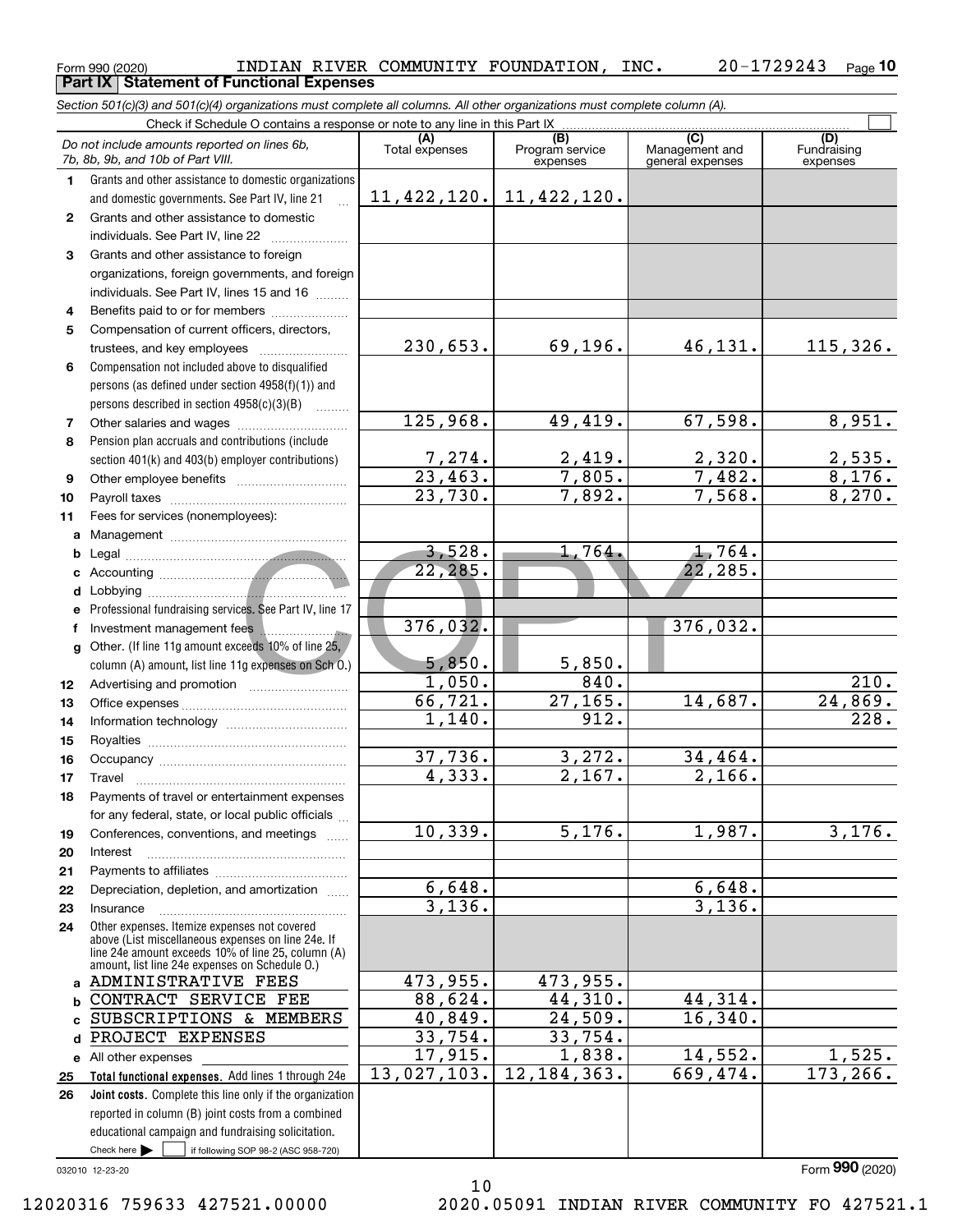|  | Form 990 (2020) | INDIAN RIVER |  | COMMUNITY FOUNDATION, | INC. | $-172924$ <sup>2</sup><br>20- | Page |
|--|-----------------|--------------|--|-----------------------|------|-------------------------------|------|
|--|-----------------|--------------|--|-----------------------|------|-------------------------------|------|

|                             |          |                                                                                                                                                                                                                                      |                           | (A)<br>Beginning of year      |                       | (B)<br>End of year               |
|-----------------------------|----------|--------------------------------------------------------------------------------------------------------------------------------------------------------------------------------------------------------------------------------------|---------------------------|-------------------------------|-----------------------|----------------------------------|
|                             | 1        |                                                                                                                                                                                                                                      |                           | 647,001.                      | $\blacksquare$        | $\overline{225,845}$ .           |
|                             | 2        |                                                                                                                                                                                                                                      |                           | 7,702,124.                    | $\mathbf{2}$          | 6,030,127.                       |
|                             | 3        |                                                                                                                                                                                                                                      |                           | 302,013.                      | 3                     | 239,824.                         |
|                             | 4        |                                                                                                                                                                                                                                      |                           |                               | 4                     |                                  |
|                             | 5        | Loans and other receivables from any current or former officer, director,                                                                                                                                                            |                           |                               |                       |                                  |
|                             |          | trustee, key employee, creator or founder, substantial contributor, or 35%                                                                                                                                                           |                           |                               |                       |                                  |
|                             |          |                                                                                                                                                                                                                                      |                           | 5                             |                       |                                  |
|                             | 6        | Loans and other receivables from other disqualified persons (as defined                                                                                                                                                              |                           |                               |                       |                                  |
|                             |          | under section $4958(f)(1)$ , and persons described in section $4958(c)(3)(B)$                                                                                                                                                        |                           |                               | 6                     |                                  |
|                             | 7        |                                                                                                                                                                                                                                      |                           |                               | 7                     |                                  |
| Assets                      | 8        |                                                                                                                                                                                                                                      |                           |                               | 8                     |                                  |
|                             | 9        | Prepaid expenses and deferred charges                                                                                                                                                                                                |                           | 11,397.                       | $\boldsymbol{9}$      | 5,396.                           |
|                             |          | <b>10a</b> Land, buildings, and equipment: cost or other                                                                                                                                                                             |                           |                               |                       |                                  |
|                             |          | basis. Complete Part VI of Schedule D  10a                                                                                                                                                                                           | $\frac{65,750.}{54,131.}$ |                               |                       |                                  |
|                             |          |                                                                                                                                                                                                                                      |                           | $\frac{13,042}{63,203,114}$ . | 10 <sub>c</sub>       | $\frac{11,619.}{83,083,504.}$    |
|                             | 11       |                                                                                                                                                                                                                                      |                           |                               | 11                    |                                  |
|                             | 12       |                                                                                                                                                                                                                                      |                           |                               | 12                    |                                  |
|                             | 13       |                                                                                                                                                                                                                                      |                           | 13                            |                       |                                  |
|                             | 14       |                                                                                                                                                                                                                                      | 11,292.                   | 14                            |                       |                                  |
|                             | 15       |                                                                                                                                                                                                                                      | 71,889,983.               | 15<br>16                      | 5,104.<br>89,601,419. |                                  |
|                             | 16<br>17 |                                                                                                                                                                                                                                      |                           | 18,458.                       | 17                    | 15,411.                          |
|                             | 18       | Grants payable <b>contract of the contract of the contract of the contract of the contract of the contract of the contract of the contract of the contract of the contract of the contract of the contract of the contract of th</b> |                           | 212,500.                      | 18                    | 489,421.                         |
|                             | 19       |                                                                                                                                                                                                                                      |                           |                               | 19                    |                                  |
|                             | 20       |                                                                                                                                                                                                                                      |                           | 20                            |                       |                                  |
|                             | 21       | Escrow or custodial account liability. Complete Part IV of Schedule D                                                                                                                                                                |                           | 21                            |                       |                                  |
|                             | 22       | Loans and other payables to any current or former officer, director,                                                                                                                                                                 |                           |                               |                       |                                  |
| Liabilities                 |          | trustee, key employee, creator or founder, substantial contributor, or 35%                                                                                                                                                           |                           |                               |                       |                                  |
|                             |          | controlled entity or family member of any of these persons                                                                                                                                                                           |                           |                               | 22                    |                                  |
|                             | 23       | Secured mortgages and notes payable to unrelated third parties                                                                                                                                                                       |                           |                               | 23                    |                                  |
|                             | 24       |                                                                                                                                                                                                                                      |                           |                               | 24                    |                                  |
|                             | 25       | Other liabilities (including federal income tax, payables to related third                                                                                                                                                           |                           |                               |                       |                                  |
|                             |          | parties, and other liabilities not included on lines 17-24). Complete Part X                                                                                                                                                         |                           |                               |                       |                                  |
|                             |          | of Schedule D                                                                                                                                                                                                                        |                           | <u>2,388,279. 25</u>          |                       | $3,449,198.$<br>3,954,030.       |
|                             | 26       | Total liabilities. Add lines 17 through 25                                                                                                                                                                                           |                           | 2,619,237.                    | 26                    |                                  |
|                             |          | Organizations that follow FASB ASC 958, check here $\blacktriangleright \boxed{X}$                                                                                                                                                   |                           |                               |                       |                                  |
|                             |          | and complete lines 27, 28, 32, and 33.                                                                                                                                                                                               |                           |                               |                       |                                  |
|                             | 27       | Net assets without donor restrictions                                                                                                                                                                                                |                           | 68,270,800.                   | 27                    | $\frac{84,454,294.}{1,193,095.}$ |
|                             | 28       | Net assets with donor restrictions                                                                                                                                                                                                   |                           | 999,946.                      | 28                    |                                  |
|                             |          | Organizations that do not follow FASB ASC 958, check here $\blacktriangleright$ [                                                                                                                                                    |                           |                               |                       |                                  |
|                             |          | and complete lines 29 through 33.                                                                                                                                                                                                    |                           |                               |                       |                                  |
|                             | 29       |                                                                                                                                                                                                                                      |                           |                               | 29                    |                                  |
|                             | 30<br>31 | Paid-in or capital surplus, or land, building, or equipment fund<br>Retained earnings, endowment, accumulated income, or other funds                                                                                                 |                           |                               | 30<br>31              |                                  |
| Net Assets or Fund Balances | 32       | Total net assets or fund balances                                                                                                                                                                                                    |                           | 69, 270, 746.                 | 32                    | 85,647,389.                      |
|                             | 33       |                                                                                                                                                                                                                                      |                           | 71,889,983.                   | 33                    | 89,601,419.                      |
|                             |          |                                                                                                                                                                                                                                      |                           |                               |                       | Form 990 (2020)                  |
|                             |          |                                                                                                                                                                                                                                      |                           |                               |                       |                                  |

## **Part X Balance Sheet**

|  | Form 990 (2020) |
|--|-----------------|
|  |                 |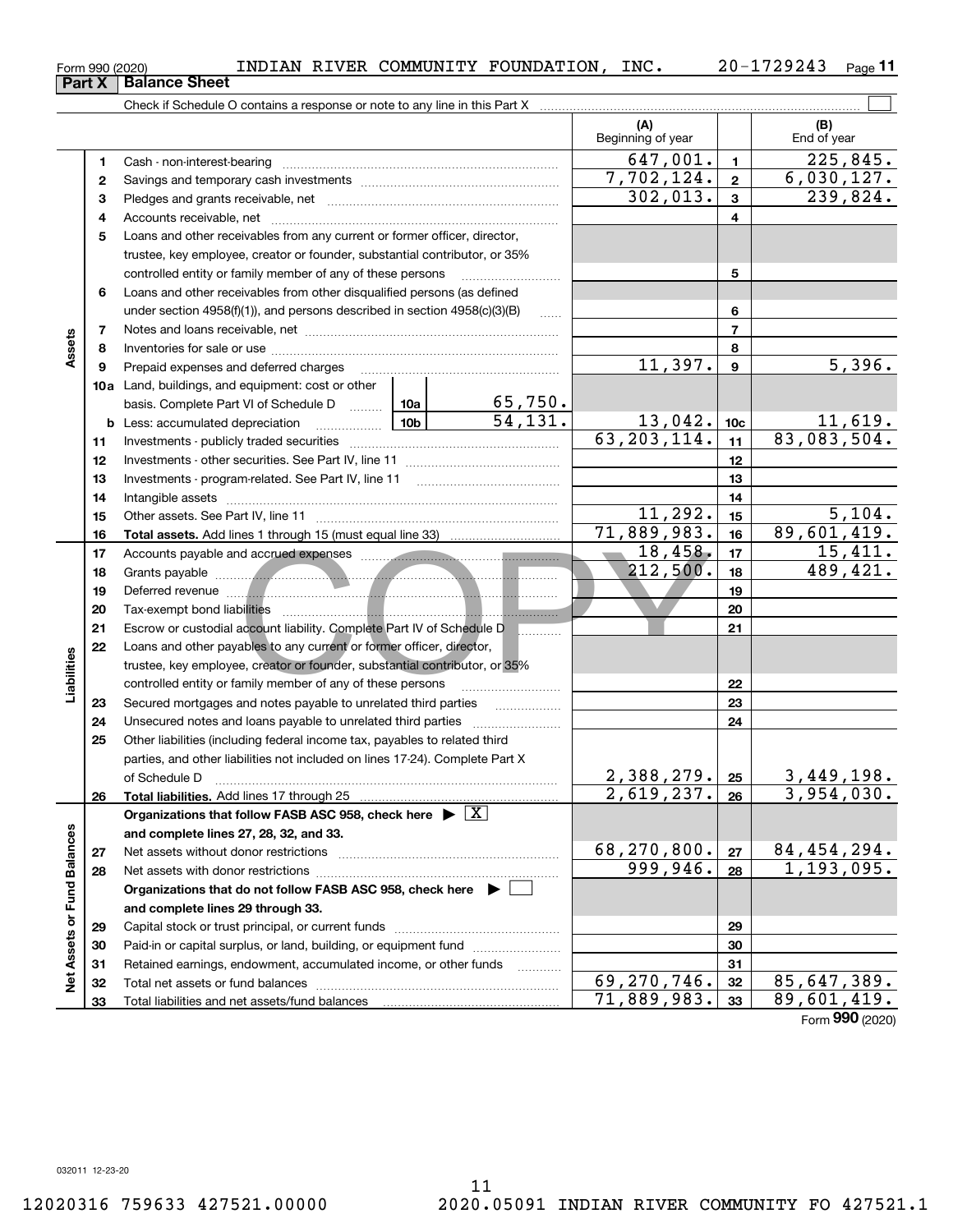|    | INDIAN RIVER COMMUNITY FOUNDATION, INC.<br>Form 990 (2020)                                                                                                                                                                     |                | 20-1729243  |                |     | Page 12          |
|----|--------------------------------------------------------------------------------------------------------------------------------------------------------------------------------------------------------------------------------|----------------|-------------|----------------|-----|------------------|
|    | <b>Reconciliation of Net Assets</b><br><b>Part XI</b>                                                                                                                                                                          |                |             |                |     |                  |
|    |                                                                                                                                                                                                                                |                |             |                |     |                  |
|    |                                                                                                                                                                                                                                |                |             |                |     |                  |
| 1  | Total revenue (must equal Part VIII, column (A), line 12)                                                                                                                                                                      | $\mathbf{1}$   | 15,947,325. |                |     |                  |
| 2  | Total expenses (must equal Part IX, column (A), line 25)                                                                                                                                                                       | $\mathbf{2}$   | 13,027,103. |                |     |                  |
| 3  | Revenue less expenses. Subtract line 2 from line 1                                                                                                                                                                             | $\mathbf{a}$   |             | 2,920,222.     |     |                  |
| 4  |                                                                                                                                                                                                                                | $\overline{4}$ | 69,270,746. |                |     |                  |
| 5  | Net unrealized gains (losses) on investments [11] matter contracts and the state of the state of the state of the state of the state of the state of the state of the state of the state of the state of the state of the stat | 5              | 13,456,421. |                |     |                  |
| 6  | Donated services and use of facilities [111] Donated and the service of facilities [11] Donated services and use of facilities [11] Donated and the service of the service of the service of the service of the service of the | 6              |             |                |     |                  |
| 7  | Investment expenses www.communication.com/www.communication.com/www.communication.com/www.communication.com/ww                                                                                                                 | $\overline{7}$ |             |                |     |                  |
| 8  | Prior period adjustments                                                                                                                                                                                                       | 8              |             |                |     |                  |
| 9  | Other changes in net assets or fund balances (explain on Schedule O)                                                                                                                                                           | 9              |             |                |     | $\overline{0}$ . |
| 10 | Net assets or fund balances at end of year. Combine lines 3 through 9 (must equal Part X, line 32,                                                                                                                             |                |             |                |     |                  |
|    |                                                                                                                                                                                                                                | 10             | 85,647,389. |                |     |                  |
|    | Part XII Financial Statements and Reporting                                                                                                                                                                                    |                |             |                |     |                  |
|    |                                                                                                                                                                                                                                |                |             |                |     |                  |
|    |                                                                                                                                                                                                                                |                |             |                | Yes | <b>No</b>        |
| 1  | $\boxed{\mathbf{X}}$ Accrual<br>Accounting method used to prepare the Form 990: <u>I</u> Cash<br>Other                                                                                                                         |                |             |                |     |                  |
|    | If the organization changed its method of accounting from a prior year or checked "Other," explain in Schedule O.                                                                                                              |                |             |                |     |                  |
|    | 2a Were the organization's financial statements compiled or reviewed by an independent accountant?                                                                                                                             |                |             | 2a             |     | x                |
|    | If "Yes," check a box below to indicate whether the financial statements for the year were compiled or reviewed on a                                                                                                           |                |             |                |     |                  |
|    | separate basis, consolidated basis, or both:                                                                                                                                                                                   |                |             |                |     |                  |
|    | Separate basis<br>Consolidated basis<br>Both consolidated and separate basis                                                                                                                                                   |                |             |                |     |                  |
|    | <b>b</b> Were the organization's financial statements audited by an independent accountant?                                                                                                                                    |                |             | 2 <sub>b</sub> | х   |                  |
|    | If "Yes," check a box below to indicate whether the financial statements for the year were audited on a separate basis,                                                                                                        |                |             |                |     |                  |
|    | consolidated basis, or both:                                                                                                                                                                                                   |                |             |                |     |                  |
|    | $ \mathbf{X} $ Separate basis<br>Consolidated basis<br>Both consolidated and separate basis                                                                                                                                    |                |             |                |     |                  |
|    | c If "Yes" to line 2a or 2b, does the organization have a committee that assumes responsibility for oversight of the audit,                                                                                                    |                |             |                |     |                  |
|    | review, or compilation of its financial statements and selection of an independent accountant?                                                                                                                                 |                |             | 2c             | х   |                  |
|    | If the organization changed either its oversight process or selection process during the tax year, explain on Schedule O.                                                                                                      |                |             |                |     |                  |
|    | 3a As a result of a federal award, was the organization required to undergo an audit or audits as set forth in the Single Audit                                                                                                |                |             |                |     |                  |
|    | Act and OMB Circular A-133?                                                                                                                                                                                                    |                |             | 3a             |     | Χ                |
|    | b If "Yes," did the organization undergo the required audit or audits? If the organization did not undergo the required audit                                                                                                  |                |             |                |     |                  |
|    | or audits, explain why on Schedule O and describe any steps taken to undergo such audits<br>. <u>.</u>                                                                                                                         |                |             | 3b             | ההה |                  |

Form (2020) **990**

032012 12-23-20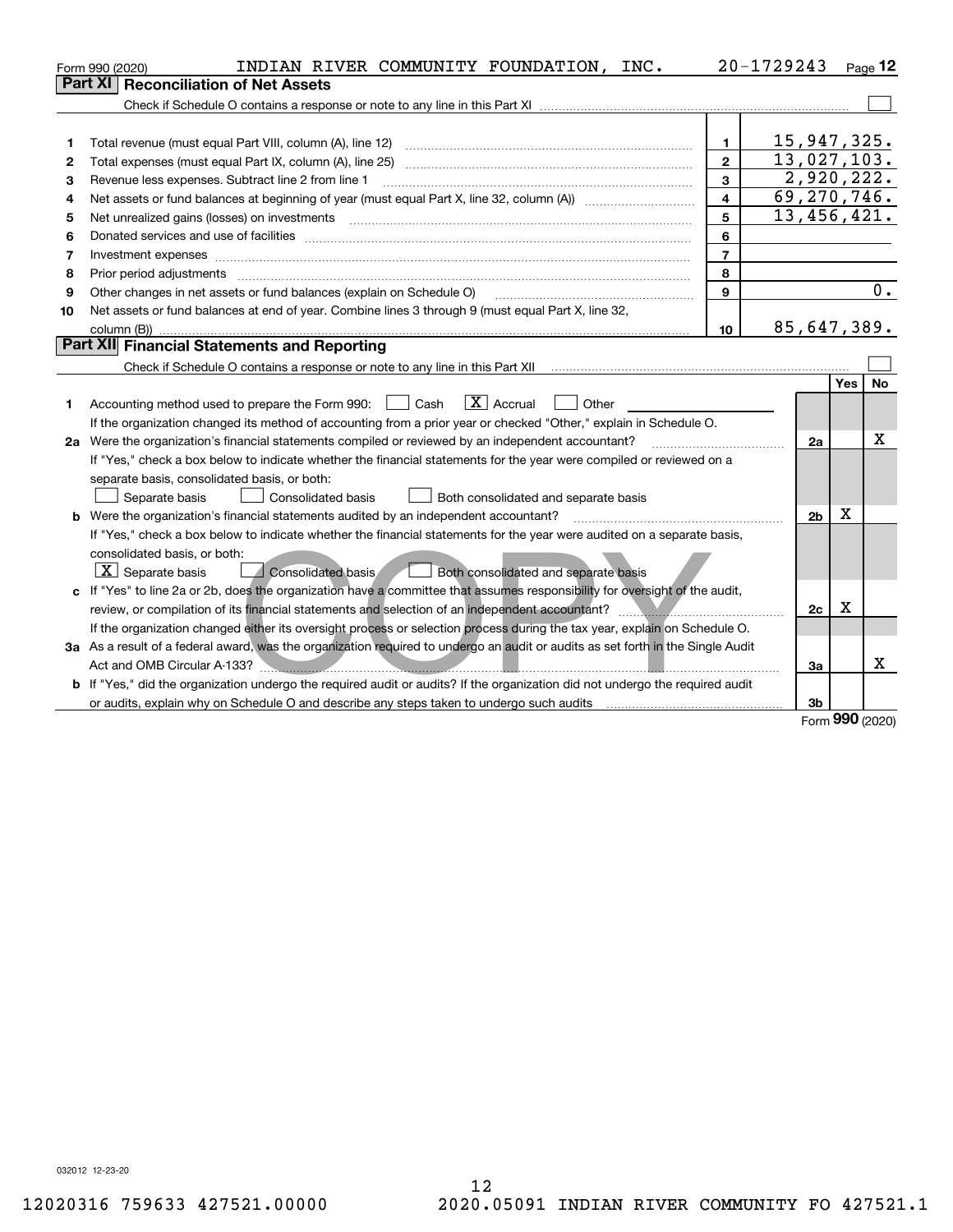| <b>SCHEDULE A</b> |
|-------------------|
|-------------------|

Department of the Treasury

**(Form 990 or 990-EZ)**

## **Public Charity Status and Public Support**

**Complete if the organization is a section 501(c)(3) organization or a section 4947(a)(1) nonexempt charitable trust. | Attach to Form 990 or Form 990-EZ.** 

| $\cdot$ www.irs.gov/Form990 for instructions and the latest information. |  |  |
|--------------------------------------------------------------------------|--|--|

OMB No. 1545-0047

**Open to Public**

**2020**

|                | Internal Revenue Service<br>Inspection<br>$\blacktriangleright$ Go to www.irs.gov/Form990 for instructions and the latest information. |                                             |  |                                               |                                                                                                                                                                                             |     |                                                                |                            |  |                                       |
|----------------|----------------------------------------------------------------------------------------------------------------------------------------|---------------------------------------------|--|-----------------------------------------------|---------------------------------------------------------------------------------------------------------------------------------------------------------------------------------------------|-----|----------------------------------------------------------------|----------------------------|--|---------------------------------------|
|                |                                                                                                                                        | Name of the organization                    |  |                                               |                                                                                                                                                                                             |     |                                                                |                            |  | <b>Employer identification number</b> |
|                |                                                                                                                                        |                                             |  |                                               | INDIAN RIVER COMMUNITY FOUNDATION, INC.                                                                                                                                                     |     |                                                                |                            |  | 20-1729243                            |
|                | Part I                                                                                                                                 |                                             |  |                                               | Reason for Public Charity Status. (All organizations must complete this part.) See instructions.                                                                                            |     |                                                                |                            |  |                                       |
|                |                                                                                                                                        |                                             |  |                                               | The organization is not a private foundation because it is: (For lines 1 through 12, check only one box.)                                                                                   |     |                                                                |                            |  |                                       |
| 1.             |                                                                                                                                        |                                             |  |                                               | A church, convention of churches, or association of churches described in section 170(b)(1)(A)(i).                                                                                          |     |                                                                |                            |  |                                       |
| 2              |                                                                                                                                        |                                             |  |                                               | A school described in section 170(b)(1)(A)(ii). (Attach Schedule E (Form 990 or 990-EZ).)                                                                                                   |     |                                                                |                            |  |                                       |
| 3              |                                                                                                                                        |                                             |  |                                               | A hospital or a cooperative hospital service organization described in section 170(b)(1)(A)(iii).                                                                                           |     |                                                                |                            |  |                                       |
| 4              |                                                                                                                                        |                                             |  |                                               | A medical research organization operated in conjunction with a hospital described in section 170(b)(1)(A)(iii). Enter the hospital's name,                                                  |     |                                                                |                            |  |                                       |
|                |                                                                                                                                        | city, and state:                            |  |                                               |                                                                                                                                                                                             |     |                                                                |                            |  |                                       |
| 5              |                                                                                                                                        |                                             |  |                                               | An organization operated for the benefit of a college or university owned or operated by a governmental unit described in                                                                   |     |                                                                |                            |  |                                       |
|                |                                                                                                                                        |                                             |  | section 170(b)(1)(A)(iv). (Complete Part II.) |                                                                                                                                                                                             |     |                                                                |                            |  |                                       |
| 6              |                                                                                                                                        |                                             |  |                                               | A federal, state, or local government or governmental unit described in section 170(b)(1)(A)(v).                                                                                            |     |                                                                |                            |  |                                       |
| $\overline{7}$ |                                                                                                                                        |                                             |  |                                               | An organization that normally receives a substantial part of its support from a governmental unit or from the general public described in                                                   |     |                                                                |                            |  |                                       |
| 8              | X                                                                                                                                      |                                             |  | section 170(b)(1)(A)(vi). (Complete Part II.) | A community trust described in section 170(b)(1)(A)(vi). (Complete Part II.)                                                                                                                |     |                                                                |                            |  |                                       |
| 9              |                                                                                                                                        |                                             |  |                                               | An agricultural research organization described in section 170(b)(1)(A)(ix) operated in conjunction with a land-grant college                                                               |     |                                                                |                            |  |                                       |
|                |                                                                                                                                        |                                             |  |                                               | or university or a non-land-grant college of agriculture (see instructions). Enter the name, city, and state of the college or                                                              |     |                                                                |                            |  |                                       |
|                |                                                                                                                                        | university:                                 |  |                                               |                                                                                                                                                                                             |     |                                                                |                            |  |                                       |
| 10             |                                                                                                                                        |                                             |  |                                               | An organization that normally receives (1) more than 33 1/3% of its support from contributions, membership fees, and gross receipts from                                                    |     |                                                                |                            |  |                                       |
|                |                                                                                                                                        |                                             |  |                                               | activities related to its exempt functions, subject to certain exceptions; and (2) no more than 33 1/3% of its support from gross investment                                                |     |                                                                |                            |  |                                       |
|                |                                                                                                                                        |                                             |  |                                               | income and unrelated business taxable income (less section 511 tax) from businesses acquired by the organization after June 30, 1975.                                                       |     |                                                                |                            |  |                                       |
|                |                                                                                                                                        |                                             |  | See section 509(a)(2). (Complete Part III.)   |                                                                                                                                                                                             |     |                                                                |                            |  |                                       |
| 11             |                                                                                                                                        |                                             |  |                                               | An organization organized and operated exclusively to test for public safety. See section 509(a)(4).                                                                                        |     |                                                                |                            |  |                                       |
| 12             |                                                                                                                                        |                                             |  |                                               | An organization organized and operated exclusively for the benefit of, to perform the functions of, or to carry out the purposes of one or                                                  |     |                                                                |                            |  |                                       |
|                |                                                                                                                                        |                                             |  |                                               | more publicly supported organizations described in section 509(a)(1) or section 509(a)(2). See section 509(a)(3). Check the box in                                                          |     |                                                                |                            |  |                                       |
|                |                                                                                                                                        |                                             |  |                                               | lines 12a through 12d that describes the type of supporting organization and complete lines 12e, 12f, and 12g.                                                                              |     |                                                                |                            |  |                                       |
| а              |                                                                                                                                        |                                             |  |                                               | Type I. A supporting organization operated, supervised, or controlled by its supported organization(s), typically by giving                                                                 |     |                                                                |                            |  |                                       |
|                |                                                                                                                                        |                                             |  |                                               | the supported organization(s) the power to regularly appoint or elect a majority of the directors or trustees of the supporting                                                             |     |                                                                |                            |  |                                       |
|                |                                                                                                                                        |                                             |  |                                               | organization. You must complete Part IV, Sections A and B.                                                                                                                                  |     |                                                                |                            |  |                                       |
| b              |                                                                                                                                        |                                             |  |                                               | Type II. A supporting organization supervised or controlled in connection with its supported organization(s), by having                                                                     |     |                                                                |                            |  |                                       |
|                |                                                                                                                                        |                                             |  |                                               | control or management of the supporting organization vested in the same persons that control or manage the supported                                                                        |     |                                                                |                            |  |                                       |
|                |                                                                                                                                        |                                             |  |                                               | organization(s). You must complete Part IV, Sections A and C.<br>Type III functionally integrated. A supporting organization operated in connection with, and functionally integrated with, |     |                                                                |                            |  |                                       |
| с              |                                                                                                                                        |                                             |  |                                               | its supported organization(s) (see instructions). You must complete Part IV, Sections A, D, and E.                                                                                          |     |                                                                |                            |  |                                       |
| d              |                                                                                                                                        |                                             |  |                                               | Type III non-functionally integrated. A supporting organization operated in connection with its supported organization(s)                                                                   |     |                                                                |                            |  |                                       |
|                |                                                                                                                                        |                                             |  |                                               | that is not functionally integrated. The organization generally must satisfy a distribution requirement and an attentiveness                                                                |     |                                                                |                            |  |                                       |
|                |                                                                                                                                        |                                             |  |                                               | requirement (see instructions). You must complete Part IV, Sections A and D, and Part V.                                                                                                    |     |                                                                |                            |  |                                       |
| е              |                                                                                                                                        |                                             |  |                                               | Check this box if the organization received a written determination from the IRS that it is a Type I, Type II, Type III                                                                     |     |                                                                |                            |  |                                       |
|                |                                                                                                                                        |                                             |  |                                               | functionally integrated, or Type III non-functionally integrated supporting organization.                                                                                                   |     |                                                                |                            |  |                                       |
| f              |                                                                                                                                        | Enter the number of supported organizations |  |                                               |                                                                                                                                                                                             |     |                                                                |                            |  |                                       |
|                |                                                                                                                                        |                                             |  |                                               | Provide the following information about the supported organization(s).                                                                                                                      |     |                                                                |                            |  |                                       |
|                |                                                                                                                                        | (i) Name of supported                       |  | (ii) EIN                                      | (iii) Type of organization<br>(described on lines 1-10                                                                                                                                      |     | (iv) Is the organization listed<br>in your governing document? | (v) Amount of monetary     |  | (vi) Amount of other                  |
|                |                                                                                                                                        | organization                                |  |                                               | above (see instructions))                                                                                                                                                                   | Yes | No                                                             | support (see instructions) |  | support (see instructions)            |
|                |                                                                                                                                        |                                             |  |                                               |                                                                                                                                                                                             |     |                                                                |                            |  |                                       |
|                |                                                                                                                                        |                                             |  |                                               |                                                                                                                                                                                             |     |                                                                |                            |  |                                       |
|                |                                                                                                                                        |                                             |  |                                               |                                                                                                                                                                                             |     |                                                                |                            |  |                                       |
|                |                                                                                                                                        |                                             |  |                                               |                                                                                                                                                                                             |     |                                                                |                            |  |                                       |
|                |                                                                                                                                        |                                             |  |                                               |                                                                                                                                                                                             |     |                                                                |                            |  |                                       |
|                |                                                                                                                                        |                                             |  |                                               |                                                                                                                                                                                             |     |                                                                |                            |  |                                       |
|                |                                                                                                                                        |                                             |  |                                               |                                                                                                                                                                                             |     |                                                                |                            |  |                                       |
|                |                                                                                                                                        |                                             |  |                                               |                                                                                                                                                                                             |     |                                                                |                            |  |                                       |
|                |                                                                                                                                        |                                             |  |                                               |                                                                                                                                                                                             |     |                                                                |                            |  |                                       |
| Total          |                                                                                                                                        |                                             |  |                                               |                                                                                                                                                                                             |     |                                                                |                            |  |                                       |

**Total**

LHA For Paperwork Reduction Act Notice, see the Instructions for Form 990 or 990-EZ. <sub>032021</sub> o1-25-21 Schedule A (Form 990 or 990-EZ) 2020 13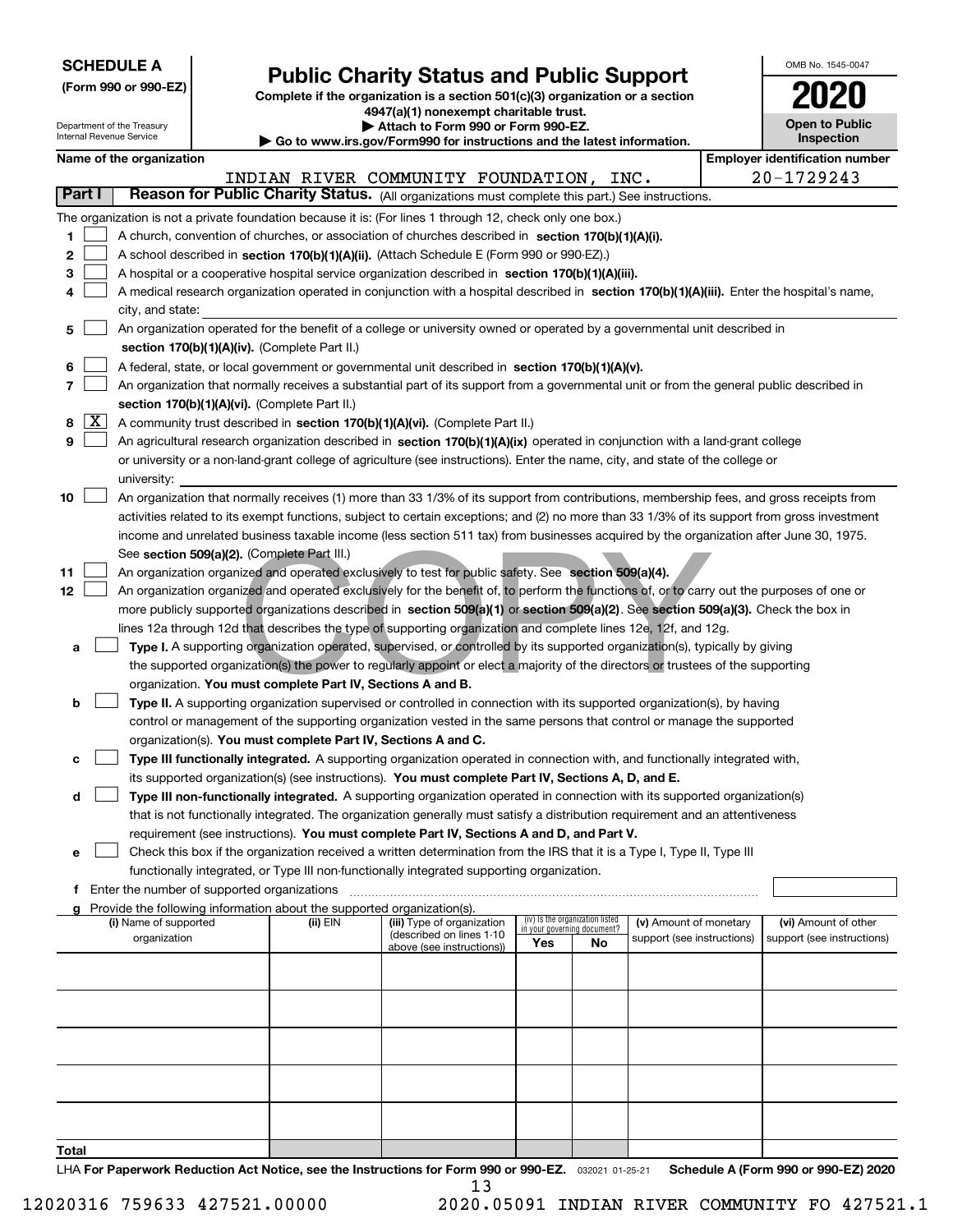#### $20 - 1729243$  Page 2 Schedule A (Form 990 or 990-EZ) 2020 INDIAN RIVER COMMUNITY FOUNDATION, INC. 20–1729243 Page<br>| Part II | Support Schedule for Organizations Described in Sections 170(b)(1)(A)(v) and 170(b)(1)(A)(vi) **Part II Support Schedule for Organizations Described in Sections 170(b)(1)(A)(iv) and 170(b)(1)(A)(vi)**

(Complete only if you checked the box on line 5, 7, or 8 of Part I or if the organization failed to qualify under Part III. If the organization fails to qualify under the tests listed below, please complete Part III.)

|     | <b>Section A. Public Support</b>                                                                                                               |                                         |          |                      |            |                                        |                                          |
|-----|------------------------------------------------------------------------------------------------------------------------------------------------|-----------------------------------------|----------|----------------------|------------|----------------------------------------|------------------------------------------|
|     | Calendar year (or fiscal year beginning in) $\blacktriangleright$                                                                              | (a) 2016                                | (b) 2017 | $(c)$ 2018           | $(d)$ 2019 | (e) 2020                               | (f) Total                                |
|     | 1 Gifts, grants, contributions, and                                                                                                            |                                         |          |                      |            |                                        |                                          |
|     | membership fees received. (Do not                                                                                                              |                                         |          |                      |            |                                        |                                          |
|     | include any "unusual grants.")                                                                                                                 | 10305356.16484425.30909274.             |          |                      |            | 9571343.10302020.77572418.             |                                          |
|     | 2 Tax revenues levied for the organ-                                                                                                           |                                         |          |                      |            |                                        |                                          |
|     | ization's benefit and either paid to                                                                                                           |                                         |          |                      |            |                                        |                                          |
|     | or expended on its behalf                                                                                                                      |                                         |          |                      |            |                                        |                                          |
|     | 3 The value of services or facilities                                                                                                          |                                         |          |                      |            |                                        |                                          |
|     | furnished by a governmental unit to                                                                                                            |                                         |          |                      |            |                                        |                                          |
|     | the organization without charge                                                                                                                |                                         |          |                      |            |                                        |                                          |
|     | <b>Total.</b> Add lines 1 through 3                                                                                                            | 10305356.16484425.30909274.             |          |                      |            | 9571343.10302020.77572418.             |                                          |
|     | The portion of total contributions                                                                                                             |                                         |          |                      |            |                                        |                                          |
|     | by each person (other than a                                                                                                                   |                                         |          |                      |            |                                        |                                          |
|     | governmental unit or publicly                                                                                                                  |                                         |          |                      |            |                                        |                                          |
|     | supported organization) included                                                                                                               |                                         |          |                      |            |                                        |                                          |
|     | on line 1 that exceeds 2% of the                                                                                                               |                                         |          |                      |            |                                        |                                          |
|     | amount shown on line 11,                                                                                                                       |                                         |          |                      |            |                                        |                                          |
|     | column (f)                                                                                                                                     |                                         |          |                      |            |                                        | 26177763.                                |
|     | 6 Public support. Subtract line 5 from line 4.<br><b>Section B. Total Support</b>                                                              |                                         |          |                      |            |                                        | 51394655.                                |
|     |                                                                                                                                                |                                         |          |                      |            |                                        |                                          |
|     | Calendar year (or fiscal year beginning in)                                                                                                    | (a) 2016<br>10305356.16484425.30909274. | (b) 2017 | $(c)$ 2018           | $(d)$ 2019 | (e) 2020<br>9571343.10302020.77572418. | (f) Total                                |
|     | <b>7</b> Amounts from line 4                                                                                                                   |                                         |          |                      |            |                                        |                                          |
|     | Gross income from interest,                                                                                                                    |                                         |          |                      |            |                                        |                                          |
|     | dividends, payments received on                                                                                                                |                                         |          |                      |            |                                        |                                          |
|     | securities loans, rents, royalties,                                                                                                            | 513,681                                 |          | $776, 295.$ 1103717. | 1352028.   | 1154081.                               | 4899802.                                 |
|     | and income from similar sources                                                                                                                |                                         |          |                      |            |                                        |                                          |
| 9   | Net income from unrelated business                                                                                                             |                                         |          |                      |            |                                        |                                          |
|     | activities, whether or not the                                                                                                                 |                                         |          |                      |            |                                        |                                          |
|     | business is regularly carried on                                                                                                               |                                         |          |                      |            |                                        |                                          |
|     | <b>10</b> Other income. Do not include gain                                                                                                    |                                         |          |                      |            |                                        |                                          |
|     | or loss from the sale of capital                                                                                                               |                                         |          |                      |            |                                        |                                          |
|     | assets (Explain in Part VI.)<br>11 Total support. Add lines 7 through 10                                                                       |                                         |          |                      |            |                                        | 82472220.                                |
|     | 12 Gross receipts from related activities, etc. (see instructions)                                                                             |                                         |          |                      |            | 12                                     |                                          |
|     | 13 First 5 years. If the Form 990 is for the organization's first, second, third, fourth, or fifth tax year as a section 501(c)(3)             |                                         |          |                      |            |                                        |                                          |
|     | organization, check this box and stop here manufactured and according to the state of the state of the state of                                |                                         |          |                      |            |                                        |                                          |
|     | <b>Section C. Computation of Public Support Percentage</b>                                                                                     |                                         |          |                      |            |                                        |                                          |
|     |                                                                                                                                                |                                         |          |                      |            | 14                                     | 62.32<br>$\frac{9}{6}$                   |
|     | <b>15</b> Public support percentage from 2019 Schedule A, Part II, line 14                                                                     |                                         |          |                      |            | 15                                     | 62.28<br>$\frac{9}{6}$                   |
|     | 16a 33 1/3% support test - 2020. If the organization did not check the box on line 13, and line 14 is 33 1/3% or more, check this box and      |                                         |          |                      |            |                                        |                                          |
|     | stop here. The organization qualifies as a publicly supported organization                                                                     |                                         |          |                      |            |                                        | $\blacktriangleright$ $\boxed{\text{X}}$ |
|     | b 33 1/3% support test - 2019. If the organization did not check a box on line 13 or 16a, and line 15 is 33 1/3% or more, check this box       |                                         |          |                      |            |                                        |                                          |
|     | and stop here. The organization qualifies as a publicly supported organization                                                                 |                                         |          |                      |            |                                        |                                          |
|     | 17a 10% -facts-and-circumstances test - 2020. If the organization did not check a box on line 13, 16a, or 16b, and line 14 is 10% or more,     |                                         |          |                      |            |                                        |                                          |
|     | and if the organization meets the facts-and-circumstances test, check this box and stop here. Explain in Part VI how the organization          |                                         |          |                      |            |                                        |                                          |
|     | meets the facts-and-circumstances test. The organization qualifies as a publicly supported organization                                        |                                         |          |                      |            |                                        |                                          |
|     | <b>b 10% -facts-and-circumstances test - 2019.</b> If the organization did not check a box on line 13, 16a, 16b, or 17a, and line 15 is 10% or |                                         |          |                      |            |                                        |                                          |
|     | more, and if the organization meets the facts-and-circumstances test, check this box and stop here. Explain in Part VI how the                 |                                         |          |                      |            |                                        |                                          |
|     | organization meets the facts-and-circumstances test. The organization qualifies as a publicly supported organization                           |                                         |          |                      |            |                                        |                                          |
| 18. | Private foundation. If the organization did not check a box on line 13, 16a, 16b, 17a, or 17b, check this box and see instructions             |                                         |          |                      |            |                                        |                                          |
|     |                                                                                                                                                |                                         |          |                      |            | Schedule A (Form 990 or 990-EZ) 2020   |                                          |

032022 01-25-21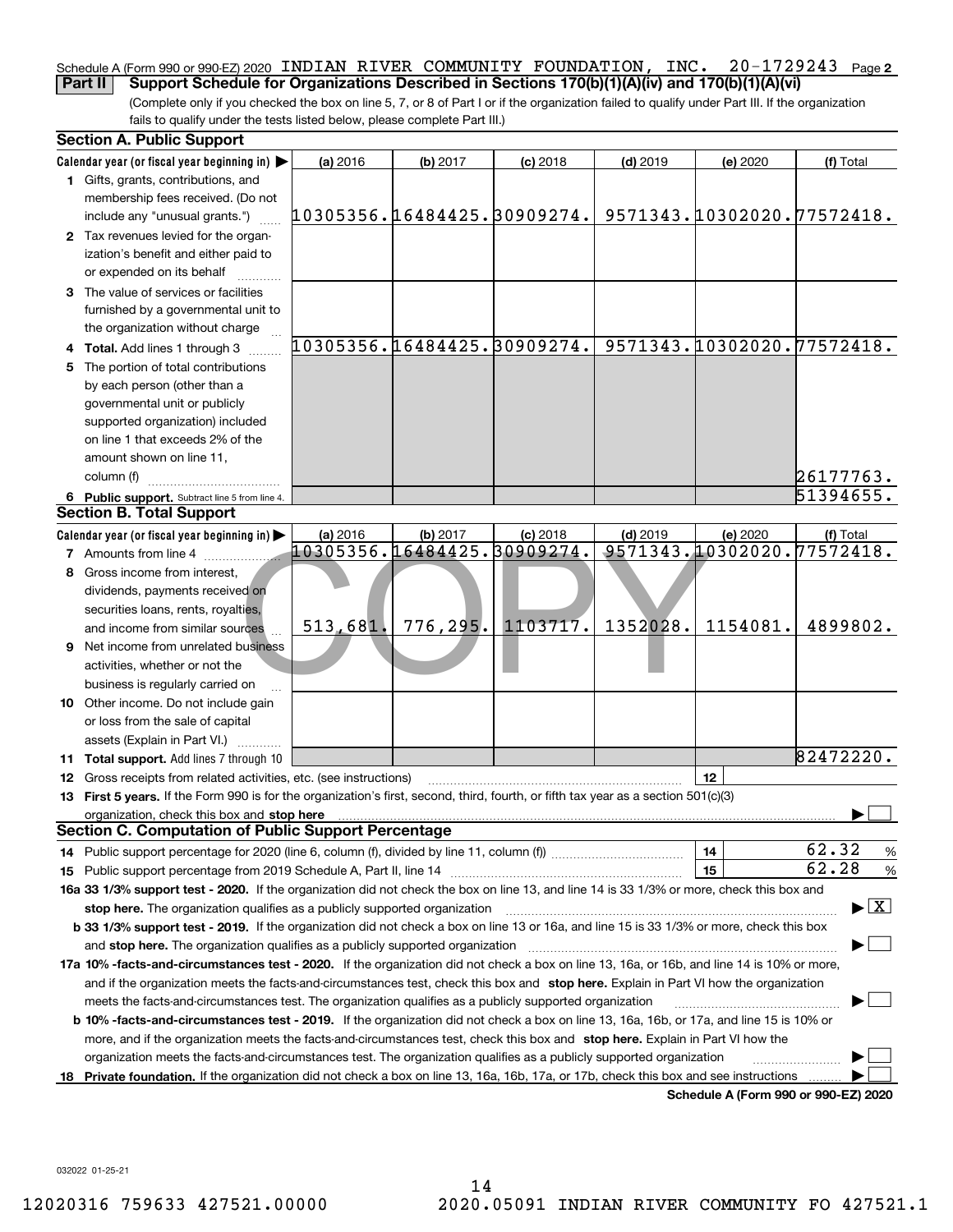### Schedule A (Form 990 or 990-EZ) 2020 INDIAN RIVER COMMUNITY FOUNDATION, INC. 20–1729243 <sub>Page 3</sub><br>I Part III I Support Schedule for Organizations Described in Section 509(a)(2) **Part III** | Support Schedule for Organizations Described in Section 509(a)(2)

(Complete only if you checked the box on line 10 of Part I or if the organization failed to qualify under Part II. If the organization fails to qualify under the tests listed below, please complete Part II.)

| <b>Section A. Public Support</b>                                                                                                                                                                                               |          |          |            |            |          |                                      |
|--------------------------------------------------------------------------------------------------------------------------------------------------------------------------------------------------------------------------------|----------|----------|------------|------------|----------|--------------------------------------|
| Calendar year (or fiscal year beginning in)                                                                                                                                                                                    | (a) 2016 | (b) 2017 | $(c)$ 2018 | $(d)$ 2019 | (e) 2020 | (f) Total                            |
| 1 Gifts, grants, contributions, and                                                                                                                                                                                            |          |          |            |            |          |                                      |
| membership fees received. (Do not                                                                                                                                                                                              |          |          |            |            |          |                                      |
| include any "unusual grants.")                                                                                                                                                                                                 |          |          |            |            |          |                                      |
| <b>2</b> Gross receipts from admissions,<br>merchandise sold or services per-<br>formed, or facilities furnished in<br>any activity that is related to the<br>organization's tax-exempt purpose                                |          |          |            |            |          |                                      |
| 3 Gross receipts from activities that<br>are not an unrelated trade or bus-                                                                                                                                                    |          |          |            |            |          |                                      |
| iness under section 513                                                                                                                                                                                                        |          |          |            |            |          |                                      |
| 4 Tax revenues levied for the organ-<br>ization's benefit and either paid to                                                                                                                                                   |          |          |            |            |          |                                      |
| or expended on its behalf                                                                                                                                                                                                      |          |          |            |            |          |                                      |
| 5 The value of services or facilities<br>furnished by a governmental unit to                                                                                                                                                   |          |          |            |            |          |                                      |
| the organization without charge                                                                                                                                                                                                |          |          |            |            |          |                                      |
| <b>6 Total.</b> Add lines 1 through 5<br>7a Amounts included on lines 1, 2, and<br>3 received from disqualified persons                                                                                                        |          |          |            |            |          |                                      |
| <b>b</b> Amounts included on lines 2 and 3 received<br>from other than disqualified persons that<br>exceed the greater of \$5,000 or 1% of the                                                                                 |          |          |            |            |          |                                      |
| c Add lines 7a and 7b $\ldots$                                                                                                                                                                                                 |          |          |            |            |          |                                      |
| 8 Public support. (Subtract line 7c from line 6.)<br><b>Section B. Total Support</b>                                                                                                                                           |          |          |            |            |          |                                      |
| Calendar year (or fiscal year beginning in)                                                                                                                                                                                    | (a) 2016 | (b) 2017 | $(c)$ 2018 | $(d)$ 2019 | (e) 2020 | (f) Total                            |
| <b>9</b> Amounts from line 6                                                                                                                                                                                                   |          |          |            |            |          |                                      |
| 10a Gross income from interest,<br>dividends, payments received on<br>securities loans, rents, royalties,<br>and income from similar sources                                                                                   |          |          |            |            |          |                                      |
| <b>b</b> Unrelated business taxable income<br>(less section 511 taxes) from businesses<br>acquired after June 30, 1975                                                                                                         |          |          |            |            |          |                                      |
| c Add lines 10a and 10b                                                                                                                                                                                                        |          |          |            |            |          |                                      |
| 11 Net income from unrelated business<br>activities not included in line 10b,<br>whether or not the business is<br>regularly carried on                                                                                        |          |          |            |            |          |                                      |
| <b>12</b> Other income. Do not include gain<br>or loss from the sale of capital<br>assets (Explain in Part VI.)                                                                                                                |          |          |            |            |          |                                      |
| <b>13</b> Total support. (Add lines 9, 10c, 11, and 12.)                                                                                                                                                                       |          |          |            |            |          |                                      |
| 14 First 5 years. If the Form 990 is for the organization's first, second, third, fourth, or fifth tax year as a section 501(c)(3) organization,                                                                               |          |          |            |            |          |                                      |
| check this box and stop here measured and contained a state of the state of the state of the state of the state of the state of the state of the state of the state of the state of the state of the state of the state of the |          |          |            |            |          |                                      |
| <b>Section C. Computation of Public Support Percentage</b>                                                                                                                                                                     |          |          |            |            |          |                                      |
| 15 Public support percentage for 2020 (line 8, column (f), divided by line 13, column (f))                                                                                                                                     |          |          |            |            | 15       | %                                    |
| 16 Public support percentage from 2019 Schedule A, Part III, line 15                                                                                                                                                           |          |          |            |            | 16       | %                                    |
| <b>Section D. Computation of Investment Income Percentage</b>                                                                                                                                                                  |          |          |            |            |          |                                      |
| 17 Investment income percentage for 2020 (line 10c, column (f), divided by line 13, column (f))<br>18 Investment income percentage from 2019 Schedule A, Part III, line 17                                                     |          |          |            |            | 17<br>18 | %<br>%                               |
| 19a 33 1/3% support tests - 2020. If the organization did not check the box on line 14, and line 15 is more than 33 1/3%, and line 17 is not                                                                                   |          |          |            |            |          |                                      |
| more than 33 1/3%, check this box and stop here. The organization qualifies as a publicly supported organization                                                                                                               |          |          |            |            |          |                                      |
| b 33 1/3% support tests - 2019. If the organization did not check a box on line 14 or line 19a, and line 16 is more than 33 1/3%, and                                                                                          |          |          |            |            |          |                                      |
| line 18 is not more than 33 1/3%, check this box and stop here. The organization qualifies as a publicly supported organization                                                                                                |          |          |            |            |          |                                      |
| 20 Private foundation. If the organization did not check a box on line 14, 19a, or 19b, check this box and see instructions                                                                                                    |          |          |            |            |          |                                      |
| 032023 01-25-21                                                                                                                                                                                                                |          |          |            |            |          | Schedule A (Form 990 or 990-EZ) 2020 |
|                                                                                                                                                                                                                                |          | 15       |            |            |          |                                      |

12020316 759633 427521.00000 2020.05091 INDIAN RIVER COMMUNITY FO 427521.1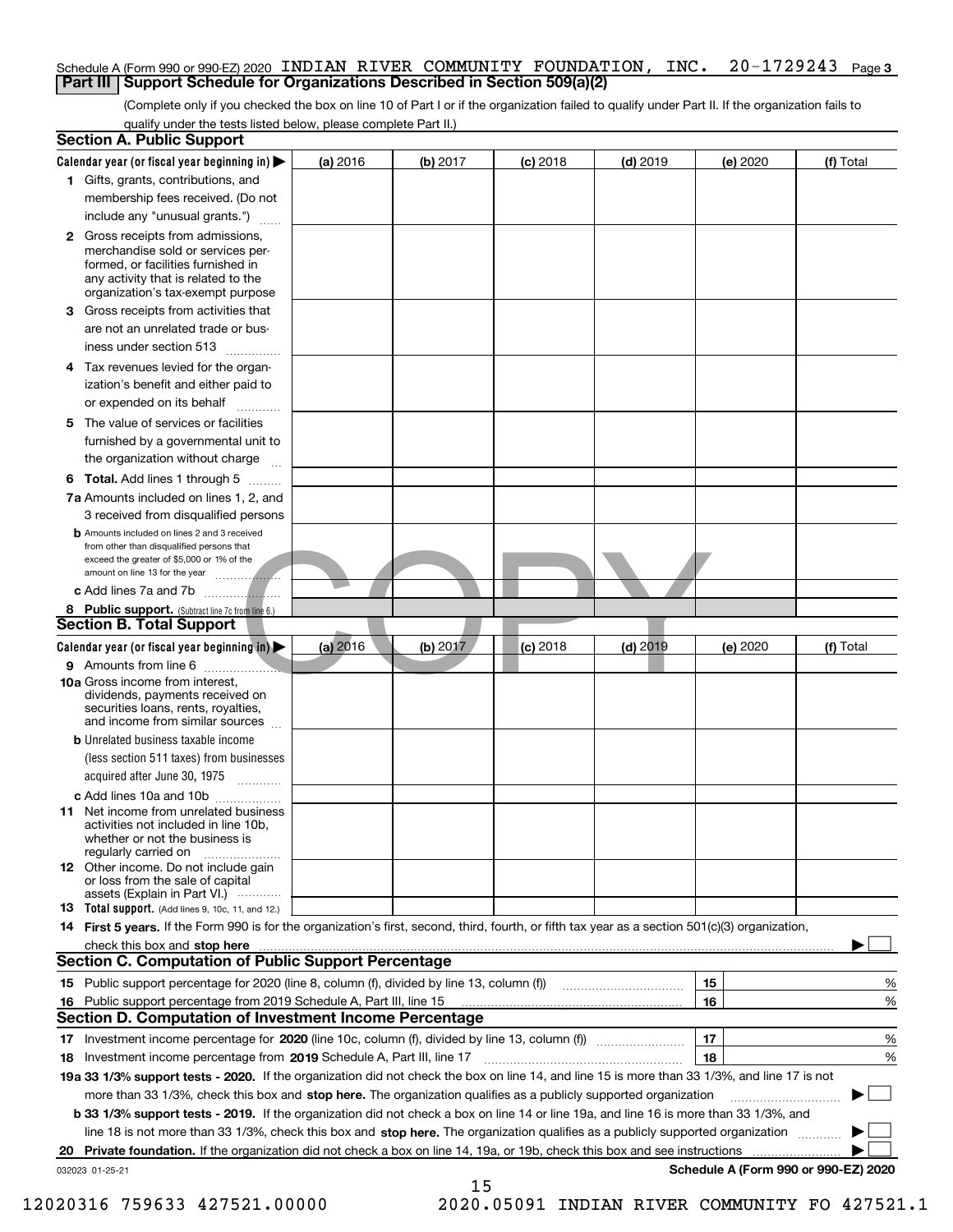## Schedule A (Form 990 or 990-EZ) 2020 INDIAN RIVER COMMUNITY FOUNDATION, INC. 20-1729243 <sub>Page 4</sub><br>I Part IV I Supporting Organizations

## **Part IV Supporting Organizations**

(Complete only if you checked a box in line 12 on Part I. If you checked box 12a, Part I, complete Sections A and B. If you checked box 12b, Part I, complete Sections A and C. If you checked box 12c, Part I, complete Sections A, D, and E. If you checked box 12d, Part I, complete Sections A and D, and complete Part V.)

### **Section A. All Supporting Organizations**

- **1** Are all of the organization's supported organizations listed by name in the organization's governing documents? If "No," describe in **Part VI** how the supported organizations are designated. If designated by *class or purpose, describe the designation. If historic and continuing relationship, explain.*
- **2** Did the organization have any supported organization that does not have an IRS determination of status under section 509(a)(1) or (2)? If "Yes," explain in Part VI how the organization determined that the supported *organization was described in section 509(a)(1) or (2).*
- **3a** Did the organization have a supported organization described in section 501(c)(4), (5), or (6)? If "Yes," answer *lines 3b and 3c below.*
- **b** Did the organization confirm that each supported organization qualified under section 501(c)(4), (5), or (6) and satisfied the public support tests under section 509(a)(2)? If "Yes," describe in **Part VI** when and how the *organization made the determination.*
- **c**Did the organization ensure that all support to such organizations was used exclusively for section 170(c)(2)(B) purposes? If "Yes," explain in **Part VI** what controls the organization put in place to ensure such use.
- **4a***If* Was any supported organization not organized in the United States ("foreign supported organization")? *"Yes," and if you checked box 12a or 12b in Part I, answer lines 4b and 4c below.*
- **b** Did the organization have ultimate control and discretion in deciding whether to make grants to the foreign supported organization? If "Yes," describe in **Part VI** how the organization had such control and discretion *despite being controlled or supervised by or in connection with its supported organizations.*
- **c** Did the organization support any foreign supported organization that does not have an IRS determination *to ensure that all support to the foreign supported organization was used exclusively for section 170(c)(2)(B) purposes.*
- under sections 501(c)(3) and 509(a)(1) or (2)? If "Yes," explain in **Part VI** what controls the organization used<br>to ensure that all support to the foreign supported organization was used exclusively for section 170(c)(2)( **5a***If "Yes,"* Did the organization add, substitute, or remove any supported organizations during the tax year? answer lines 5b and 5c below (if applicable). Also, provide detail in **Part VI,** including (i) the names and EIN *numbers of the supported organizations added, substituted, or removed; (ii) the reasons for each such action; (iii) the authority under the organization's organizing document authorizing such action; and (iv) how the action was accomplished (such as by amendment to the organizing document).*
- **b** Type I or Type II only. Was any added or substituted supported organization part of a class already designated in the organization's organizing document?
- **cSubstitutions only.**  Was the substitution the result of an event beyond the organization's control?
- **6** Did the organization provide support (whether in the form of grants or the provision of services or facilities) to **Part VI.** *If "Yes," provide detail in* support or benefit one or more of the filing organization's supported organizations? anyone other than (i) its supported organizations, (ii) individuals that are part of the charitable class benefited by one or more of its supported organizations, or (iii) other supporting organizations that also
- **7**Did the organization provide a grant, loan, compensation, or other similar payment to a substantial contributor *If "Yes," complete Part I of Schedule L (Form 990 or 990-EZ).* regard to a substantial contributor? (as defined in section 4958(c)(3)(C)), a family member of a substantial contributor, or a 35% controlled entity with
- **8** Did the organization make a loan to a disqualified person (as defined in section 4958) not described in line 7? *If "Yes," complete Part I of Schedule L (Form 990 or 990-EZ).*
- **9a** Was the organization controlled directly or indirectly at any time during the tax year by one or more in section 509(a)(1) or (2))? If "Yes," *provide detail in* <code>Part VI.</code> disqualified persons, as defined in section 4946 (other than foundation managers and organizations described
- **b** Did one or more disqualified persons (as defined in line 9a) hold a controlling interest in any entity in which the supporting organization had an interest? If "Yes," provide detail in P**art VI**.
- **c**Did a disqualified person (as defined in line 9a) have an ownership interest in, or derive any personal benefit from, assets in which the supporting organization also had an interest? If "Yes," provide detail in P**art VI.**
- **10a** Was the organization subject to the excess business holdings rules of section 4943 because of section supporting organizations)? If "Yes," answer line 10b below. 4943(f) (regarding certain Type II supporting organizations, and all Type III non-functionally integrated
- **b** Did the organization have any excess business holdings in the tax year? (Use Schedule C, Form 4720, to *determine whether the organization had excess business holdings.)*

16

032024 01-25-21

**Schedule A (Form 990 or 990-EZ) 2020**

**Yes No**

**1**

**2**

**3a**

**3b**

**3c**

**4a**

**4b**

**4c**

**5a**

**5b5c**

**6**

**7**

**8**

**9a**

**9b**

**9c**

**10a**

**10b**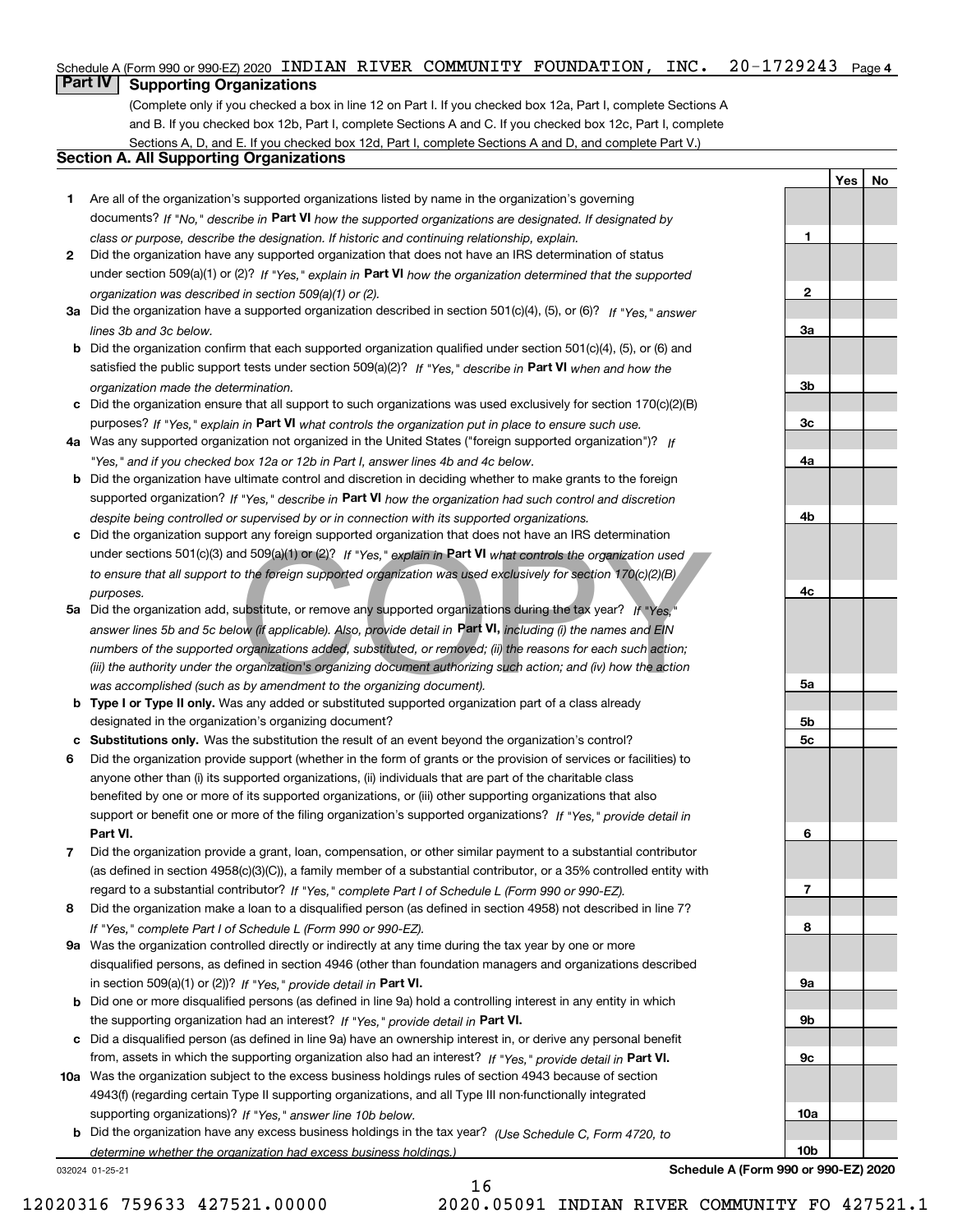#### **5** Schedule A (Form 990 or 990-EZ) 2020 INDIAN RIVER COMMUNITY FOUNDATION, INC. 20-1729243 Page<br>I Part IV | Supporting Organizations / ... ...

|              | <b>Supporting Organizations (continued)</b><br>Part IV                                                                                                                                                                                                    |                 |     |    |
|--------------|-----------------------------------------------------------------------------------------------------------------------------------------------------------------------------------------------------------------------------------------------------------|-----------------|-----|----|
|              |                                                                                                                                                                                                                                                           |                 | Yes | No |
| 11           | Has the organization accepted a gift or contribution from any of the following persons?                                                                                                                                                                   |                 |     |    |
|              | a A person who directly or indirectly controls, either alone or together with persons described in lines 11b and                                                                                                                                          |                 |     |    |
|              | 11c below, the governing body of a supported organization?                                                                                                                                                                                                | 11a             |     |    |
|              | <b>b</b> A family member of a person described in line 11a above?                                                                                                                                                                                         | 11 <sub>b</sub> |     |    |
|              | c A 35% controlled entity of a person described in line 11a or 11b above? If "Yes" to line 11a, 11b, or 11c, provide                                                                                                                                      |                 |     |    |
|              | detail in Part VI.                                                                                                                                                                                                                                        | 11c             |     |    |
|              | <b>Section B. Type I Supporting Organizations</b>                                                                                                                                                                                                         |                 |     |    |
|              |                                                                                                                                                                                                                                                           |                 | Yes | No |
| 1            | Did the governing body, members of the governing body, officers acting in their official capacity, or membership of one or                                                                                                                                |                 |     |    |
|              | more supported organizations have the power to regularly appoint or elect at least a majority of the organization's officers,                                                                                                                             |                 |     |    |
|              | directors, or trustees at all times during the tax year? If "No," describe in Part VI how the supported organization(s)<br>effectively operated, supervised, or controlled the organization's activities. If the organization had more than one supported |                 |     |    |
|              | organization, describe how the powers to appoint and/or remove officers, directors, or trustees were allocated among the                                                                                                                                  |                 |     |    |
|              | supported organizations and what conditions or restrictions, if any, applied to such powers during the tax year.                                                                                                                                          | 1               |     |    |
| 2            | Did the organization operate for the benefit of any supported organization other than the supported                                                                                                                                                       |                 |     |    |
|              | organization(s) that operated, supervised, or controlled the supporting organization? If "Yes," explain in                                                                                                                                                |                 |     |    |
|              | Part VI how providing such benefit carried out the purposes of the supported organization(s) that operated,                                                                                                                                               |                 |     |    |
|              | supervised, or controlled the supporting organization.                                                                                                                                                                                                    | $\mathbf{2}$    |     |    |
|              | Section C. Type II Supporting Organizations                                                                                                                                                                                                               |                 |     |    |
|              |                                                                                                                                                                                                                                                           |                 | Yes | No |
| 1.           | Were a majority of the organization's directors or trustees during the tax year also a majority of the directors                                                                                                                                          |                 |     |    |
|              | or trustees of each of the organization's supported organization(s)? If "No," describe in Part VI how control                                                                                                                                             |                 |     |    |
|              | or management of the supporting organization was vested in the same persons that controlled or managed                                                                                                                                                    |                 |     |    |
|              | the supported organization(s).                                                                                                                                                                                                                            | 1               |     |    |
|              | Section D. All Type III Supporting Organizations                                                                                                                                                                                                          |                 |     |    |
|              |                                                                                                                                                                                                                                                           |                 | Yes | No |
| 1            | Did the organization provide to each of its supported organizations, by the last day of the fifth month of the                                                                                                                                            |                 |     |    |
|              | organization's tax year, (i) a written notice describing the type and amount of support provided during the prior tax                                                                                                                                     |                 |     |    |
|              | year, (ii) a copy of the Form 990 that was most recently filed as of the date of notification, and (iii) copies of the                                                                                                                                    |                 |     |    |
|              | organization's governing documents in effect on the date of notification, to the extent not previously provided?                                                                                                                                          | 1               |     |    |
| $\mathbf{2}$ | Were any of the organization's officers, directors, or trustees either (i) appointed or elected by the supported                                                                                                                                          |                 |     |    |
|              | organization(s) or (ii) serving on the governing body of a supported organization? If "No," explain in Part VI how                                                                                                                                        |                 |     |    |
|              | the organization maintained a close and continuous working relationship with the supported organization(s).                                                                                                                                               | 2               |     |    |
| 3            | By reason of the relationship described in line 2, above, did the organization's supported organizations have a                                                                                                                                           |                 |     |    |
|              | significant voice in the organization's investment policies and in directing the use of the organization's                                                                                                                                                |                 |     |    |
|              | income or assets at all times during the tax year? If "Yes," describe in Part VI the role the organization's                                                                                                                                              |                 |     |    |
|              | supported organizations played in this regard.                                                                                                                                                                                                            |                 |     |    |
|              | Section E. Type III Functionally Integrated Supporting Organizations                                                                                                                                                                                      |                 |     |    |
| 1            | Check the box next to the method that the organization used to satisfy the Integral Part Test during the year (see instructions).                                                                                                                         |                 |     |    |
| а            | The organization satisfied the Activities Test. Complete line 2 below.                                                                                                                                                                                    |                 |     |    |
| b            | The organization is the parent of each of its supported organizations. Complete line 3 below.                                                                                                                                                             |                 |     |    |
| с            | The organization supported a governmental entity. Describe in Part VI how you supported a governmental entity (see instructions)                                                                                                                          |                 |     |    |
| 2            | Activities Test. Answer lines 2a and 2b below.                                                                                                                                                                                                            |                 | Yes | No |
| а            | Did substantially all of the organization's activities during the tax year directly further the exempt purposes of                                                                                                                                        |                 |     |    |
|              | the supported organization(s) to which the organization was responsive? If "Yes," then in Part VI identify                                                                                                                                                |                 |     |    |
|              | those supported organizations and explain how these activities directly furthered their exempt purposes,                                                                                                                                                  |                 |     |    |
|              | how the organization was responsive to those supported organizations, and how the organization determined                                                                                                                                                 |                 |     |    |
|              | that these activities constituted substantially all of its activities.                                                                                                                                                                                    | 2a              |     |    |
| b            | Did the activities described in line 2a, above, constitute activities that, but for the organization's involvement,                                                                                                                                       |                 |     |    |
|              | one or more of the organization's supported organization(s) would have been engaged in? If "Yes," explain in                                                                                                                                              |                 |     |    |
|              | <b>Part VI</b> the reasons for the organization's position that its supported organization(s) would have engaged in                                                                                                                                       |                 |     |    |
|              | these activities but for the organization's involvement.                                                                                                                                                                                                  | 2b              |     |    |
| 3            | Parent of Supported Organizations. Answer lines 3a and 3b below.                                                                                                                                                                                          |                 |     |    |
|              | a Did the organization have the power to regularly appoint or elect a majority of the officers, directors, or                                                                                                                                             |                 |     |    |

trustees of each of the supported organizations? If "Yes" or "No" provide details in P**art VI.** 

**b** Did the organization exercise a substantial degree of direction over the policies, programs, and activities of each **Part VI**  *If "Yes," describe in the role played by the organization in this regard.* of its supported organizations?

17

032025 01-25-21

**Schedule A (Form 990 or 990-EZ) 2020**

**3a**

**3b**

12020316 759633 427521.00000 2020.05091 INDIAN RIVER COMMUNITY FO 427521.1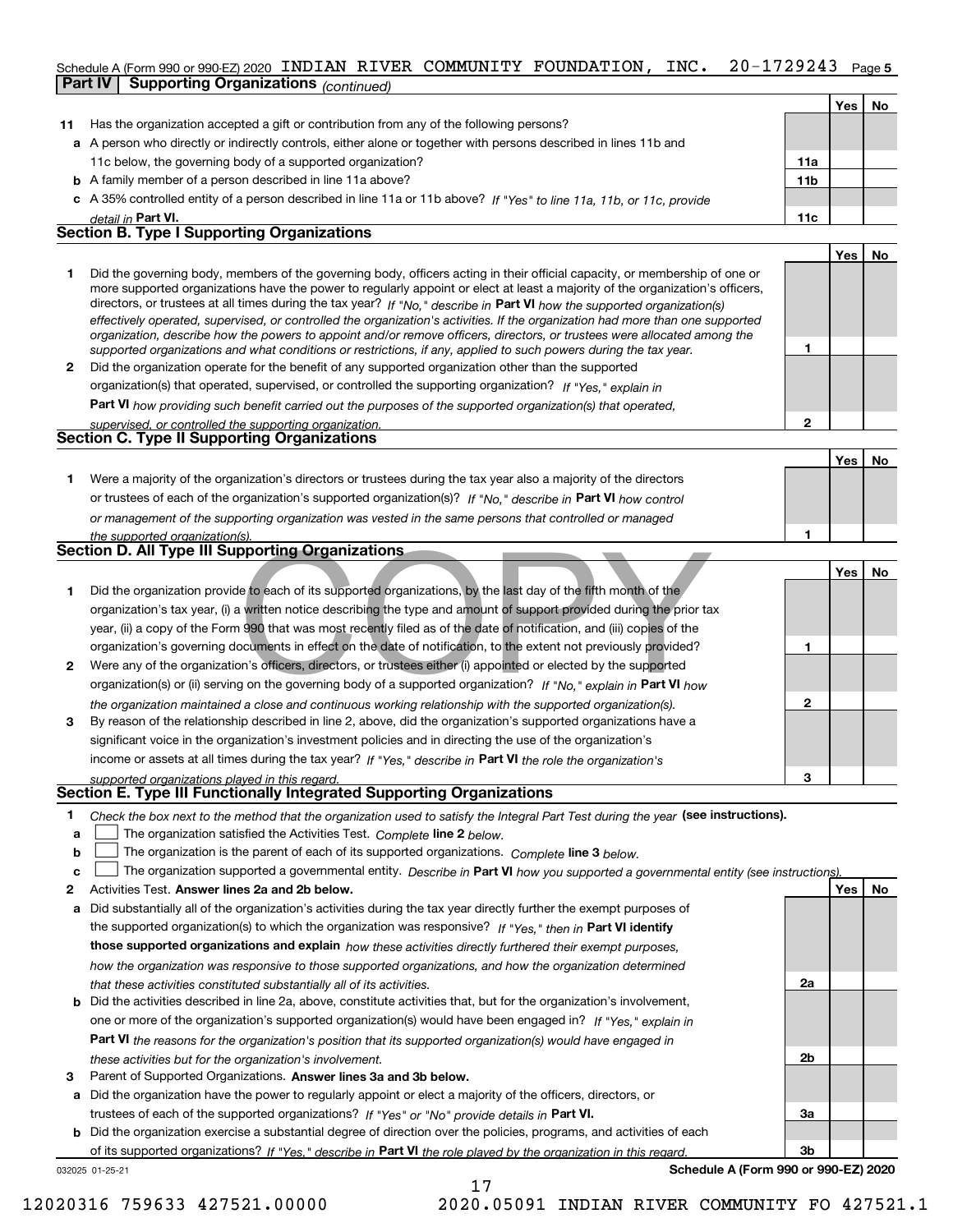| <b>Part V</b> | Schedule A (Form 990 or 990-EZ) 2020 INDIAN RIVER COMMUNITY FOUNDATION, INC. 20-1729243<br>Type III Non-Functionally Integrated 509(a)(3) Supporting Organizations |                |                | Page 6                         |
|---------------|--------------------------------------------------------------------------------------------------------------------------------------------------------------------|----------------|----------------|--------------------------------|
| 1             | Check here if the organization satisfied the Integral Part Test as a qualifying trust on Nov. 20, 1970 (explain in Part VI). See instructions.                     |                |                |                                |
|               | All other Type III non-functionally integrated supporting organizations must complete Sections A through E.                                                        |                |                |                                |
|               | <b>Section A - Adjusted Net Income</b>                                                                                                                             |                | (A) Prior Year | (B) Current Year<br>(optional) |
| 1             | Net short-term capital gain                                                                                                                                        | 1              |                |                                |
| 2             | Recoveries of prior-year distributions                                                                                                                             | $\mathbf{2}$   |                |                                |
| 3             | Other gross income (see instructions)                                                                                                                              | 3              |                |                                |
| 4             | Add lines 1 through 3.                                                                                                                                             | 4              |                |                                |
| 5             | Depreciation and depletion                                                                                                                                         | 5              |                |                                |
| 6             | Portion of operating expenses paid or incurred for production or                                                                                                   |                |                |                                |
|               | collection of gross income or for management, conservation, or                                                                                                     |                |                |                                |
|               | maintenance of property held for production of income (see instructions)                                                                                           | 6              |                |                                |
| 7             | Other expenses (see instructions)                                                                                                                                  | $\overline{7}$ |                |                                |
| 8             | <b>Adjusted Net Income</b> (subtract lines 5, 6, and 7 from line 4)                                                                                                | 8              |                |                                |
|               | <b>Section B - Minimum Asset Amount</b>                                                                                                                            |                | (A) Prior Year | (B) Current Year<br>(optional) |
| 1             | Aggregate fair market value of all non-exempt-use assets (see                                                                                                      |                |                |                                |
|               | instructions for short tax year or assets held for part of year):                                                                                                  |                |                |                                |
|               | <b>a</b> Average monthly value of securities                                                                                                                       | 1a             |                |                                |
|               | <b>b</b> Average monthly cash balances                                                                                                                             | 1b             |                |                                |
|               | c Fair market value of other non-exempt-use assets                                                                                                                 | 1c             |                |                                |
|               | <b>d</b> Total (add lines 1a, 1b, and 1c)                                                                                                                          | 1d             |                |                                |
|               | e Discount claimed for blockage or other factors                                                                                                                   |                |                |                                |
|               | (explain in detail in Part VI):                                                                                                                                    |                |                |                                |
| 2             | Acquisition indebtedness applicable to non-exempt-use assets                                                                                                       | $\overline{2}$ |                |                                |
| 3             | Subtract line 2 from line 1d.                                                                                                                                      | 3              |                |                                |
| 4             | Cash deemed held for exempt use. Enter 0.015 of line 3 (for greater amount,                                                                                        |                |                |                                |
|               | see instructions).                                                                                                                                                 | 4              |                |                                |
| 5             | Net value of non-exempt-use assets (subtract line 4 from line 3)                                                                                                   | 5              |                |                                |
| 6             | Multiply line 5 by 0.035.                                                                                                                                          | 6              |                |                                |
| 7             | Recoveries of prior-year distributions                                                                                                                             | 7              |                |                                |
| 8             | Minimum Asset Amount (add line 7 to line 6)                                                                                                                        | 8              |                |                                |
|               | <b>Section C - Distributable Amount</b>                                                                                                                            |                |                | <b>Current Year</b>            |
| 1.            | Adjusted net income for prior year (from Section A, line 8, column A)                                                                                              | 1              |                |                                |
| 2             | Enter 0.85 of line 1.                                                                                                                                              | 2              |                |                                |
| 3             | Minimum asset amount for prior year (from Section B, line 8, column A)                                                                                             | 3              |                |                                |
| 4             | Enter greater of line 2 or line 3.                                                                                                                                 | 4              |                |                                |
| 5             | Income tax imposed in prior year                                                                                                                                   | 5              |                |                                |
| 6             | Distributable Amount. Subtract line 5 from line 4, unless subject to                                                                                               |                |                |                                |
|               | emergency temporary reduction (see instructions).                                                                                                                  | 6              |                |                                |
| 7             | Check here if the current year is the organization's first as a non-functionally integrated Type III supporting organization (see                                  |                |                |                                |

instructions).

**Schedule A (Form 990 or 990-EZ) 2020**

032026 01-25-21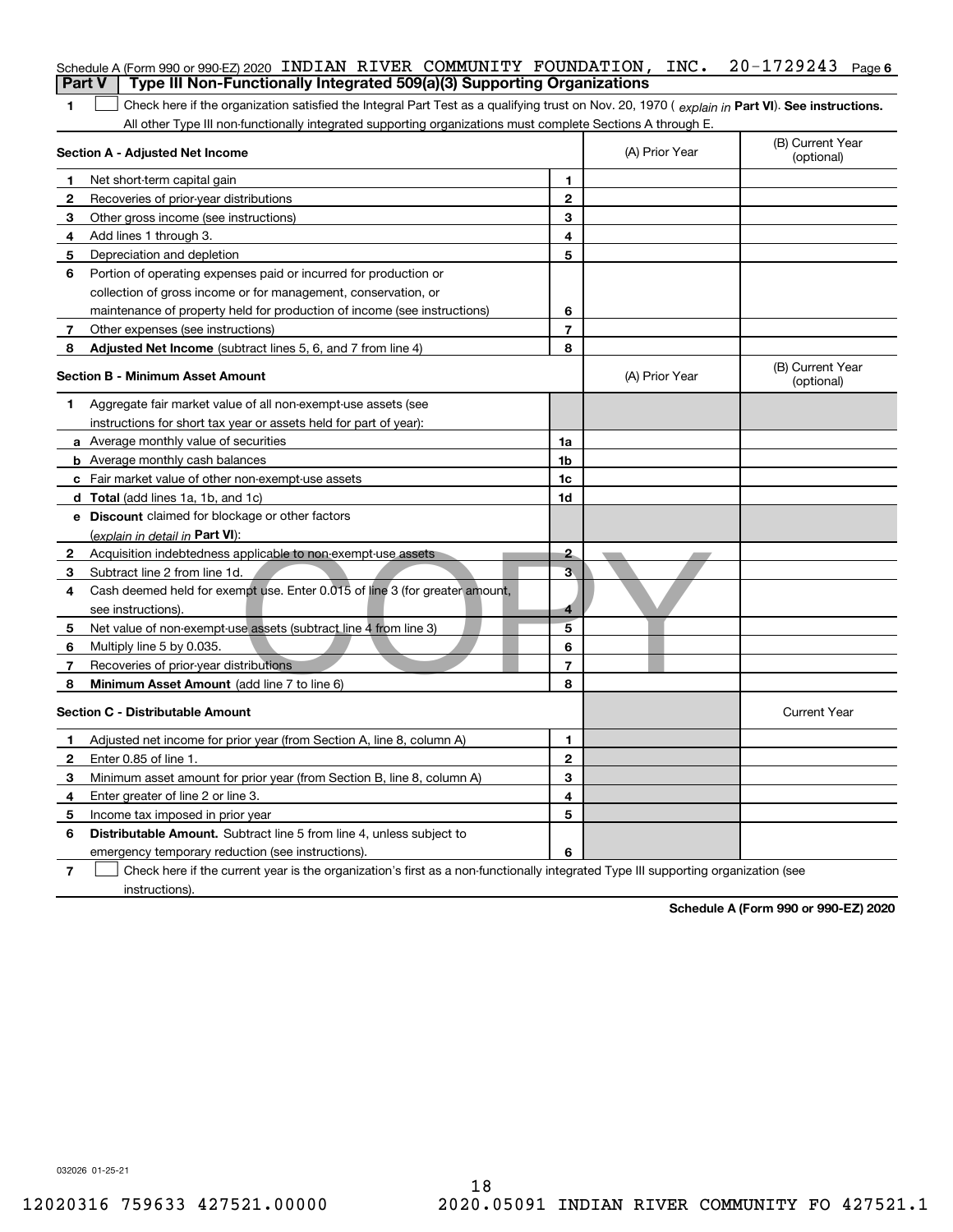|    | Schedule A (Form 990 or 990-EZ) 2020 INDIAN RIVER COMMUNITY FOUNDATION,<br>Type III Non-Functionally Integrated 509(a)(3) Supporting Organizations<br><b>Part V</b> |   |                                    | INC.                                          |    | 20-1729243<br>Page 7                             |  |  |
|----|---------------------------------------------------------------------------------------------------------------------------------------------------------------------|---|------------------------------------|-----------------------------------------------|----|--------------------------------------------------|--|--|
|    | (continued)<br><b>Current Year</b><br><b>Section D - Distributions</b>                                                                                              |   |                                    |                                               |    |                                                  |  |  |
| 1. | Amounts paid to supported organizations to accomplish exempt purposes                                                                                               |   |                                    |                                               | 1  |                                                  |  |  |
| 2  | Amounts paid to perform activity that directly furthers exempt purposes of supported                                                                                |   |                                    |                                               |    |                                                  |  |  |
|    | organizations, in excess of income from activity                                                                                                                    | 2 |                                    |                                               |    |                                                  |  |  |
| З. | Administrative expenses paid to accomplish exempt purposes of supported organizations                                                                               |   |                                    |                                               | 3  |                                                  |  |  |
| 4  | Amounts paid to acquire exempt-use assets                                                                                                                           |   |                                    |                                               | 4  |                                                  |  |  |
| 5  | Qualified set-aside amounts (prior IRS approval required - provide details in Part VI)                                                                              |   |                                    |                                               | 5  |                                                  |  |  |
| 6  | Other distributions ( <i>describe in</i> Part VI). See instructions.                                                                                                |   |                                    |                                               | 6  |                                                  |  |  |
| 7  | Total annual distributions. Add lines 1 through 6.                                                                                                                  |   |                                    |                                               | 7  |                                                  |  |  |
| 8  | Distributions to attentive supported organizations to which the organization is responsive                                                                          |   |                                    |                                               |    |                                                  |  |  |
|    | (provide details in Part VI). See instructions.                                                                                                                     |   |                                    |                                               | 8  |                                                  |  |  |
| 9  | Distributable amount for 2020 from Section C, line 6                                                                                                                |   |                                    |                                               | 9  |                                                  |  |  |
| 10 | Line 8 amount divided by line 9 amount                                                                                                                              |   |                                    |                                               | 10 |                                                  |  |  |
|    | <b>Section E - Distribution Allocations</b> (see instructions)                                                                                                      |   | (i)<br><b>Excess Distributions</b> | (ii)<br><b>Underdistributions</b><br>Pre-2020 |    | (iii)<br><b>Distributable</b><br>Amount for 2020 |  |  |
| 1. | Distributable amount for 2020 from Section C, line 6                                                                                                                |   |                                    |                                               |    |                                                  |  |  |
| 2  | Underdistributions, if any, for years prior to 2020 (reason-                                                                                                        |   |                                    |                                               |    |                                                  |  |  |
|    | able cause required - explain in Part VI). See instructions.                                                                                                        |   |                                    |                                               |    |                                                  |  |  |
| 3  | Excess distributions carryover, if any, to 2020                                                                                                                     |   |                                    |                                               |    |                                                  |  |  |
|    | a From 2015                                                                                                                                                         |   |                                    |                                               |    |                                                  |  |  |
|    | <b>b</b> From 2016                                                                                                                                                  |   |                                    |                                               |    |                                                  |  |  |
|    | $c$ From 2017                                                                                                                                                       |   |                                    |                                               |    |                                                  |  |  |
|    | d From 2018                                                                                                                                                         |   |                                    |                                               |    |                                                  |  |  |
|    | e From 2019                                                                                                                                                         |   |                                    |                                               |    |                                                  |  |  |
|    | f Total of lines 3a through 3e                                                                                                                                      |   |                                    |                                               |    |                                                  |  |  |
|    | g Applied to underdistributions of prior years                                                                                                                      |   |                                    |                                               |    |                                                  |  |  |
|    | <b>h</b> Applied to 2020 distributable amount                                                                                                                       |   |                                    |                                               |    |                                                  |  |  |
|    | i Carryover from 2015 not applied (see instructions)                                                                                                                |   |                                    |                                               |    |                                                  |  |  |
|    | Remainder. Subtract lines 3g, 3h, and 3i from line 3f.                                                                                                              |   |                                    |                                               |    |                                                  |  |  |
| 4  | Distributions for 2020 from Section D.                                                                                                                              |   |                                    |                                               |    |                                                  |  |  |
|    | line $7:$                                                                                                                                                           |   |                                    |                                               |    |                                                  |  |  |
|    | a Applied to underdistributions of prior years                                                                                                                      |   |                                    |                                               |    |                                                  |  |  |
|    | <b>b</b> Applied to 2020 distributable amount                                                                                                                       |   |                                    |                                               |    |                                                  |  |  |
|    | <b>c</b> Remainder. Subtract lines 4a and 4b from line 4.                                                                                                           |   |                                    |                                               |    |                                                  |  |  |
|    | Remaining underdistributions for years prior to 2020, if                                                                                                            |   |                                    |                                               |    |                                                  |  |  |
|    | any. Subtract lines 3g and 4a from line 2. For result greater                                                                                                       |   |                                    |                                               |    |                                                  |  |  |
|    | than zero, explain in Part VI. See instructions.                                                                                                                    |   |                                    |                                               |    |                                                  |  |  |
| 6  | Remaining underdistributions for 2020. Subtract lines 3h                                                                                                            |   |                                    |                                               |    |                                                  |  |  |
|    | and 4b from line 1. For result greater than zero, explain in                                                                                                        |   |                                    |                                               |    |                                                  |  |  |
|    | <b>Part VI.</b> See instructions.<br>Excess distributions carryover to 2021. Add lines 3j                                                                           |   |                                    |                                               |    |                                                  |  |  |
| 7  | and 4c.                                                                                                                                                             |   |                                    |                                               |    |                                                  |  |  |
| 8  | Breakdown of line 7:                                                                                                                                                |   |                                    |                                               |    |                                                  |  |  |
|    | a Excess from 2016                                                                                                                                                  |   |                                    |                                               |    |                                                  |  |  |
|    | <b>b</b> Excess from 2017                                                                                                                                           |   |                                    |                                               |    |                                                  |  |  |
|    | c Excess from 2018                                                                                                                                                  |   |                                    |                                               |    |                                                  |  |  |
|    | d Excess from 2019                                                                                                                                                  |   |                                    |                                               |    |                                                  |  |  |
|    |                                                                                                                                                                     |   |                                    |                                               |    |                                                  |  |  |

**Schedule A (Form 990 or 990-EZ) 2020**

032027 01-25-21

**e**Excess from 2020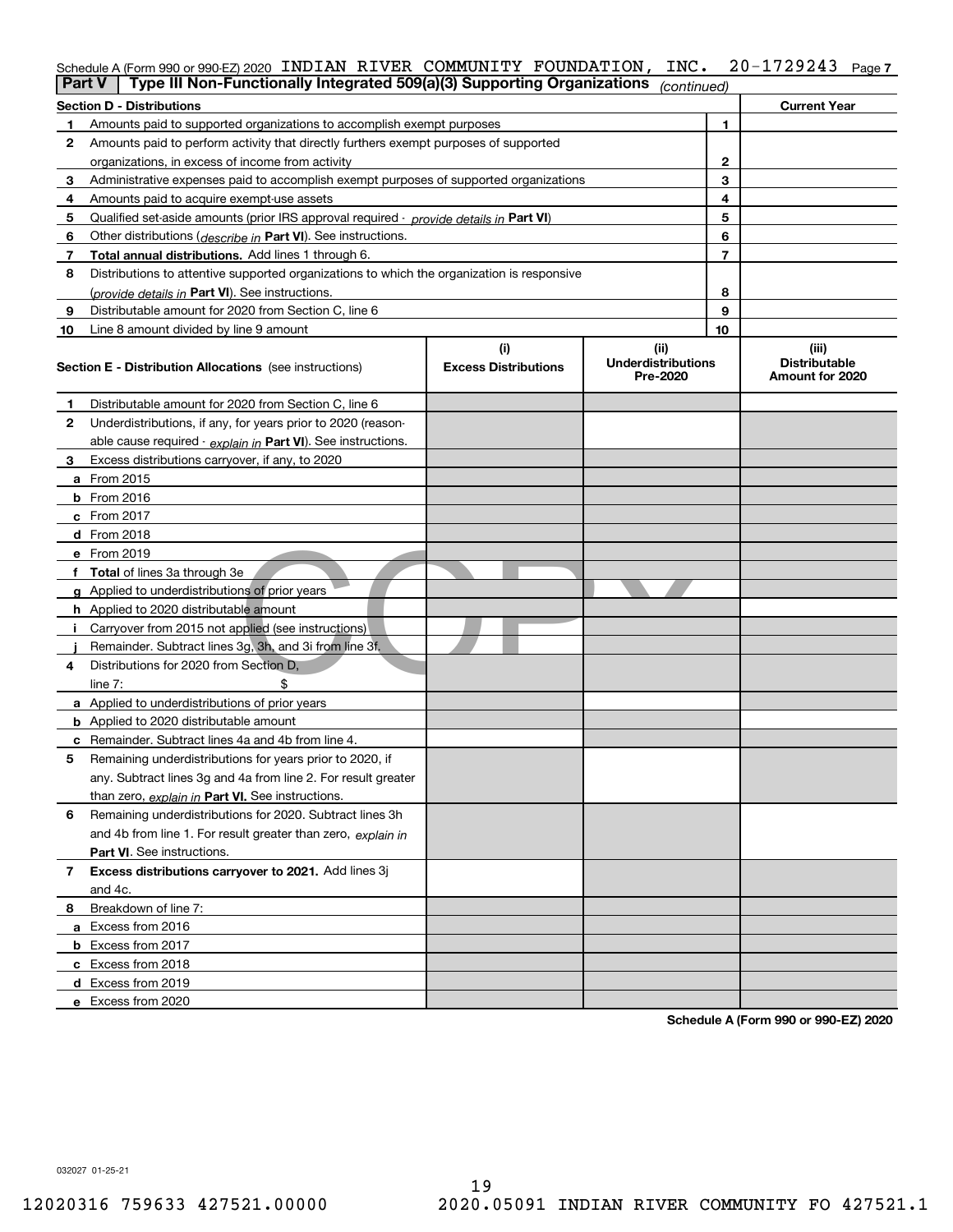| <b>Part VI</b>  | $20 - 1729243$ Page 8<br>Schedule A (Form 990 or 990-EZ) 2020 INDIAN RIVER COMMUNITY FOUNDATION, INC.<br>Supplemental Information. Provide the explanations required by Part II, line 10; Part II, line 17a or 17b; Part III, line 12;<br>Part IV, Section A, lines 1, 2, 3b, 3c, 4b, 4c, 5a, 6, 9a, 9b, 9c, 11a, 11b, and 11c; Part IV, Section B, lines 1 and 2; Part IV, Section C,<br>line 1; Part IV, Section D, lines 2 and 3; Part IV, Section E, lines 1c, 2a, 2b, 3a, and 3b; Part V, line 1; Part V, Section B, line 1e; Part V,<br>Section D, lines 5, 6, and 8; and Part V, Section E, lines 2, 5, and 6. Also complete this part for any additional information. |
|-----------------|-------------------------------------------------------------------------------------------------------------------------------------------------------------------------------------------------------------------------------------------------------------------------------------------------------------------------------------------------------------------------------------------------------------------------------------------------------------------------------------------------------------------------------------------------------------------------------------------------------------------------------------------------------------------------------|
|                 | (See instructions.)                                                                                                                                                                                                                                                                                                                                                                                                                                                                                                                                                                                                                                                           |
|                 |                                                                                                                                                                                                                                                                                                                                                                                                                                                                                                                                                                                                                                                                               |
|                 |                                                                                                                                                                                                                                                                                                                                                                                                                                                                                                                                                                                                                                                                               |
|                 |                                                                                                                                                                                                                                                                                                                                                                                                                                                                                                                                                                                                                                                                               |
|                 |                                                                                                                                                                                                                                                                                                                                                                                                                                                                                                                                                                                                                                                                               |
|                 |                                                                                                                                                                                                                                                                                                                                                                                                                                                                                                                                                                                                                                                                               |
|                 |                                                                                                                                                                                                                                                                                                                                                                                                                                                                                                                                                                                                                                                                               |
|                 |                                                                                                                                                                                                                                                                                                                                                                                                                                                                                                                                                                                                                                                                               |
|                 |                                                                                                                                                                                                                                                                                                                                                                                                                                                                                                                                                                                                                                                                               |
|                 |                                                                                                                                                                                                                                                                                                                                                                                                                                                                                                                                                                                                                                                                               |
|                 |                                                                                                                                                                                                                                                                                                                                                                                                                                                                                                                                                                                                                                                                               |
|                 |                                                                                                                                                                                                                                                                                                                                                                                                                                                                                                                                                                                                                                                                               |
|                 |                                                                                                                                                                                                                                                                                                                                                                                                                                                                                                                                                                                                                                                                               |
|                 |                                                                                                                                                                                                                                                                                                                                                                                                                                                                                                                                                                                                                                                                               |
|                 |                                                                                                                                                                                                                                                                                                                                                                                                                                                                                                                                                                                                                                                                               |
|                 |                                                                                                                                                                                                                                                                                                                                                                                                                                                                                                                                                                                                                                                                               |
|                 |                                                                                                                                                                                                                                                                                                                                                                                                                                                                                                                                                                                                                                                                               |
|                 |                                                                                                                                                                                                                                                                                                                                                                                                                                                                                                                                                                                                                                                                               |
|                 |                                                                                                                                                                                                                                                                                                                                                                                                                                                                                                                                                                                                                                                                               |
|                 |                                                                                                                                                                                                                                                                                                                                                                                                                                                                                                                                                                                                                                                                               |
|                 |                                                                                                                                                                                                                                                                                                                                                                                                                                                                                                                                                                                                                                                                               |
|                 |                                                                                                                                                                                                                                                                                                                                                                                                                                                                                                                                                                                                                                                                               |
|                 |                                                                                                                                                                                                                                                                                                                                                                                                                                                                                                                                                                                                                                                                               |
| 032028 01-25-21 | Schedule A (Form 990 or 990-EZ) 2020<br>20                                                                                                                                                                                                                                                                                                                                                                                                                                                                                                                                                                                                                                    |

12020316 759633 427521.00000 2020.05091 INDIAN RIVER COMMUNITY FO 427521.1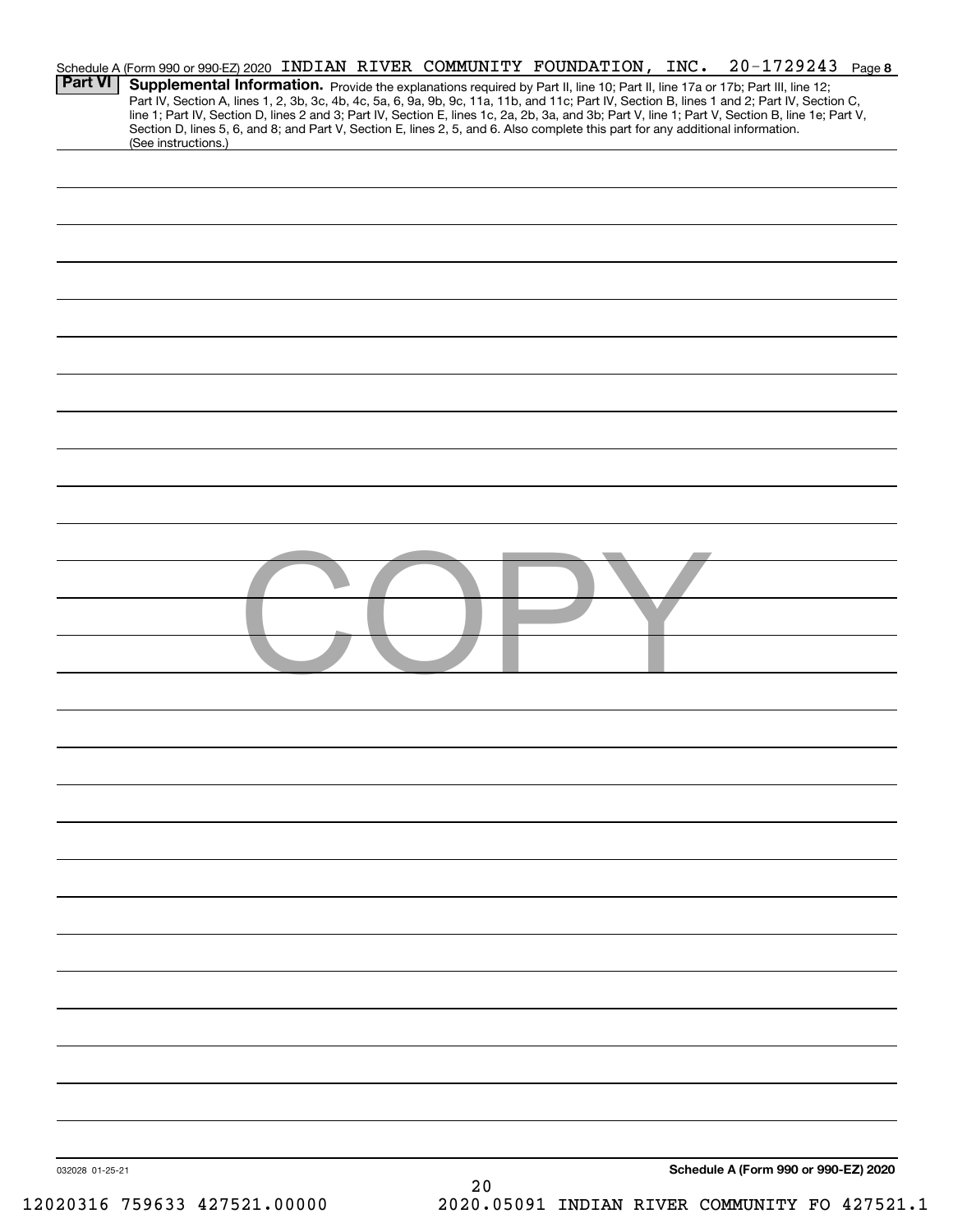| <b>SCHEDULE D</b> |  |
|-------------------|--|
|-------------------|--|

| (Form 990) |  |
|------------|--|
|------------|--|

## **Supplemental Financial Statements**

(Form 990)<br>
Pepartment of the Treasury<br>
Department of the Treasury<br>
Department of the Treasury<br>
Department of the Treasury<br> **Co to www.irs.gov/Form990 for instructions and the latest information.**<br> **Co to www.irs.gov/Form9** 



Department of the Treasury Internal Revenue Service

**Name of the organization Employer identification number**

|          | INDIAN RIVER COMMUNITY FOUNDATION, INC.                                                                                                        |                         |     | 20-1729243                                         |
|----------|------------------------------------------------------------------------------------------------------------------------------------------------|-------------------------|-----|----------------------------------------------------|
| Part I   | Organizations Maintaining Donor Advised Funds or Other Similar Funds or Accounts. Complete if the                                              |                         |     |                                                    |
|          | organization answered "Yes" on Form 990, Part IV, line 6.                                                                                      |                         |     |                                                    |
|          |                                                                                                                                                | (a) Donor advised funds |     | (b) Funds and other accounts                       |
| 1        |                                                                                                                                                |                         | 137 | 66                                                 |
| 2        | Aggregate value of contributions to (during year)                                                                                              | 7,438,359.              |     | 2,863,661.                                         |
| з        |                                                                                                                                                | 9,691,989.              |     | 1,730,131.                                         |
| 4        |                                                                                                                                                | 73, 265, 640.           |     | 12,381,749.                                        |
| 5        | Did the organization inform all donors and donor advisors in writing that the assets held in donor advised funds                               |                         |     |                                                    |
|          |                                                                                                                                                |                         |     | $\boxed{\text{X}}$ Yes<br>No                       |
|          | Did the organization inform all grantees, donors, and donor advisors in writing that grant funds can be used only                              |                         |     |                                                    |
| 6        |                                                                                                                                                |                         |     |                                                    |
|          | for charitable purposes and not for the benefit of the donor or donor advisor, or for any other purpose conferring                             |                         |     | $\boxed{\text{X}}$ Yes                             |
| Part II  | impermissible private benefit?                                                                                                                 |                         |     | No                                                 |
|          | Conservation Easements. Complete if the organization answered "Yes" on Form 990, Part IV, line 7.                                              |                         |     |                                                    |
| 1        | Purpose(s) of conservation easements held by the organization (check all that apply).                                                          |                         |     |                                                    |
|          | Preservation of land for public use (for example, recreation or education)                                                                     |                         |     | Preservation of a historically important land area |
|          | Protection of natural habitat                                                                                                                  |                         |     | Preservation of a certified historic structure     |
|          | Preservation of open space                                                                                                                     |                         |     |                                                    |
| 2        | Complete lines 2a through 2d if the organization held a qualified conservation contribution in the form of a conservation easement on the last |                         |     |                                                    |
|          | day of the tax year.                                                                                                                           |                         |     | Held at the End of the Tax Year                    |
| а        | Total number of conservation easements                                                                                                         |                         |     | 2a                                                 |
|          | Total acreage restricted by conservation easements                                                                                             |                         |     | 2 <sub>b</sub>                                     |
|          | Number of conservation easements on a certified historic structure included in (a)                                                             |                         |     | 2c                                                 |
| d        | Number of conservation easements included in (c) acquired after 7/25/06, and not on a historic structure                                       |                         |     |                                                    |
|          | listed in the National Register                                                                                                                |                         |     | 2d                                                 |
| з        | Number of conservation easements modified, transferred, released, extinguished, or terminated by the organization during the tax               |                         |     |                                                    |
|          | $\vee$ ear                                                                                                                                     |                         |     |                                                    |
| 4        | Number of states where property subject to conservation easement is located >                                                                  |                         |     |                                                    |
| 5        | Does the organization have a written policy regarding the periodic monitoring, inspection, handling of                                         |                         |     |                                                    |
|          | violations, and enforcement of the conservation easements it holds?                                                                            |                         |     | Yes<br>No                                          |
| 6        | Staff and volunteer hours devoted to monitoring, inspecting, handling of violations, and enforcing conservation easements during the year      |                         |     |                                                    |
|          |                                                                                                                                                |                         |     |                                                    |
| 7.       | Amount of expenses incurred in monitoring, inspecting, handling of violations, and enforcing conservation easements during the year            |                         |     |                                                    |
|          | $\blacktriangleright$ \$                                                                                                                       |                         |     |                                                    |
| 8        | Does each conservation easement reported on line 2(d) above satisfy the requirements of section 170(h)(4)(B)(i)                                |                         |     |                                                    |
|          |                                                                                                                                                |                         |     | Yes<br>No                                          |
| 9        | In Part XIII, describe how the organization reports conservation easements in its revenue and expense statement and                            |                         |     |                                                    |
|          | balance sheet, and include, if applicable, the text of the footnote to the organization's financial statements that describes the              |                         |     |                                                    |
|          | organization's accounting for conservation easements.                                                                                          |                         |     |                                                    |
| Part III | Organizations Maintaining Collections of Art, Historical Treasures, or Other Similar Assets.                                                   |                         |     |                                                    |
|          | Complete if the organization answered "Yes" on Form 990, Part IV, line 8.                                                                      |                         |     |                                                    |
|          | 1a If the organization elected, as permitted under FASB ASC 958, not to report in its revenue statement and balance sheet works                |                         |     |                                                    |
|          | of art, historical treasures, or other similar assets held for public exhibition, education, or research in furtherance of public              |                         |     |                                                    |
|          | service, provide in Part XIII the text of the footnote to its financial statements that describes these items.                                 |                         |     |                                                    |
|          | b If the organization elected, as permitted under FASB ASC 958, to report in its revenue statement and balance sheet works of                  |                         |     |                                                    |
|          | art, historical treasures, or other similar assets held for public exhibition, education, or research in furtherance of public service,        |                         |     |                                                    |
|          | provide the following amounts relating to these items:                                                                                         |                         |     |                                                    |
|          |                                                                                                                                                |                         |     |                                                    |
|          |                                                                                                                                                |                         |     |                                                    |
|          | (ii) Assets included in Form 990, Part X                                                                                                       |                         |     |                                                    |
| 2        | If the organization received or held works of art, historical treasures, or other similar assets for financial gain, provide                   |                         |     |                                                    |
|          | the following amounts required to be reported under FASB ASC 958 relating to these items:                                                      |                         |     |                                                    |
| а        |                                                                                                                                                |                         |     | \$                                                 |
|          |                                                                                                                                                |                         |     | $\blacktriangleright$ s                            |
|          | LHA For Paperwork Reduction Act Notice, see the Instructions for Form 990.                                                                     |                         |     | Schedule D (Form 990) 2020                         |
|          | 032051 12-01-20                                                                                                                                |                         |     |                                                    |



12020316 759633 427521.00000 2020.05091 INDIAN RIVER COMMUNITY FO 427521.1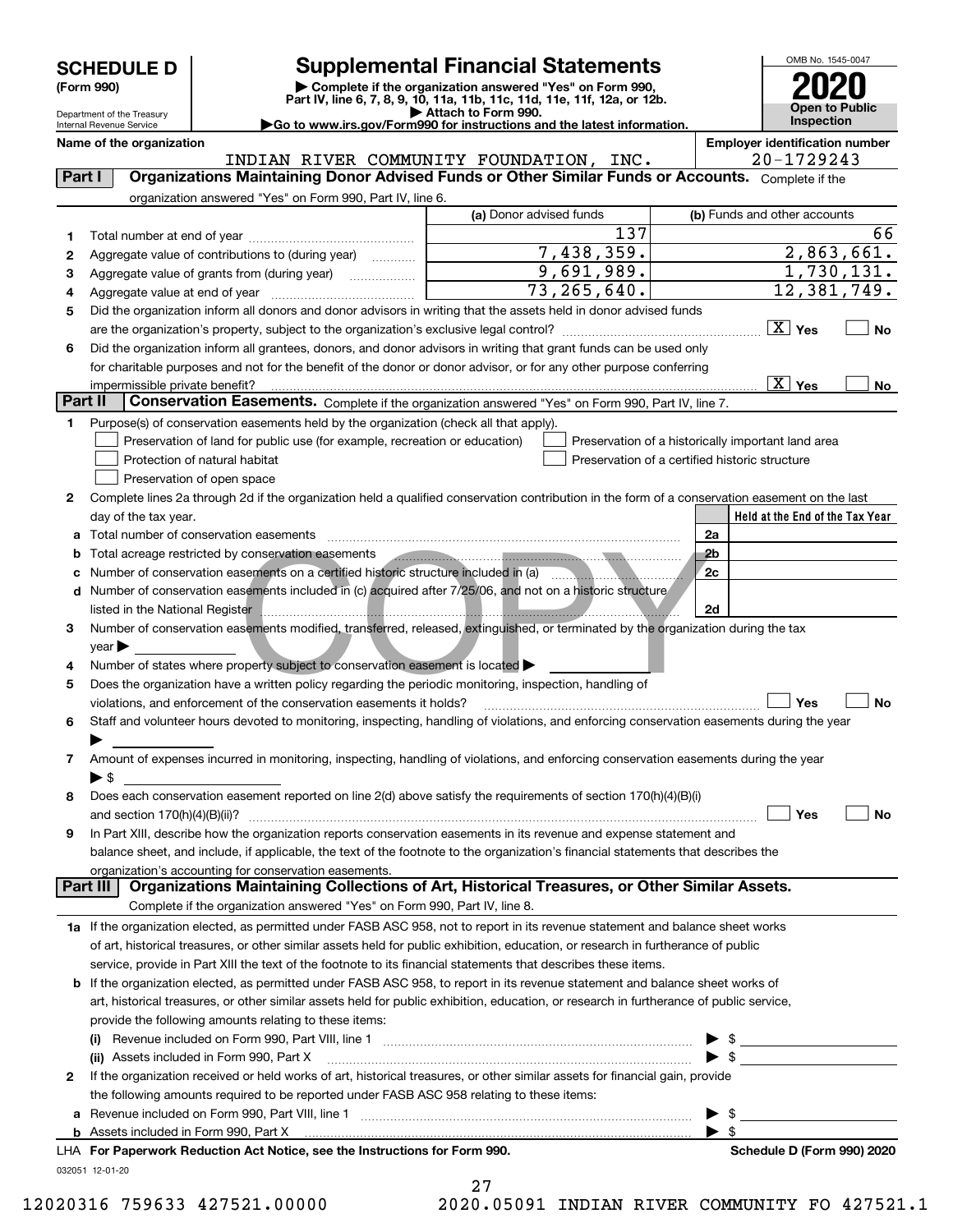|                | Schedule D (Form 990) 2020                                                                                                                                                                                                     | INDIAN RIVER COMMUNITY FOUNDATION, INC. |                        |                                                                                                                                                                                                                               |  |                      | 20-1729243     | Page 2              |
|----------------|--------------------------------------------------------------------------------------------------------------------------------------------------------------------------------------------------------------------------------|-----------------------------------------|------------------------|-------------------------------------------------------------------------------------------------------------------------------------------------------------------------------------------------------------------------------|--|----------------------|----------------|---------------------|
| Part III       | Organizations Maintaining Collections of Art, Historical Treasures, or Other Similar Assets (continued)                                                                                                                        |                                         |                        |                                                                                                                                                                                                                               |  |                      |                |                     |
| 3              | Using the organization's acquisition, accession, and other records, check any of the following that make significant use of its                                                                                                |                                         |                        |                                                                                                                                                                                                                               |  |                      |                |                     |
|                | collection items (check all that apply):                                                                                                                                                                                       |                                         |                        |                                                                                                                                                                                                                               |  |                      |                |                     |
| a              | Public exhibition                                                                                                                                                                                                              | d                                       |                        | Loan or exchange program                                                                                                                                                                                                      |  |                      |                |                     |
| b              | Scholarly research                                                                                                                                                                                                             | е                                       |                        | Other and the contract of the contract of the contract of the contract of the contract of the contract of the contract of the contract of the contract of the contract of the contract of the contract of the contract of the |  |                      |                |                     |
| c              | Preservation for future generations                                                                                                                                                                                            |                                         |                        |                                                                                                                                                                                                                               |  |                      |                |                     |
| 4              | Provide a description of the organization's collections and explain how they further the organization's exempt purpose in Part XIII.                                                                                           |                                         |                        |                                                                                                                                                                                                                               |  |                      |                |                     |
| 5              | During the year, did the organization solicit or receive donations of art, historical treasures, or other similar assets                                                                                                       |                                         |                        |                                                                                                                                                                                                                               |  |                      |                |                     |
|                |                                                                                                                                                                                                                                |                                         |                        |                                                                                                                                                                                                                               |  |                      | Yes            | No                  |
|                | Part IV<br>Escrow and Custodial Arrangements. Complete if the organization answered "Yes" on Form 990, Part IV, line 9, or                                                                                                     |                                         |                        |                                                                                                                                                                                                                               |  |                      |                |                     |
|                | reported an amount on Form 990, Part X, line 21.                                                                                                                                                                               |                                         |                        |                                                                                                                                                                                                                               |  |                      |                |                     |
|                | 1a Is the organization an agent, trustee, custodian or other intermediary for contributions or other assets not included                                                                                                       |                                         |                        |                                                                                                                                                                                                                               |  |                      |                |                     |
|                |                                                                                                                                                                                                                                |                                         |                        |                                                                                                                                                                                                                               |  |                      | Yes            | No                  |
|                | b If "Yes," explain the arrangement in Part XIII and complete the following table:                                                                                                                                             |                                         |                        |                                                                                                                                                                                                                               |  |                      |                |                     |
|                |                                                                                                                                                                                                                                |                                         |                        |                                                                                                                                                                                                                               |  |                      | Amount         |                     |
|                | c Beginning balance                                                                                                                                                                                                            |                                         |                        |                                                                                                                                                                                                                               |  | 1c                   |                |                     |
|                |                                                                                                                                                                                                                                |                                         |                        |                                                                                                                                                                                                                               |  | 1d                   |                |                     |
|                | Distributions during the year manufactured and continuum and contact the year manufactured and contact the year                                                                                                                |                                         |                        |                                                                                                                                                                                                                               |  | 1e                   |                |                     |
|                | Ending balance manufactured and contract the contract of the contract of the contract of the contract of the contract of the contract of the contract of the contract of the contract of the contract of the contract of the c |                                         |                        |                                                                                                                                                                                                                               |  | 1f                   |                |                     |
|                | 2a Did the organization include an amount on Form 990, Part X, line 21, for escrow or custodial account liability?                                                                                                             |                                         |                        |                                                                                                                                                                                                                               |  |                      | Yes            | No                  |
| <b>Part V</b>  | <b>b</b> If "Yes," explain the arrangement in Part XIII. Check here if the explanation has been provided on Part XIII                                                                                                          |                                         |                        |                                                                                                                                                                                                                               |  |                      |                |                     |
|                | Endowment Funds. Complete if the organization answered "Yes" on Form 990, Part IV, line 10.                                                                                                                                    |                                         |                        |                                                                                                                                                                                                                               |  |                      |                |                     |
|                |                                                                                                                                                                                                                                | (a) Current year                        | (b) Prior year         | (c) Two years back                                                                                                                                                                                                            |  | (d) Three years back |                | (e) Four years back |
|                | 1a Beginning of year balance                                                                                                                                                                                                   | 2,019,490.<br>46,000.                   | 1,552,834.<br>449,006. | 681,578.<br>836,474.                                                                                                                                                                                                          |  |                      |                |                     |
|                |                                                                                                                                                                                                                                | 611,295.                                |                        | -66,083.                                                                                                                                                                                                                      |  |                      |                |                     |
|                | Net investment earnings, gains, and losses                                                                                                                                                                                     |                                         | 57,719.                |                                                                                                                                                                                                                               |  |                      |                |                     |
| d              |                                                                                                                                                                                                                                |                                         |                        |                                                                                                                                                                                                                               |  |                      |                |                     |
|                | e Other expenditures for facilities                                                                                                                                                                                            | 56,831.                                 | 40,069.                | 31,301                                                                                                                                                                                                                        |  |                      |                |                     |
|                | and programs                                                                                                                                                                                                                   |                                         |                        |                                                                                                                                                                                                                               |  |                      |                |                     |
| Ť.             |                                                                                                                                                                                                                                | 2,619,954.                              | 2,019,490.             | 1,552,834.                                                                                                                                                                                                                    |  |                      |                |                     |
| g              | End of year balance<br>Provide the estimated percentage of the current year end balance (line 1g, column (a)) held as:                                                                                                         |                                         |                        |                                                                                                                                                                                                                               |  |                      |                |                     |
| 2              | Board designated or quasi-endowment >                                                                                                                                                                                          | 56.0000                                 | %                      |                                                                                                                                                                                                                               |  |                      |                |                     |
|                | Permanent endowment > 44.0000                                                                                                                                                                                                  | %                                       |                        |                                                                                                                                                                                                                               |  |                      |                |                     |
| b              | Term endowment $\blacktriangleright$                                                                                                                                                                                           | %                                       |                        |                                                                                                                                                                                                                               |  |                      |                |                     |
|                | The percentages on lines 2a, 2b, and 2c should equal 100%.                                                                                                                                                                     |                                         |                        |                                                                                                                                                                                                                               |  |                      |                |                     |
|                | 3a Are there endowment funds not in the possession of the organization that are held and administered for the organization                                                                                                     |                                         |                        |                                                                                                                                                                                                                               |  |                      |                |                     |
|                | by:                                                                                                                                                                                                                            |                                         |                        |                                                                                                                                                                                                                               |  |                      |                | Yes<br>No           |
|                | (i)                                                                                                                                                                                                                            |                                         |                        |                                                                                                                                                                                                                               |  |                      | 3a(i)          | х                   |
|                | (ii)                                                                                                                                                                                                                           |                                         |                        |                                                                                                                                                                                                                               |  |                      | 3a(ii)         | х                   |
|                |                                                                                                                                                                                                                                |                                         |                        |                                                                                                                                                                                                                               |  |                      | 3b             |                     |
| 4              | Describe in Part XIII the intended uses of the organization's endowment funds.                                                                                                                                                 |                                         |                        |                                                                                                                                                                                                                               |  |                      |                |                     |
| <b>Part VI</b> | Land, Buildings, and Equipment.                                                                                                                                                                                                |                                         |                        |                                                                                                                                                                                                                               |  |                      |                |                     |
|                | Complete if the organization answered "Yes" on Form 990, Part IV, line 11a. See Form 990, Part X, line 10.                                                                                                                     |                                         |                        |                                                                                                                                                                                                                               |  |                      |                |                     |
|                | Description of property                                                                                                                                                                                                        | (a) Cost or other                       |                        | (b) Cost or other                                                                                                                                                                                                             |  | (c) Accumulated      | (d) Book value |                     |
|                |                                                                                                                                                                                                                                | basis (investment)                      |                        | basis (other)                                                                                                                                                                                                                 |  | depreciation         |                |                     |
|                |                                                                                                                                                                                                                                |                                         |                        |                                                                                                                                                                                                                               |  |                      |                |                     |
|                |                                                                                                                                                                                                                                |                                         |                        |                                                                                                                                                                                                                               |  |                      |                |                     |
|                |                                                                                                                                                                                                                                |                                         |                        | 14,487.                                                                                                                                                                                                                       |  | 14,487.              |                | $0$ .               |
|                |                                                                                                                                                                                                                                |                                         |                        | 12,626.                                                                                                                                                                                                                       |  | 6, 166.              |                | 6,460.              |
|                |                                                                                                                                                                                                                                |                                         |                        | 38,637.                                                                                                                                                                                                                       |  | 33,478.              |                | 5,159.              |
|                |                                                                                                                                                                                                                                |                                         |                        |                                                                                                                                                                                                                               |  |                      |                | 11,619.             |

032052 12-01-20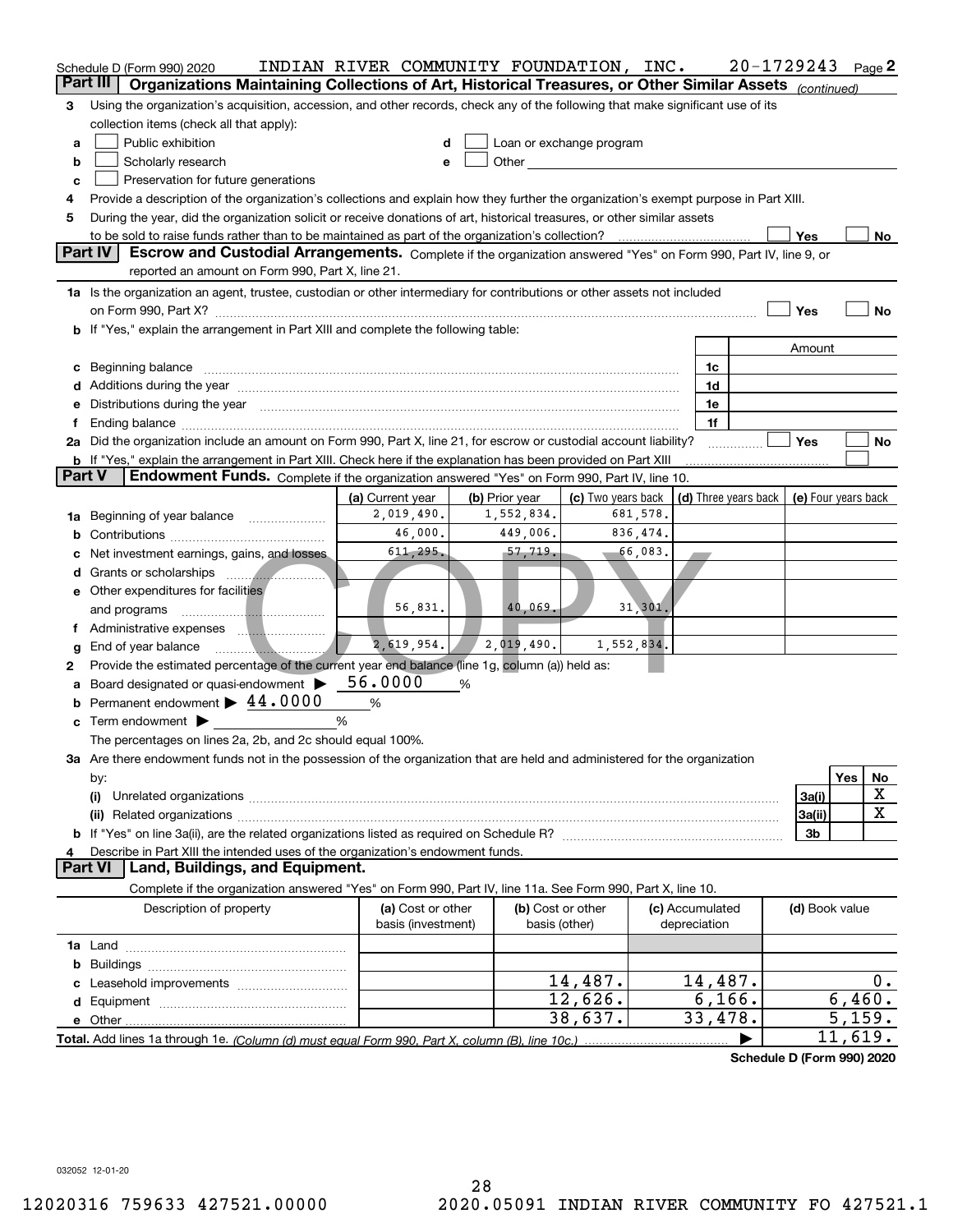| Schedule D (Form 990) 2020<br>Part VII Investments - Other Securities.                                                                               | INDIAN RIVER COMMUNITY FOUNDATION, | 20-1729243<br>INC.<br>Page $3$                            |
|------------------------------------------------------------------------------------------------------------------------------------------------------|------------------------------------|-----------------------------------------------------------|
| Complete if the organization answered "Yes" on Form 990, Part IV, line 11b. See Form 990, Part X, line 12.                                           |                                    |                                                           |
| (a) Description of security or category (including name of security)                                                                                 | (b) Book value                     | (c) Method of valuation: Cost or end-of-year market value |
| (1) Financial derivatives                                                                                                                            |                                    |                                                           |
|                                                                                                                                                      |                                    |                                                           |
| $(3)$ Other                                                                                                                                          |                                    |                                                           |
| (A)                                                                                                                                                  |                                    |                                                           |
| (B)                                                                                                                                                  |                                    |                                                           |
| (C)                                                                                                                                                  |                                    |                                                           |
| (D)                                                                                                                                                  |                                    |                                                           |
| (E)                                                                                                                                                  |                                    |                                                           |
| (F)                                                                                                                                                  |                                    |                                                           |
| (G)                                                                                                                                                  |                                    |                                                           |
| (H)                                                                                                                                                  |                                    |                                                           |
| Total. (Col. (b) must equal Form 990, Part X, col. (B) line 12.) $\blacktriangleright$<br>Part VIII Investments - Program Related.                   |                                    |                                                           |
| Complete if the organization answered "Yes" on Form 990, Part IV, line 11c. See Form 990, Part X, line 13.                                           |                                    |                                                           |
| (a) Description of investment                                                                                                                        | (b) Book value                     | (c) Method of valuation: Cost or end-of-year market value |
| (1)                                                                                                                                                  |                                    |                                                           |
| (2)                                                                                                                                                  |                                    |                                                           |
| (3)                                                                                                                                                  |                                    |                                                           |
| (4)                                                                                                                                                  |                                    |                                                           |
| (5)                                                                                                                                                  |                                    |                                                           |
| (6)                                                                                                                                                  |                                    |                                                           |
| (7)                                                                                                                                                  |                                    |                                                           |
| (8)                                                                                                                                                  |                                    |                                                           |
| (9)                                                                                                                                                  |                                    |                                                           |
| Total. (Col. (b) must equal Form 990, Part X, col. (B) line $13.$ )<br>Part IX<br><b>Other Assets.</b>                                               |                                    |                                                           |
|                                                                                                                                                      |                                    |                                                           |
| Complete if the organization answered "Yes" on Form 990, Part IV, line 11d. See Form 990, Part X, line 15.                                           | (a) Description                    | (b) Book value                                            |
| (1)                                                                                                                                                  |                                    |                                                           |
|                                                                                                                                                      |                                    |                                                           |
| (2)<br>(3)                                                                                                                                           |                                    |                                                           |
| (4)                                                                                                                                                  |                                    |                                                           |
| (5)                                                                                                                                                  |                                    |                                                           |
| (6)                                                                                                                                                  |                                    |                                                           |
| (7)                                                                                                                                                  |                                    |                                                           |
| (8)                                                                                                                                                  |                                    |                                                           |
| (9)                                                                                                                                                  |                                    |                                                           |
| Total. (Column (b) must equal Form 990. Part X, col. (B) line 15.)<br><b>Other Liabilities.</b><br>Part X                                            |                                    |                                                           |
| Complete if the organization answered "Yes" on Form 990, Part IV, line 11e or 11f. See Form 990, Part X, line 25.                                    |                                    |                                                           |
| (a) Description of liability<br>1.                                                                                                                   |                                    | (b) Book value                                            |
| (1)<br>Federal income taxes                                                                                                                          |                                    |                                                           |
| FUNDS HELD FOR AGENCIES<br>(2)                                                                                                                       |                                    | 3,342,284.                                                |
| CRT/ANNUITY LIABILITY<br>(3)                                                                                                                         |                                    | 106,914.                                                  |
| (4)                                                                                                                                                  |                                    |                                                           |
| (5)                                                                                                                                                  |                                    |                                                           |
| (6)                                                                                                                                                  |                                    |                                                           |
| (7)                                                                                                                                                  |                                    |                                                           |
| (8)                                                                                                                                                  |                                    |                                                           |
| (9)                                                                                                                                                  |                                    |                                                           |
| Total. (Column (b) must equal Form 990, Part X, col. (B) line 25.)                                                                                   |                                    | 3,449,198.                                                |
| 2. Liability for uncertain tax positions. In Part XIII, provide the text of the footnote to the organization's financial statements that reports the |                                    |                                                           |
| organization's liability for uncertain tax positions under FASB ASC 740. Check here if the text of the footnote has been provided in Part XIII       |                                    | $\mathbf{X}$                                              |

032053 12-01-20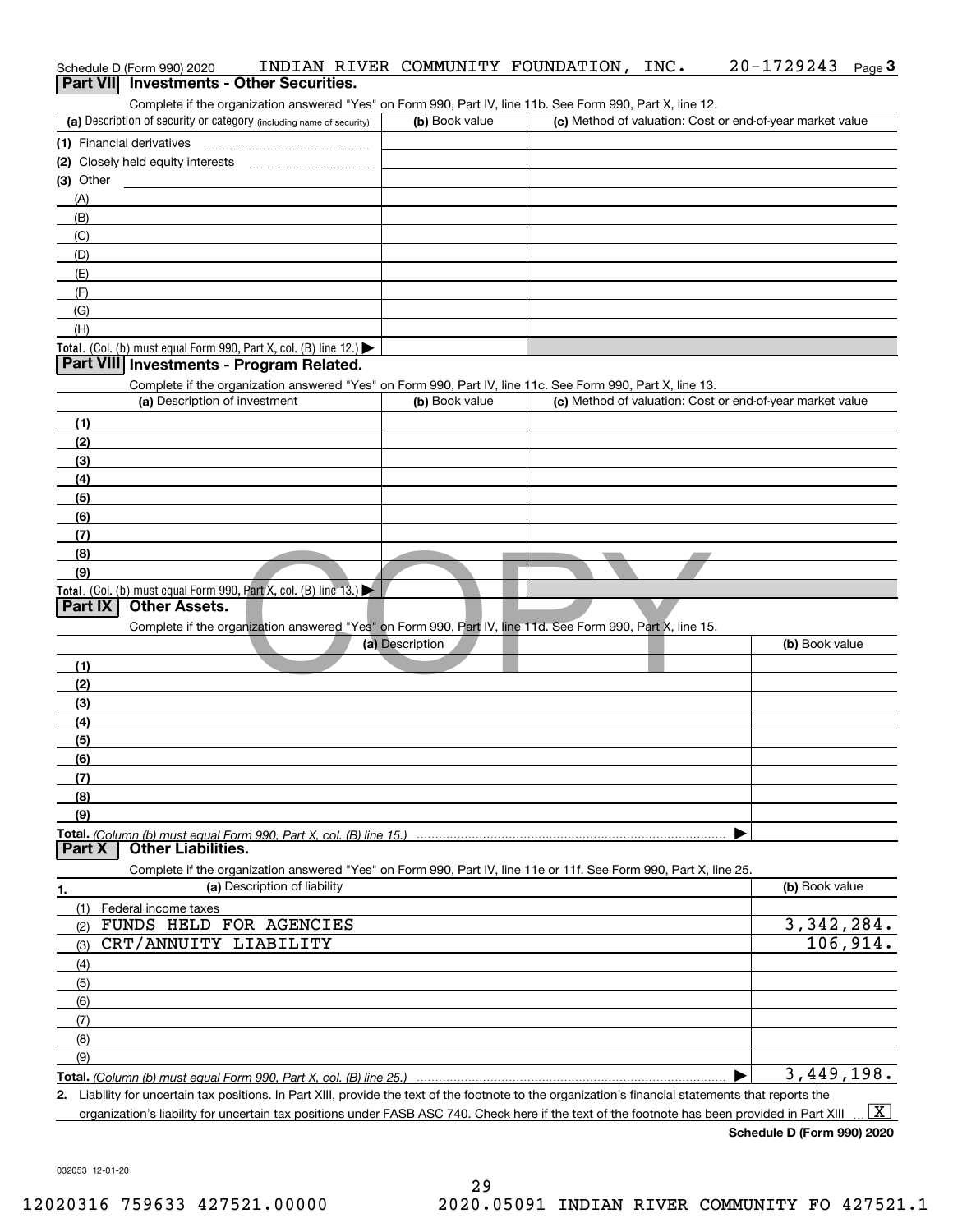|        | INDIAN RIVER COMMUNITY FOUNDATION, INC.<br>Schedule D (Form 990) 2020                                                                                                                                                                                                            |                |                     |                         | 20-1729243<br>Page 4          |  |  |
|--------|----------------------------------------------------------------------------------------------------------------------------------------------------------------------------------------------------------------------------------------------------------------------------------|----------------|---------------------|-------------------------|-------------------------------|--|--|
|        | Reconciliation of Revenue per Audited Financial Statements With Revenue per Return.<br><b>Part XI</b><br>Complete if the organization answered "Yes" on Form 990, Part IV, line 12a.                                                                                             |                |                     |                         |                               |  |  |
|        | Total revenue, gains, and other support per audited financial statements                                                                                                                                                                                                         |                |                     | $\mathbf{1}$            | 29,026,647.                   |  |  |
| 1      | Amounts included on line 1 but not on Form 990, Part VIII, line 12:                                                                                                                                                                                                              |                |                     |                         |                               |  |  |
| 2<br>a |                                                                                                                                                                                                                                                                                  | 2a             | 1 <u>3,456,421.</u> |                         |                               |  |  |
|        |                                                                                                                                                                                                                                                                                  | 2 <sub>b</sub> |                     |                         |                               |  |  |
|        |                                                                                                                                                                                                                                                                                  | 2c             |                     |                         |                               |  |  |
| c<br>d | Other (Describe in Part XIII.)                                                                                                                                                                                                                                                   | 2d             |                     |                         |                               |  |  |
| е      | Add lines 2a through 2d                                                                                                                                                                                                                                                          |                |                     | 2e                      | 13, 456, 421.                 |  |  |
|        |                                                                                                                                                                                                                                                                                  |                |                     | $\overline{\mathbf{3}}$ | 15,570,226.                   |  |  |
| з<br>4 | Amounts included on Form 990, Part VIII, line 12, but not on line 1:                                                                                                                                                                                                             |                |                     |                         |                               |  |  |
| a      | Investment expenses not included on Form 990, Part VIII, line 7b                                                                                                                                                                                                                 | 4a             | 376,032.            |                         |                               |  |  |
|        |                                                                                                                                                                                                                                                                                  | 4 <sub>b</sub> | 1,067.              |                         |                               |  |  |
|        | Add lines 4a and 4b                                                                                                                                                                                                                                                              |                |                     | 4с                      |                               |  |  |
|        |                                                                                                                                                                                                                                                                                  |                |                     | 5                       | $\frac{377,099}{15,947,325}$  |  |  |
|        | Part XII   Reconciliation of Expenses per Audited Financial Statements With Expenses per Return.                                                                                                                                                                                 |                |                     |                         |                               |  |  |
|        | Complete if the organization answered "Yes" on Form 990, Part IV, line 12a.                                                                                                                                                                                                      |                |                     |                         |                               |  |  |
| 1      |                                                                                                                                                                                                                                                                                  |                |                     | $\mathbf{1}$            | 12,650,004.                   |  |  |
| 2      | Amounts included on line 1 but not on Form 990, Part IX, line 25:                                                                                                                                                                                                                |                |                     |                         |                               |  |  |
| a      |                                                                                                                                                                                                                                                                                  | 2a             |                     |                         |                               |  |  |
| b      |                                                                                                                                                                                                                                                                                  | 2 <sub>b</sub> |                     |                         |                               |  |  |
|        | Other losses                                                                                                                                                                                                                                                                     | 2c             |                     |                         |                               |  |  |
|        | Other (Describe in Part XIII.) <b>Construction Construction</b> Chern Construction Chern Chern Chern Chern Chern Chern                                                                                                                                                           | 2d             |                     |                         |                               |  |  |
| е      | Add lines 2a through 2d <b>contained a contained a contained a contained a</b> contained a contact the state of the state of the state of the state of the state of the state of the state of the state of the state of the state o                                              |                |                     | 2e                      | 0.                            |  |  |
| з      |                                                                                                                                                                                                                                                                                  |                |                     | $\mathbf{3}$            | 12,650,004.                   |  |  |
| 4      | Amounts included on Form 990, Part IX, line 25, but not on line 1:                                                                                                                                                                                                               |                |                     |                         |                               |  |  |
|        | Investment expenses not included on Form 990, Part VIII, line 7b                                                                                                                                                                                                                 | 4a             | 376,032.            |                         |                               |  |  |
| b      | Other (Describe in Part XIII.) <b>All and Server Contract Contract Contract Contract Contract Contract Contract Contract Contract Contract Contract Contract Contract Contract Contract Contract Contract Contract Contract Cont</b>                                             | 4 <sub>b</sub> | 1,067.              |                         |                               |  |  |
|        | Add lines 4a and 4b                                                                                                                                                                                                                                                              |                |                     | 4с                      | $\frac{377,099}{13,027,103.}$ |  |  |
| 5      |                                                                                                                                                                                                                                                                                  |                |                     | 5                       |                               |  |  |
|        | Part XIII Supplemental Information.                                                                                                                                                                                                                                              |                |                     |                         |                               |  |  |
|        | Provide the descriptions required for Part II, lines 3, 5, and 9; Part III, lines 1a and 4; Part IV, lines 1b and 2b; Part V, line 4; Part X, line 2; Part XI,<br>lines 2d and 4b; and Part XII, lines 2d and 4b. Also complete this part to provide any additional information. |                |                     |                         |                               |  |  |

PART V, LINE 4:

THE BETTER GIVING ENDOWMENT FUND SUPPORTS THE COMMUNITY FOUNDATION'S

CHARITABLE MISSION BY PROVIDING A PERMANENT POOL OF CAPITAL AND AN ANNUAL

DISTRIBUTION OF UNRESTRICTED DOLLARS FOR GRANTS TO INDIAN RIVER COUNTY

CHARITIES. THE IRCF OPERATING ENDOWMENT FUND SUPPORTS THE COMMUNITY

FOUNDATION'S CHARITABLE MISSION BY PROVIDING A PERMANENT POOL OF CAPITAL

AND AN ANNUAL DISTRIBUTION OF UNRESTRICTED DOLLARS FOR OPERATING EXPENSES.

PART X, LINE 2:

THE FOUNDATION HAS EVALUATED ITS INCOME TAX FILING POSITIONS FOR FISCAL

YEARS 2018 THROUGH 2021, THE YEARS, WHICH REMAIN SUBJECT TO EXAMINATION AS

032054 12-01-20 **Schedule D (Form 990) 2020** OF JUNE 30, 2021. THE FOUNDATION CONCLUDED THAT THERE ARE NO SIGNIFICANT

30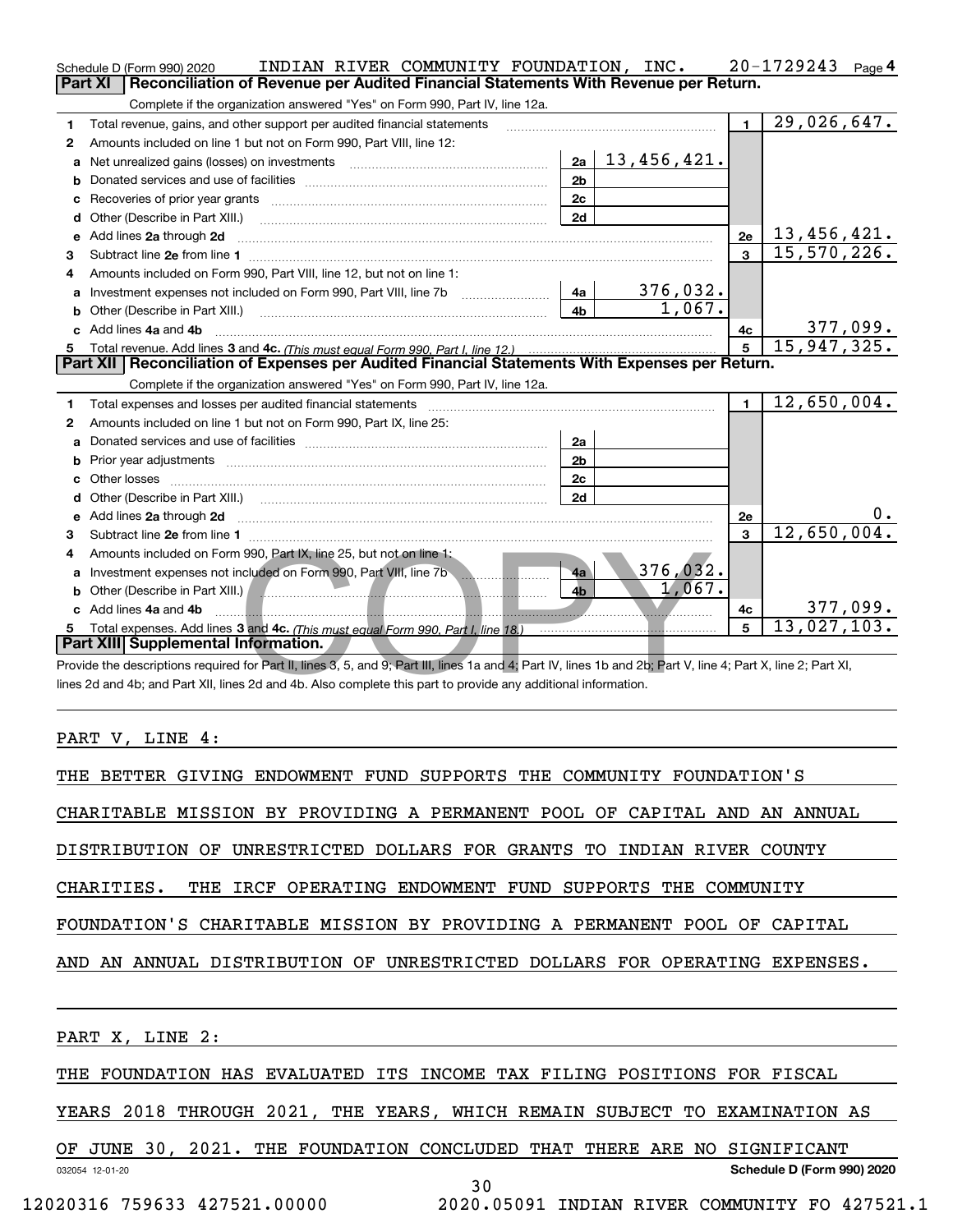| Schedule D (Form 990) 2020 INDIAN RIVER COMMUNITY FOUNDATION, INC. 20-1729243 Page 5<br><b>Part XIII Supplemental Information</b> (continued) |
|-----------------------------------------------------------------------------------------------------------------------------------------------|
| UNCERTAIN TAX POSITIONS REQUIRING RECOGNITION IN THE FOUNDATION'S                                                                             |
| FINANCIAL STATEMENTS. THE FOUNDATION DOES NOT EXPECT THE TOTAL AMOUNT OF                                                                      |
| UNRECOGNIZED TAX BENEFITS ("UTB") (E.G. TAX DEDUCTIONS, EXCLUSIONS, OR                                                                        |
| CREDITS CLAIMED OR EXPECTED TO BE CLAIMED) TO SIGNIFICANTLY CHANGE IN THE                                                                     |
| NEXT TWELVE MONTHS. THE FOUNDATION DOES NOT HAVE ANY AMOUNTS ACCRUED FOR                                                                      |
| INTEREST AND PENALTIES RELATED TO UTBS AT JUNE 30, 2021 OR 2020, AND IS                                                                       |
| NOT AWARE OF ANY CLAIMS FOR SUCH AMOUNTS BY FEDERAL OR STATE INCOME TAX                                                                       |
| AUTHORITIES.                                                                                                                                  |
|                                                                                                                                               |
| PART XI, LINE 4B - OTHER ADJUSTMENTS:                                                                                                         |
| 1,067.<br>FOREIGN TAXES ON INVESTMENT                                                                                                         |
| PART XII, LINE 4B - OTHER ADJUSTMENTS:<br>1,067.<br>FOREIGN TAXES ON INVESTMENT                                                               |
|                                                                                                                                               |
|                                                                                                                                               |
|                                                                                                                                               |
|                                                                                                                                               |
|                                                                                                                                               |
|                                                                                                                                               |
|                                                                                                                                               |
|                                                                                                                                               |

032055 12-01-20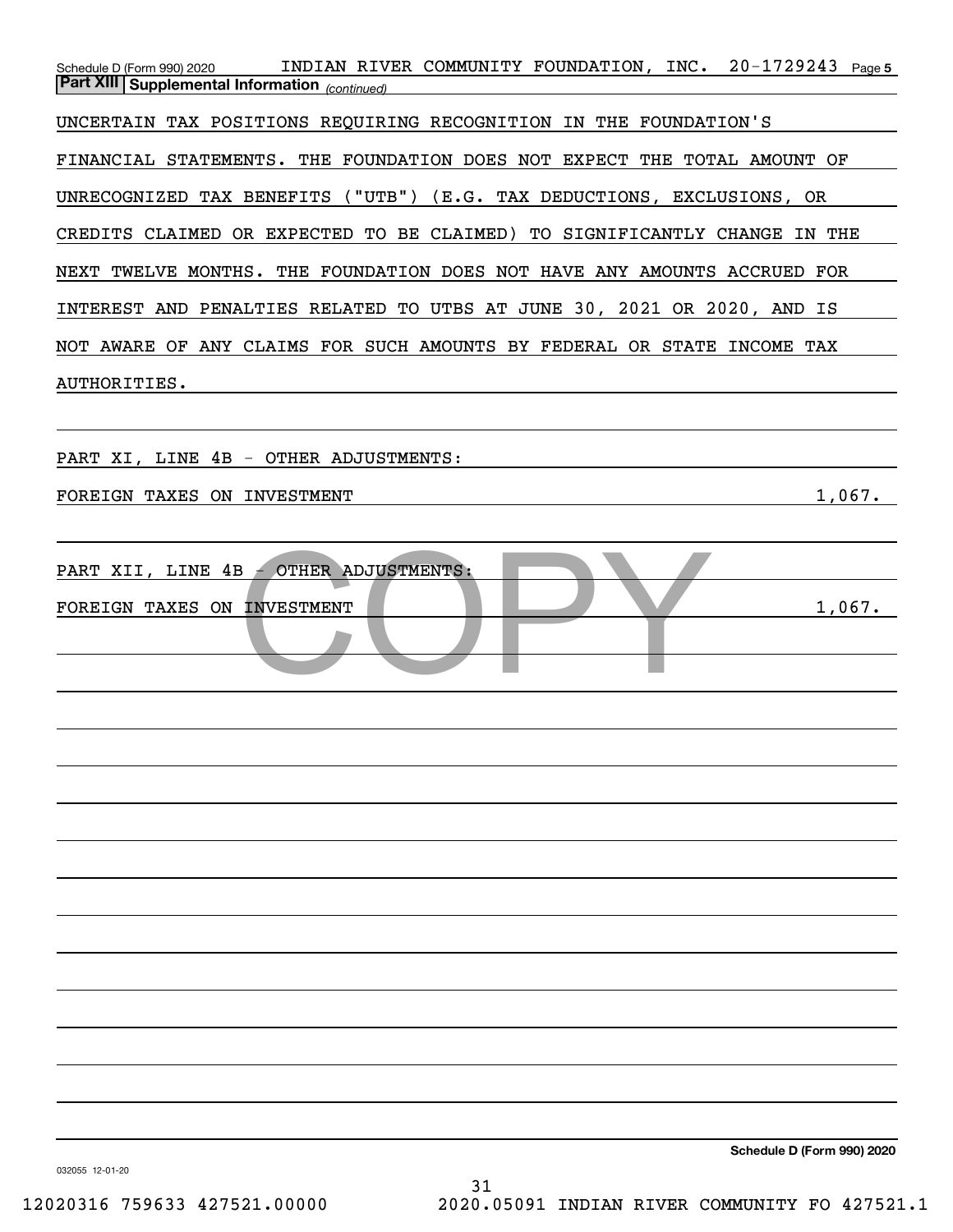| <b>SCHEDULE I</b><br>(Form 990)                                                                                                                                                                                                                                                      |                                                     | <b>Grants and Other Assistance to Organizations,</b><br>Governments, and Individuals in the United States<br>Complete if the organization answered "Yes" on Form 990, Part IV, line 21 or 22. |                                                                              |                                         |                                                                |                                          | OMB No. 1545-0047                     |  |  |
|--------------------------------------------------------------------------------------------------------------------------------------------------------------------------------------------------------------------------------------------------------------------------------------|-----------------------------------------------------|-----------------------------------------------------------------------------------------------------------------------------------------------------------------------------------------------|------------------------------------------------------------------------------|-----------------------------------------|----------------------------------------------------------------|------------------------------------------|---------------------------------------|--|--|
| Department of the Treasury<br>Internal Revenue Service                                                                                                                                                                                                                               |                                                     |                                                                                                                                                                                               | Attach to Form 990.<br>Go to www.irs.gov/Form990 for the latest information. |                                         |                                                                |                                          | <b>Open to Public</b><br>Inspection   |  |  |
| Name of the organization                                                                                                                                                                                                                                                             |                                                     |                                                                                                                                                                                               |                                                                              |                                         |                                                                |                                          | <b>Employer identification number</b> |  |  |
| $20 - 1729243$<br>INDIAN RIVER COMMUNITY FOUNDATION, INC.                                                                                                                                                                                                                            |                                                     |                                                                                                                                                                                               |                                                                              |                                         |                                                                |                                          |                                       |  |  |
| Part I                                                                                                                                                                                                                                                                               | <b>General Information on Grants and Assistance</b> |                                                                                                                                                                                               |                                                                              |                                         |                                                                |                                          |                                       |  |  |
| Does the organization maintain records to substantiate the amount of the grants or assistance, the grantees' eligibility for the grants or assistance, and the selection<br>$\mathbf 1$                                                                                              |                                                     |                                                                                                                                                                                               |                                                                              |                                         |                                                                |                                          | $\sqrt{X}$ Yes<br>l No                |  |  |
| Describe in Part IV the organization's procedures for monitoring the use of grant funds in the United States.<br>$\mathbf{2}$                                                                                                                                                        |                                                     |                                                                                                                                                                                               |                                                                              |                                         |                                                                |                                          |                                       |  |  |
| Part II<br>Grants and Other Assistance to Domestic Organizations and Domestic Governments. Complete if the organization answered "Yes" on Form 990, Part IV, line 21, for any<br>recipient that received more than \$5,000. Part II can be duplicated if additional space is needed. |                                                     |                                                                                                                                                                                               |                                                                              |                                         |                                                                |                                          |                                       |  |  |
| 1 (a) Name and address of organization<br>or government                                                                                                                                                                                                                              | $(b)$ EIN                                           | (c) IRC section<br>(if applicable)                                                                                                                                                            | (d) Amount of<br>cash grant                                                  | (e) Amount of<br>non-cash<br>assistance | (f) Method of<br>valuation (book,<br>FMV, appraisal,<br>other) | (g) Description of<br>noncash assistance | (h) Purpose of grant<br>or assistance |  |  |
| 3RD CHANCE<br>541 EASTRIDGE DR<br>HAILEY, ID 83333                                                                                                                                                                                                                                   | 82-5169287                                          |                                                                                                                                                                                               | 15,000.                                                                      | $0^-$                                   |                                                                |                                          | GENERAL OPERATING                     |  |  |
| ALLIANCE TO PROTECT NANTUCKET<br>SOUND, INC. - 4 BARNSTABLE ROAD -<br>HYANNIS, MA 02601                                                                                                                                                                                              | 10-0008105                                          |                                                                                                                                                                                               | 15,000                                                                       | 0                                       |                                                                |                                          | GENERAL OPERATING                     |  |  |
| ALZHEIMER/PARKINSON ASSOCIATION OF<br>INDIAN RIVER COUNTY, INC - 2300<br>5TH AVE., SUITE 150 - VERO BEACH,                                                                                                                                                                           |                                                     |                                                                                                                                                                                               |                                                                              |                                         |                                                                |                                          |                                       |  |  |
| FL 32960                                                                                                                                                                                                                                                                             | 59-2437723                                          |                                                                                                                                                                                               | 36,500,                                                                      | 0                                       |                                                                |                                          | GENERAL OPERATING                     |  |  |
| AMERICAN ANGLICAN COUNCIL<br>PO BOX 2868                                                                                                                                                                                                                                             | 75-2668339                                          |                                                                                                                                                                                               | 5,000                                                                        | $\mathbf{0}$                            |                                                                |                                          | GENERAL OPERATING                     |  |  |
| LOGANVILLE, GA 30052                                                                                                                                                                                                                                                                 |                                                     |                                                                                                                                                                                               |                                                                              |                                         |                                                                |                                          |                                       |  |  |
| AMERICAN CANCER SOCIETY, INC<br>PO BOX 17127<br>TAMPA, FL 33682                                                                                                                                                                                                                      | 13-1788491                                          |                                                                                                                                                                                               | 7,750,                                                                       | $\mathbf{0}$                            |                                                                |                                          | GENERAL OPERATING                     |  |  |
|                                                                                                                                                                                                                                                                                      |                                                     |                                                                                                                                                                                               |                                                                              |                                         |                                                                |                                          |                                       |  |  |
|                                                                                                                                                                                                                                                                                      | AMERICAN FRIENDS OF SHALVA ISRAEL.                  |                                                                                                                                                                                               |                                                                              |                                         |                                                                |                                          |                                       |  |  |
| INC. - 315 5TH AVENUE #608 - NEW<br>YORK, NY 10016                                                                                                                                                                                                                                   | 56-2676533                                          |                                                                                                                                                                                               | 25,000.                                                                      | $\mathbf{0}$ .                          |                                                                |                                          | GENEAL OPERATING                      |  |  |
| 2 Enter total number of section 501(c)(3) and government organizations listed in the line 1 table                                                                                                                                                                                    |                                                     |                                                                                                                                                                                               |                                                                              |                                         |                                                                |                                          | 234.                                  |  |  |
| 3 Enter total number of other organizations listed in the line 1 table                                                                                                                                                                                                               |                                                     |                                                                                                                                                                                               |                                                                              |                                         |                                                                |                                          |                                       |  |  |

**For Paperwork Reduction Act Notice, see the Instructions for Form 990. Schedule I (Form 990) 2020** LHA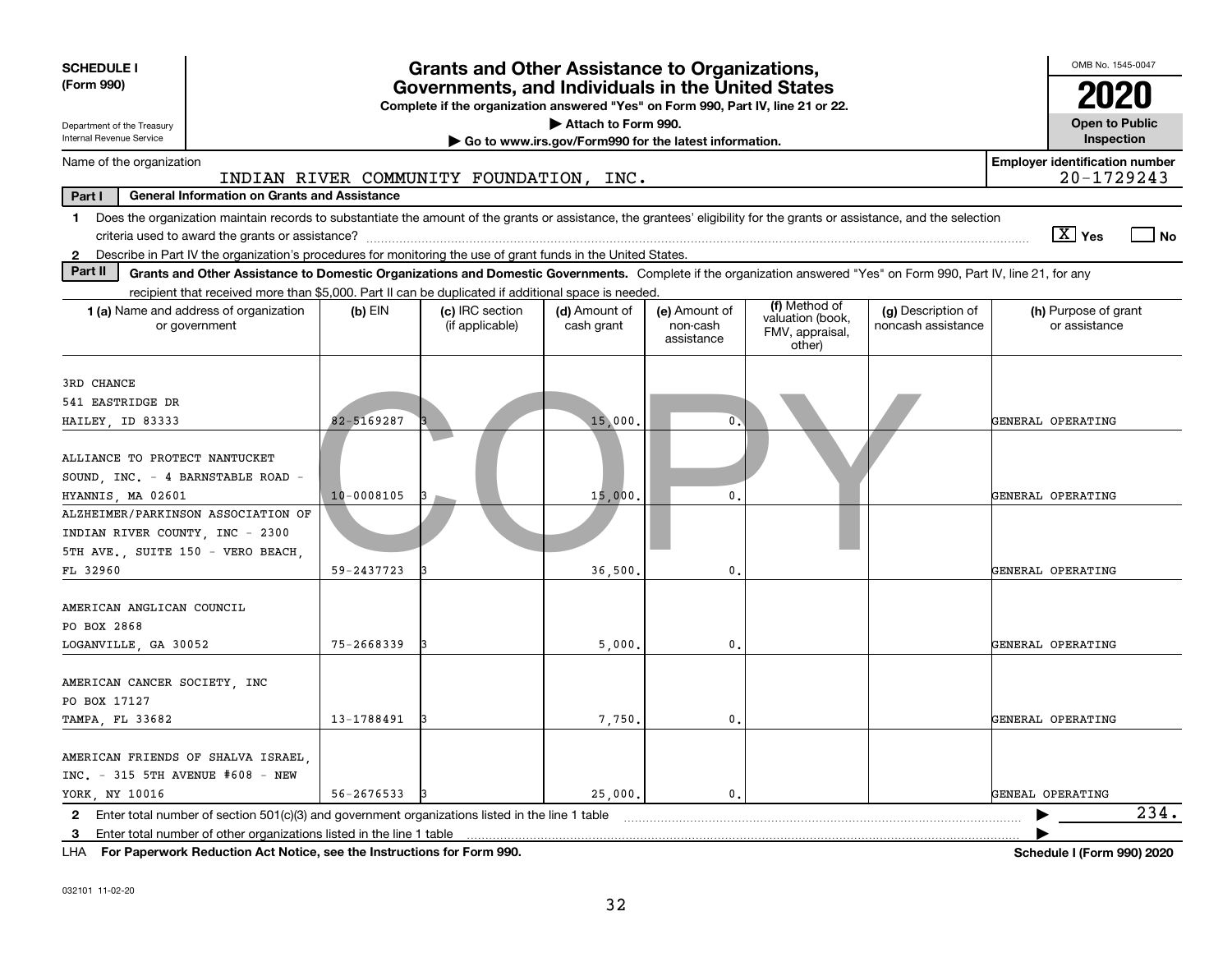| Schedule I (Form 990)                                                                                                                       |                | INDIAN RIVER COMMUNITY FOUNDATION, INC. |                             |                                         |                                                                |                                           | 20-1729243<br>Page 1                  |
|---------------------------------------------------------------------------------------------------------------------------------------------|----------------|-----------------------------------------|-----------------------------|-----------------------------------------|----------------------------------------------------------------|-------------------------------------------|---------------------------------------|
| Part II<br>Continuation of Grants and Other Assistance to Domestic Organizations and Domestic Governments (Schedule I (Form 990), Part II.) |                |                                         |                             |                                         |                                                                |                                           |                                       |
| (a) Name and address of<br>organization or government                                                                                       | $(b)$ EIN      | (c) IRC section<br>if applicable        | (d) Amount of<br>cash grant | (e) Amount of<br>non-cash<br>assistance | (f) Method of<br>valuation<br>(book, FMV,<br>appraisal, other) | (g) Description of<br>non-cash assistance | (h) Purpose of grant<br>or assistance |
| AMERICAN FRIENDS OF THE JAFFA<br>INSTITUTE - 171-06 76TH AVENUE -                                                                           |                |                                         |                             |                                         |                                                                |                                           |                                       |
| FLUSHING, NY 11366                                                                                                                          | 11-2697261     | I٩                                      | 35,000                      | 0.                                      |                                                                |                                           | GENERAL OPERATING                     |
| AMERICAN RED CROSS PALM BEACH<br>TREASURE COAST - 1250 NORTHPOINT<br>PARKWAY - WEST PALM BEACH, FL                                          |                |                                         |                             |                                         |                                                                |                                           |                                       |
| 33407                                                                                                                                       | 53-0196605     |                                         | 10,000                      | 0.                                      |                                                                |                                           | GENERAL OPERATING                     |
| ANGLICAN FRONTIER MISSIONS<br>PO BOX 18038                                                                                                  |                |                                         |                             |                                         |                                                                |                                           |                                       |
| RICHMOND, VA 23226                                                                                                                          | 62-1491171     |                                         | 7,500                       | 0.                                      |                                                                |                                           | GENERAL OPERATING                     |
| ANTIQUE BOAT MUSEUM<br>750 MARY STREET<br>CLAYTON, NY 13624                                                                                 | 22-2319606     |                                         | 10,000.                     | 0                                       |                                                                |                                           | GENERAL OPERATING                     |
| ARC OF INDIAN RIVER COUNTY, INC.<br>1375 16TH AVENUE<br>VERO BEACH, FL 32960                                                                | $59 - 1626205$ |                                         | 8,750                       | $\mathbf{0}$ .                          |                                                                |                                           | GENERAL OPERATING                     |
| ATLANTIC CLASSICAL ORCHESTRA<br>415 AVE. A, SUITE 305<br>FORT PIERCE, FL 34950                                                              | 65-0307858     |                                         | 5,000                       | 0.                                      |                                                                |                                           | GENERAL OPERATING                     |
| BALLET VERO BEACH, INC<br>2135 WINDWARD WAY #209<br>VERO BEACH, FL 32963                                                                    | 46-1513558     |                                         | 21,500                      | 0.                                      |                                                                |                                           | GENERAL OPERATING                     |
| BENZIE AREA CHRISTIAN NEIGHBORS<br>INC - 2804 BENZIE HWY - BENZONIA,<br>MI 49616                                                            | 38-2792605     |                                         | 8,500                       | 0.                                      |                                                                |                                           | GENERAL OPERATING                     |
| BIG BROTHERS BIG SISTERS OF INDIAN<br>RIVER COUNTY - 1846 18TH AVE -                                                                        | 59-2455513     |                                         | 1,250.                      | $\mathfrak o$ .                         |                                                                |                                           | GENERAL OPERATING                     |
| VERO BEACH, FL 32960                                                                                                                        |                |                                         |                             |                                         |                                                                |                                           |                                       |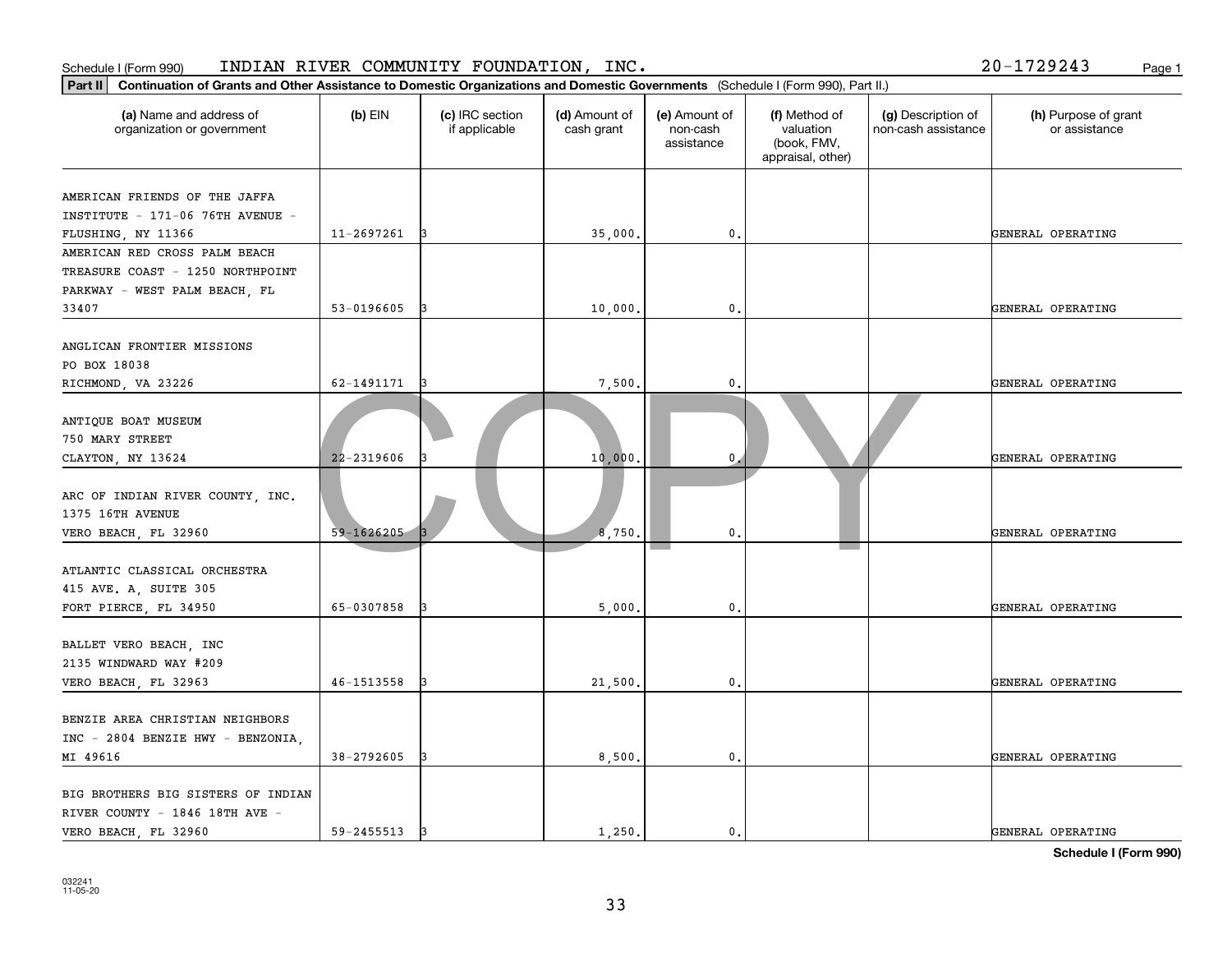| Schedule I (Form 990)                                                                                                                      |                | INDIAN RIVER COMMUNITY FOUNDATION, INC. |                             |                                         |                                                                |                                           | 20-1729243<br>Page 1                  |
|--------------------------------------------------------------------------------------------------------------------------------------------|----------------|-----------------------------------------|-----------------------------|-----------------------------------------|----------------------------------------------------------------|-------------------------------------------|---------------------------------------|
| Part II   Continuation of Grants and Other Assistance to Domestic Organizations and Domestic Governments (Schedule I (Form 990), Part II.) |                |                                         |                             |                                         |                                                                |                                           |                                       |
| (a) Name and address of<br>organization or government                                                                                      | $(b)$ EIN      | (c) IRC section<br>if applicable        | (d) Amount of<br>cash grant | (e) Amount of<br>non-cash<br>assistance | (f) Method of<br>valuation<br>(book, FMV,<br>appraisal, other) | (g) Description of<br>non-cash assistance | (h) Purpose of grant<br>or assistance |
| BIG BROTHERS BIG SISTERS OF ST.                                                                                                            |                |                                         |                             |                                         |                                                                |                                           |                                       |
| LUCIE, INDIAN RIVER, & OKEECHOBEE                                                                                                          |                |                                         |                             |                                         |                                                                |                                           |                                       |
| COUNTIES - 1846 18TH AVE - VERO                                                                                                            |                |                                         |                             |                                         |                                                                |                                           |                                       |
| <b>BEACH, FL 32960</b>                                                                                                                     | 59-2455513     | 13                                      | 16,474.                     | 0.                                      |                                                                |                                           | GENERAL OPERATING                     |
| BIKE WALK INDIAN RIVER COUNTY INC<br>P.O. BOX 1792                                                                                         |                |                                         |                             |                                         |                                                                |                                           |                                       |
| VERO BEACH, FL 32961                                                                                                                       | 81-0947771     | 13                                      | 5,000                       | $\mathbf{0}$ .                          |                                                                |                                           | GENERAL OPERATING                     |
| BOYS AND GIRLS CLUBS OF INDIAN<br>RIVER COUNTY - 1729 17TH AVENUE                                                                          |                |                                         |                             |                                         |                                                                |                                           |                                       |
| VERO BEACH, FL 32960                                                                                                                       | 59-3623298     |                                         | 90,350                      | 0.                                      |                                                                |                                           | GENERAL OPERATING                     |
| BRAVO COLORADO AT VAIL - BEAVER<br>CREEK - VAIL VALLEY MUSIC FESTIVAL<br>$-$ VAIL, CO 81657                                                | 84-1074065     |                                         | 5,000                       | $\mathbf{0}$                            |                                                                |                                           | GENERAL OPERATING                     |
| BREAD FOR THE WORLD INSTITUTE INC<br>425 3RD STREET SW, SUITE 1200<br>WASHINGTON, DC 20024                                                 | $51 - 0175510$ |                                         | 25,000                      | $\mathbf{0}$ .                          |                                                                |                                           | GENERAL OPERATING                     |
| BUFFALO PHILHARMONIC ORCHESTRA<br>SOCIETY INC. - 786 DELAWARE AVENUE<br>- BUFFALO, NY 14209                                                | 16-0755739     |                                         | 10,000                      | $\mathfrak o$ .                         |                                                                |                                           | GENERAL OPERATING                     |
| BUGGY BUNCH INC.<br>PO BOX 1154<br>VERO BEACH, FL 32961                                                                                    | 27-3137533     | 13                                      | 63,500                      | $\mathbf{0}$ .                          |                                                                |                                           | GENERAL OPERATING                     |
|                                                                                                                                            |                |                                         |                             |                                         |                                                                |                                           |                                       |
| BURR AND BURTON ACADEMY<br>57 SEMINARY AVENUE                                                                                              |                |                                         |                             |                                         |                                                                |                                           |                                       |
| MANCHESTER, VT 05254                                                                                                                       | $03 - 0179404$ |                                         | 500,000                     | $\mathbf{0}$ .                          |                                                                |                                           | GENERAL OPERATING                     |
| CALVARY CHAPEL PORT SAINT LUCIE<br>5555 NW ST. JAMES DRIVE<br>PORT SAINT LUCIE, FL 34983                                                   | 20-0904790     | 13                                      | 17,000.                     | $\mathfrak o$ .                         |                                                                |                                           | GENERAL OPERATING                     |
|                                                                                                                                            |                |                                         |                             |                                         |                                                                |                                           |                                       |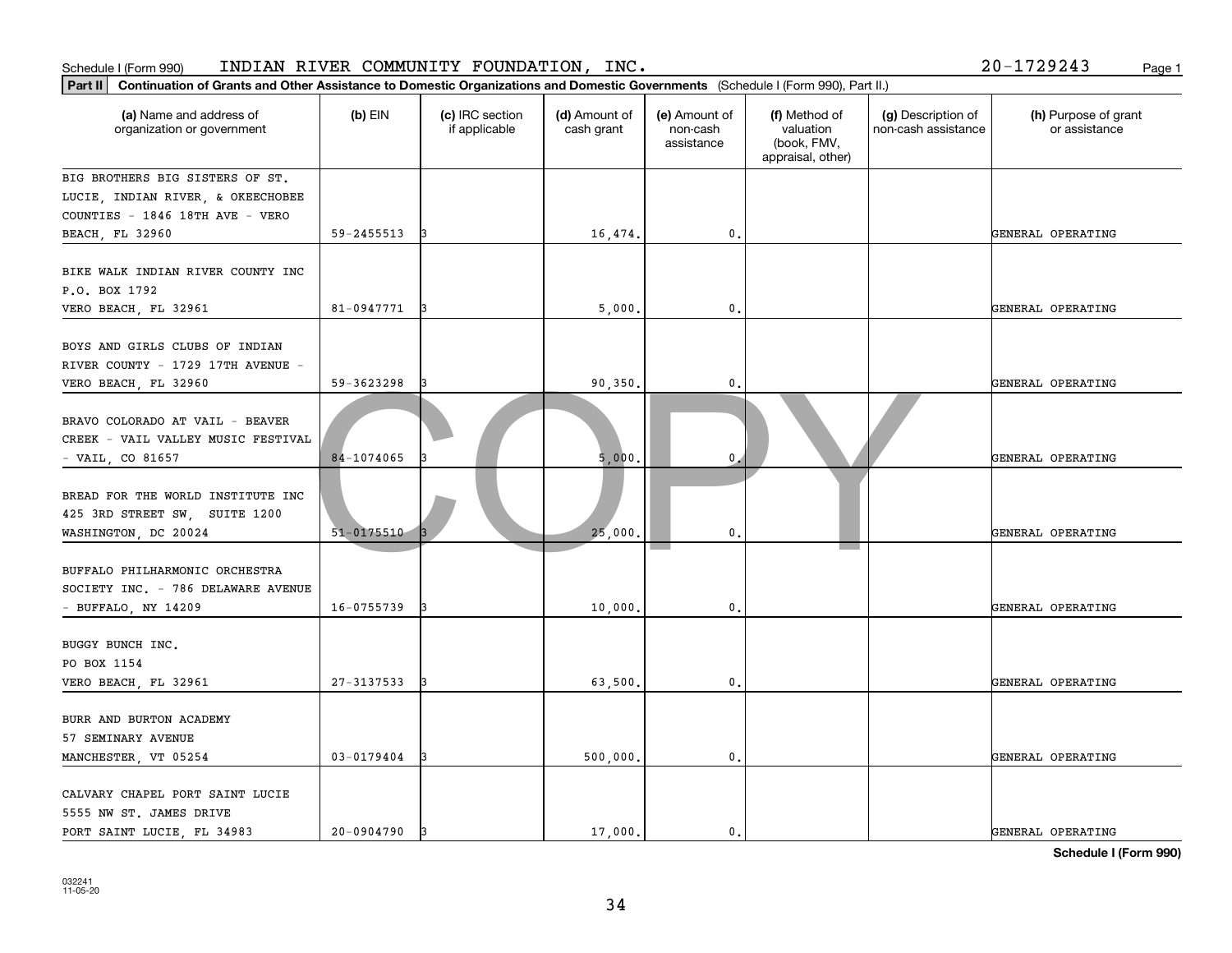| Schedule I (Form 990)                                                                                         |                                                                                                                                  | INDIAN RIVER COMMUNITY FOUNDATION, INC. |                             |                                         |                                                                |                                           | 20-1729243<br>Page 1                  |  |  |
|---------------------------------------------------------------------------------------------------------------|----------------------------------------------------------------------------------------------------------------------------------|-----------------------------------------|-----------------------------|-----------------------------------------|----------------------------------------------------------------|-------------------------------------------|---------------------------------------|--|--|
| Part II                                                                                                       | Continuation of Grants and Other Assistance to Domestic Organizations and Domestic Governments (Schedule I (Form 990), Part II.) |                                         |                             |                                         |                                                                |                                           |                                       |  |  |
| (a) Name and address of<br>organization or government                                                         | $(b)$ EIN                                                                                                                        | (c) IRC section<br>if applicable        | (d) Amount of<br>cash grant | (e) Amount of<br>non-cash<br>assistance | (f) Method of<br>valuation<br>(book, FMV,<br>appraisal, other) | (g) Description of<br>non-cash assistance | (h) Purpose of grant<br>or assistance |  |  |
| CAMP HAVEN                                                                                                    |                                                                                                                                  |                                         |                             |                                         |                                                                |                                           |                                       |  |  |
| 3256 US HIGHWAY 1                                                                                             |                                                                                                                                  |                                         |                             |                                         |                                                                |                                           |                                       |  |  |
| VERO BEACH, FL 32960                                                                                          | 45-4235195                                                                                                                       | 13                                      | 13,400                      | 0.                                      |                                                                |                                           | GENERAL OPERATING                     |  |  |
| CAMP SUSQUEHANNOCK INC<br>2308 TRIPP LAKE ROAD                                                                |                                                                                                                                  |                                         |                             |                                         |                                                                |                                           |                                       |  |  |
| BRACKNEY, PA 18812                                                                                            | 23-3034552                                                                                                                       |                                         | 78,600                      | $^{\circ}$ .                            |                                                                |                                           | GENERAL OPERATING                     |  |  |
| CANISIUS COLLEGE<br>2001 MAIN STREET                                                                          |                                                                                                                                  |                                         |                             |                                         |                                                                |                                           |                                       |  |  |
| BUFFALO, NY 14208                                                                                             | 16-0743942                                                                                                                       |                                         | 10,000                      | 0.                                      |                                                                |                                           | GENERAL OPERATING                     |  |  |
| CARLE DEVELOPMENT FOUNDATION<br>DBA CARLE CENTER FOR PHILANTHROPY<br>URBANA, IL 61801                         | 37-1159978                                                                                                                       |                                         | 27,500.                     | $\mathbf{0}$                            |                                                                |                                           | GENERAL OPERATING                     |  |  |
| CATHOLIC CHARITIES OF THE DIOCESE<br>OF PALM BEACH, INC. - PO BOX<br>109650 - PALM BEACH GARDENS, FL<br>33410 | 59-2470479                                                                                                                       |                                         | 21,500                      | 0.                                      |                                                                |                                           | GENERAL OPERATING                     |  |  |
| CATHOLIC HIGH SCHOOL<br>4552 PRINCESS ANNE ROAD<br>VIRGINIA BEACH, VA 23462                                   | 54-0563003                                                                                                                       |                                         | 25,000                      | 0.                                      |                                                                |                                           | GENERAL OPERATING                     |  |  |
| CATHOLICVOTE EDUCATION FUND<br>PO BOX 2709                                                                    |                                                                                                                                  |                                         |                             |                                         |                                                                |                                           |                                       |  |  |
| CHICAGO, IL 60690                                                                                             | 20-2787890                                                                                                                       | 13                                      | 5,000                       | $\mathfrak{o}$ .                        |                                                                |                                           | GENERAL OPERATING                     |  |  |
| CENTRAL CONNECTICUT COAST YMCA<br>1240 CHAPEL STREET<br>NEW HAVEN, CT 06511                                   | 06-0662195                                                                                                                       | 13                                      | 10,000                      | $\mathfrak{o}$ .                        |                                                                |                                           | GENERAL OPERATING                     |  |  |
| CHARITY WATER<br>40 WORTH STREET                                                                              |                                                                                                                                  |                                         |                             |                                         |                                                                |                                           |                                       |  |  |
| NEW YORK, NY 10013                                                                                            | 22-3936753                                                                                                                       |                                         | 15,000.                     | $\mathbf{0}$ .                          |                                                                |                                           | GENERAL OPERATING                     |  |  |
|                                                                                                               |                                                                                                                                  |                                         |                             |                                         |                                                                |                                           |                                       |  |  |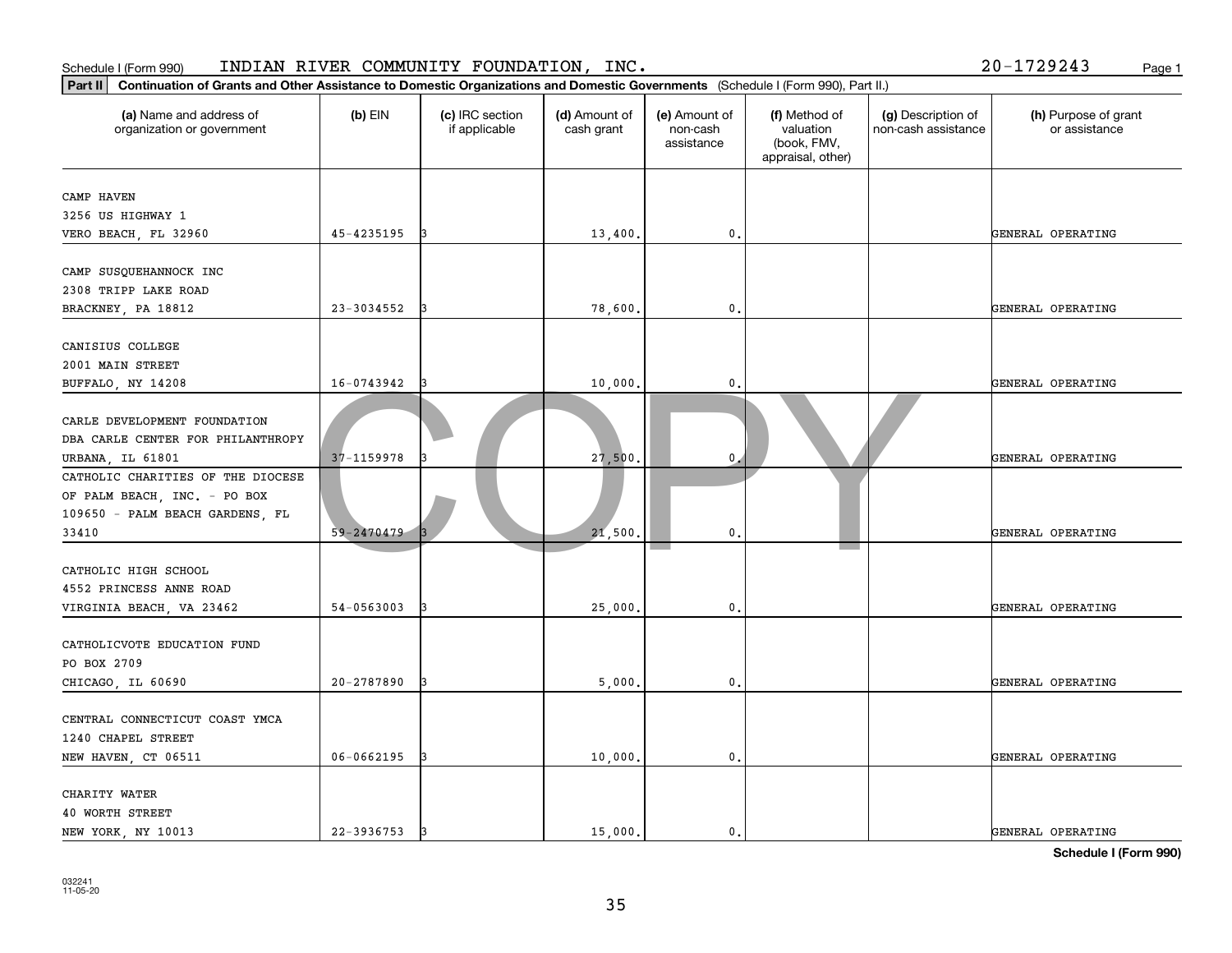| Schedule I (Form 990)                                                                         |                                                                                                                                  | INDIAN RIVER COMMUNITY FOUNDATION, INC. |                             |                                         |                                                                |                                           | 20-1729243<br>Page 1                  |  |  |
|-----------------------------------------------------------------------------------------------|----------------------------------------------------------------------------------------------------------------------------------|-----------------------------------------|-----------------------------|-----------------------------------------|----------------------------------------------------------------|-------------------------------------------|---------------------------------------|--|--|
| Part II                                                                                       | Continuation of Grants and Other Assistance to Domestic Organizations and Domestic Governments (Schedule I (Form 990), Part II.) |                                         |                             |                                         |                                                                |                                           |                                       |  |  |
| (a) Name and address of<br>organization or government                                         | $(b)$ EIN                                                                                                                        | (c) IRC section<br>if applicable        | (d) Amount of<br>cash grant | (e) Amount of<br>non-cash<br>assistance | (f) Method of<br>valuation<br>(book, FMV,<br>appraisal, other) | (g) Description of<br>non-cash assistance | (h) Purpose of grant<br>or assistance |  |  |
| CHARLESTON COLLEGIATE SCHOOL<br>2024 ACADEMY DRIVE<br>JOHN'S ISLAND, SC 29455                 | 57-0524957                                                                                                                       | 13                                      | 17,500                      | 0.                                      |                                                                |                                           | GENERAL OPERATING                     |  |  |
| CHILDCARE RESOURCES OF INDIAN<br>RIVER - 2300 5TH AVENUE, SUITE 149<br>- VERO BEACH, FL 32960 | 65-0523165                                                                                                                       | 13                                      | 102,429                     | $\mathbf{0}$ .                          |                                                                |                                           | GENERAL OPERATING                     |  |  |
| CHILDREN'S HOME SOCIETY OF FLORIDA<br>650 10TH STREET<br>VERO BEACH, FL 32960                 | 59-3055343                                                                                                                       |                                         | 41,000                      | $\mathsf{0}$ .                          |                                                                |                                           | GENERAL OPERATING                     |  |  |
| CHRIST CHURCH VERO BEACH<br>667 20TH ST.<br>VERO BEACH, FL 32960                              | 59-2166431                                                                                                                       |                                         | 17,500                      | $\mathbf{0}$                            |                                                                |                                           | GENERAL OPERATING                     |  |  |
| CHRISTIAN FM - WSCF RADIO<br>9055 AMERICANA ROAD SUITE 24<br>VERO BEACH, FL 32966             | 59-3028392-                                                                                                                      |                                         | 5,000                       | $\mathbf{0}$ .                          |                                                                |                                           | GENERAL OPERATING                     |  |  |
| CHURCH OF THE GOOD SHEPHERD<br>PO BOX 32<br>CASHIERS, NC 28717                                |                                                                                                                                  |                                         | 17,600                      | $\mathbf 0$ .                           |                                                                |                                           | GENERAL OPERATING                     |  |  |
| CINCINNATI MUSEUM CENTER<br>1301 WESTERN AVENUE<br>CINCINNATI, OH 45203                       | 31-1212634                                                                                                                       |                                         | 5,000                       | 0.                                      |                                                                |                                           | GENERAL OPERATING                     |  |  |
| CISE<br>100 EAST EIGHTH STREET, 7TH FLOOR<br>CINCINNATI, OH 45202                             | 82-0977523                                                                                                                       |                                         | 5,000                       | 0.                                      |                                                                |                                           | GENERAL OPERATING                     |  |  |
| CLEVELAND CLINIC FOUNDATION<br>PO BOX 6025<br>ALBERT LEA, MN 56007-9832                       | 34-0714585                                                                                                                       |                                         | 5,000.                      | $\mathbf{0}$ .                          |                                                                |                                           | GENERAL OPERATING                     |  |  |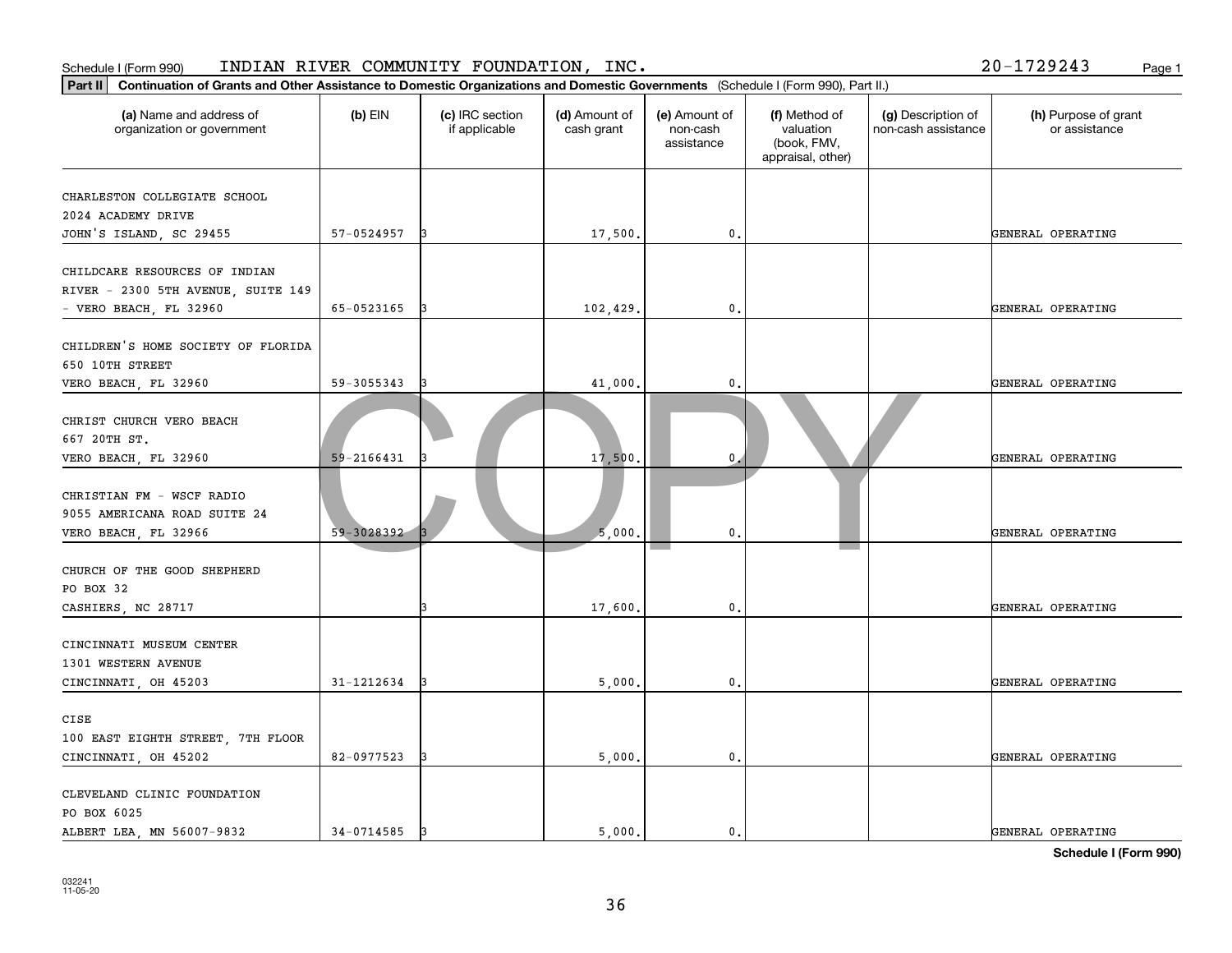| Schedule I (Form 990)                                                                                                                       |             | INDIAN RIVER COMMUNITY FOUNDATION, INC. |                             |                                         |                                                                |                                           | 20-1729243<br>Page 1                  |
|---------------------------------------------------------------------------------------------------------------------------------------------|-------------|-----------------------------------------|-----------------------------|-----------------------------------------|----------------------------------------------------------------|-------------------------------------------|---------------------------------------|
| Part II<br>Continuation of Grants and Other Assistance to Domestic Organizations and Domestic Governments (Schedule I (Form 990), Part II.) |             |                                         |                             |                                         |                                                                |                                           |                                       |
| (a) Name and address of<br>organization or government                                                                                       | $(b)$ EIN   | (c) IRC section<br>if applicable        | (d) Amount of<br>cash grant | (e) Amount of<br>non-cash<br>assistance | (f) Method of<br>valuation<br>(book, FMV,<br>appraisal, other) | (g) Description of<br>non-cash assistance | (h) Purpose of grant<br>or assistance |
| COLGATE UNIVERSITY                                                                                                                          |             |                                         |                             |                                         |                                                                |                                           |                                       |
| 13 OAK DRIVE<br>HAMILTON, NY 13346                                                                                                          | 15-0532078  |                                         | 22,000                      | 0.                                      |                                                                |                                           | GENERAL OPERATING                     |
| COMMUNITY BOYS & GIRLS CLUB<br>PO BOX 1612                                                                                                  |             |                                         |                             |                                         |                                                                |                                           |                                       |
| WILMINGTON, NC 28401                                                                                                                        | 56-0636247  |                                         | 35,000                      | $\mathbf{0}$ .                          |                                                                |                                           | GENERAL OPERATING                     |
| COMMUNITY CHURCH OF VERO BEACH<br>1901 23RD STREET                                                                                          |             |                                         |                             |                                         |                                                                |                                           |                                       |
| VERO BEACH, FL 32960                                                                                                                        | 13-1957221  |                                         | 106,800                     | 0.                                      |                                                                |                                           | GENERAL OPERATING                     |
| COMMUNITY TRANSFORMATION PARTNERS<br>INC - 615 KING FISHER DR -<br>BROWNSBURG, IN 46112                                                     | 83-1559962  |                                         | 10,000                      | $\mathbf{0}$                            |                                                                |                                           | GENERAL OPERATING                     |
| CONDON COMMUNITY CHURCH<br>PO BOX 1073<br>CONDON, MT 59826                                                                                  | 81-0388273- |                                         | 5,000                       | $\mathfrak{o}$ .                        |                                                                |                                           | GENERAL OPERATING                     |
| CROSSOVER MISSION INC<br>4425 US HIGHWAY 1                                                                                                  | 46-5125222  |                                         | 68,550                      | $\mathbf 0$ .                           |                                                                |                                           | GENERAL OPERATING                     |
| VERO BEACH, FL 32967                                                                                                                        |             |                                         |                             |                                         |                                                                |                                           |                                       |
| DASIE BRIDGEWATER HOPE CENTER<br>PO BOX 701483                                                                                              |             |                                         |                             |                                         |                                                                |                                           |                                       |
| WABASSO, FL 32970                                                                                                                           | 02-0633089  |                                         | 10,250                      | 0.                                      |                                                                |                                           | GENERAL OPERATING                     |
| DENISON UNIVERSITY<br>INSTITUTIONAL ADVANCEMENT                                                                                             |             |                                         |                             |                                         |                                                                |                                           |                                       |
| GRANVILLE, OH 43023                                                                                                                         | 31-4379459  |                                         | 5,000                       | $\mathfrak{o}$ .                        |                                                                |                                           | GENERAL OPERATING                     |
| DIOCESE OF PALM BEACH<br>9995 N MILITARY TRAIL                                                                                              |             |                                         |                             |                                         |                                                                |                                           |                                       |
| PALM BEACH GARDENS, FL 33418                                                                                                                | 59-2438903  |                                         | 11,250.                     | $\mathfrak o$ .                         |                                                                |                                           | GENERAL OPERATING                     |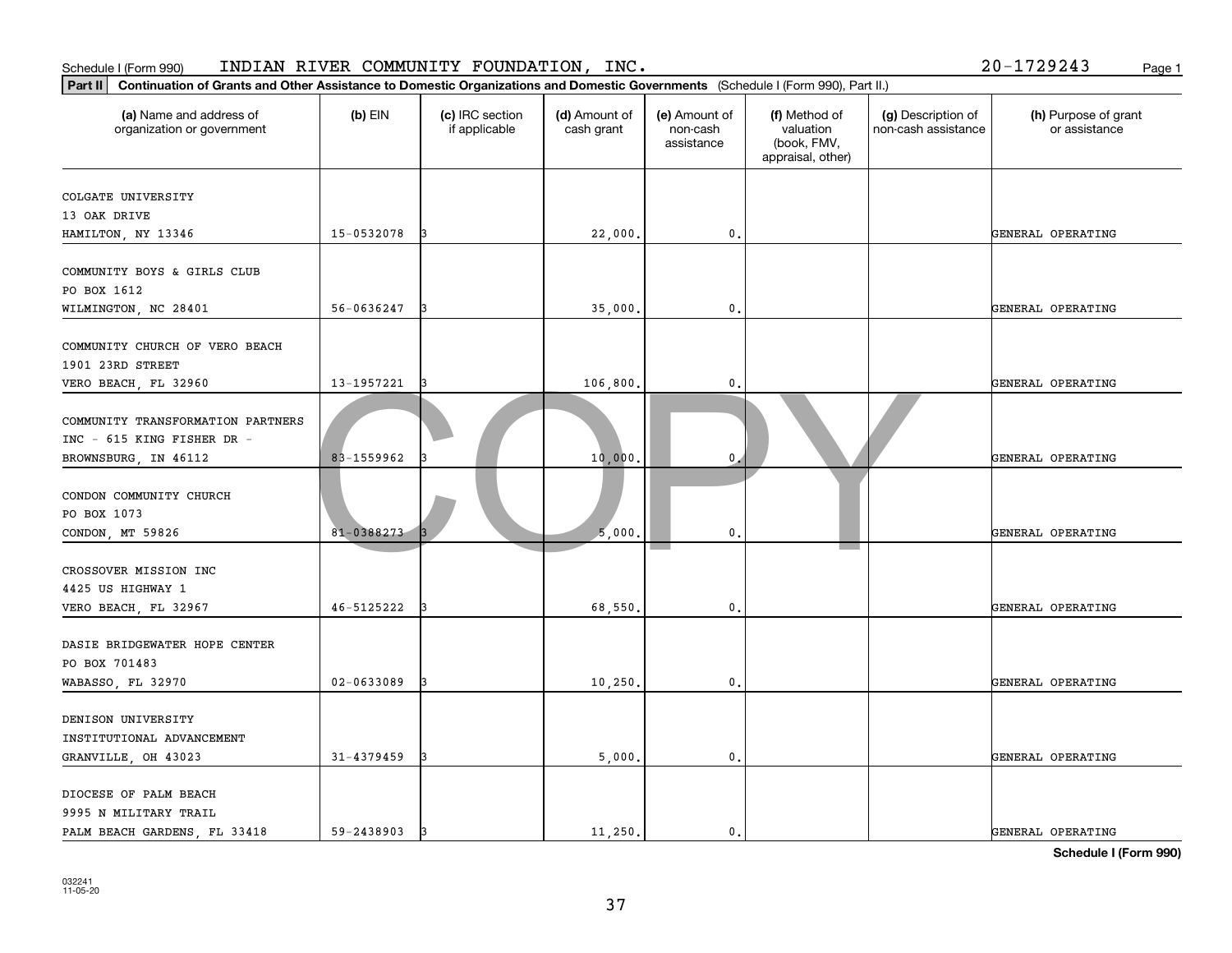| $ $ Part II $ $<br>Continuation of Grants and Other Assistance to Domestic Organizations and Domestic Governments (Schedule I (Form 990), Part II.) |                |                                  |                             |                                         |                                                                |                                           |                                       |
|-----------------------------------------------------------------------------------------------------------------------------------------------------|----------------|----------------------------------|-----------------------------|-----------------------------------------|----------------------------------------------------------------|-------------------------------------------|---------------------------------------|
| (a) Name and address of<br>organization or government                                                                                               | $(b)$ EIN      | (c) IRC section<br>if applicable | (d) Amount of<br>cash grant | (e) Amount of<br>non-cash<br>assistance | (f) Method of<br>valuation<br>(book, FMV,<br>appraisal, other) | (g) Description of<br>non-cash assistance | (h) Purpose of grant<br>or assistance |
| DOCTORS WITHOUT BORDERS<br>PO BOX 5030<br>HAGERSTOWN, MD 21741-5030                                                                                 | 13-3433452     |                                  | 12,600                      | $\mathfrak o$ .                         |                                                                |                                           | GENERAL OPERATING                     |
| DOGS FOR LIFE INC.<br>1230 16TH AVENUE<br>VERO BEACH, FL 32960                                                                                      | 31-1800397     |                                  | 12,000                      | $\mathbf{0}$ .                          |                                                                |                                           | GENERAL OPERATING                     |
| DUKE UNIVERSITY<br>DUMC 3624<br>DURHAM, NC 27710                                                                                                    | 56-0532129     |                                  | 8,000                       | 0.                                      |                                                                |                                           | GENERAL OPERATING                     |
| EDUCATION FOUNDATION OF INDIAN<br>RIVER COUNTY - PO BOX 7046 - VERO<br><b>BEACH, FL 32961</b>                                                       | 59-3118402     |                                  | 20,300                      | 0                                       |                                                                |                                           | GENERAL OPERATING                     |
| ELIZABETH LANE OLIVER CENTER FOR<br>THE ARTS - 132 COAST GUARD ROAD,<br>PO BOX 1513 - FRANKFORT, MI 49635                                           | $38 - 2420743$ |                                  | 10,000                      | $\mathbf{0}$                            |                                                                |                                           | GENERAL OPERATING                     |
| ENSWORTH SCHOOL<br>211 ENSWORTH AVENUE<br>NASHVILLE, TN 37205                                                                                       | 62-0598316     |                                  | 5,000                       | $\mathbf{0}$ .                          |                                                                |                                           | GENERAL OPERATING                     |
| ENVIRONMENTAL LEARNING CENTER<br>255 LIVE OAK DRIVE<br>VERO BEACH, FL 32963                                                                         | 65-0064129     |                                  | 34,200                      | 0.                                      |                                                                |                                           | GENERAL OPERATING                     |
| FAIRMONT STATE FOUNDATION, INC.<br>1300 LOCUST AVE<br>FAIRMONT, WV 26554                                                                            | 55-6023559     |                                  | 250,000                     | $\mathfrak o$ .                         |                                                                |                                           | GENERAL OPERATING                     |
| FEED THE LAMBS ENRICHMENT PROGRAM,<br>INC. - 1615 18TH AVE., S.W. - VERO<br><b>BEACH, FL 32962</b>                                                  | 14-1908965     |                                  | 15,000.                     | $\mathbf{0}$ .                          |                                                                |                                           | GENERAL OPERATING                     |

### Schedule I (Form 990) INDIAN RIVER COMMUNITY FOUNDATION, INC. Page 1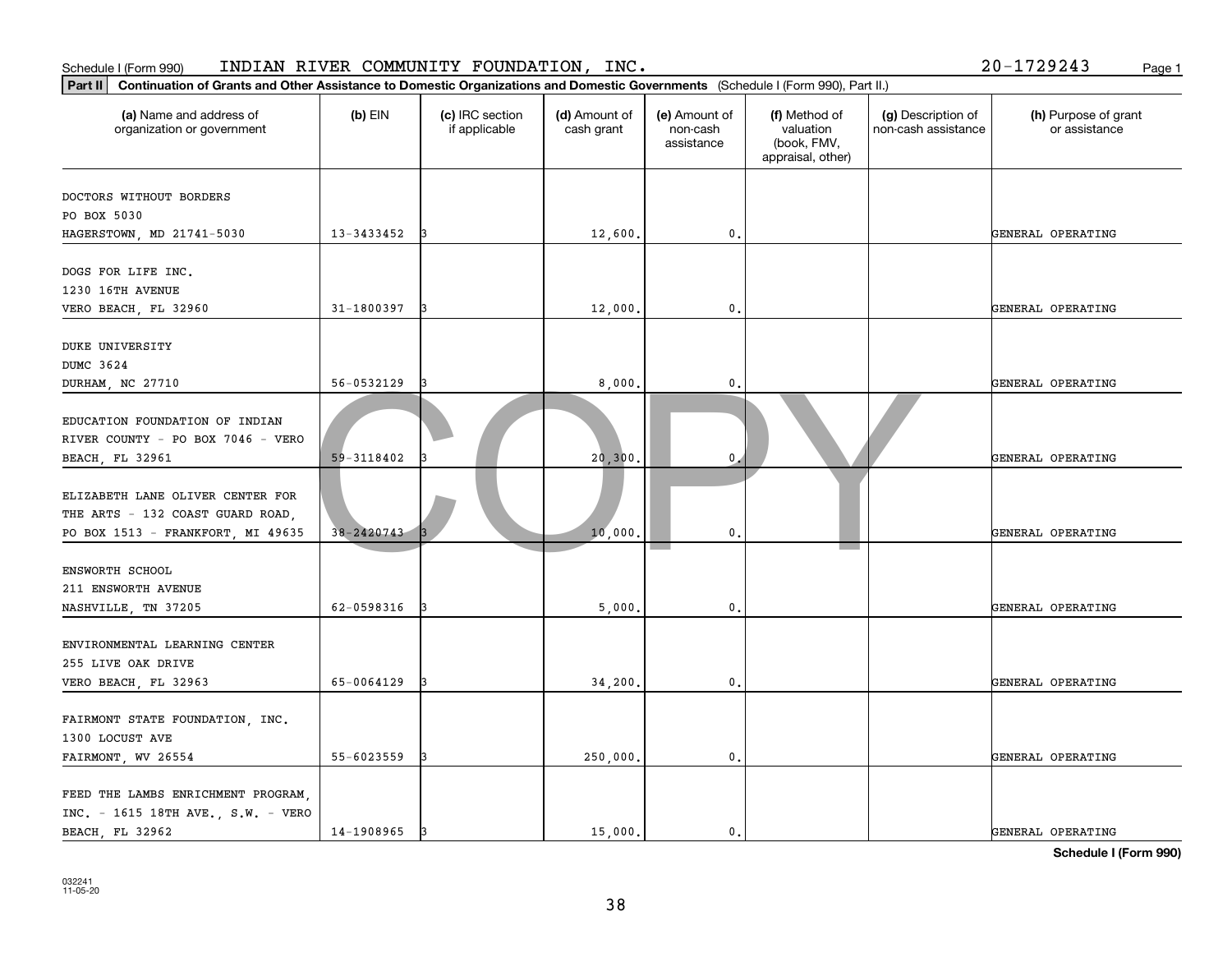| Part II<br>Continuation of Grants and Other Assistance to Domestic Organizations and Domestic Governments (Schedule I (Form 990), Part II.) |                |                                  |                             |                                         |                                                                |                                           |                                       |
|---------------------------------------------------------------------------------------------------------------------------------------------|----------------|----------------------------------|-----------------------------|-----------------------------------------|----------------------------------------------------------------|-------------------------------------------|---------------------------------------|
| (a) Name and address of<br>organization or government                                                                                       | $(b)$ EIN      | (c) IRC section<br>if applicable | (d) Amount of<br>cash grant | (e) Amount of<br>non-cash<br>assistance | (f) Method of<br>valuation<br>(book, FMV,<br>appraisal, other) | (g) Description of<br>non-cash assistance | (h) Purpose of grant<br>or assistance |
| FIDELITY CHARITABLE GIFT FUND<br>PO BOX 770001<br>CINCINNATI, OH 45277-0053                                                                 | 11-0303001     |                                  | 25,000.                     | $\mathbf 0$ .                           |                                                                |                                           | GENERAL OPERATING                     |
| FIRST UNITED METHODIST CHURCH<br>1750 20TH STREET<br>VERO BEACH, FL 32960                                                                   | 59-0799905     |                                  | 44,554                      | 0.                                      |                                                                |                                           | GENERAL OPERATING                     |
| FLORIDA KEYS HEALTHY START<br>COALITION INC. - PO BOX 6166 - KEY<br>WEST, FL 33041                                                          | 65-0051482     |                                  | 5,000                       | 0                                       |                                                                |                                           | GENERAL OPERATING                     |
| FLORIDA SHERIFFS YOUTH RANCHES<br>INC. - PO BOX 2000 - BOYS RANCH,<br>FL 32064                                                              | 23-7303117     |                                  | 5.000                       | $\mathbf 0$                             |                                                                |                                           | GENERAL OPERATING                     |
| FOOD PANTRY OF INDIAN RIVER<br>COUNTY, INC. - 2206 16TH AVENUE -<br>VERO BEACH, FL 32960                                                    | $13 - 4301530$ |                                  | 5.500                       | 0.                                      |                                                                |                                           | GENERAL OPERATING                     |
| FRIEND-IN-DEED<br>1 COPLEY PLAZA<br>SPRINGFIELD, IL 62701                                                                                   | 23-7049600     |                                  | 30,000                      | $\mathbf{0}$ .                          |                                                                |                                           | GENERAL OPERATING                     |
| FRIENDS OF POINT BETSIE LIGHTHOUSE<br>INC. - PO BOX 601 - FRANKFORT, MI<br>49635                                                            | 37-1451508     |                                  | 6,500                       | $\mathbf{0}$ .                          |                                                                |                                           | GENERAL OPERATING                     |
| GIFFORD YOUTH ACHIEVEMENT CENTER<br>4875 43RD AVENUE<br>VERO BEACH, FL 32967                                                                | 43-1950911     |                                  | 94,387.                     | 0.                                      |                                                                |                                           | GENERAL OPERATING                     |
| GIRLS ON THE RUN OF THE TREASURE<br>COAST, INC. - PO BOX 114 - VERO<br><b>BEACH, FL 32961</b>                                               | 45-2563350     |                                  | 5,000.                      | $\mathbf{0}$ .                          |                                                                |                                           | GENERAL OPERATING                     |

### Schedule I (Form 990) INDIAN RIVER COMMUNITY FOUNDATION, INC. Page 1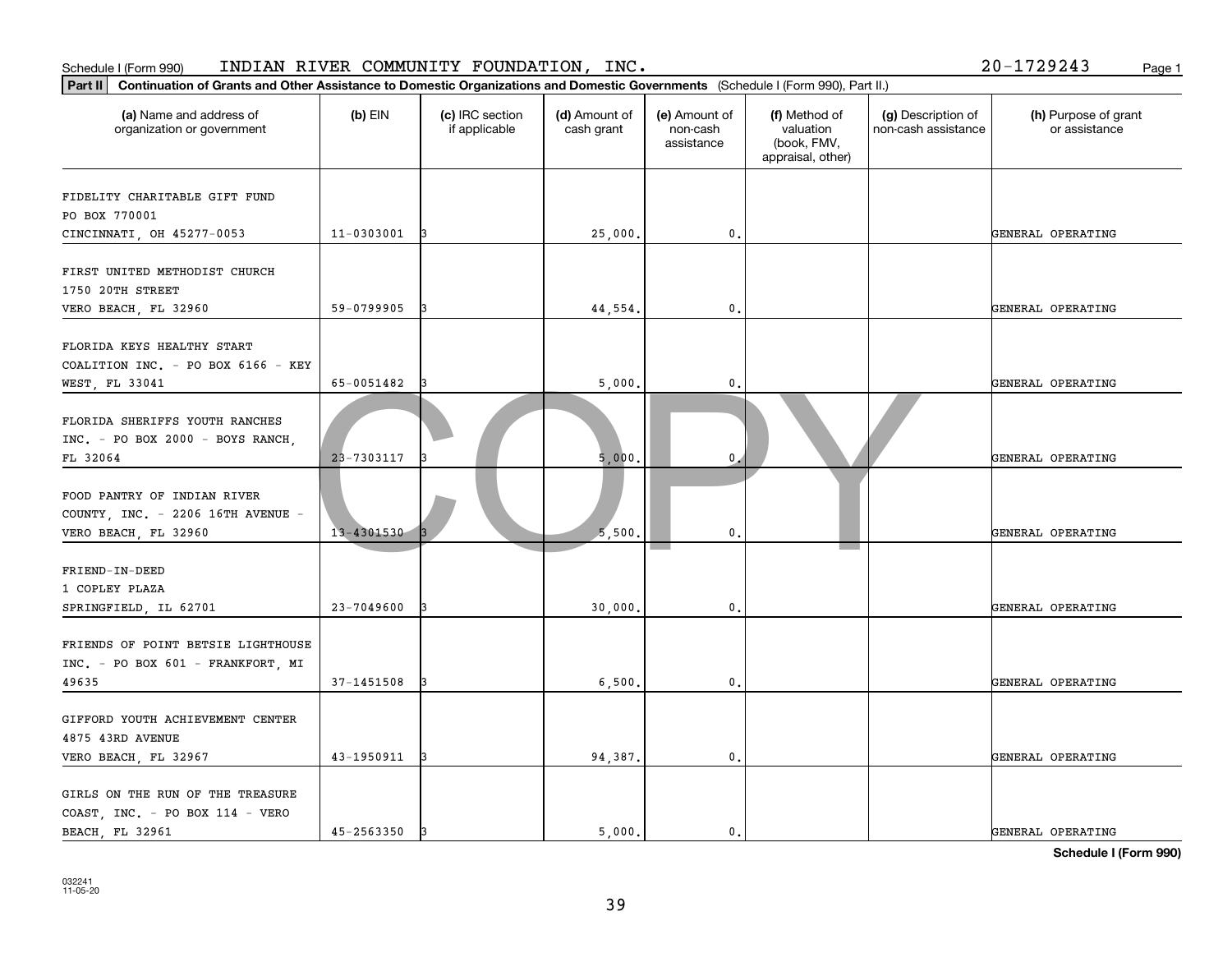| Schedule I (Form 990)                                                                                                                    |                | INDIAN RIVER COMMUNITY FOUNDATION, INC. |                             |                                         |                                                                |                                           | 20-1729243<br>Page 1                  |
|------------------------------------------------------------------------------------------------------------------------------------------|----------------|-----------------------------------------|-----------------------------|-----------------------------------------|----------------------------------------------------------------|-------------------------------------------|---------------------------------------|
| Part II Continuation of Grants and Other Assistance to Domestic Organizations and Domestic Governments (Schedule I (Form 990), Part II.) |                |                                         |                             |                                         |                                                                |                                           |                                       |
| (a) Name and address of<br>organization or government                                                                                    | $(b)$ EIN      | (c) IRC section<br>if applicable        | (d) Amount of<br>cash grant | (e) Amount of<br>non-cash<br>assistance | (f) Method of<br>valuation<br>(book, FMV,<br>appraisal, other) | (g) Description of<br>non-cash assistance | (h) Purpose of grant<br>or assistance |
| GRAND ISLE COMMUNITY DEVELOPMENT<br>TEAM INC - PO BOX 944 - GRAND<br>ISLE, LA 70358                                                      | 02-0678895     | I٩                                      | 10,000                      | $^{\circ}$ .                            |                                                                |                                           | GENERAL OPERATING                     |
| GREAT LAKES CENTER FOR THE ARTS<br>800 BAY HARBOR DRIVE<br>BAY HARBOR, MI 49770                                                          | 46-4121514     |                                         | 8,500                       | $^{\circ}$ .                            |                                                                |                                           | GENERAL OPERATING                     |
| GREEN TURTLE CAY FOUNDATION<br>1001 FANNIN ST STE 3200<br>HOUSTON, TX 77002                                                              | 76-0490132     |                                         | 85,000                      | 0.                                      |                                                                |                                           | GENERAL OPERATING                     |
| GREENWICH HOSPITAL<br>GREENWICH HOSPITAL FOUNDATION<br>COS COB, CT 06807                                                                 | 06-0646659     |                                         | 5,000                       | $\mathbf{0}$                            |                                                                |                                           | GENERAL OPERATING                     |
| GROVE CITY COLLEGE<br>100 CAMPUS DR<br>GROVE CITY, PA 16127                                                                              | $25 - 1065148$ |                                         | 5,000                       | $\mathbf{0}$ .                          |                                                                |                                           | GENERAL OPERATING                     |
| GUSTAVUS ADOLPHUS COLLEGE<br>800 W COLLEGE AVENUE<br>ST. PETER, MN 56082                                                                 | 41-0695524     |                                         | 17,500                      | 0.                                      |                                                                |                                           | GENERAL OPERATING                     |
| HABITAT FOR HUMANITY VAIL VALLEY<br>PO BOX 4149<br>AVON, CO 81620                                                                        | 91-1914868     |                                         | 10,000                      | $^{\circ}$ .                            |                                                                |                                           | GENERAL OPERATING                     |
| HAILEY ICE PARK INC<br>PO BOX 4616<br>HAILEY, ID 83333                                                                                   | 82-0518345     | 13                                      | 10,000                      | $\mathfrak{o}$ .                        |                                                                |                                           | GENERAL OPERATING                     |
| HEALTHNETWORK FOUNDATION<br>33 RIVER STREET<br>CHAGRIN FALL, OH 44022                                                                    | $04 - 3804600$ | 13                                      | 5,000.                      | $\mathfrak o$ .                         |                                                                |                                           | GENERAL OPERATING                     |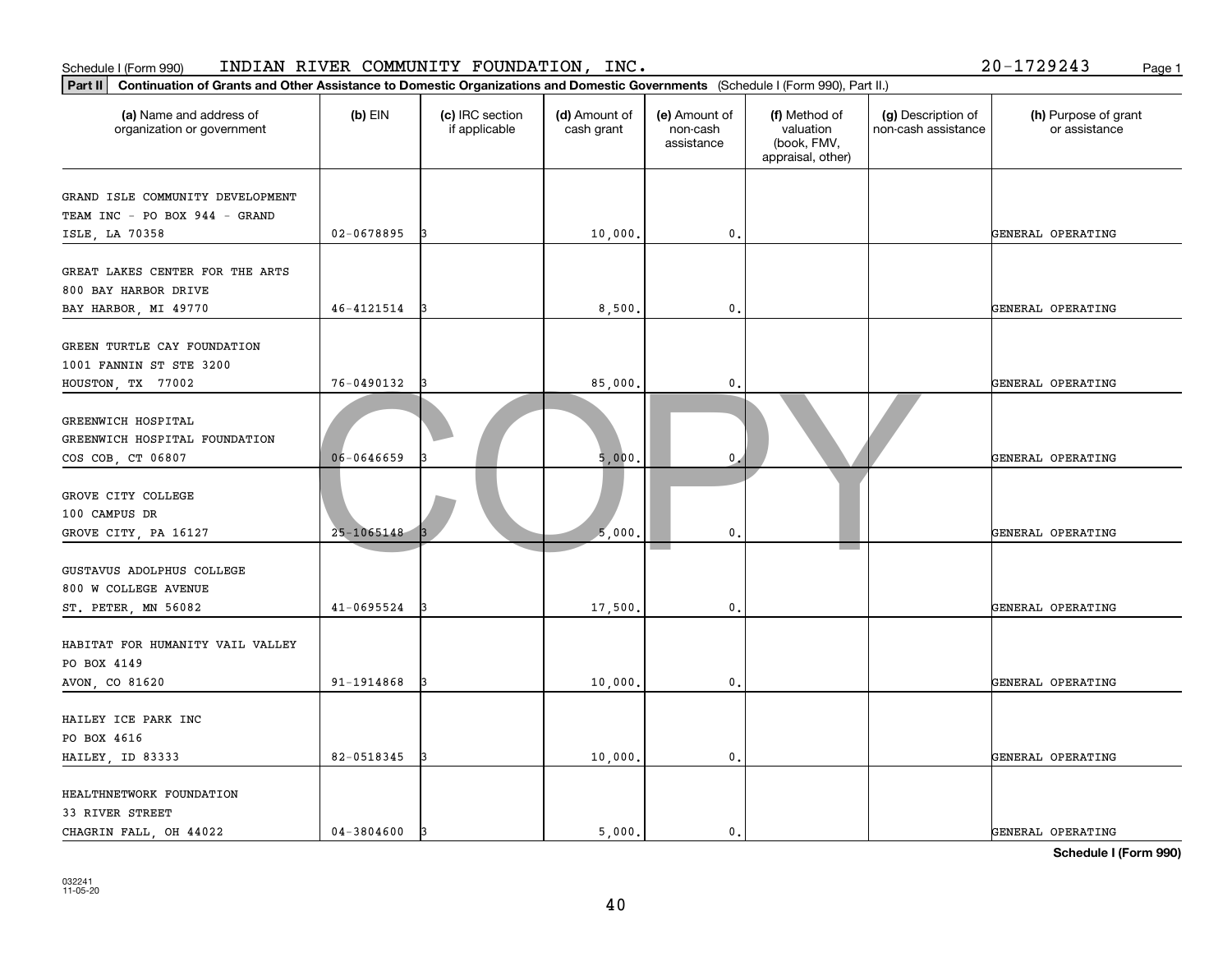| Schedule I (Form 990)                                                                                                                        |            | INDIAN RIVER COMMUNITY FOUNDATION, INC. |                             |                                         |                                                                |                                           | 20-1729243<br>Page 1                  |
|----------------------------------------------------------------------------------------------------------------------------------------------|------------|-----------------------------------------|-----------------------------|-----------------------------------------|----------------------------------------------------------------|-------------------------------------------|---------------------------------------|
| Part II <br>Continuation of Grants and Other Assistance to Domestic Organizations and Domestic Governments (Schedule I (Form 990), Part II.) |            |                                         |                             |                                         |                                                                |                                           |                                       |
| (a) Name and address of<br>organization or government                                                                                        | $(b)$ EIN  | (c) IRC section<br>if applicable        | (d) Amount of<br>cash grant | (e) Amount of<br>non-cash<br>assistance | (f) Method of<br>valuation<br>(book, FMV,<br>appraisal, other) | (g) Description of<br>non-cash assistance | (h) Purpose of grant<br>or assistance |
| HEART OF WES BARR FOUNDATION<br>PO BOX 482                                                                                                   |            |                                         |                             |                                         |                                                                |                                           |                                       |
| CHATHAM, IL 62629                                                                                                                            | 85-0498320 |                                         | 10,000                      | 0.                                      |                                                                |                                           | GENERAL OPERATING                     |
| HELLENIC COLLEGE AND HOLY CROSS<br>GREEK ORTHODOX SCHOOL OF THEOLOGY<br>- 50 GODDARD AVE - BROOKLINE, MA                                     |            |                                         |                             |                                         |                                                                |                                           |                                       |
| 02445                                                                                                                                        | 04-2218946 |                                         | 25,000                      | 0.                                      |                                                                |                                           | GENERAL OPERATING                     |
| HIBISCUS CHILDREN'S CENTER<br>1145 12TH STREET                                                                                               |            |                                         |                             |                                         |                                                                |                                           |                                       |
| VERO BEACH, FL 32960                                                                                                                         | 59-2632361 |                                         | 21,000                      | 0.                                      |                                                                |                                           | GENERAL OPERATING                     |
| HIBISCUS CHILDREN'S CENTER<br>FOUNDATION, INC. - PO BOX 1742 -<br>VERO BEACH, FL 32967                                                       | 65-0411920 |                                         | 6,537                       | $\mathbf{0}$                            |                                                                |                                           | GENERAL OPERATING                     |
| HIGHER GROUND SUN VALLEY<br>160 7TH STREET W, SUITE 2C<br>KETCHUM, ID 83340                                                                  | 82-0512146 |                                         | 25,500                      | $\mathfrak{o}$ .                        |                                                                |                                           | GENERAL OPERATING                     |
| HIGHLANDS-CASHIERS HOSPITAL<br>FOUNDATION - PO BOX 742 -<br>HIGHLANDS, NC 28741                                                              | 56-1165833 |                                         | 11,000                      | $\mathfrak o$ .                         |                                                                |                                           | GENERAL OPERATING                     |
| HOFFMAN INSTITUTE FOUNDATION<br>1299 4TH ST PH 600                                                                                           |            |                                         |                             |                                         |                                                                |                                           |                                       |
| SAN RAFAEL, CA 94901                                                                                                                         | 33-0627187 |                                         | 10,000                      | $\mathbf{0}$ .                          |                                                                |                                           | GENERAL OPERATING                     |
| HOLY CROSS CATHOLIC CHURCH<br>500 IRIS LANE                                                                                                  |            |                                         |                             |                                         |                                                                |                                           |                                       |
| VERO BEACH, FL 32963                                                                                                                         | 53-0196617 |                                         | 11,200                      | 0.                                      |                                                                |                                           | GENERAL OPERATING                     |
| HOMELESS CHILDRENS FOUNDATION OF<br>INDIAN RIVER COUNTY INC. - 6001<br>HWY AIA - PMB 8071 - VERO BEACH,                                      |            |                                         |                             |                                         |                                                                |                                           |                                       |
| FL 32963                                                                                                                                     | 47-3060566 |                                         | 10,350.                     | $\mathbf{0}$ .                          |                                                                |                                           | GENERAL OPERATING                     |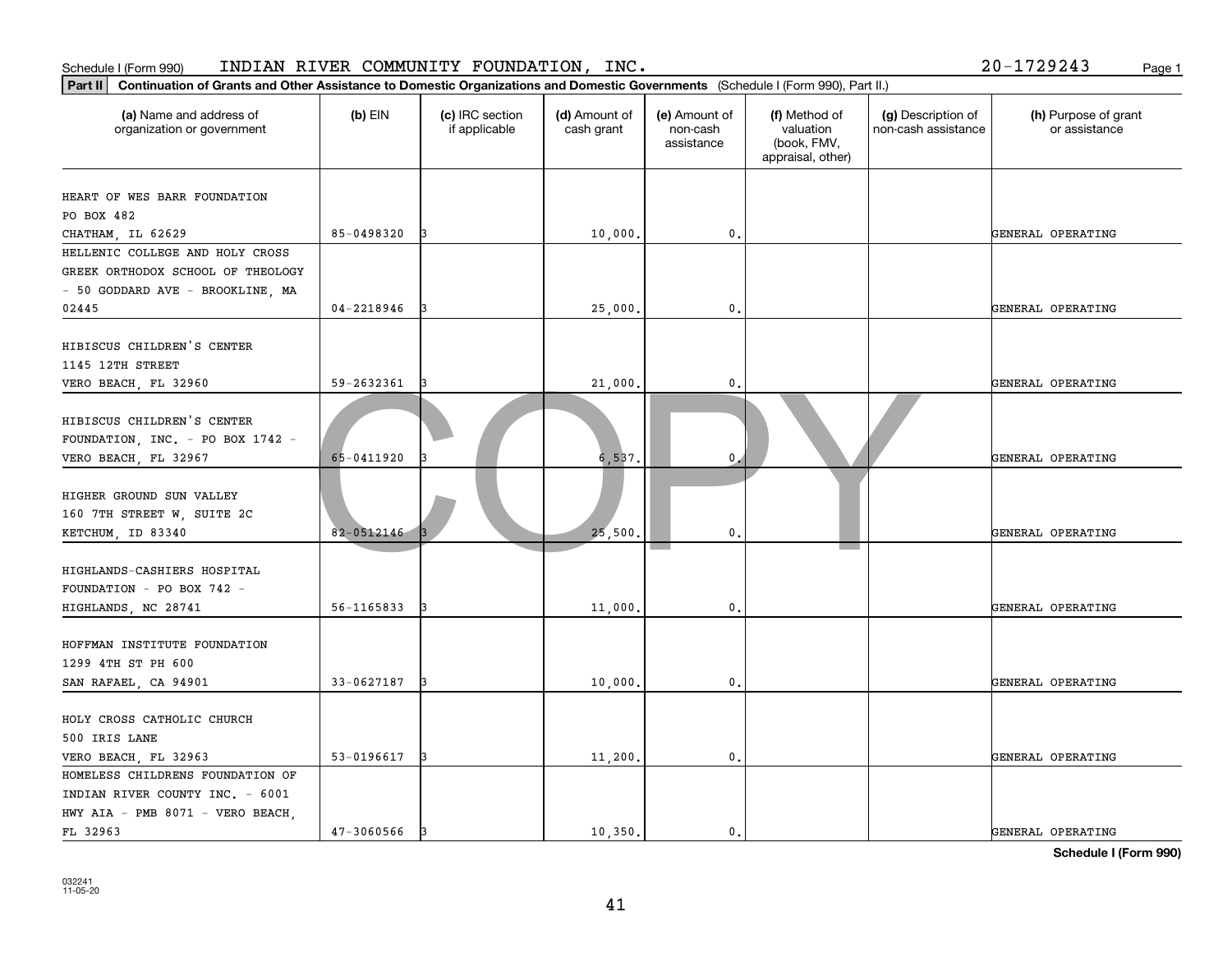| Part II                                                                                                                         | Continuation of Grants and Other Assistance to Domestic Organizations and Domestic Governments (Schedule I (Form 990), Part II.) |                                  |                             |                                         |                                                                |                                           |                                       |  |  |
|---------------------------------------------------------------------------------------------------------------------------------|----------------------------------------------------------------------------------------------------------------------------------|----------------------------------|-----------------------------|-----------------------------------------|----------------------------------------------------------------|-------------------------------------------|---------------------------------------|--|--|
| (a) Name and address of<br>organization or government                                                                           | $(b)$ EIN                                                                                                                        | (c) IRC section<br>if applicable | (d) Amount of<br>cash grant | (e) Amount of<br>non-cash<br>assistance | (f) Method of<br>valuation<br>(book, FMV,<br>appraisal, other) | (g) Description of<br>non-cash assistance | (h) Purpose of grant<br>or assistance |  |  |
| HOPE FOR FAMILIES CENTER<br>715 4TH PLACE<br>VERO BEACH, FL 32962                                                               | 59-3129752                                                                                                                       |                                  | 50,650.                     | $\mathfrak o$ .                         |                                                                |                                           | GENERAL OPERATING                     |  |  |
| HUMANE SOCIETY OF VERO BEACH &<br>INDIAN RIVER COUNTY - 6230 77TH<br>STREET - VERO BEACH, FL 32967                              | 59-0863199                                                                                                                       | R                                | 135,034.                    | $\mathbf{0}$ .                          |                                                                |                                           | GENERAL OPERATING                     |  |  |
| I AM MINISTRIES, INC. D/B/A THE<br>SOURCE - PO BOX 2458 - VERO BEACH,<br>FL 32961                                               | 59-3354241                                                                                                                       |                                  | 31, 150.                    | 0                                       |                                                                |                                           | GENERAL OPERATING                     |  |  |
| IMPACT 100 GLOBAL ADVISORY COUNCIL<br>164 CARPENTER HILL ROAD<br>TRAVERSE CITY, MI 49686-6108                                   | 47-4353630                                                                                                                       |                                  | 5.000                       | $\mathbf 0$                             |                                                                |                                           | GENERAL OPERATING                     |  |  |
| IMPACT 100 OF INDIAN RIVER COUNTY<br>$INC - PO$ BOX $643425 - VERO$ BEACH,<br>FL 32964                                          | 83-1598994                                                                                                                       |                                  | 24,550                      | $\mathbf{0}$                            |                                                                |                                           | GENERAL OPERATING                     |  |  |
| INDIAN RIVER COUNTY HEALTHY START<br>COALITION - 1555 INDIAN RIVER BLVD<br>- VERO BEACH, FL 32960                               | 65-0363222                                                                                                                       |                                  | 29,000                      | $\mathbf{0}$ .                          |                                                                |                                           | GENERAL OPERATING                     |  |  |
| INDIAN RIVER COUNTY MEDICAL<br>SOCIETY FOUNDATION - DBA: WE CARE<br>FOUNDATION OF INDIAN RIVER - VERO<br><b>BEACH, FL 32961</b> | 45-3189180                                                                                                                       |                                  | 8,500                       | $\mathbf{0}$ .                          |                                                                |                                           | GENERAL OPERATING                     |  |  |
| INDIAN RIVER HABITAT FOR HUMANITY<br>4568 N U.S. 1<br>VERO BEACH, FL 32967                                                      | 65-0230079                                                                                                                       |                                  | 27,000.                     | $\mathfrak o$ .                         |                                                                |                                           | GENERAL OPERATING                     |  |  |
| INDIAN RIVER LAND TRUST<br>80 ROYAL PALM POINTE, SUITE 301<br>VERO BEACH, FL 32960                                              | 65-0059649                                                                                                                       |                                  | 388,500.                    | $\mathbf{0}$ .                          |                                                                |                                           | GENERAL OPERATING                     |  |  |

### Schedule I (Form 990) INDIAN RIVER COMMUNITY FOUNDATION, INC. Page 1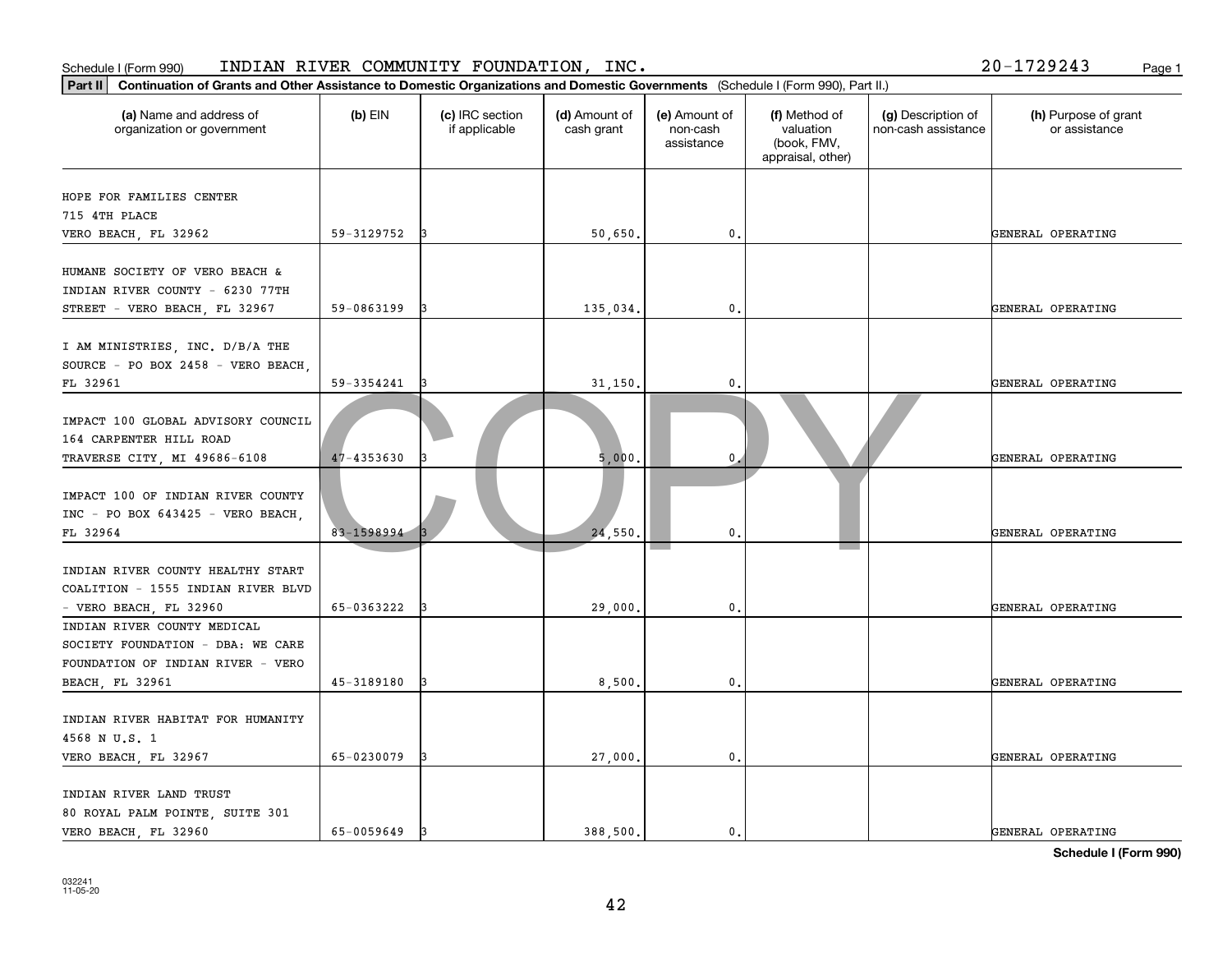| Schedule I (Form 990)                                                            |                                                                                                                                  | INDIAN RIVER COMMUNITY FOUNDATION, INC. |                             |                                         |                                                                |                                           | 20-1729243<br>Page 1                  |  |  |
|----------------------------------------------------------------------------------|----------------------------------------------------------------------------------------------------------------------------------|-----------------------------------------|-----------------------------|-----------------------------------------|----------------------------------------------------------------|-------------------------------------------|---------------------------------------|--|--|
| Part II                                                                          | Continuation of Grants and Other Assistance to Domestic Organizations and Domestic Governments (Schedule I (Form 990), Part II.) |                                         |                             |                                         |                                                                |                                           |                                       |  |  |
| (a) Name and address of<br>organization or government                            | $(b)$ EIN                                                                                                                        | (c) IRC section<br>if applicable        | (d) Amount of<br>cash grant | (e) Amount of<br>non-cash<br>assistance | (f) Method of<br>valuation<br>(book, FMV,<br>appraisal, other) | (g) Description of<br>non-cash assistance | (h) Purpose of grant<br>or assistance |  |  |
| INDIAN RIVER MEDICAL CENTER                                                      |                                                                                                                                  |                                         |                             |                                         |                                                                |                                           |                                       |  |  |
| FOUNDATION, INC. - 1000 37TH<br>PLACE, SUITE 101 - VERO BEACH, FL                |                                                                                                                                  |                                         |                             |                                         |                                                                |                                           |                                       |  |  |
| 32960                                                                            | 59-0760215                                                                                                                       | 13                                      | 393,868                     | 0.                                      |                                                                |                                           | GENERAL OPERATING                     |  |  |
|                                                                                  |                                                                                                                                  |                                         |                             |                                         |                                                                |                                           |                                       |  |  |
| INDIAN RIVER NEIGHBORHOOD                                                        |                                                                                                                                  |                                         |                             |                                         |                                                                |                                           |                                       |  |  |
| ASSOCIATION - PO BOX 643868 - VERO                                               |                                                                                                                                  |                                         |                             |                                         |                                                                |                                           |                                       |  |  |
| BEACH, FL 32964                                                                  | 20-2631557                                                                                                                       | 13                                      | 10,500.                     | $\mathbf{0}$ .                          |                                                                |                                           | GENERAL OPERATING                     |  |  |
| INDIAN RIVER STATE COLLEGE                                                       |                                                                                                                                  |                                         |                             |                                         |                                                                |                                           |                                       |  |  |
| FOUNDATION, INC. - AKA IRSC                                                      |                                                                                                                                  |                                         |                             |                                         |                                                                |                                           |                                       |  |  |
| FOUNDATION - FORT PIERCE, FL 34981                                               | 59-1105591                                                                                                                       |                                         | 74,087.                     | $\mathsf{0}$ .                          |                                                                |                                           | GENERAL OPERATING                     |  |  |
| INTERLOCHEN CENTER FOR THE ARTS<br>PO BOX 199                                    |                                                                                                                                  |                                         |                             |                                         |                                                                |                                           |                                       |  |  |
| INTERLOCHEN, MI 49643                                                            | 38-1689022                                                                                                                       |                                         | 5,000                       | $\mathbf{0}$                            |                                                                |                                           | GENERAL OPERATING                     |  |  |
| IRONMAN FOUNDATION INC.<br>3407 W. DR. MARTIN LUTHER KING JR.<br>TAMPA, FL 33607 | 65-1172979-                                                                                                                      |                                         | 5,000                       | $\mathbf{0}$ .                          |                                                                |                                           | GENERAL OPERATING                     |  |  |
|                                                                                  |                                                                                                                                  |                                         |                             |                                         |                                                                |                                           |                                       |  |  |
| ISLAND SCHOOL                                                                    |                                                                                                                                  |                                         |                             |                                         |                                                                |                                           |                                       |  |  |
| 3-1875 KAUMUALII HIGHWAY<br>LIHUE, HI 96766                                      | 99-0171474                                                                                                                       |                                         | 10,000                      | $\mathfrak o$ .                         |                                                                |                                           | GENERAL OPERATING                     |  |  |
|                                                                                  |                                                                                                                                  |                                         |                             |                                         |                                                                |                                           |                                       |  |  |
| JACOBS INSTITUTE INC                                                             |                                                                                                                                  |                                         |                             |                                         |                                                                |                                           |                                       |  |  |
| 875 ELLICOTT STREET, 5TH FLOOR                                                   |                                                                                                                                  |                                         |                             |                                         |                                                                |                                           |                                       |  |  |
| BUFFALO, NY 14203-1070                                                           | $26 - 3085485$                                                                                                                   |                                         | 10,000                      | 0.                                      |                                                                |                                           | GENERAL OPERATING                     |  |  |
|                                                                                  |                                                                                                                                  |                                         |                             |                                         |                                                                |                                           |                                       |  |  |
| JOHN CARROLL CATHOLIC HIGH SCHOOL                                                |                                                                                                                                  |                                         |                             |                                         |                                                                |                                           |                                       |  |  |
| 3402 DELAWARE AVENUE<br>FORT PIERCE, FL 34947                                    | 53-0196617                                                                                                                       | IЗ                                      | 5,000                       | 0.                                      |                                                                |                                           | GENERAL OPERATING                     |  |  |
|                                                                                  |                                                                                                                                  |                                         |                             |                                         |                                                                |                                           |                                       |  |  |
| JOHN'S ISLAND COMMUNITY SERVICE                                                  |                                                                                                                                  |                                         |                             |                                         |                                                                |                                           |                                       |  |  |
| LEAGUE, INC. - 4445 N. HIGHWAY A1A                                               |                                                                                                                                  |                                         |                             |                                         |                                                                |                                           |                                       |  |  |
| - VERO BEACH, FL 32963                                                           | 59-1978180                                                                                                                       | 13                                      | 53,500.                     | $\mathbf{0}$ .                          |                                                                |                                           | GENERAL OPERATING                     |  |  |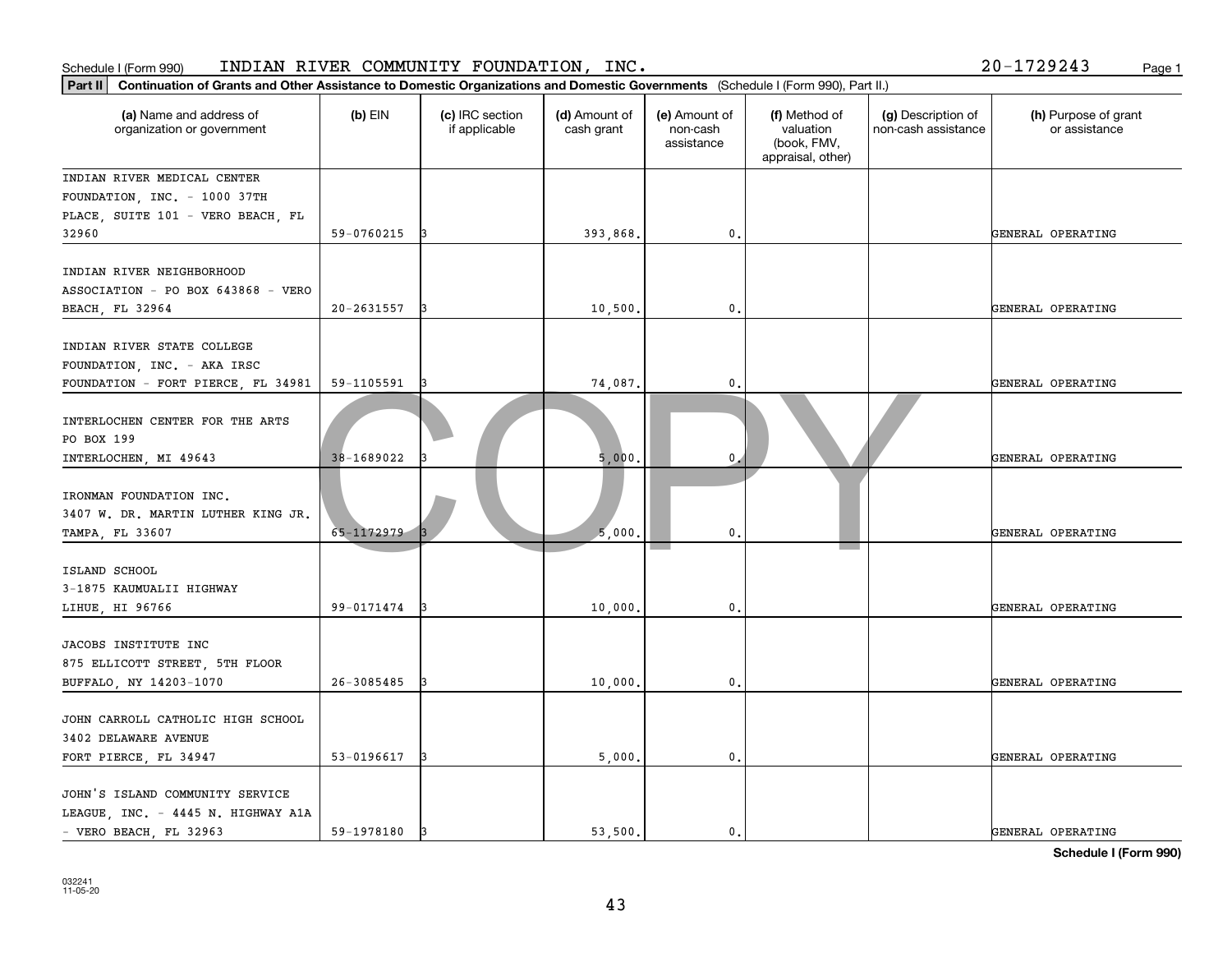| Part II<br>Continuation of Grants and Other Assistance to Domestic Organizations and Domestic Governments (Schedule I (Form 990), Part II.) |                |                                  |                             |                                         |                                                                |                                           |                                       |
|---------------------------------------------------------------------------------------------------------------------------------------------|----------------|----------------------------------|-----------------------------|-----------------------------------------|----------------------------------------------------------------|-------------------------------------------|---------------------------------------|
| (a) Name and address of<br>organization or government                                                                                       | $(b)$ EIN      | (c) IRC section<br>if applicable | (d) Amount of<br>cash grant | (e) Amount of<br>non-cash<br>assistance | (f) Method of<br>valuation<br>(book, FMV,<br>appraisal, other) | (g) Description of<br>non-cash assistance | (h) Purpose of grant<br>or assistance |
| JOHN'S ISLAND FOUNDATION, INC.<br>6001 HIGHWAY A1A, PMB 8323<br>VERO BEACH, FL 32963                                                        | 65-0916419     |                                  | 70,500.                     | $\mathbf 0$ .                           |                                                                |                                           | GENERAL OPERATING                     |
| KASHI CHURCH FOUNDATION INC<br>11155 ROSELAND RD.<br>SEBASTIAN, FL 32958                                                                    | 59-1850384     |                                  | 5,000                       | $\mathbf{0}$ .                          |                                                                |                                           | GENERAL OPERATING                     |
| KASKASKIA COLLEGE FOUNDATION<br>PO BOX 489<br>CENTRALIA, IL 62801                                                                           | 37-1138260     |                                  | 5,000                       | 0                                       |                                                                |                                           | GENERAL OPERATING                     |
| KINDERGARTEN READINESS<br>COLLABORATIVE OF INDIAN RIVER<br>COUNTY - 1555 INDIAN RIVER BLVD -<br>VERO BEACH, FL 32960                        | 81-0827641     |                                  | 10,000                      | $\mathbf 0$                             |                                                                |                                           | GENERAL OPERATING                     |
| LA POINTE COMMUNITY CLINIC INC.<br>PO BOX 86<br>LA POINTE, WI 54850                                                                         | $20 - 4888963$ |                                  | 5.000                       | 0.                                      |                                                                |                                           | GENERAL OPERATING                     |
| LAKE SUPERIOR BIG TOP CHAUTAUQUA,<br>LTD. - PO BOX 455 - WASHBURN, WI<br>54891                                                              | 39-1548887     |                                  | 5,000                       | $\mathbf{0}$ .                          |                                                                |                                           | GENERAL OPERATING                     |
| LAKE TOXAWAY CHARITIES<br>PO BOX 163<br>LAKE TOXAWAY, NC 28747                                                                              | 56-1882460     |                                  | 50,000                      | $\mathbf{0}$ .                          |                                                                |                                           | GENERAL OPERATING                     |
| LAKES REGION CONSERVATION TRUST<br>PO BOX 766<br>CENTER HARBOR, NH 03226                                                                    | $02 - 0347918$ |                                  | 6,000                       | 0.                                      |                                                                |                                           | GENERAL OPERATING                     |
| LANDFALL FOUNDATION INC<br>1924 PEMBROKE JONES DRIVE<br>WILMINGTON, NC 28405                                                                | 56-1939554     |                                  | 25,000                      | $\mathbf{0}$ .                          |                                                                |                                           | GENERAL OPERATING                     |

Schedule I (Form 990) INDIAN RIVER COMMUNITY FOUNDATION, INC. Page 1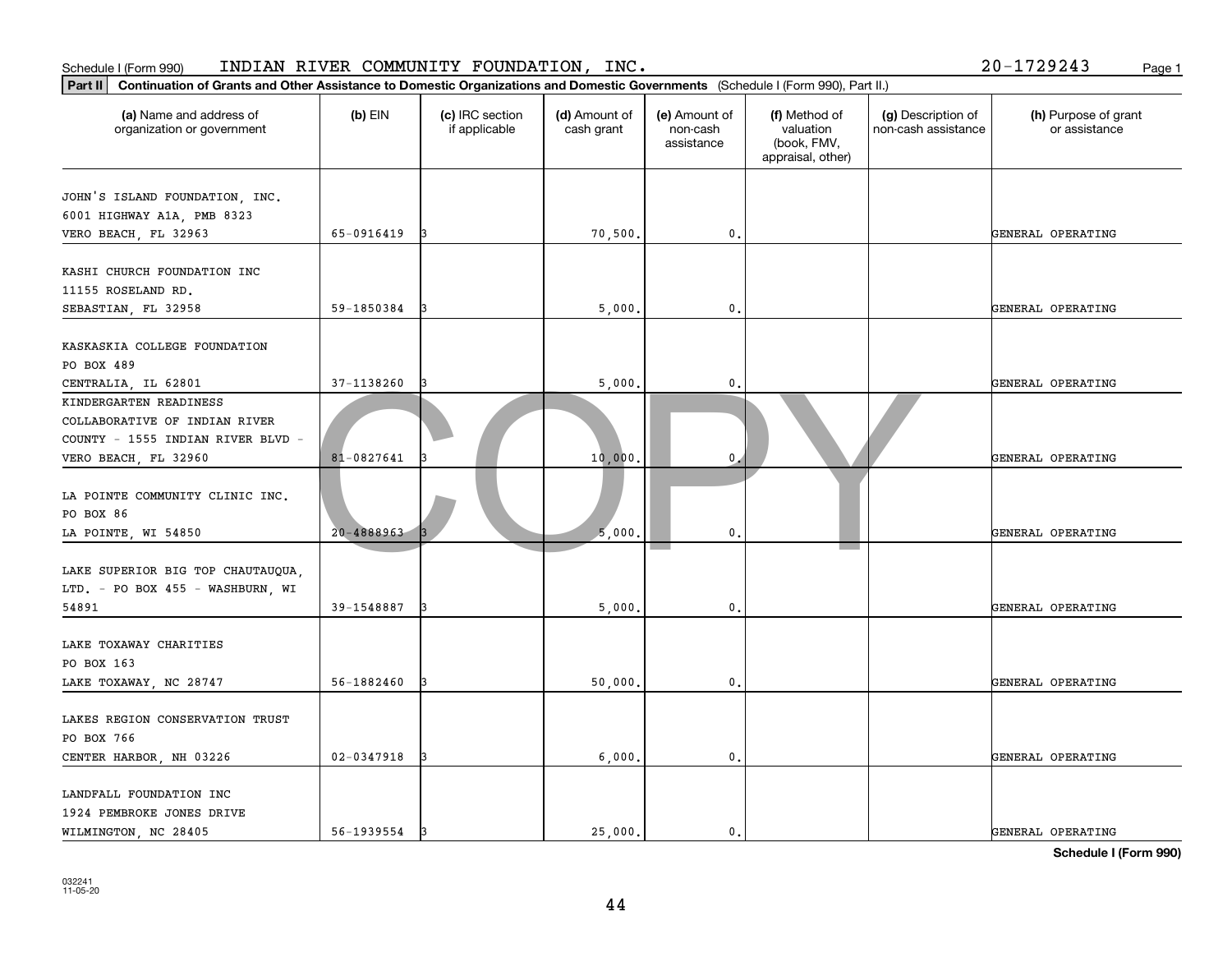| INDIAN RIVER COMMUNITY FOUNDATION, INC.<br>20-1729243<br>Schedule I (Form 990)<br>Page 1                                                    |                |                                  |                             |                                         |                                                                |                                           |                                       |  |  |
|---------------------------------------------------------------------------------------------------------------------------------------------|----------------|----------------------------------|-----------------------------|-----------------------------------------|----------------------------------------------------------------|-------------------------------------------|---------------------------------------|--|--|
| Continuation of Grants and Other Assistance to Domestic Organizations and Domestic Governments (Schedule I (Form 990), Part II.)<br>Part II |                |                                  |                             |                                         |                                                                |                                           |                                       |  |  |
| (a) Name and address of<br>organization or government                                                                                       | $(b)$ EIN      | (c) IRC section<br>if applicable | (d) Amount of<br>cash grant | (e) Amount of<br>non-cash<br>assistance | (f) Method of<br>valuation<br>(book, FMV,<br>appraisal, other) | (g) Description of<br>non-cash assistance | (h) Purpose of grant<br>or assistance |  |  |
| LAURA (RIDING) JACKSON FOUNDATION<br>1914 14TH AVE<br>VERO BEACH, FL 32960                                                                  | 59-3160354     |                                  | 96,000                      | 0.                                      |                                                                |                                           | GENERAL OPERATING                     |  |  |
| LEUKEMIA & LYMPHOMA SOCIETY INC.<br>3230 COMMERCE PLACE, SUITE B<br>WEST PALM BEACH, FL 33407                                               | 13-5644916     |                                  | 18,500.                     | 0.                                      |                                                                |                                           | GENERAL OPERATING                     |  |  |
| LIFEBUILDERS OF THE TREASURE COAST<br>INC. - 216 SOUTH 2ND STREET - FORT<br>PIERCE, FL 34950                                                | 27-0628451     |                                  | 10,000                      | 0,                                      |                                                                |                                           | GENERAL OPERATING                     |  |  |
| LITERACY SERVICES OF INDIAN RIVER<br>COUNTY - 1600 21ST STREET - VERO<br><b>BEACH, FL 32960</b>                                             | 59-1987210     |                                  | 8,300                       | $\mathbf{0}$                            |                                                                |                                           | GENERAL OPERATING                     |  |  |
| MARIAN UNIVERSITY<br>3200 COLD SPRING ROAD<br>INDIANAPOLIS, IN 46222                                                                        | 53-0196617     |                                  | 10, 150                     | $\mathbf{0}$                            |                                                                |                                           | GENERAL OPERATING                     |  |  |
| MAYO CLINIC<br>NATIONAL CORRESPONDENCE OFFICE<br>ROCHESTER, MN 55902                                                                        | $41 - 6011702$ |                                  | 8,500                       | 0.                                      |                                                                |                                           | GENERAL OPERATING                     |  |  |
| MCKEE BOTANICAL GARDEN<br>350 US HIGHWAY 1<br>VERO BEACH, FL 32962                                                                          | 65-1189895     |                                  | 78,000                      | 0.                                      |                                                                |                                           | GENERAL OPERATING                     |  |  |
| MCLAREN NORTHERN MICHIGAN<br>FOUNDATION - 360 CONNABLE AVENUE -<br>BAY HARBOR, MI 49770-2272                                                | 38-2445611     |                                  | 7,000                       | 0.                                      |                                                                |                                           | GENERAL OPERATING                     |  |  |
| MEG FOUNDATION<br>10169 E 28TH AVE<br>DENVER, CO 80238                                                                                      | 82-3010153     |                                  | 10,000.                     | $\mathbf{0}$ .                          |                                                                |                                           | GENERAL OPERATING                     |  |  |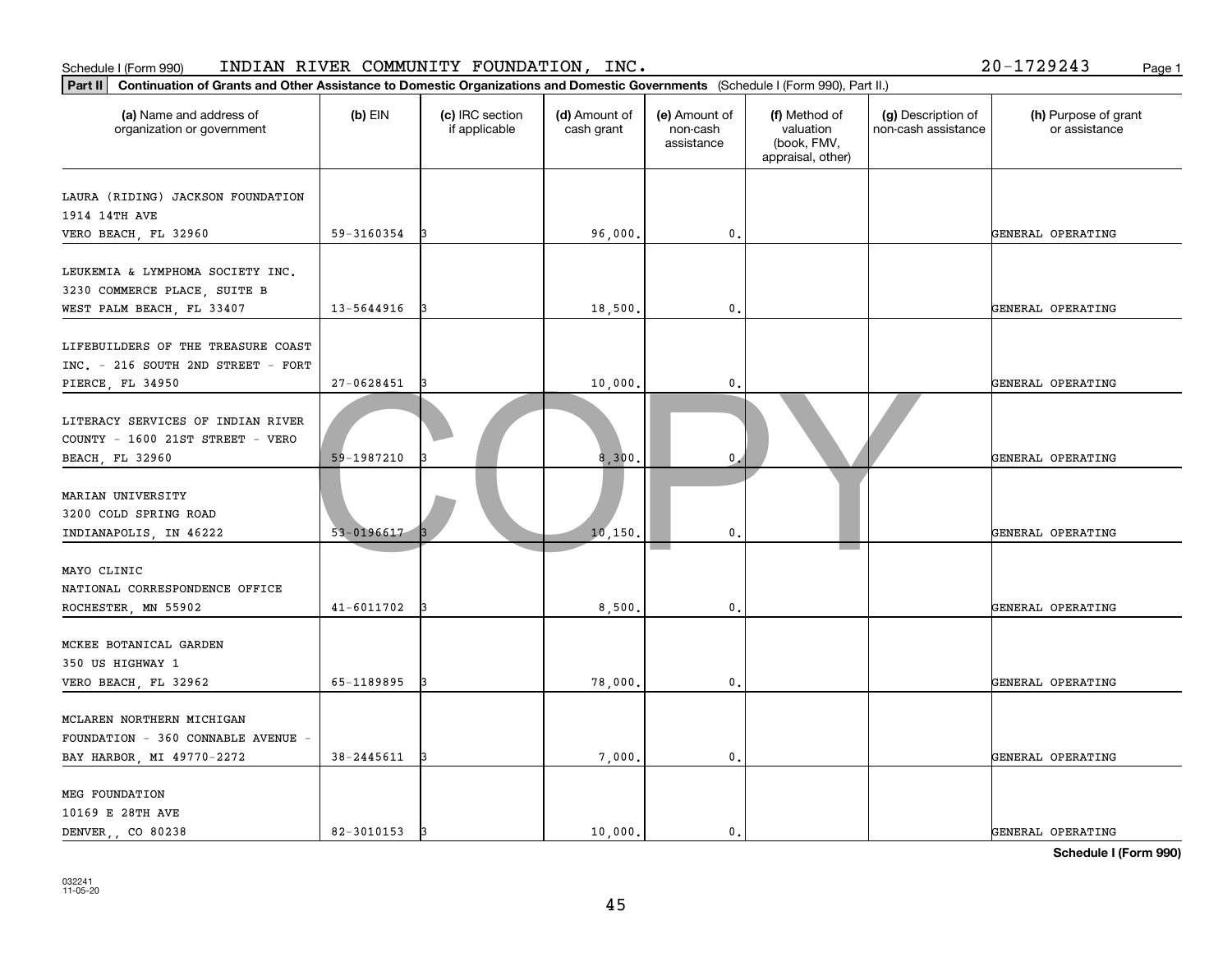| Schedule I (Form 990)                                                                                |                                                                                                                                  | INDIAN RIVER COMMUNITY FOUNDATION, INC. |                             |                                         |                                                                |                                           | 20-1729243<br>Page 1                  |  |  |
|------------------------------------------------------------------------------------------------------|----------------------------------------------------------------------------------------------------------------------------------|-----------------------------------------|-----------------------------|-----------------------------------------|----------------------------------------------------------------|-------------------------------------------|---------------------------------------|--|--|
| Part II                                                                                              | Continuation of Grants and Other Assistance to Domestic Organizations and Domestic Governments (Schedule I (Form 990), Part II.) |                                         |                             |                                         |                                                                |                                           |                                       |  |  |
| (a) Name and address of<br>organization or government                                                | $(b)$ EIN                                                                                                                        | (c) IRC section<br>if applicable        | (d) Amount of<br>cash grant | (e) Amount of<br>non-cash<br>assistance | (f) Method of<br>valuation<br>(book, FMV,<br>appraisal, other) | (g) Description of<br>non-cash assistance | (h) Purpose of grant<br>or assistance |  |  |
| MEN'S SECOND CHANCE LIVING<br>PO BOX 2398<br>HAILEY, ID 83333                                        | 82-4647969                                                                                                                       |                                         | 10,000                      | 0.                                      |                                                                |                                           | GENERAL OPERATING                     |  |  |
| MENTAL HEALTH ASSOCIATION IN<br>INDIAN RIVER COUNTY, INC. - 820<br>37TH PLACE - VERO BEACH, FL 32960 | 59-1693337                                                                                                                       |                                         | 96,850                      | $\mathbf{0}$ .                          |                                                                |                                           | GENERAL OPERATING                     |  |  |
| MENTAL HEALTH COLLABORATIVE OF IRC<br>2345 14TH AVE., SUITE 5<br>VERO BEACH, FL 32960                | 81-3960111                                                                                                                       |                                         | 6,614                       | $\mathbf{0}$ .                          |                                                                |                                           | GENERAL OPERATING                     |  |  |
| METROPOLITAN OPERA GUILD<br>70 LINCOLN CENTER PLAZA, 6TH FLOOR<br>NEW YORK, NY 10023                 | 13-1681983                                                                                                                       |                                         | 5,500                       | $\mathbf 0$                             |                                                                |                                           | GENERAL OPERATING                     |  |  |
| MISS B'S LEARNING BEE'S INC<br>4736 34TH AVENUE<br>VERO BEACH, FL 32967                              | 46-5201707                                                                                                                       |                                         | 5,000                       | $\mathbf{0}$                            |                                                                |                                           | GENERAL OPERATING                     |  |  |
| MONMOUTH MEDICAL CENTER FOUNDATION<br>INC - 300 2ND AVE - LONG BRANCH,<br>NJ 07740                   | $22 - 2456079$                                                                                                                   |                                         | 5,000                       | $\mathbf{0}$ .                          |                                                                |                                           | GENERAL OPERATING                     |  |  |
| MONTANA LAND RELIANCE<br>470 ELECTRIC AVENUE<br>BIGFORK, MT 59911                                    | 81-0369262                                                                                                                       |                                         | 10,000                      | $\mathbf{0}$ .                          |                                                                |                                           | GENERAL OPERATING                     |  |  |
| MOUNT ST. JOSEPH UNIVERSITY<br>5701 DELHI ROAD<br>CINCINNATI, OH 45233                               | 23-7179567                                                                                                                       |                                         | 15,000                      | 0.                                      |                                                                |                                           | GENERAL OPERATING                     |  |  |
| MUNSON HEALTHCARE FOUNDATIONS<br>1150 MEDICAL CAMPUS D<br>TRAVERSE CITY, MI 49684                    | 38-2642724                                                                                                                       |                                         | 10,000.                     | $\mathsf{o}\,$ .                        |                                                                |                                           | GENERAL OPERATING                     |  |  |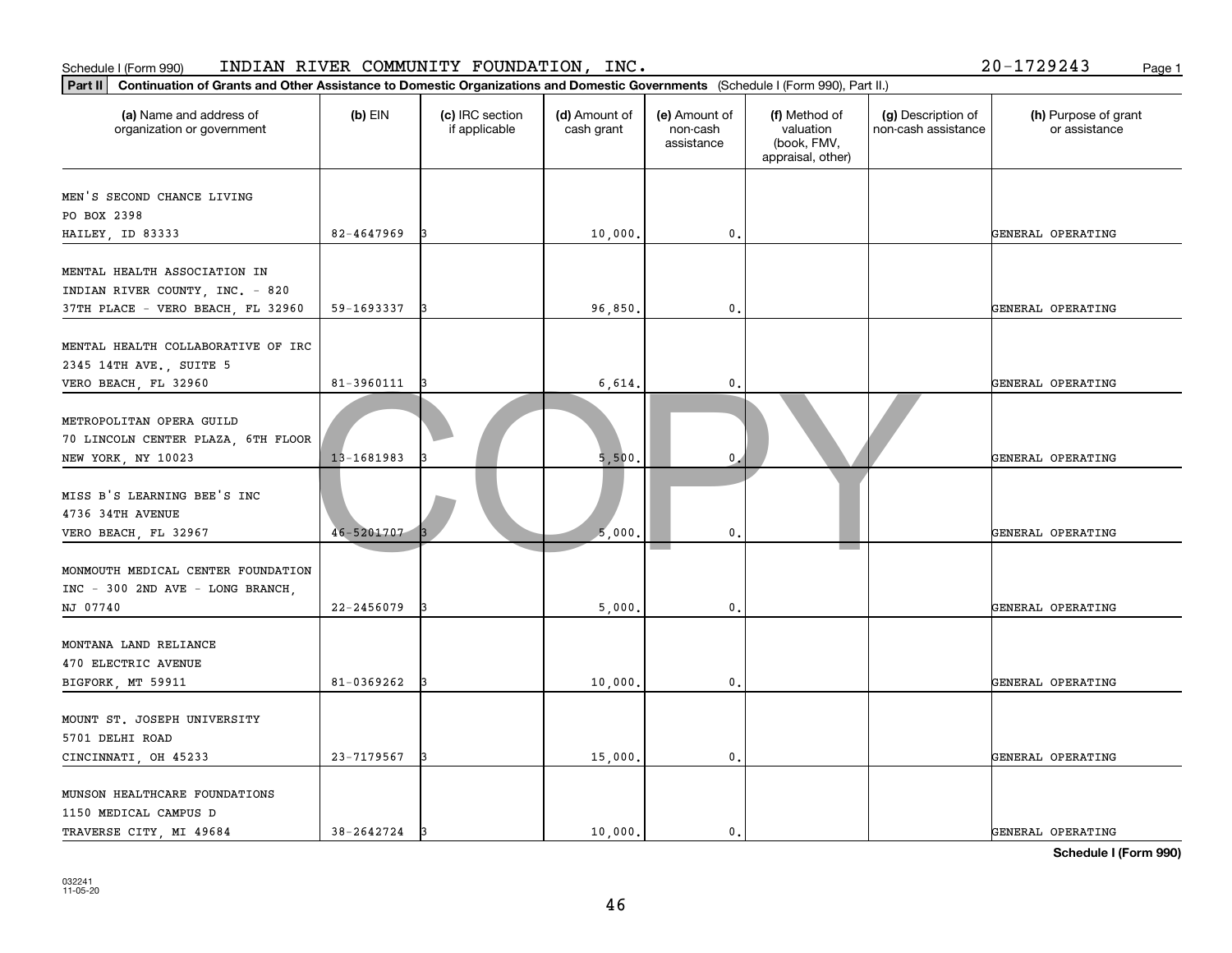| Part II                                                                                  | Continuation of Grants and Other Assistance to Domestic Organizations and Domestic Governments (Schedule I (Form 990), Part II.) |                                  |                             |                                         |                                                                |                                           |                                       |  |  |
|------------------------------------------------------------------------------------------|----------------------------------------------------------------------------------------------------------------------------------|----------------------------------|-----------------------------|-----------------------------------------|----------------------------------------------------------------|-------------------------------------------|---------------------------------------|--|--|
| (a) Name and address of<br>organization or government                                    | $(b)$ EIN                                                                                                                        | (c) IRC section<br>if applicable | (d) Amount of<br>cash grant | (e) Amount of<br>non-cash<br>assistance | (f) Method of<br>valuation<br>(book, FMV,<br>appraisal, other) | (g) Description of<br>non-cash assistance | (h) Purpose of grant<br>or assistance |  |  |
| MY VISION FOR REFUGEES INC.<br>217 ROSEMAN WAY<br>WOODSTOCK, GA 30188                    | 47-4140533                                                                                                                       |                                  | 11,200.                     | $\mathbf{0}$ .                          |                                                                |                                           | GENERAL OPERATING                     |  |  |
| NATIONAL MULTIPLE SCLEROSIS<br>SOCIETY - PO BOX 4527 - NEW YORK,<br>NY 10163             | 13-5661935                                                                                                                       | 13                               | 10,000                      | $\mathbf{0}$                            |                                                                |                                           | GENERAL OPERATING                     |  |  |
| NATURE CONSERVANCY<br>4245 N FAIRFAX DRIVE, STE 100<br>ARLINGTON, VA 22203               | 53-0242652                                                                                                                       |                                  | 8,560.                      | $\mathbf{0}$                            |                                                                |                                           | GENERAL OPERATING                     |  |  |
| NEW HOPE C.O.R.P.S. INC<br>1020 N KROME AVE<br>HOMESTEAD, FL 33030                       | 65-0440678                                                                                                                       |                                  | 5,000                       | 0                                       |                                                                |                                           | GENERAL OPERATING                     |  |  |
| NEXT GENERATION VETERANS INC<br>PO BOX 650795<br>VERO BEACH, FL 32965-0795               | 82-4557985                                                                                                                       |                                  | 25,000                      | $\mathbf{0}$                            |                                                                |                                           | GENERAL OPERATING                     |  |  |
| NEXT LEVEL PRODUCTION AND<br>PROMOTIONS - 1545 46TH AVE - VERO<br><b>BEACH, FL 32966</b> | 56-2475445                                                                                                                       |                                  | 10,000                      | $\mathbf{0}$ .                          |                                                                |                                           | GENERAL OPERATING                     |  |  |
| NORTH SHORE COUNTRY DAY SCHOOL<br>310 GREEN BAY ROAD<br>WINNETKA, IL 60093               | 36-1558460                                                                                                                       | 13                               | 21,020.                     | 0.                                      |                                                                |                                           | GENERAL OPERATING                     |  |  |
| NORWALK HIGH SCHOOL ATHLETIC<br>BOOSTERS INC - PO BOX 67 -<br>NORWALK, OH 44857          | 34-1354358                                                                                                                       | 13                               | 10,000.                     | $\mathbf{0}$ .                          |                                                                |                                           | GENERAL OPERATING                     |  |  |
| OCEAN REEF CHAPEL FOUNDATION INC.<br>PO BOX 226<br>ST. AUGUSTINE, FL 32085               | 65-0486471                                                                                                                       | 13                               | 50,000.                     | $\mathbf{0}$ .                          |                                                                |                                           | GENERAL OPERATING                     |  |  |

### Schedule I (Form 990) INDIAN RIVER COMMUNITY FOUNDATION, INC. Page 1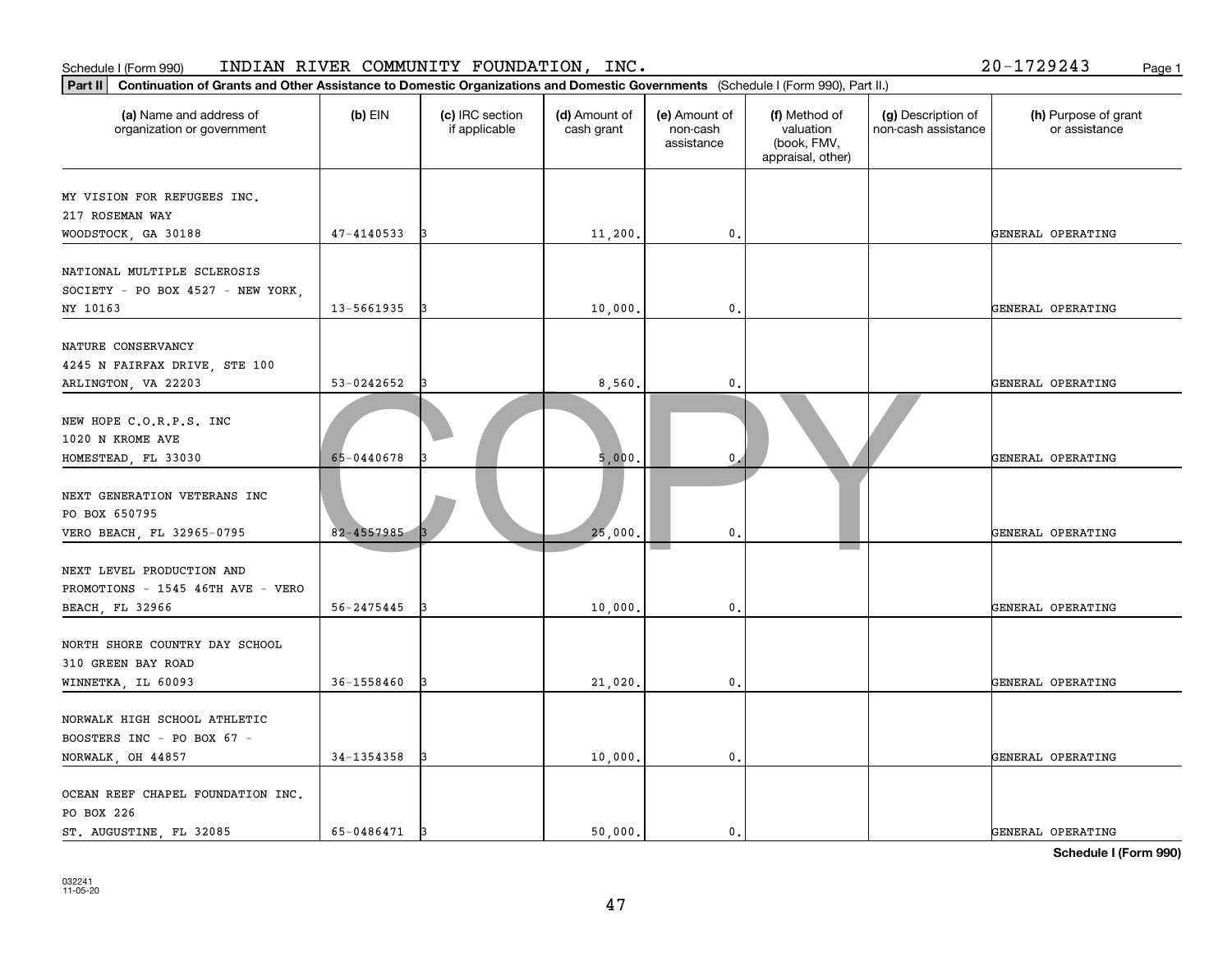| Schedule I (Form 990)                                                                                                                       |                | INDIAN RIVER COMMUNITY FOUNDATION, INC. |                             |                                         |                                                                |                                           | 20-1729243<br>Page 1                  |
|---------------------------------------------------------------------------------------------------------------------------------------------|----------------|-----------------------------------------|-----------------------------|-----------------------------------------|----------------------------------------------------------------|-------------------------------------------|---------------------------------------|
| Continuation of Grants and Other Assistance to Domestic Organizations and Domestic Governments (Schedule I (Form 990), Part II.)<br>Part II |                |                                         |                             |                                         |                                                                |                                           |                                       |
| (a) Name and address of<br>organization or government                                                                                       | $(b)$ EIN      | (c) IRC section<br>if applicable        | (d) Amount of<br>cash grant | (e) Amount of<br>non-cash<br>assistance | (f) Method of<br>valuation<br>(book, FMV,<br>appraisal, other) | (g) Description of<br>non-cash assistance | (h) Purpose of grant<br>or assistance |
| OCEAN REEF COMMUNITY FOUNDATION<br>INC. - 35 OCEAN REEF DRIVE SUITE<br>148 - KEY LARGO, FL 33037                                            | 65-0509255     | I٩                                      | 500,000                     | 0.                                      |                                                                |                                           | GENERAL OPERATING                     |
| OCEAN REEF CULTURAL CENTER<br>200 ANCHOR DRIVE<br>KEY LARGO, FL 33037                                                                       | 65-0843801     | 13                                      | 5,000                       | 0.                                      |                                                                |                                           | GENERAL OPERATING                     |
| OCEAN RESEARCH AND CONSERVATION<br>ASSOCIATION, INC. - AKA ORCA -<br>FORT PIERCE, FL 34948                                                  | 20-0901011     | IЗ                                      | 18,500                      | $\mathsf{o}\,.$                         |                                                                |                                           | GENERAL OPERATING                     |
| OPERATION HOPE OF GREATER FLORIDA<br>12285 COUNTY ROAD 512<br>FELLSMERE, FL 32948                                                           | 59-3614249     |                                         | 5,500                       | $\mathbf{0}$                            |                                                                |                                           | GENERAL OPERATING                     |
| OSBORN FOUNDATION<br>101 THEALL RD<br>RYE, NY 10580                                                                                         | 47-4600665     |                                         | 5,500                       | $\mathfrak{o}$ .                        |                                                                |                                           | GENERAL OPERATING                     |
| PARKLAND COLLEGE FOUNDATION<br>2400 W BRADLEY AVENUE<br>CHAMPAIGN, IL 61821                                                                 | 23-7025130     |                                         | 5,000                       | $\mathsf{0}$ .                          |                                                                |                                           | GENERAL OPERATING                     |
| PAUL OLIVER MEMORIAL HOSPITAL<br>224 PARK AVENUE<br>FRANKFORT, MI 49635                                                                     | 38-1415623     |                                         | 7,500                       | 0.                                      |                                                                |                                           | GENERAL OPERATING                     |
| PIERONE RESEARCH INSTITUTE- A<br>WHOLE FAMILY HEALTH CTR INITIATIVE<br>- 829 18TH ST - VERO BEACH, FL<br>32960                              | 84-4131341     | 13                                      | 7,500                       | $\mathbf{0}$ .                          |                                                                |                                           | GENERAL OPERATING                     |
| PRINCETON UNIVERSITY<br>PO BOX 5357<br>PRINCETON, NJ 08543                                                                                  | $21 - 0634501$ | l3                                      | 5,000.                      | $\mathbf{0}$ .                          |                                                                |                                           | GENERAL OPERATING                     |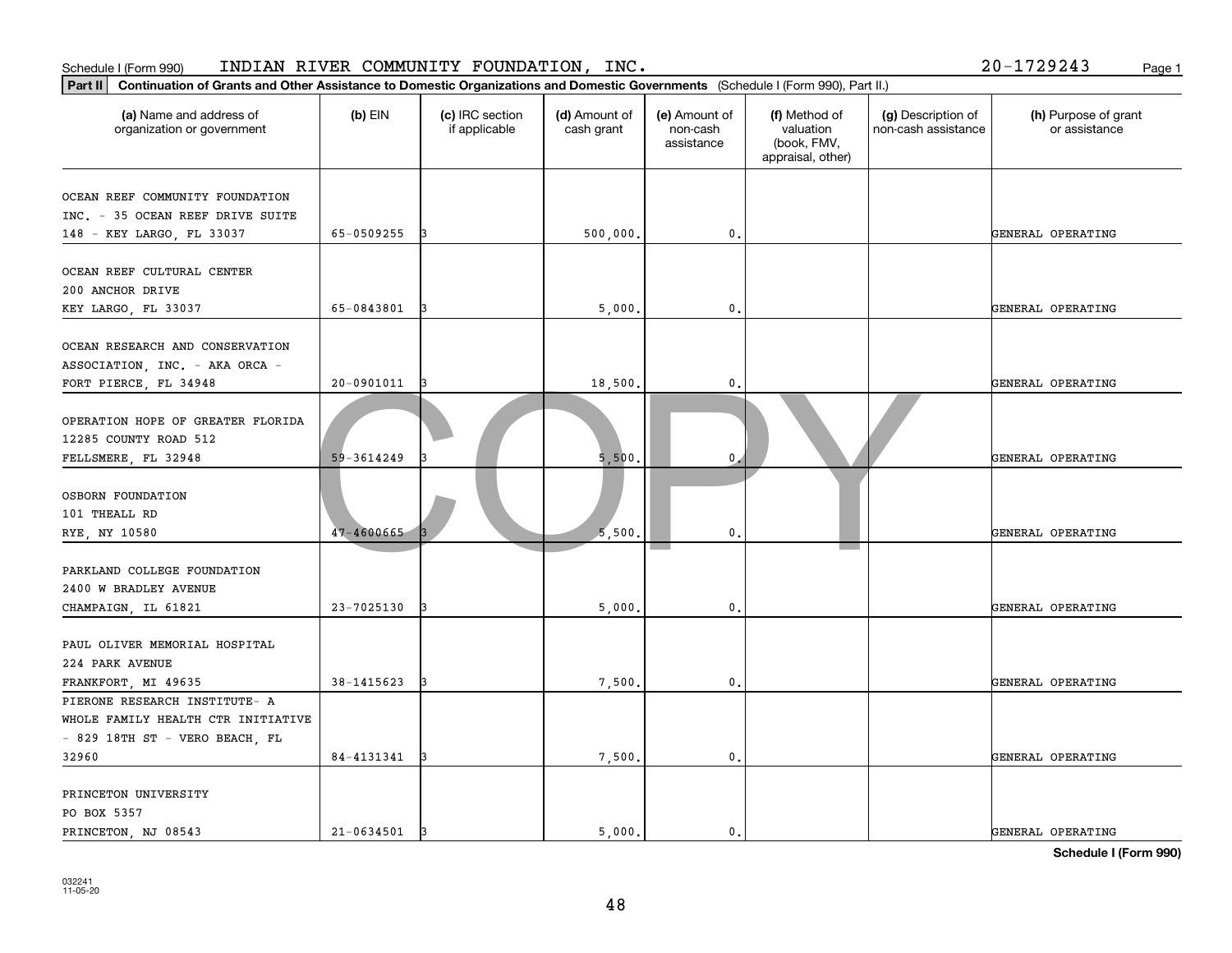| Schedule I (Form 990)                                                                                                                       |            | INDIAN RIVER COMMUNITY FOUNDATION, INC. |                             |                                         |                                                                |                                           | 20-1729243<br>Page 1                  |  |
|---------------------------------------------------------------------------------------------------------------------------------------------|------------|-----------------------------------------|-----------------------------|-----------------------------------------|----------------------------------------------------------------|-------------------------------------------|---------------------------------------|--|
| Continuation of Grants and Other Assistance to Domestic Organizations and Domestic Governments (Schedule I (Form 990), Part II.)<br>Part II |            |                                         |                             |                                         |                                                                |                                           |                                       |  |
| (a) Name and address of<br>organization or government                                                                                       | $(b)$ EIN  | (c) IRC section<br>if applicable        | (d) Amount of<br>cash grant | (e) Amount of<br>non-cash<br>assistance | (f) Method of<br>valuation<br>(book, FMV,<br>appraisal, other) | (g) Description of<br>non-cash assistance | (h) Purpose of grant<br>or assistance |  |
| PROJECT MAIN STREET INC<br>244 5TH AVE<br>NEW YORK, NY 10001                                                                                | 20-4534598 |                                         | 5,000                       | 0.                                      |                                                                |                                           | GENERAL OPERATING                     |  |
| QUAIL VALLEY CHARITIES, INC.<br>2345 HIGHWAY A1A<br>VERO BEACH, FL 32963                                                                    | 47-0866975 |                                         | 36,726.                     | 0.                                      |                                                                |                                           | GENERAL OPERATING                     |  |
| RAYMOND JAMES CHARITABLE ENDOWMENT<br>FUND - PO BOX 23559 - ST.<br>PETERSBURG, FL 33742-3559                                                | 59-3652538 |                                         | 391,147.                    | 0.                                      |                                                                |                                           | GENERAL OPERATING                     |  |
| REDLANDS CHRISTIAN MIGRANT<br>ASSOCIATION - 402 W. MAIN STREET -<br>IMMOKALEE, FL 34142                                                     | 59-1221966 |                                         | 16,000                      | $\mathbf{0}$                            |                                                                |                                           | GENERAL OPERATING                     |  |
| REFORMED CHURCH NURSERY SCHOOL<br>6 KRAFT AVE<br>BRONXVILLE, NY 10708                                                                       |            |                                         | 5.000                       | 0.                                      |                                                                |                                           | GENERAL OPERATING                     |  |
| RIVERFUND INC.<br>11155 ROSELAND RD. UNIT 16<br>SEBASTIAN, FL 32958                                                                         | 59-3212877 |                                         | 5,000                       | $\mathfrak o$ .                         |                                                                |                                           | GENERAL OPERATING                     |  |
| RIVERSIDE THEATRE<br>3250 RIVERSIDE PARK DRIVE<br>VERO BEACH FL 32963                                                                       | 59-1764305 |                                         | 1, 151, 682.                | 0.                                      |                                                                |                                           | GENERAL OPERATING                     |  |
| ROCHESTER INSTITUTE OF TECHNOLOGY<br>OFFICE OF DEVELOPMENT- GIFT OFFICE<br>ROCHESTER, NY 14692-8865                                         | 16-0743140 |                                         | 6,000                       | $\mathfrak{o}$ .                        |                                                                |                                           | GENERAL OPERATING                     |  |
| ROSEMONT COLLEGE OF THE HOLY CHILD<br>JESUS - 1400 MONTGOMERY AVE - BRYN<br>MAWR, PA 19010                                                  | 23-1365966 |                                         | 10,000.                     | $\mathbf{0}$ .                          |                                                                |                                           | GENERAL OPERATING                     |  |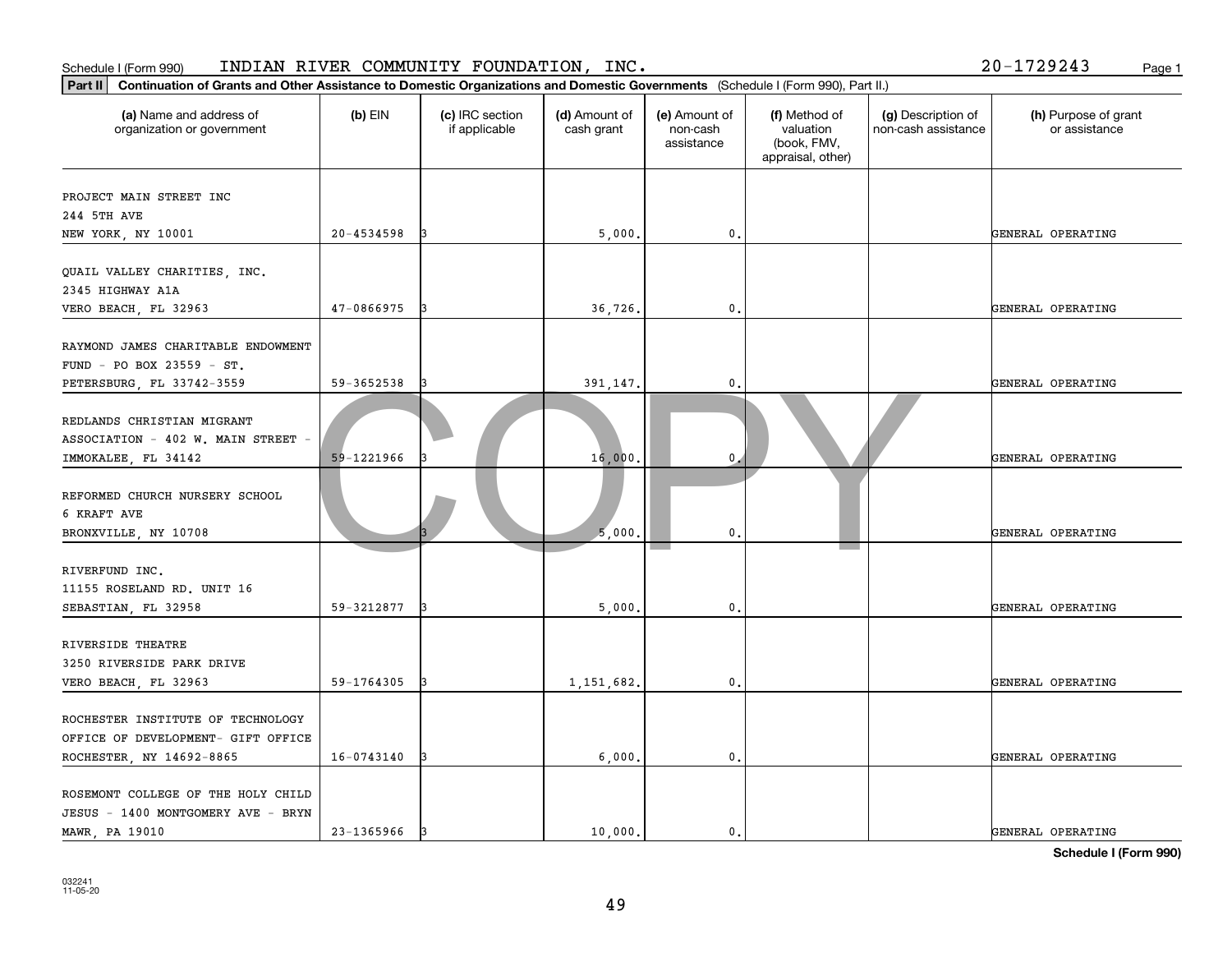| Part II<br>Continuation of Grants and Other Assistance to Domestic Organizations and Domestic Governments (Schedule I (Form 990), Part II.) |                |                                  |                             |                                         |                                                                |                                           |                                       |
|---------------------------------------------------------------------------------------------------------------------------------------------|----------------|----------------------------------|-----------------------------|-----------------------------------------|----------------------------------------------------------------|-------------------------------------------|---------------------------------------|
| (a) Name and address of<br>organization or government                                                                                       | $(b)$ EIN      | (c) IRC section<br>if applicable | (d) Amount of<br>cash grant | (e) Amount of<br>non-cash<br>assistance | (f) Method of<br>valuation<br>(book, FMV,<br>appraisal, other) | (g) Description of<br>non-cash assistance | (h) Purpose of grant<br>or assistance |
| RUMSON PARENT TEACHER ORGANIZATION<br>INC - 60 FORREST AVE - RUMSON, NJ                                                                     |                |                                  |                             |                                         |                                                                |                                           |                                       |
| 07760                                                                                                                                       | 20-8569722     |                                  | 5,000.                      | $\mathfrak o$ .                         |                                                                |                                           | GENERAL OPERATING                     |
| RYE PRESBYTERIAN CHURCH<br>882 BOSTON POST ROAD<br>RYE, NY 10580                                                                            | 13-1740299     | 13                               | 12,000                      | 0.                                      |                                                                |                                           | GENERAL OPERATING                     |
|                                                                                                                                             |                |                                  |                             |                                         |                                                                |                                           |                                       |
| SAFESPACE<br>612 SE DIXIE HIGHWAY                                                                                                           |                |                                  |                             |                                         |                                                                |                                           |                                       |
| STUART, FL 34994                                                                                                                            | 59-1983994     |                                  | 65,000.                     | $\mathbf{0}$                            |                                                                |                                           | GENERAL OPERATING                     |
| SAINT EDWARD'S SCHOOL<br>1895 ST. EDWARD'S DRIVE<br>VERO BEACH, FL 32963                                                                    | 59-1059214     |                                  | 338,500                     | $\mathbf{0}$                            |                                                                |                                           | GENERAL OPERATING                     |
| SALVATION ARMY OF IRC<br>PO BOX 2864<br>VERO BEACH, FL 32961                                                                                | $22 - 2406433$ |                                  | 32,982.                     | 0.                                      |                                                                |                                           | GENERAL OPERATING                     |
| SAMARITAN CENTER VERO BEACH<br>3650 41ST STREET                                                                                             |                |                                  |                             |                                         |                                                                |                                           |                                       |
| VERO BEACH, FL 32967                                                                                                                        | 53-0196617     |                                  | 8,750                       | $\mathfrak{o}$ .                        |                                                                |                                           | GENERAL OPERATING                     |
| SAMARITANS PURSE<br>PO BOX 3000                                                                                                             |                |                                  |                             |                                         |                                                                |                                           |                                       |
| BOONE, NC 28607                                                                                                                             | 58-1437002     | 13                               | 15,500.                     | $^{\circ}$ .                            |                                                                |                                           | GENERAL OPERATING                     |
| SCHOLARSHIP FOUNDATION OF INDIAN<br>RIVER COUNTY - PO BOX 1820 - VERO                                                                       |                |                                  |                             |                                         |                                                                |                                           |                                       |
| BEACH, FL 32961                                                                                                                             | 04-2296967     | 13                               | 23,750.                     | 0.                                      |                                                                |                                           | GENERAL OPERATING                     |
| SENIOR RESOURCE ASSOCIATION<br>694 14TH STREET                                                                                              |                |                                  |                             |                                         |                                                                |                                           |                                       |
| VERO BEACH, FL 32960                                                                                                                        | 59-1539957     | 13                               | 100,850.                    | $\mathbf{0}$ .                          |                                                                |                                           | GENERAL OPERATING                     |

Schedule I (Form 990) INDIAN RIVER COMMUNITY FOUNDATION, INC. Page 1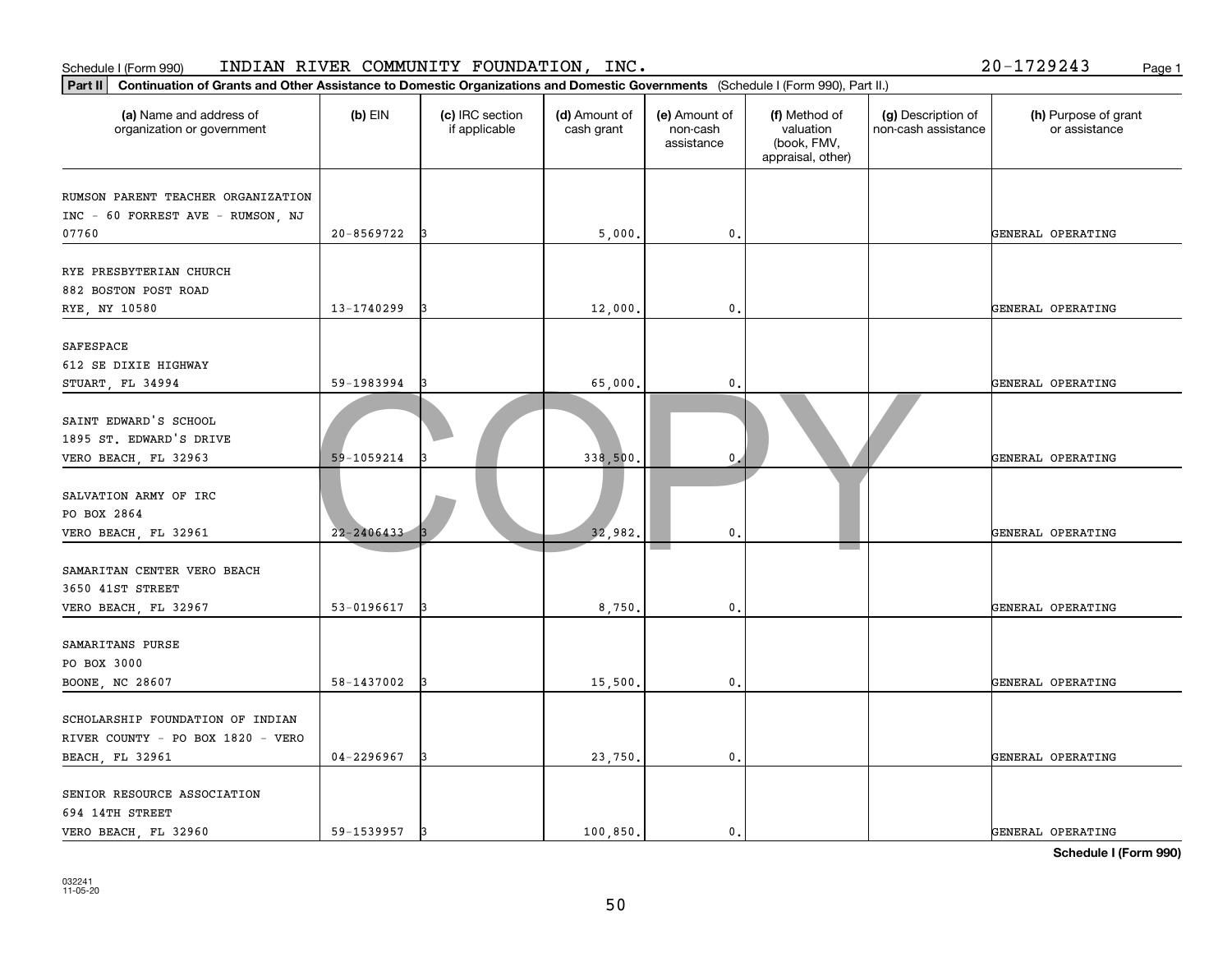| Schedule I (Form 990)                                                                                                                       |            | INDIAN RIVER COMMUNITY FOUNDATION, INC. |                             |                                         |                                                                |                                           | 20-1729243<br>Page 1                  |  |
|---------------------------------------------------------------------------------------------------------------------------------------------|------------|-----------------------------------------|-----------------------------|-----------------------------------------|----------------------------------------------------------------|-------------------------------------------|---------------------------------------|--|
| Continuation of Grants and Other Assistance to Domestic Organizations and Domestic Governments (Schedule I (Form 990), Part II.)<br>Part II |            |                                         |                             |                                         |                                                                |                                           |                                       |  |
| (a) Name and address of<br>organization or government                                                                                       | $(b)$ EIN  | (c) IRC section<br>if applicable        | (d) Amount of<br>cash grant | (e) Amount of<br>non-cash<br>assistance | (f) Method of<br>valuation<br>(book, FMV,<br>appraisal, other) | (g) Description of<br>non-cash assistance | (h) Purpose of grant<br>or assistance |  |
| SHINING LIGHT GARDEN FOUNDATION<br>6865 33RD AVENUE<br>VERO BEACH, FL 32967                                                                 | 27-2848106 |                                         | 5,500                       | 0.                                      |                                                                |                                           | GENERAL OPERATING                     |  |
| SONRISE INTERNATIONAL INC<br>10448 ASHFORD CT<br>OWASSO, OK 74055                                                                           | 45-3714422 |                                         | 30,000.                     | 0.                                      |                                                                |                                           | GENERAL OPERATING                     |  |
| SOUL RYEDERS INC<br>1091 BOSTON POST ROAD<br>RYE, NY 10580                                                                                  | 47-3803900 |                                         | 8,500                       | 0,                                      |                                                                |                                           | GENERAL OPERATING                     |  |
| SOUTHWESTERN VERMONT HEALTH CARE<br>FOUNDATION INC. - 100 HOSPITAL<br>DRIVE - BENNINGTON, VT 05201                                          | 45-3362785 |                                         | 20,000.                     | $\mathbf{0}$                            |                                                                |                                           | GENERAL OPERATING                     |  |
| SPARC<br>232 BRUNS LANE<br>SPRINGFIELD, IL 62702                                                                                            | 37-0717761 |                                         | 10,000                      | $\mathbf 0$ .                           |                                                                |                                           | GENERAL OPERATING                     |  |
| SPECIAL EQUESTRIANS OF THE<br>TREASURE COAST - P.O. BOX 651312 -<br>VERO BEACH, FL 32965                                                    | 59-3148178 |                                         | 9,650                       | 0.                                      |                                                                |                                           | GENERAL OPERATING                     |  |
| ST. BONAVENTURE UNIVERSITY<br>3261 W STATE RD<br>SAINT BONAVENTURE, NY 14778                                                                | 16-0743150 |                                         | 20,000                      | 0.                                      |                                                                |                                           | GENERAL OPERATING                     |  |
| ST. CATHERINE ACADEMY<br>2250 WILLIAMSBRIDGE ROAD<br>BRONX, NY 10469                                                                        | 95-1855672 |                                         | 5,000                       | 0.                                      |                                                                |                                           | GENERAL OPERATING                     |  |
| ST. FRANCIS COLLEGE<br>180 REMSEN STREET<br>BROOKLYN, NY 11201                                                                              | 11-1635105 |                                         | 15,000.                     | $\mathbf{0}$ .                          |                                                                |                                           | GENERAL OPERATING                     |  |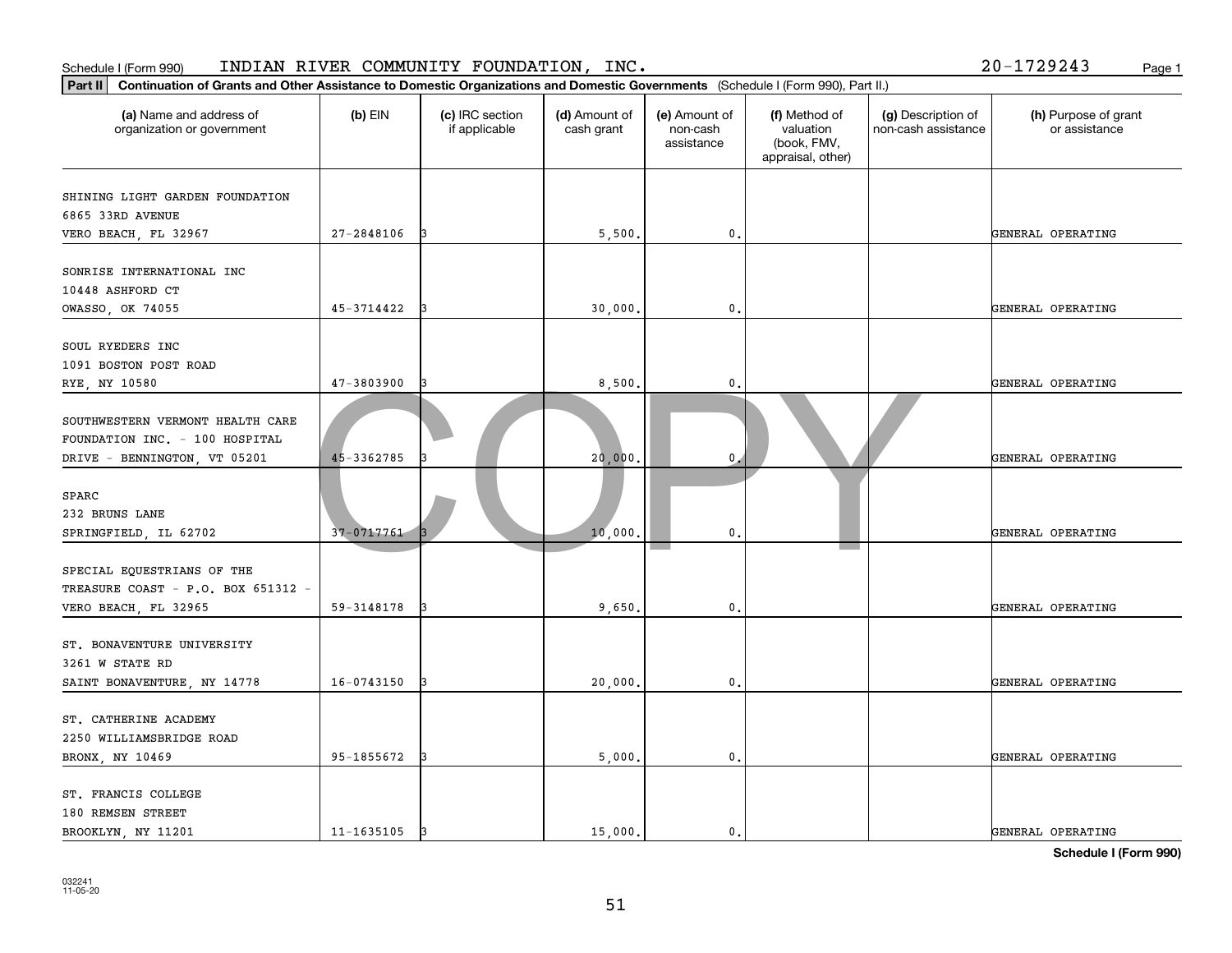| Schedule I (Form 990)                                                                                                                    |            | INDIAN RIVER COMMUNITY FOUNDATION, INC. |                             |                                         |                                                                |                                           | 20-1729243<br>Page 1                  |  |
|------------------------------------------------------------------------------------------------------------------------------------------|------------|-----------------------------------------|-----------------------------|-----------------------------------------|----------------------------------------------------------------|-------------------------------------------|---------------------------------------|--|
| Part II Continuation of Grants and Other Assistance to Domestic Organizations and Domestic Governments (Schedule I (Form 990), Part II.) |            |                                         |                             |                                         |                                                                |                                           |                                       |  |
| (a) Name and address of<br>organization or government                                                                                    | $(b)$ EIN  | (c) IRC section<br>if applicable        | (d) Amount of<br>cash grant | (e) Amount of<br>non-cash<br>assistance | (f) Method of<br>valuation<br>(book, FMV,<br>appraisal, other) | (g) Description of<br>non-cash assistance | (h) Purpose of grant<br>or assistance |  |
| ST. JUDE CHILDREN'S RESEARCH<br>HOSPITAL - 501 ST. JUDE PLACE -<br>MEMPHIS, TN 38105                                                     | 62-0646012 | 13                                      | 18,700                      | 0.                                      |                                                                |                                           | GENERAL OPERATING                     |  |
| ST. MARTIN DE PORRES HOUSE OF HOPE<br>6423 S WOODLAWN AVENUE<br>CHICAGO, IL 60637                                                        | 36-3332673 | 13                                      | 7,500                       | $\mathbf{0}$ .                          |                                                                |                                           | GENERAL OPERATING                     |  |
| ST. PETER'S PREP<br>144 GRAND ST<br>JERSEY CITY, NJ 07302                                                                                | 22-1527060 |                                         | 20,000                      | $\mathsf{o}\,.$                         |                                                                |                                           | GENERAL OPERATING                     |  |
| ST. PETERSBURG COLLEGE FOUNDATION<br>INC. - PO BOX 13489 - ST.<br>PETERSBURG, FL 33733                                                   | 59-1954362 |                                         | 6,200                       | $\mathbf{0}$                            |                                                                |                                           | GENERAL OPERATING                     |  |
| STEADMAN PHILIPPON RESEARCH<br>INSTITUTE - 181 W MEADOW DRIVE,<br>SUITE 1000 - VAIL, CO 81657                                            | 88-0245022 |                                         | 10,000                      | $\mathfrak{o}$ .                        |                                                                |                                           | GENERAL OPERATING                     |  |
| STELLAS SHELTER FUND INC<br>PO BOX 1048<br>KETCHUM, ID 83340                                                                             | 82-3213304 |                                         | 15,000                      | $\mathsf{0}$ .                          |                                                                |                                           | GENERAL OPERATING                     |  |
| SUBSTANCE ABUSE COUNCIL OF INDIAN<br>RIVER COUNTY INC. - 1507 20TH<br>STREET - VERO BEACH, FL 32960                                      | 65-0202835 |                                         | 55,000                      | 0.                                      |                                                                |                                           | GENERAL OPERATING                     |  |
| SUN VALLEY SUMMER SYMPHONY INC<br>PO BOX 1914<br>SUN VALLEY, ID 83353                                                                    | 82-0397940 |                                         | 5,000                       | $\mathbf{0}$ .                          |                                                                |                                           | GENERAL OPERATING                     |  |
| SUNDAY STRONG CORP<br>3780 9TH PLACE<br>VERO BEACH, FL 32960                                                                             | 83-2099969 |                                         | 5,000.                      | $\mathbf{0}$ .                          |                                                                |                                           | GENERAL OPERATING                     |  |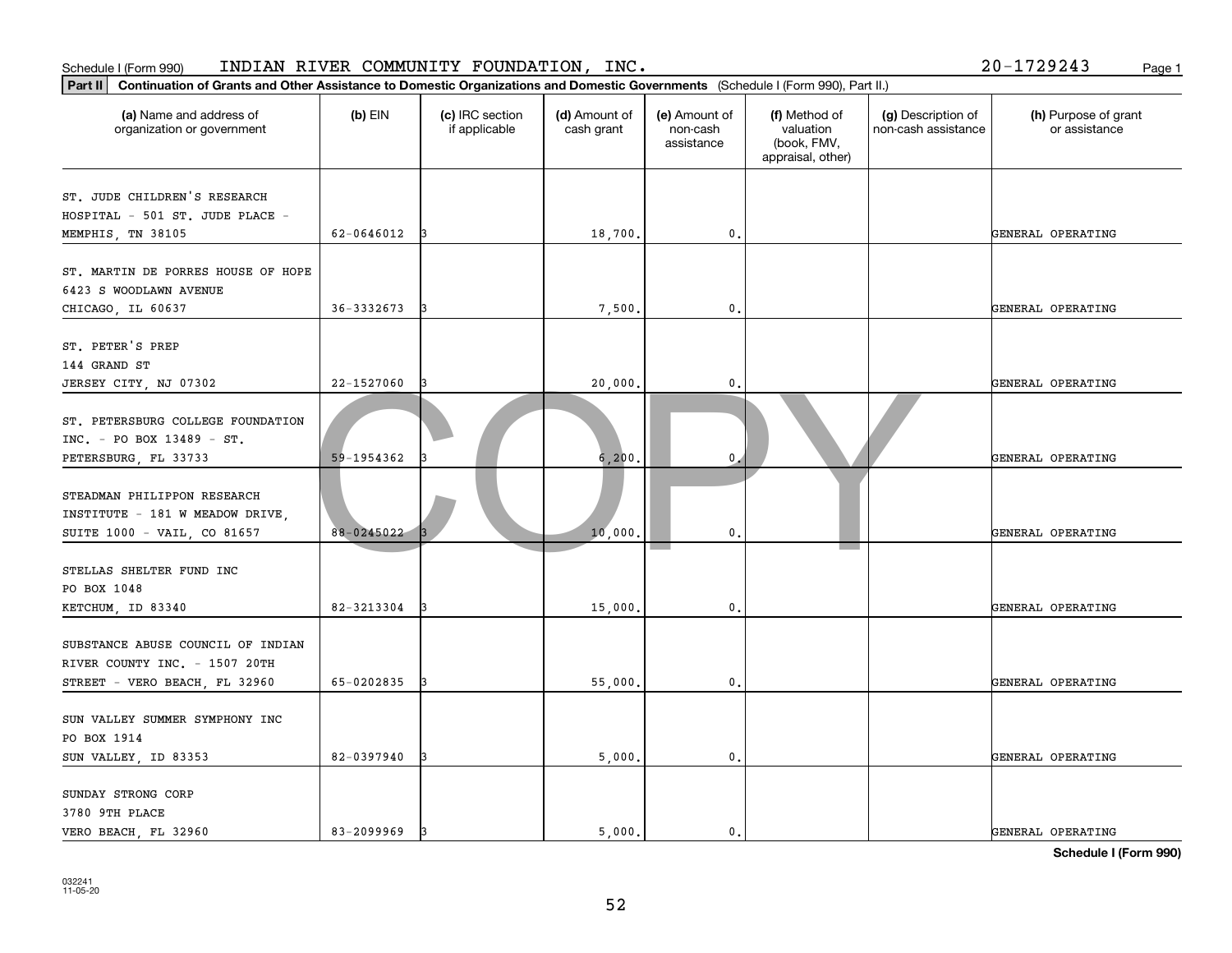| Part II   Continuation of Grants and Other Assistance to Domestic Organizations and Domestic Governments (Schedule I (Form 990), Part II.) |            |                                  |                             |                                         |                                                                |                                           |                                       |
|--------------------------------------------------------------------------------------------------------------------------------------------|------------|----------------------------------|-----------------------------|-----------------------------------------|----------------------------------------------------------------|-------------------------------------------|---------------------------------------|
| (a) Name and address of<br>organization or government                                                                                      | $(b)$ EIN  | (c) IRC section<br>if applicable | (d) Amount of<br>cash grant | (e) Amount of<br>non-cash<br>assistance | (f) Method of<br>valuation<br>(book, FMV,<br>appraisal, other) | (g) Description of<br>non-cash assistance | (h) Purpose of grant<br>or assistance |
| SUNSHINE REHABILITATION CENTER OF<br>INDIAN RIVER COUNTY INC. - 1705                                                                       |            |                                  |                             |                                         |                                                                |                                           |                                       |
| 17TH AVENUE - VERO BEACH, FL 32960                                                                                                         | 59-0806983 |                                  | 32,500.                     | $\mathbf{0}$ .                          |                                                                |                                           | GENERAL OPERATING                     |
| SWIFTSURE RANCH THERAPEUTIC<br>EQUESTRIAN CENTER - 114 CALYPSO<br>LANE - BELLEVUE, ID 83313                                                | 82-0461587 |                                  | 10,000                      | $\mathbf 0$ .                           |                                                                |                                           | GENERAL OPERATING                     |
| T-1 TODAY INC<br>8216 PRINCETON GLENDALE RD PMB 200<br>WEST CHESTER, OH 45069                                                              | 46-3704802 |                                  | 5,000                       | 0.                                      |                                                                |                                           | GENERAL OPERATING                     |
| TEEN CHALLENGE BOYS RANCH<br>801 154TH AVE<br>VERO BEACH, FL 32966                                                                         | 71-0551941 |                                  | 10,000                      | $\mathbf 0$                             |                                                                |                                           | GENERAL OPERATING                     |
| TEMPLE UNIVERSITY - LEWIS KATZ<br>SCHOOL OF MEDICINE - INSTITUTIONAL<br>ADVANCEMENT - PHILADELPHIA, PA<br>19182-7651                       | 23-1365971 |                                  | 10,000                      | $\mathbf{0}$                            |                                                                |                                           | GENERAL OPERATING                     |
| THE HOPE FOR FAMILIES CENTER<br>715 4TH PLACE<br>VERO BEACH, FL 32962                                                                      | 59-3129752 |                                  | 50,000                      | $\mathbf{0}$                            |                                                                |                                           | GENERAL OPERATING                     |
| THE JERUSALEM FOUNDATION, INC.<br>420 LEXINGTON AVENUE, SUITE 1645<br>NEW YORK, NY 10170                                                   | 13-2563745 |                                  | 5,000                       | 0.                                      |                                                                |                                           | GENERAL OPERATING                     |
| THE LEARNING ALLIANCE<br>PO BOX 2647                                                                                                       |            |                                  |                             |                                         |                                                                |                                           |                                       |
| VERO BEACH, FL 32961<br>THE PROTESTANT CONGREGATION OF<br>OCEAN REEF INC - 31 OCEAN REEF<br>DRIVE, C 101-248 - KEY LARGO, FL               | 27-0725986 |                                  | 207,867.                    | $\mathbf{0}$ .                          |                                                                |                                           | GENERAL OPERATING                     |
| 33037                                                                                                                                      | 65-1002109 |                                  | 10,000.                     | $\mathbf{0}$ .                          |                                                                |                                           | GENERAL OPERATING                     |

Schedule I (Form 990) INDIAN RIVER COMMUNITY FOUNDATION, INC. Page 1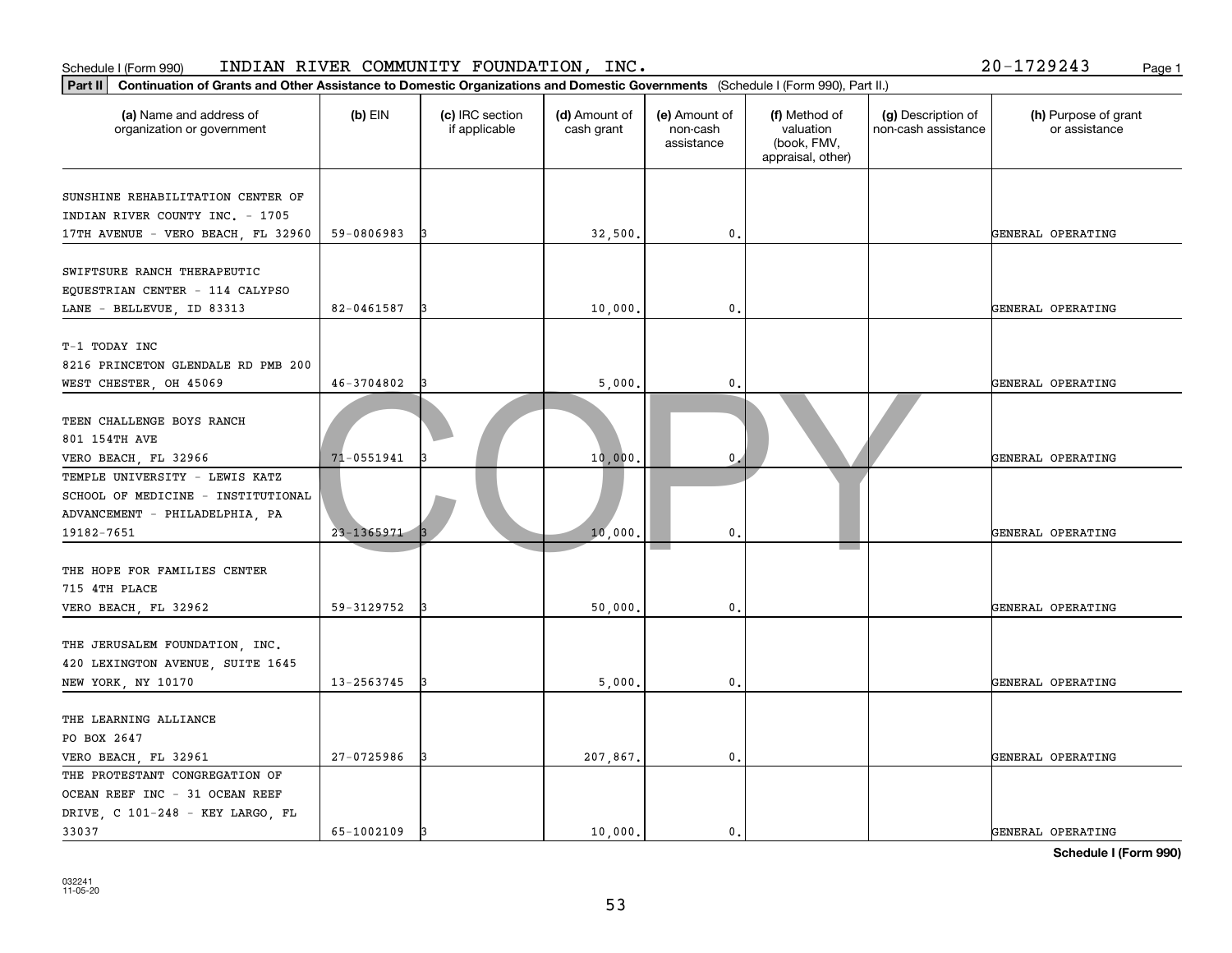| Part II                                                                                                  | Continuation of Grants and Other Assistance to Domestic Organizations and Domestic Governments (Schedule I (Form 990), Part II.) |                                  |                             |                                         |                                                                |                                           |                                       |  |  |
|----------------------------------------------------------------------------------------------------------|----------------------------------------------------------------------------------------------------------------------------------|----------------------------------|-----------------------------|-----------------------------------------|----------------------------------------------------------------|-------------------------------------------|---------------------------------------|--|--|
| (a) Name and address of<br>organization or government                                                    | $(b)$ EIN                                                                                                                        | (c) IRC section<br>if applicable | (d) Amount of<br>cash grant | (e) Amount of<br>non-cash<br>assistance | (f) Method of<br>valuation<br>(book, FMV,<br>appraisal, other) | (g) Description of<br>non-cash assistance | (h) Purpose of grant<br>or assistance |  |  |
| THIRD CHURCH OF CHRIST SCIENTIST<br>583 PARK AVENUE<br>NEW YORK, NY 10065                                | 13-1832955                                                                                                                       |                                  | 48,500                      | 0.                                      |                                                                |                                           | GENERAL OPERATING                     |  |  |
| TIMELINE THEATRE COMPANY<br>615 W WELLINGTON AVENUE<br>CHICAGO, IL 60657                                 | 36-4197407                                                                                                                       |                                  | 10,000                      | $\mathbf{0}$                            |                                                                |                                           | GENERAL OPERATING                     |  |  |
| TOWER CITY CHURCH<br>11220 PERRIN BEITEL RD<br>SAN ANTONIO, TX 78217                                     |                                                                                                                                  |                                  | 5,000                       | $\mathbf{0}$                            |                                                                |                                           | GENERAL OPERATING                     |  |  |
| TREASURE COAST COMMUNITY HEALTH,<br>INC. - 1555 INDIAN RIVER BLVD.<br>SUITE B-210 - VERO BEACH, FL 32960 | 59-3219191                                                                                                                       |                                  | 30,700                      | $\mathbf 0$                             |                                                                |                                           | GENERAL OPERATING                     |  |  |
| TREASURE COAST FOOD BANK, INC.<br>AKA TCFB<br>FORT PIERCE, FL 34947-2528                                 | 65-0123281                                                                                                                       |                                  | 16,900                      | $\mathbf 0$ .                           |                                                                |                                           | GENERAL OPERATING                     |  |  |
| TRINITY COLLEGE<br>300 SUMMIT STREET<br>HARTFORD, CT 06106                                               | 06-0646927                                                                                                                       |                                  | 1,500,000                   | $\mathbf{0}$ .                          |                                                                |                                           | GENERAL OPERATING                     |  |  |
| TRINITY EPISCOPAL CHURCH<br>2365 PINE AVENUE<br>VERO BEACH, FL 32960                                     | 59-0774209                                                                                                                       |                                  | 36,000                      | 0.                                      |                                                                |                                           | GENERAL OPERATING                     |  |  |
| TRUST FOR PUBLIC LAND<br>100 M STREET SE SUITE 700<br>WASHINGTON, DC 20003                               | 23-7222333                                                                                                                       |                                  | 5,050.                      | $\mathbf{0}$ .                          |                                                                |                                           | GENERAL OPERATING                     |  |  |
| TRUSTEES FOR HARVARD UNIVERSITY<br>124 MOUNT AUBURN ST.<br>CAMBRIDGE, MA 02138                           | 53-0199180                                                                                                                       |                                  | 10,000                      | $\mathfrak{o}$ .                        |                                                                |                                           | GENERAL OPERATING                     |  |  |

### Schedule I (Form 990) INDIAN RIVER COMMUNITY FOUNDATION, INC. Page 1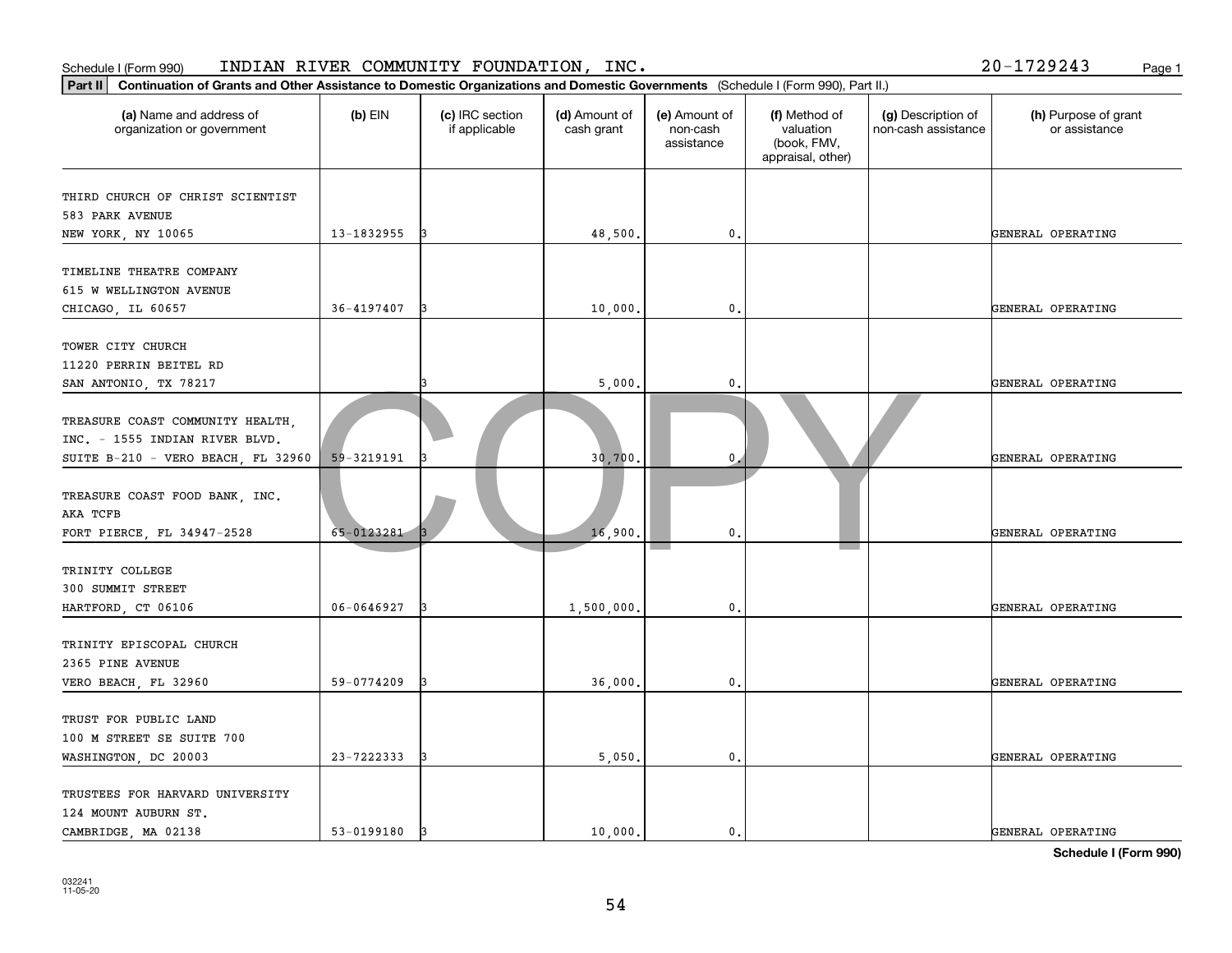| Schedule I (Form 990)                                                                                                                       |            | INDIAN RIVER COMMUNITY FOUNDATION, INC. |                             |                                         |                                                                |                                           | 20-1729243<br>Page 1                  |  |
|---------------------------------------------------------------------------------------------------------------------------------------------|------------|-----------------------------------------|-----------------------------|-----------------------------------------|----------------------------------------------------------------|-------------------------------------------|---------------------------------------|--|
| Continuation of Grants and Other Assistance to Domestic Organizations and Domestic Governments (Schedule I (Form 990), Part II.)<br>Part II |            |                                         |                             |                                         |                                                                |                                           |                                       |  |
| (a) Name and address of<br>organization or government                                                                                       | $(b)$ EIN  | (c) IRC section<br>if applicable        | (d) Amount of<br>cash grant | (e) Amount of<br>non-cash<br>assistance | (f) Method of<br>valuation<br>(book, FMV,<br>appraisal, other) | (g) Description of<br>non-cash assistance | (h) Purpose of grant<br>or assistance |  |
| TYKES & TEENS INC.<br>1555 INDIAN RIVER BLVD<br>VERO BEACH, FL 32960                                                                        | 65-0570899 |                                         | 55,000.                     | 0.                                      |                                                                |                                           | GENERAL OPERATING                     |  |
| UNITE THE WORLD WITH AFRICA<br>FOUNDATION INC - 49 WHITNEY STREET<br>$-$ WESTPORT, CT 06880                                                 | 47-2329890 |                                         | 11,000.                     | 0.                                      |                                                                |                                           | GENERAL OPERATING                     |  |
| UNITED AGAINST POVERTY, INC<br>1400 27TH ST<br>VERO BEACH, FL 32960                                                                         | 11-3697936 |                                         | 182,600.                    | 0.                                      |                                                                |                                           | GENERAL OPERATING                     |  |
| UNITED CHURCH OF MARCO ISLAND<br>320 N BARFIELD DRIVE<br>MARCO ISLAND, FL 34145                                                             |            |                                         | 5,000.                      | $\mathbf 0$                             |                                                                |                                           | GENERAL OPERATING                     |  |
| UNITED WAY OF INDIAN RIVER COUNTY<br>PO BOX 1960<br>VERO BEACH, FL 32961                                                                    | 59-1087090 |                                         | 300,500                     | $\mathbf{0}$ .                          |                                                                |                                           | GENERAL OPERATING                     |  |
| UNIVERSITY OF CENTRAL FLORIDA<br>FOUNDATION INC. - 12424 RESEARCH<br>PARKWAY, SUITE 250 - ORLANDO, FL<br>32826                              | 59-6211832 |                                         | 5,000.                      | 0.                                      |                                                                |                                           | GENERAL OPERATING                     |  |
| UNIVERSITY OF FLORIDA FOUNDATION<br>PO BOX 14425<br>GAINESVILLE, FL 32604-0696                                                              | 59-0974739 |                                         | 121,500.                    | 0.                                      |                                                                |                                           | GENERAL OPERATING                     |  |
| UNIVERSITY OF ILLINOIS FOUNDATION<br>1305 W GREEN STREET<br>URBANA, IL 61801                                                                | 37-6006007 |                                         | 5,000,                      | 0.                                      |                                                                |                                           | GENERAL OPERATING                     |  |
| VAIL VALLEY FOUNDATION INC.<br>PO BOX 6550<br>AVON, CO 81620                                                                                | 74-2215035 |                                         | 5,000.                      | $\mathbf{0}$ .                          |                                                                |                                           | GENERAL OPERATING                     |  |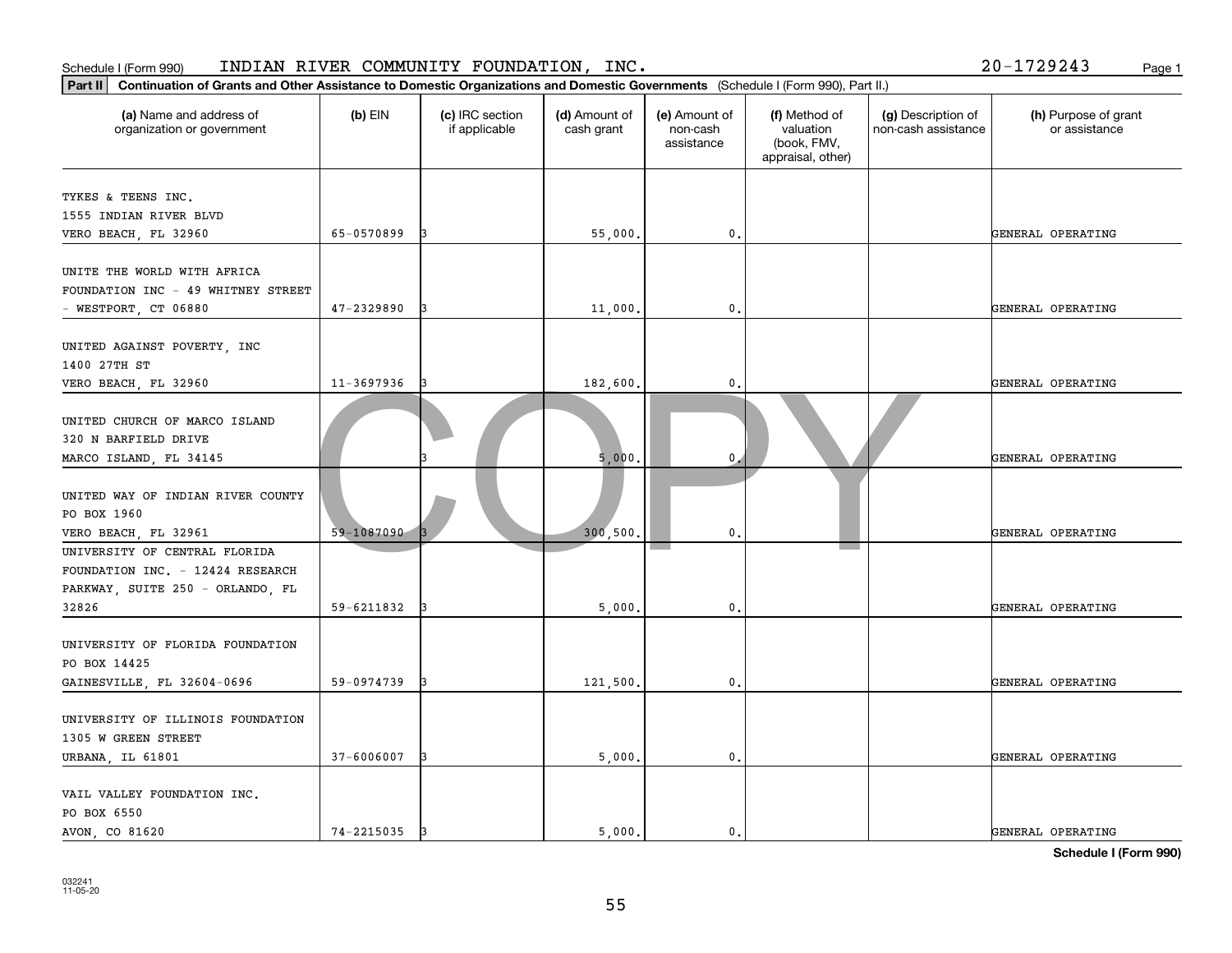| Part II                                                                                             | Continuation of Grants and Other Assistance to Domestic Organizations and Domestic Governments (Schedule I (Form 990), Part II.) |                                  |                             |                                         |                                                                |                                           |                                       |  |  |
|-----------------------------------------------------------------------------------------------------|----------------------------------------------------------------------------------------------------------------------------------|----------------------------------|-----------------------------|-----------------------------------------|----------------------------------------------------------------|-------------------------------------------|---------------------------------------|--|--|
| (a) Name and address of<br>organization or government                                               | $(b)$ EIN                                                                                                                        | (c) IRC section<br>if applicable | (d) Amount of<br>cash grant | (e) Amount of<br>non-cash<br>assistance | (f) Method of<br>valuation<br>(book, FMV,<br>appraisal, other) | (g) Description of<br>non-cash assistance | (h) Purpose of grant<br>or assistance |  |  |
| VERO BEACH CRISIS PREGNANCY CENTER<br>1503 24TH STREET<br>VERO BEACH, FL 32960                      | 59-2344840                                                                                                                       |                                  | 5,000                       | $\mathfrak o$ .                         |                                                                |                                           | GENERAL OPERATING                     |  |  |
| VERO BEACH LIFEGUARD ASSOCIATION<br>1351 WHITE HERON LANE<br>VERO BEACH, FL 32963                   | 45-2946869                                                                                                                       |                                  | 6,500                       | $\mathbf{0}$ .                          |                                                                |                                           | GENERAL OPERATING                     |  |  |
| VERO BEACH MUSEUM OF ART, INC.<br>3001 RIVERSIDE PARK DRIVE<br>VERO BEACH, FL 32963                 | 59-1867408                                                                                                                       |                                  | 218, 175.                   | 0                                       |                                                                |                                           | GENERAL OPERATING                     |  |  |
| VERO BEACH OPERA, INC.<br>PO BOX 6912<br>VERO BEACH, FL 32961                                       | 59-2883286                                                                                                                       |                                  | 76,897.                     | 0                                       |                                                                |                                           | GENERAL OPERATING                     |  |  |
| VERO BEACH ROWING, INC.<br>PO BOX 643063<br>VERO BEACH, FL 32964                                    | $26 - 2765309$                                                                                                                   |                                  | 99,553                      | $\mathbf{0}$                            |                                                                |                                           | GENERAL OPERATING                     |  |  |
| VETERANS COUNCIL OF INDIAN RIVER<br>COUNTY, INC. - P.O. BOX 1354 -<br>VERO BEACH, FL 32961          | 59-2970832                                                                                                                       |                                  | 38,500                      | $\mathbf{0}$ .                          |                                                                |                                           | GENERAL OPERATING                     |  |  |
| VISION HOUSE<br>PO BOX 2951<br>RENTON, WA 98056                                                     | 91-1493474                                                                                                                       |                                  | 5,000.                      | $\mathfrak o$ .                         |                                                                |                                           | GENERAL OPERATING                     |  |  |
| VISITING NURSE ASSOCIATION &<br>HOSPICE FOUNDATION, INC. - 1110<br>35TH LANE - VERO BEACH, FL 32960 | 59-2804739                                                                                                                       |                                  | 6,000.                      | $\mathsf{0}$ .                          |                                                                |                                           | GENERAL OPERATING                     |  |  |
| VNA AND HOSPICE FOUNDATION, INC<br>1110 35TH LANE<br>VERO BEACH, FL 32960                           | 59-2804739                                                                                                                       |                                  | 81,000.                     | 0.                                      |                                                                |                                           | GENERAL OPERATING                     |  |  |

### Schedule I (Form 990) INDIAN RIVER COMMUNITY FOUNDATION, INC. Page 1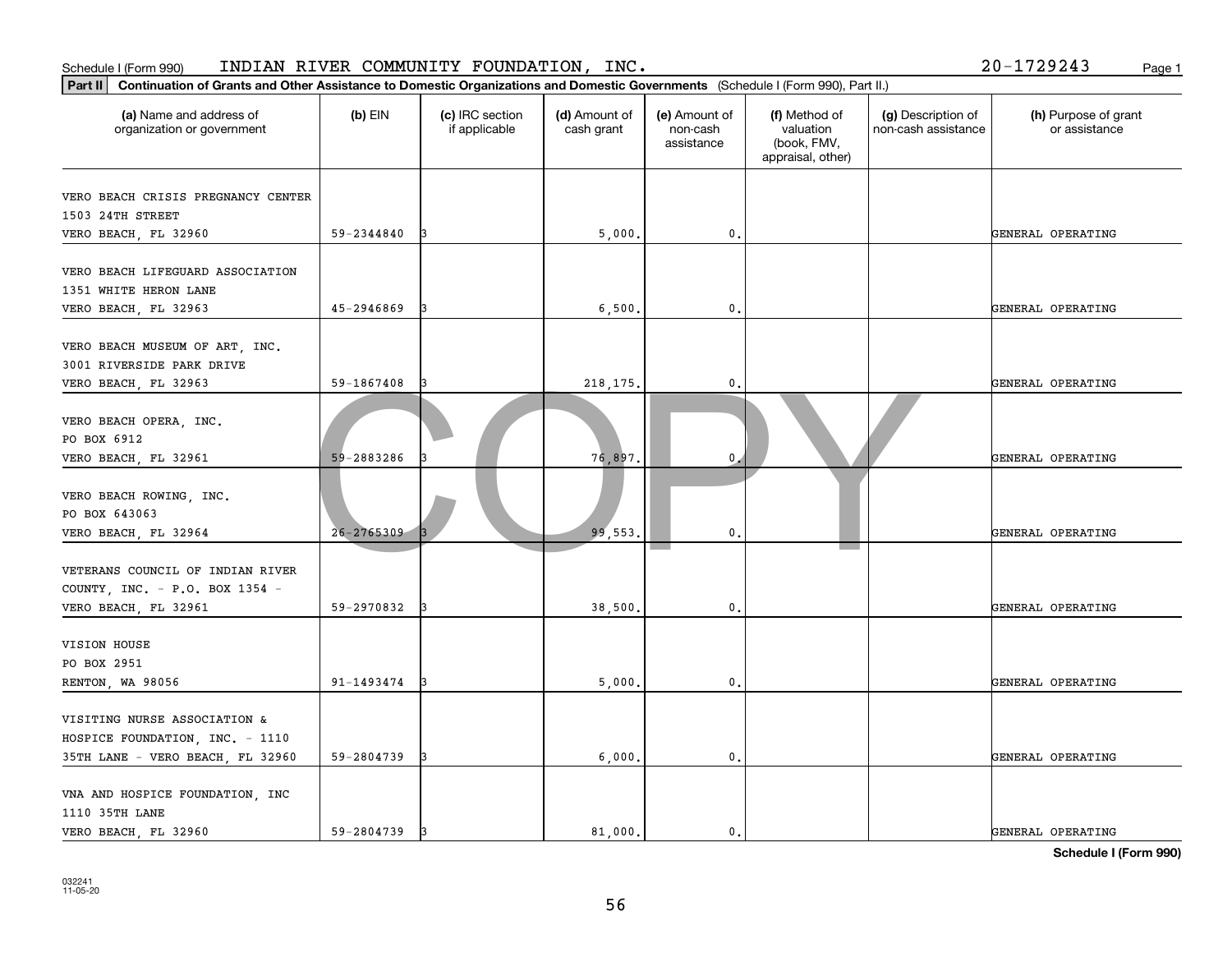| INDIAN RIVER COMMUNITY FOUNDATION, INC.<br>20-1729243<br>Schedule I (Form 990)<br>Page 1                                                    |                                                                                                                                                                                           |  |                                           |                                       |  |  |                   |  |
|---------------------------------------------------------------------------------------------------------------------------------------------|-------------------------------------------------------------------------------------------------------------------------------------------------------------------------------------------|--|-------------------------------------------|---------------------------------------|--|--|-------------------|--|
| Continuation of Grants and Other Assistance to Domestic Organizations and Domestic Governments (Schedule I (Form 990), Part II.)<br>Part II |                                                                                                                                                                                           |  |                                           |                                       |  |  |                   |  |
| (a) Name and address of<br>organization or government                                                                                       | (c) IRC section<br>(d) Amount of<br>$(b)$ EIN<br>(e) Amount of<br>(f) Method of<br>if applicable<br>cash grant<br>non-cash<br>valuation<br>assistance<br>(book, FMV,<br>appraisal, other) |  | (g) Description of<br>non-cash assistance | (h) Purpose of grant<br>or assistance |  |  |                   |  |
| VOICE FOR FLORIDA KEYS CHILDREN<br>INC - PO BOX 845 - ISLAMORADA, FL<br>33036                                                               | 65-0305892                                                                                                                                                                                |  | 5,000                                     | 0.                                    |  |  | GENERAL OPERATING |  |
| WALK THRU THE BIBLE MINISTRIES<br>5550 TRIANGLE PARKWAY, SUITE 250<br>PEACHTREE CORNERS, GA 30092                                           | 93-0669857                                                                                                                                                                                |  | 5,000.                                    | 0.                                    |  |  | GENERAL OPERATING |  |
| WASHINGTON & LEE UNIVERSITY<br>204 W. WASHINGTON STREET<br>LEXINGTON, VA 24450                                                              | 54-0505977                                                                                                                                                                                |  | 5,000.                                    | 0.                                    |  |  | GENERAL OPERATING |  |
| WESTOVER SCHOOL INC<br>1237 WHITTEMORE ROAD<br>MIDDLEBURY, CT 06762                                                                         | 06-0646961                                                                                                                                                                                |  | 6,000,                                    | $\mathbf{0}$                          |  |  | GENERAL OPERATING |  |
| <b>WHALE TRUST</b><br>PO BOX 243<br>MAKAWAO, HI 96768                                                                                       | $91 - 2144632$                                                                                                                                                                            |  | 11,500                                    | $\mathbf{0}$ .                        |  |  | GENERAL OPERATING |  |
| WHOLE FAMILY HEALTH CENTER INC.<br>981 37TH PLACE<br>VERO BEACH, FL 32960                                                                   | 65-0715258                                                                                                                                                                                |  | 74,100.                                   | 0.                                    |  |  | GENERAL OPERATING |  |
| WILCOX HOSPITAL FOUNDATION<br>3-3420 KUHIO HWY<br>LIHUE, HI 96766                                                                           | 99-0204242                                                                                                                                                                                |  | 5,000                                     | 0.                                    |  |  | GENERAL OPERATING |  |
| WILLIAM AND MARY ATHLETIC<br>EDUCATION FOUNDATION - PO BOX 399<br>- WILLIAMSBURG, VA 23187                                                  | 54-6056480                                                                                                                                                                                |  | 5,000                                     | 0.                                    |  |  | GENERAL OPERATING |  |
| WOOD RIVER LAND TRUST COMPANY<br>119 E BULLION STREET<br>HAILEY, ID 83333                                                                   | 82-0474191                                                                                                                                                                                |  | 10,000.                                   | 0.                                    |  |  | GENERAL OPERATING |  |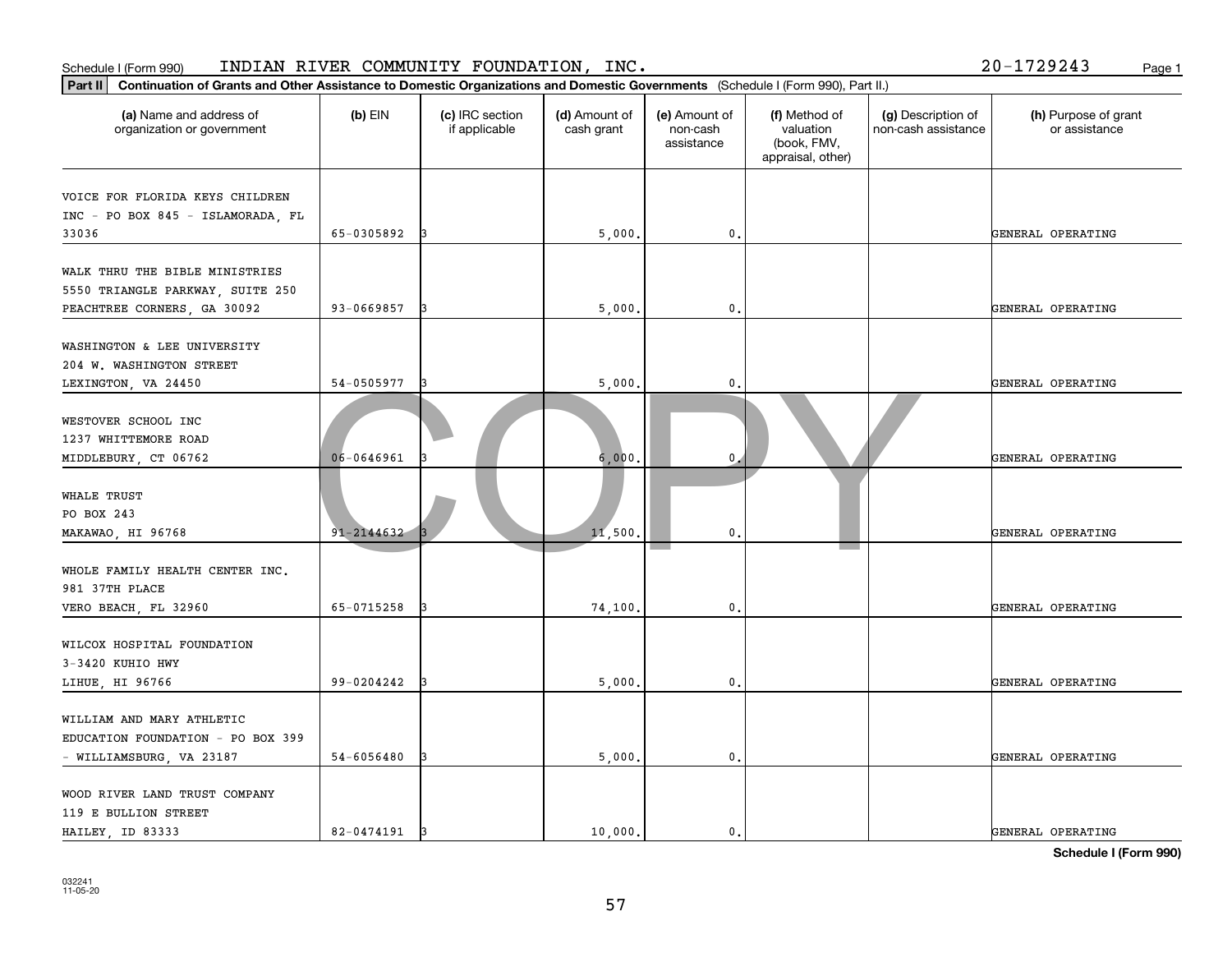| INDIAN RIVER COMMUNITY FOUNDATION, INC.<br>Schedule I (Form 990)                                                                            |                                                                                                                                                                                           | $20 - 1729243$<br>Page 1 |                                           |                                       |  |  |                   |
|---------------------------------------------------------------------------------------------------------------------------------------------|-------------------------------------------------------------------------------------------------------------------------------------------------------------------------------------------|--------------------------|-------------------------------------------|---------------------------------------|--|--|-------------------|
| Continuation of Grants and Other Assistance to Domestic Organizations and Domestic Governments (Schedule I (Form 990), Part II.)<br>Part II |                                                                                                                                                                                           |                          |                                           |                                       |  |  |                   |
| (a) Name and address of<br>organization or government                                                                                       | $(b)$ EIN<br>(d) Amount of<br>(e) Amount of<br>(c) IRC section<br>(f) Method of<br>if applicable<br>cash grant<br>valuation<br>non-cash<br>assistance<br>(book, FMV,<br>appraisal, other) |                          | (g) Description of<br>non-cash assistance | (h) Purpose of grant<br>or assistance |  |  |                   |
| YEAR UP, INC<br>45 MILK STREET 9TH FLOOR<br>BOSTON, MA 02109                                                                                | $04 - 3534407$                                                                                                                                                                            | 13                       | 10,000.                                   | $\mathsf{0}\,.$                       |  |  | GENERAL OPERATING |
| YOUTH GUIDANCE MENTORING ACADEMY<br>1028 20TH PLACE<br>VERO BEACH, FL 32960                                                                 | 65-0017325                                                                                                                                                                                |                          | 57,500.                                   | $\mathbf{0}$ .                        |  |  | GENERAL OPERATING |
| YOUTH SAILING FOUNDATION OF INDIAN<br>RIVER COUNTY - PO BOX 612 - VERO                                                                      |                                                                                                                                                                                           |                          |                                           |                                       |  |  |                   |
| BEACH, FL 32961                                                                                                                             | 27-0952942                                                                                                                                                                                |                          | 15,750.                                   | $\mathbf{0}$ .                        |  |  | GENERAL OPERATING |
|                                                                                                                                             |                                                                                                                                                                                           |                          |                                           |                                       |  |  |                   |
|                                                                                                                                             |                                                                                                                                                                                           |                          |                                           |                                       |  |  |                   |
|                                                                                                                                             |                                                                                                                                                                                           |                          |                                           |                                       |  |  |                   |
|                                                                                                                                             |                                                                                                                                                                                           |                          |                                           |                                       |  |  |                   |
|                                                                                                                                             |                                                                                                                                                                                           |                          |                                           |                                       |  |  |                   |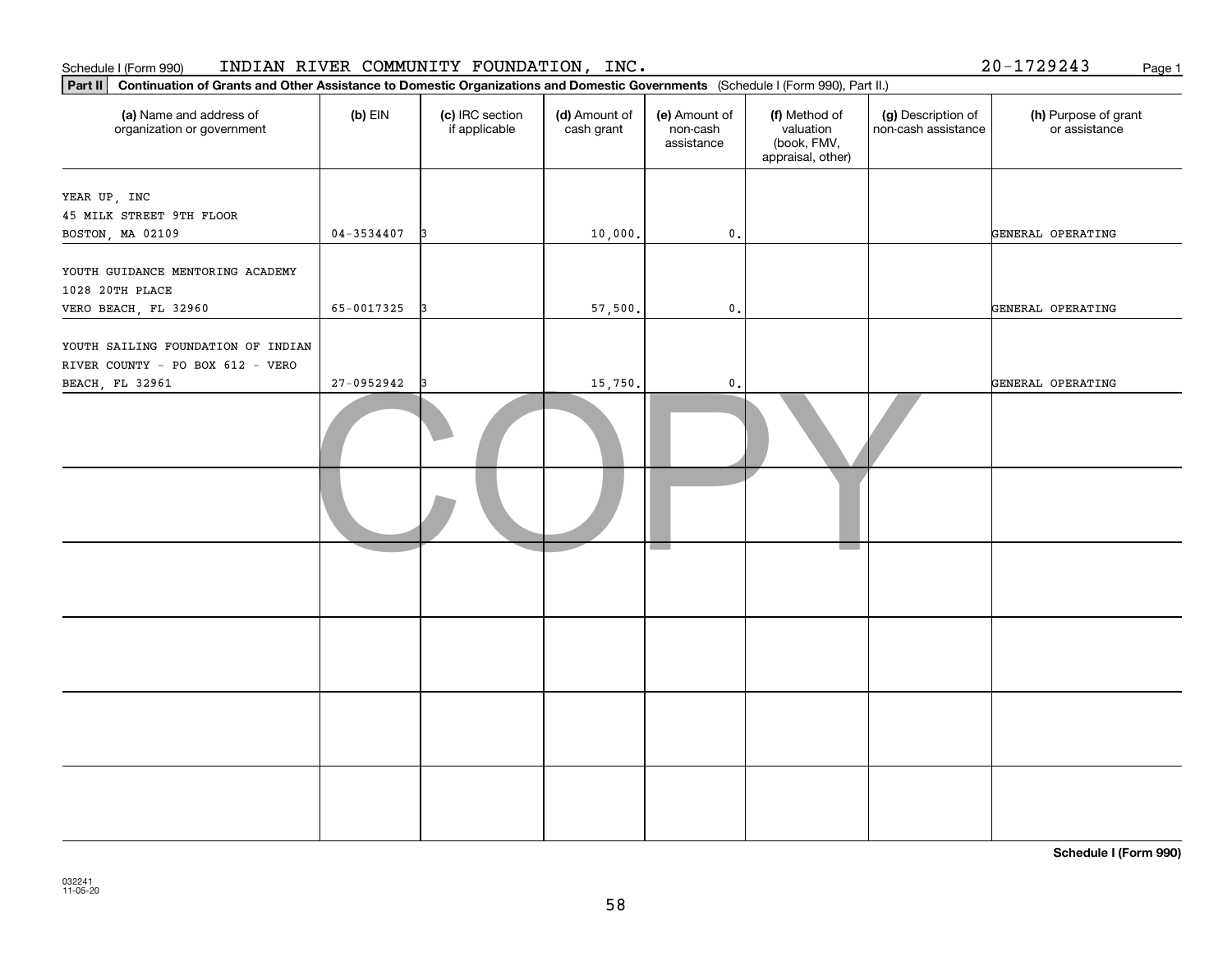#### 032102 11-02-20

| Schedule I (Form 990) 2020 |  |  |  |
|----------------------------|--|--|--|
|----------------------------|--|--|--|

| Part III can be duplicated if additional space is needed. |  |
|-----------------------------------------------------------|--|

**Part III | Grants and Other Assistance to Domestic Individuals. Complete if the organization answered "Yes" on Form 990, Part IV, line 22.** 

| (a) Type of grant or assistance                                                                                                                      | (b) Number of<br>recipients | (c) Amount of<br>cash grant | (d) Amount of non-<br>cash assistance | (e) Method of valuation<br>(book, FMV, appraisal, other) | (f) Description of noncash assistance |  |  |  |
|------------------------------------------------------------------------------------------------------------------------------------------------------|-----------------------------|-----------------------------|---------------------------------------|----------------------------------------------------------|---------------------------------------|--|--|--|
|                                                                                                                                                      |                             |                             |                                       |                                                          |                                       |  |  |  |
|                                                                                                                                                      |                             |                             |                                       |                                                          |                                       |  |  |  |
|                                                                                                                                                      |                             |                             |                                       |                                                          |                                       |  |  |  |
|                                                                                                                                                      |                             |                             |                                       |                                                          |                                       |  |  |  |
|                                                                                                                                                      |                             |                             |                                       |                                                          |                                       |  |  |  |
|                                                                                                                                                      |                             |                             |                                       |                                                          |                                       |  |  |  |
|                                                                                                                                                      |                             |                             |                                       |                                                          |                                       |  |  |  |
|                                                                                                                                                      |                             |                             |                                       |                                                          |                                       |  |  |  |
| Part IV<br>Supplemental Information. Provide the information required in Part I, line 2; Part III, column (b); and any other additional information. |                             |                             |                                       |                                                          |                                       |  |  |  |
| PART I, LINE 2:                                                                                                                                      |                             |                             |                                       |                                                          |                                       |  |  |  |
| UPON APPROVAL BY THE BOARD OF DIRECTORS, THE GRANTEE ORGANIZATIONS ARE                                                                               |                             |                             |                                       |                                                          |                                       |  |  |  |
| NOTIFIED IN WRITING AND REQUIRED TO SIGN A LETTER OF AGREEMENT OUTLINING                                                                             |                             |                             |                                       |                                                          |                                       |  |  |  |
| THE GRANT EXPECTATIONS BASED ON THE PROPOSAL SUBMITTED AND THE REPORTING                                                                             |                             |                             |                                       |                                                          |                                       |  |  |  |
| REQUIREMENTS.<br>THE NONPROFIT ORGANIZATION IS REQUIRED, BY SIGNING THE                                                                              |                             |                             |                                       |                                                          |                                       |  |  |  |
| LETTER OF AGREEMENT, TO RETURN FUNDS THAT ARE NOT EXPENDED AS OUTLINED IN                                                                            |                             |                             |                                       |                                                          |                                       |  |  |  |
| THE GRANT PROPOSAL OR WITHIN THE TIMEFRAME OUTLINED IN THE GRANT PROPOSAL.                                                                           |                             |                             |                                       |                                                          |                                       |  |  |  |

59

**2**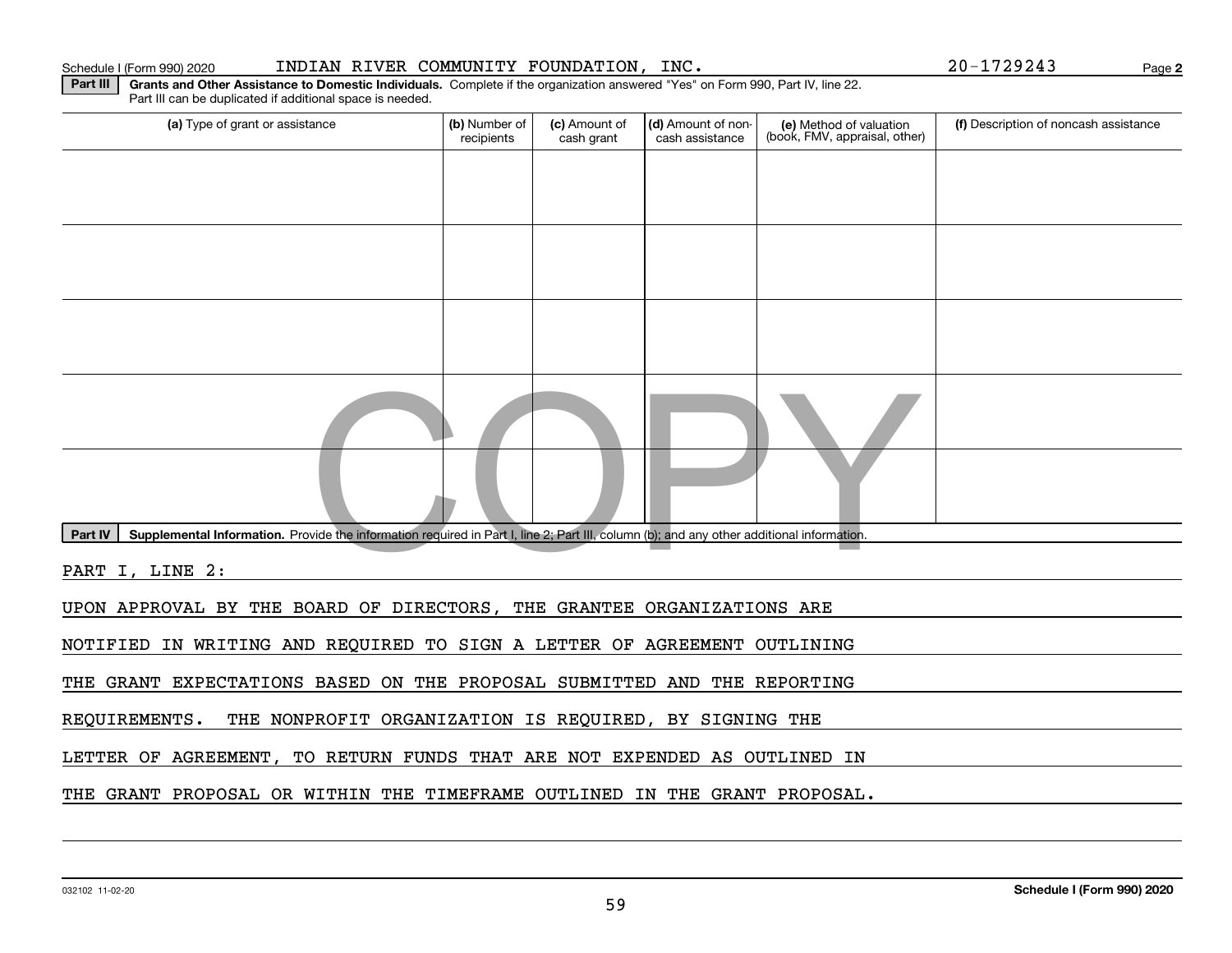|    | <b>Compensation Information</b><br><b>SCHEDULE J</b>                                                                                                    |                                       | OMB No. 1545-0047          |     |                             |
|----|---------------------------------------------------------------------------------------------------------------------------------------------------------|---------------------------------------|----------------------------|-----|-----------------------------|
|    | (Form 990)<br>For certain Officers, Directors, Trustees, Key Employees, and Highest                                                                     |                                       |                            |     |                             |
|    | <b>Compensated Employees</b>                                                                                                                            |                                       |                            |     |                             |
|    | Complete if the organization answered "Yes" on Form 990, Part IV, line 23.                                                                              |                                       | Open to Public             |     |                             |
|    | Attach to Form 990.<br>Department of the Treasury<br>Go to www.irs.gov/Form990 for instructions and the latest information.<br>Internal Revenue Service |                                       | Inspection                 |     |                             |
|    | Name of the organization                                                                                                                                | <b>Employer identification number</b> |                            |     |                             |
|    | INDIAN RIVER COMMUNITY FOUNDATION, INC.                                                                                                                 |                                       | 20-1729243                 |     |                             |
|    | <b>Questions Regarding Compensation</b><br>Part I                                                                                                       |                                       |                            |     |                             |
|    |                                                                                                                                                         |                                       |                            | Yes | No                          |
|    | 1a Check the appropriate box(es) if the organization provided any of the following to or for a person listed on Form 990,                               |                                       |                            |     |                             |
|    | Part VII, Section A, line 1a. Complete Part III to provide any relevant information regarding these items.                                              |                                       |                            |     |                             |
|    | First-class or charter travel<br>Housing allowance or residence for personal use                                                                        |                                       |                            |     |                             |
|    | Travel for companions<br>Payments for business use of personal residence                                                                                |                                       |                            |     |                             |
|    | Tax indemnification and gross-up payments<br>Health or social club dues or initiation fees                                                              |                                       |                            |     |                             |
|    | Discretionary spending account<br>Personal services (such as maid, chauffeur, chef)                                                                     |                                       |                            |     |                             |
|    |                                                                                                                                                         |                                       |                            |     |                             |
|    | <b>b</b> If any of the boxes on line 1a are checked, did the organization follow a written policy regarding payment or                                  |                                       |                            |     |                             |
|    | reimbursement or provision of all of the expenses described above? If "No," complete Part III to explain                                                |                                       | 1b                         |     |                             |
| 2  | Did the organization require substantiation prior to reimbursing or allowing expenses incurred by all directors,                                        |                                       |                            |     |                             |
|    |                                                                                                                                                         |                                       | $\mathbf{2}$               |     |                             |
|    |                                                                                                                                                         |                                       |                            |     |                             |
| з  | Indicate which, if any, of the following the organization used to establish the compensation of the organization's                                      |                                       |                            |     |                             |
|    | CEO/Executive Director. Check all that apply. Do not check any boxes for methods used by a related organization to                                      |                                       |                            |     |                             |
|    | establish compensation of the CEO/Executive Director, but explain in Part III.                                                                          |                                       |                            |     |                             |
|    | - X I<br>Compensation committee<br>Written employment contract                                                                                          |                                       |                            |     |                             |
|    | $X \mid$<br>Compensation survey or study<br>Independent compensation consultant                                                                         |                                       |                            |     |                             |
|    | $\boxed{\textbf{X}}$ Form 990 of other organizations<br>Approval by the board or compensation committee                                                 |                                       |                            |     |                             |
|    |                                                                                                                                                         |                                       |                            |     |                             |
|    | During the year, did any person listed on Form 990, Part VII, Section A, line 1a, with respect to the filing                                            |                                       |                            |     |                             |
|    | organization or a related organization:                                                                                                                 |                                       |                            |     |                             |
|    | Receive a severance payment or change-of-control payment?                                                                                               |                                       | 4a                         |     | $\underline{x}$             |
|    | Participate in or receive payment from a supplemental nonqualified retirement plan?                                                                     |                                       | 4b                         |     | $\overline{\mathtt{x}}$     |
| с  | Participate in or receive payment from an equity-based compensation arrangement?                                                                        |                                       | 4c                         |     | $\overline{\text{x}}$       |
|    | If "Yes" to any of lines 4a-c, list the persons and provide the applicable amounts for each item in Part III.                                           |                                       |                            |     |                             |
|    |                                                                                                                                                         |                                       |                            |     |                             |
|    | Only section 501(c)(3), 501(c)(4), and 501(c)(29) organizations must complete lines 5-9.                                                                |                                       |                            |     |                             |
| 5. | For persons listed on Form 990, Part VII, Section A, line 1a, did the organization pay or accrue any compensation                                       |                                       |                            |     |                             |
|    | contingent on the revenues of:                                                                                                                          |                                       |                            |     |                             |
|    |                                                                                                                                                         |                                       | 5a                         |     | $\frac{\text{X}}{\text{X}}$ |
|    |                                                                                                                                                         |                                       | 5b                         |     |                             |
|    | If "Yes" on line 5a or 5b, describe in Part III.                                                                                                        |                                       |                            |     |                             |
| 6. | For persons listed on Form 990, Part VII, Section A, line 1a, did the organization pay or accrue any compensation                                       |                                       |                            |     |                             |
|    | contingent on the net earnings of:                                                                                                                      |                                       |                            |     |                             |
|    |                                                                                                                                                         |                                       | 6a                         |     | <u>x</u>                    |
|    |                                                                                                                                                         |                                       | 6b                         |     | $\overline{\mathtt{x}}$     |
|    | If "Yes" on line 6a or 6b, describe in Part III.                                                                                                        |                                       |                            |     |                             |
|    | 7 For persons listed on Form 990, Part VII, Section A, line 1a, did the organization provide any nonfixed payments                                      |                                       |                            |     |                             |
|    |                                                                                                                                                         |                                       | 7                          |     | x                           |
| 8  | Were any amounts reported on Form 990, Part VII, paid or accrued pursuant to a contract that was subject to the                                         |                                       |                            |     |                             |
|    | initial contract exception described in Regulations section 53.4958-4(a)(3)? If "Yes," describe in Part III                                             |                                       | 8                          |     | x                           |
| 9  | If "Yes" on line 8, did the organization also follow the rebuttable presumption procedure described in                                                  |                                       |                            |     |                             |
|    | Regulations section 53.4958-6(c)?                                                                                                                       |                                       | 9                          |     |                             |
|    | LHA For Paperwork Reduction Act Notice, see the Instructions for Form 990.                                                                              |                                       | Schedule J (Form 990) 2020 |     |                             |

032111 12-07-20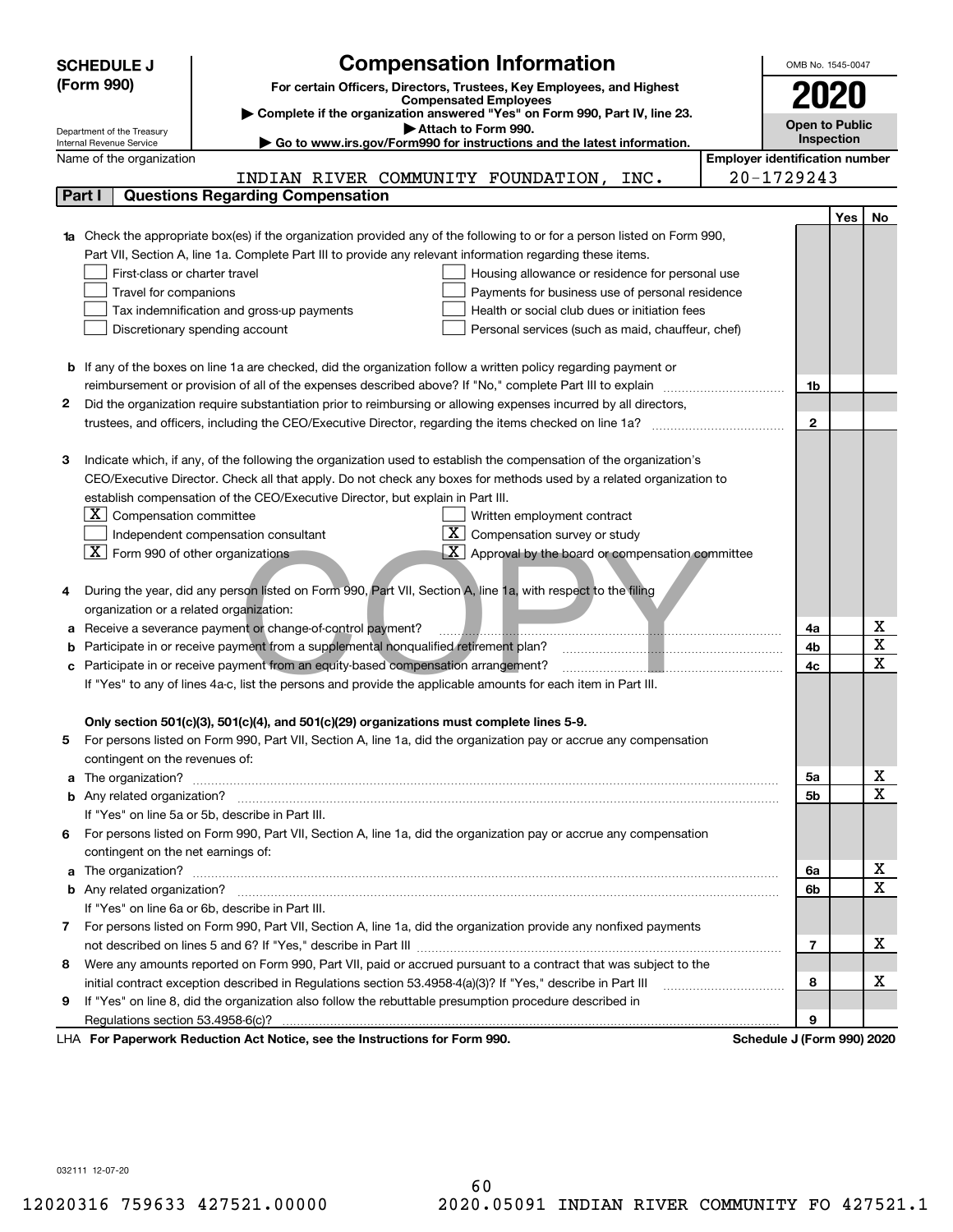#### INDIAN RIVER COMMUNITY FOUNDATION, INC. 20-1729243

**2**

## **Part II Officers, Directors, Trustees, Key Employees, and Highest Compensated Employees.**  Schedule J (Form 990) 2020 Page Use duplicate copies if additional space is needed.

For each individual whose compensation must be reported on Schedule J, report compensation from the organization on row (i) and from related organizations, described in the instructions, on row (ii). Do not list any individuals that aren't listed on Form 990, Part VII.

**Note:**  The sum of columns (B)(i)-(iii) for each listed individual must equal the total amount of Form 990, Part VII, Section A, line 1a, applicable column (D) and (E) amounts for that individual.

| (A) Name and Title          |                            |                                                                                                    | (B) Breakdown of W-2 and/or 1099-MISC compensation |                  | (C) Retirement and<br>other deferred | (D) Nontaxable<br>benefits | (E) Total of columns | (F) Compensation                                           |  |
|-----------------------------|----------------------------|----------------------------------------------------------------------------------------------------|----------------------------------------------------|------------------|--------------------------------------|----------------------------|----------------------|------------------------------------------------------------|--|
|                             |                            | (i) Base<br>(ii) Bonus &<br>(iii) Other<br>incentive<br>reportable<br>compensation<br>compensation |                                                    | compensation     | compensation                         |                            | $(B)(i)-(D)$         | in column (B)<br>reported as deferred<br>on prior Form 990 |  |
| JEFFREY R. PICKERING<br>(1) | (i)                        | 180,915.                                                                                           | 17,238.                                            | $\overline{0}$ . | 4,710.                               | 8,212.                     | 211,075.             | $\overline{0}$ .                                           |  |
| CEO/PRESIDENT               | $\overline{(\mathsf{ii})}$ | $\overline{0}$ .                                                                                   | $\overline{0}$ .                                   | $\overline{0}$ . | $\overline{0}$ .                     | $\overline{0}$ .           | $\overline{0}$ .     | $\overline{\mathbf{0}}$ .                                  |  |
|                             | (i)                        |                                                                                                    |                                                    |                  |                                      |                            |                      |                                                            |  |
|                             | (ii)                       |                                                                                                    |                                                    |                  |                                      |                            |                      |                                                            |  |
|                             | (i)                        |                                                                                                    |                                                    |                  |                                      |                            |                      |                                                            |  |
|                             | (ii)                       |                                                                                                    |                                                    |                  |                                      |                            |                      |                                                            |  |
|                             | (i)                        |                                                                                                    |                                                    |                  |                                      |                            |                      |                                                            |  |
|                             | (ii)                       |                                                                                                    |                                                    |                  |                                      |                            |                      |                                                            |  |
|                             | (i)                        |                                                                                                    |                                                    |                  |                                      |                            |                      |                                                            |  |
|                             | $\vert$ (ii)               |                                                                                                    |                                                    |                  |                                      |                            |                      |                                                            |  |
|                             | $\vert$ (i)                |                                                                                                    |                                                    |                  |                                      |                            |                      |                                                            |  |
|                             | $\overline{v}$             |                                                                                                    |                                                    |                  |                                      |                            |                      |                                                            |  |
|                             | $ $ (i)                    |                                                                                                    |                                                    |                  |                                      |                            |                      |                                                            |  |
|                             | (ii)<br>(i)                |                                                                                                    |                                                    |                  |                                      |                            |                      |                                                            |  |
|                             | (ii)                       |                                                                                                    |                                                    |                  |                                      | <b>Contract Contract</b>   |                      |                                                            |  |
|                             | (i)                        |                                                                                                    |                                                    |                  |                                      |                            |                      |                                                            |  |
|                             | (ii)                       |                                                                                                    |                                                    |                  |                                      |                            |                      |                                                            |  |
|                             | (i)                        |                                                                                                    |                                                    |                  |                                      |                            |                      |                                                            |  |
|                             | (ii)                       |                                                                                                    |                                                    |                  |                                      |                            |                      |                                                            |  |
|                             | (i)                        |                                                                                                    |                                                    |                  |                                      |                            |                      |                                                            |  |
|                             | (ii)                       |                                                                                                    |                                                    |                  |                                      |                            |                      |                                                            |  |
|                             | (i)                        |                                                                                                    |                                                    |                  |                                      |                            |                      |                                                            |  |
|                             | (ii)                       |                                                                                                    |                                                    |                  |                                      |                            |                      |                                                            |  |
|                             | (i)                        |                                                                                                    |                                                    |                  |                                      |                            |                      |                                                            |  |
|                             | (ii)                       |                                                                                                    |                                                    |                  |                                      |                            |                      |                                                            |  |
|                             | (i)                        |                                                                                                    |                                                    |                  |                                      |                            |                      |                                                            |  |
|                             | (ii)                       |                                                                                                    |                                                    |                  |                                      |                            |                      |                                                            |  |
|                             | (i)                        |                                                                                                    |                                                    |                  |                                      |                            |                      |                                                            |  |
|                             | (ii)                       |                                                                                                    |                                                    |                  |                                      |                            |                      |                                                            |  |
|                             | (i)<br>(ii)                |                                                                                                    |                                                    |                  |                                      |                            |                      |                                                            |  |
|                             |                            |                                                                                                    |                                                    |                  |                                      |                            |                      |                                                            |  |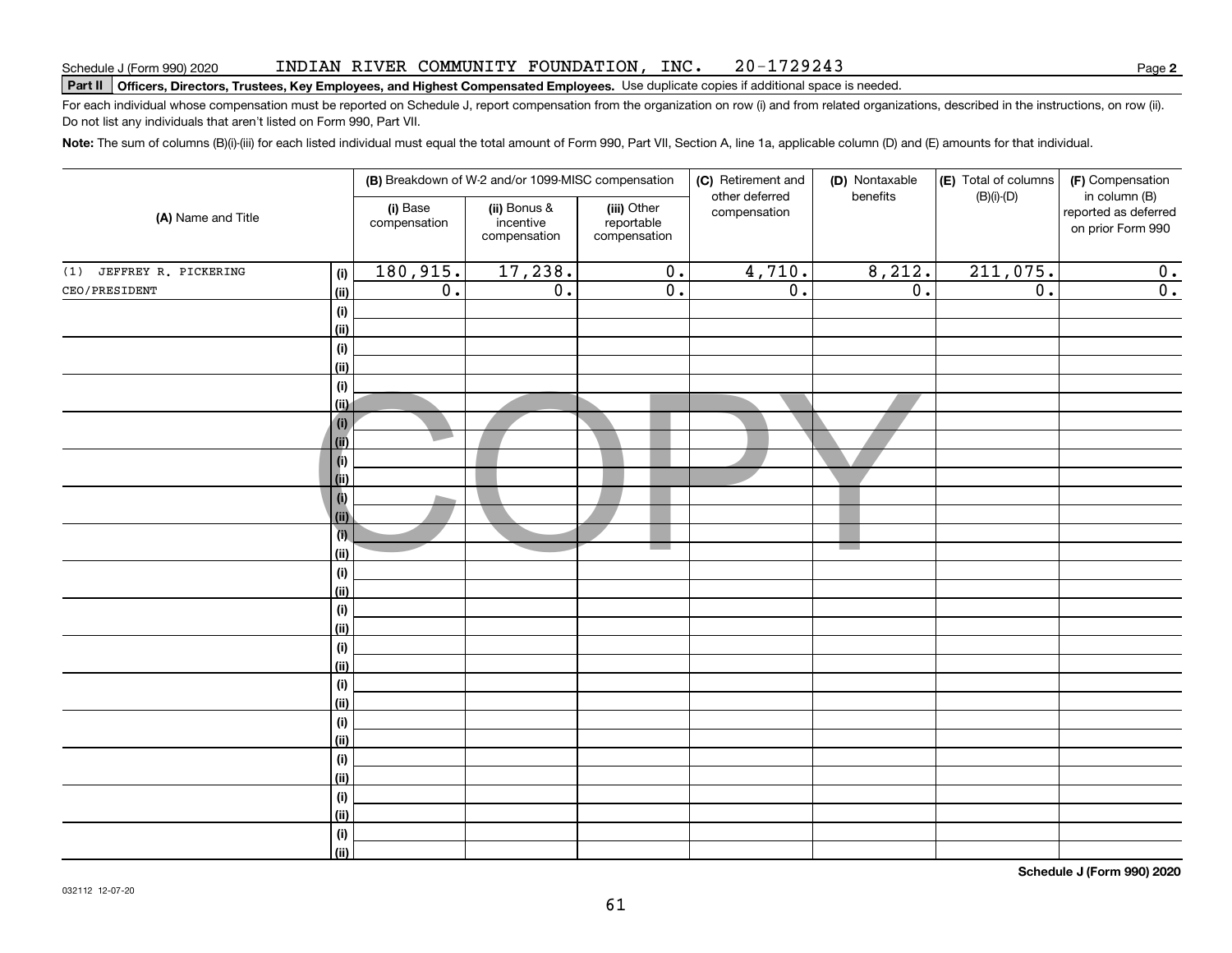## **Part III Supplemental Information**

Schedule J (Form 990) 2020 INDIAN RIVER COMMUNITY FOUNDATION, INC.<br>Part III Supplemental Information<br>Provide the information, explanation, or descriptions required for Part I, lines 1a, 1b, 3, 4a, 4b, 4c, 5a, 5b, 6a, 6b,

| CODY |
|------|
|      |
|      |
|      |
|      |
|      |
|      |
|      |
|      |
|      |
|      |
|      |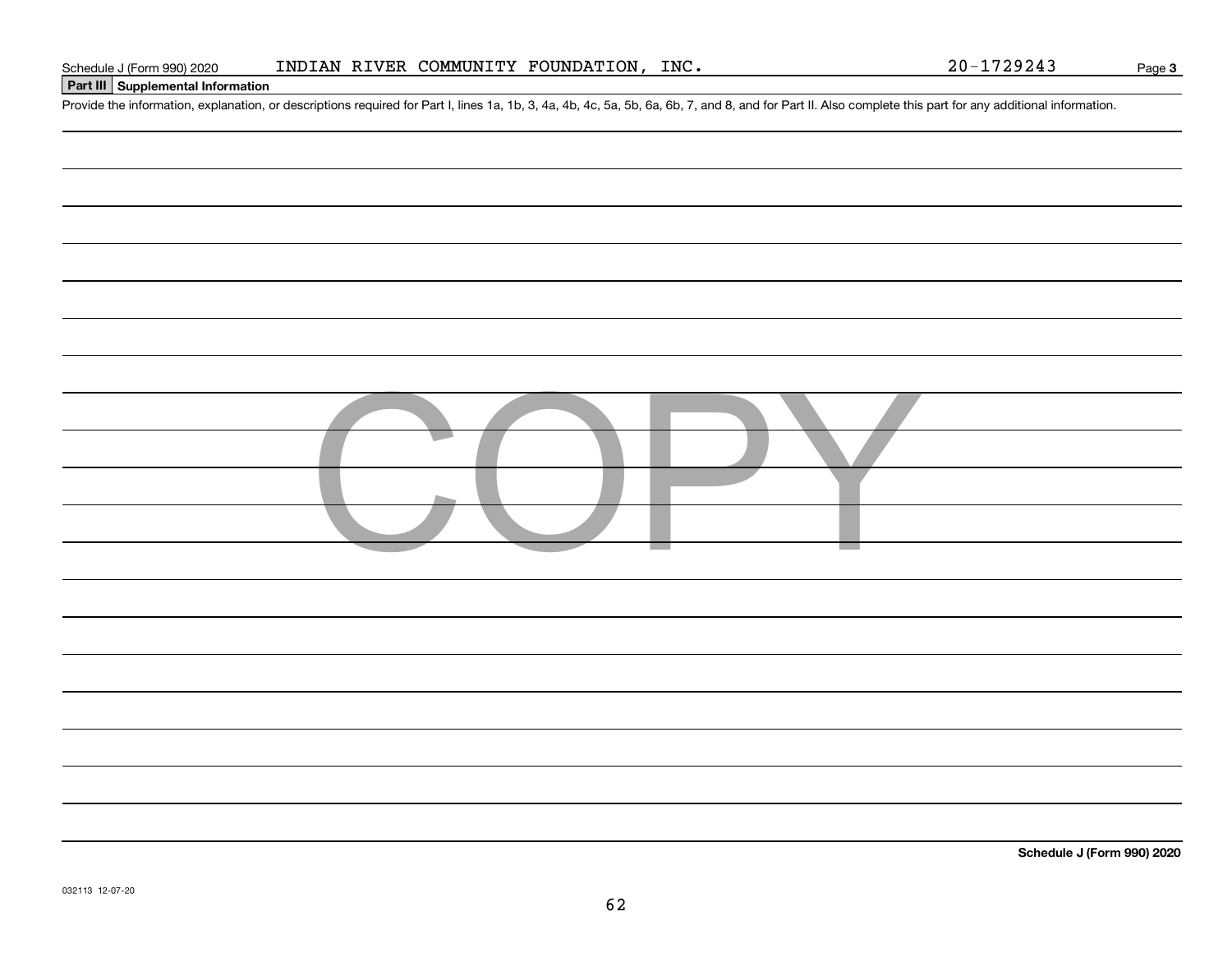### **SCHEDULE M (Form 990)**

## **Noncash Contributions**

OMB No. 1545-0047

| Department of the Treasury |
|----------------------------|
| Internal Revenue Service   |

**Complete if the organizations answered "Yes" on Form 990, Part IV, lines 29 or 30.** <sup>J</sup>**2020 Attach to Form 990.** J

**Open to Public Inspection**

|  | Name of the organization |
|--|--------------------------|
|  |                          |

 **Go to www.irs.gov/Form990 for instructions and the latest information.** J

|        | lame of the organization |                                    |     |              |      | <b>Employer identification number</b> |
|--------|--------------------------|------------------------------------|-----|--------------|------|---------------------------------------|
|        |                          | INDIAN RIVER COMMUNITY FOUNDATION, |     |              | INC. | $20 - 1729243$                        |
| Part I | <b>Types of Property</b> |                                    |     |              |      |                                       |
|        |                          |                                    | (a) | $\mathbf{r}$ | ΙC   | (d)                                   |

|    |                                                                                                                                | (a)         | (b)                           | (c)                                            | (d)                                                   |     |     |    |
|----|--------------------------------------------------------------------------------------------------------------------------------|-------------|-------------------------------|------------------------------------------------|-------------------------------------------------------|-----|-----|----|
|    |                                                                                                                                | Check if    | Number of<br>contributions or | Noncash contribution<br>amounts reported on    | Method of determining<br>noncash contribution amounts |     |     |    |
|    |                                                                                                                                | applicable  |                               | items contributed Form 990, Part VIII, line 1q |                                                       |     |     |    |
| 1  |                                                                                                                                |             |                               |                                                |                                                       |     |     |    |
| 2  |                                                                                                                                |             |                               |                                                |                                                       |     |     |    |
| З  | Art - Fractional interests                                                                                                     |             |                               |                                                |                                                       |     |     |    |
| 4  | Books and publications                                                                                                         |             |                               |                                                |                                                       |     |     |    |
| 5  | Clothing and household goods                                                                                                   |             |                               |                                                |                                                       |     |     |    |
| 6  |                                                                                                                                |             |                               |                                                |                                                       |     |     |    |
| 7  |                                                                                                                                |             |                               |                                                |                                                       |     |     |    |
| 8  | Intellectual property                                                                                                          |             |                               |                                                |                                                       |     |     |    |
| 9  |                                                                                                                                | $\mathbf x$ | 44                            |                                                | 6, 204, 826. PUBLIC STOCK EXCHANG                     |     |     |    |
| 10 | Securities - Closely held stock                                                                                                |             |                               |                                                |                                                       |     |     |    |
| 11 | Securities - Partnership, LLC, or                                                                                              |             |                               |                                                |                                                       |     |     |    |
|    | trust interests                                                                                                                |             |                               |                                                |                                                       |     |     |    |
| 12 |                                                                                                                                |             |                               |                                                |                                                       |     |     |    |
| 13 | Qualified conservation contribution -                                                                                          |             |                               |                                                |                                                       |     |     |    |
|    |                                                                                                                                |             |                               |                                                |                                                       |     |     |    |
| 14 | Qualified conservation contribution - Other                                                                                    |             |                               |                                                |                                                       |     |     |    |
| 15 |                                                                                                                                |             |                               |                                                |                                                       |     |     |    |
| 16 |                                                                                                                                |             |                               |                                                |                                                       |     |     |    |
| 17 |                                                                                                                                |             |                               |                                                |                                                       |     |     |    |
| 18 |                                                                                                                                |             |                               |                                                |                                                       |     |     |    |
| 19 |                                                                                                                                |             |                               |                                                |                                                       |     |     |    |
|    |                                                                                                                                |             |                               |                                                |                                                       |     |     |    |
| 20 |                                                                                                                                |             |                               |                                                |                                                       |     |     |    |
| 21 |                                                                                                                                |             |                               |                                                |                                                       |     |     |    |
| 22 |                                                                                                                                |             |                               |                                                |                                                       |     |     |    |
| 23 |                                                                                                                                |             |                               |                                                |                                                       |     |     |    |
| 24 |                                                                                                                                |             |                               |                                                |                                                       |     |     |    |
| 25 | Other $\blacktriangleright$                                                                                                    |             |                               |                                                |                                                       |     |     |    |
| 26 | Other<br>▶                                                                                                                     |             |                               |                                                |                                                       |     |     |    |
| 27 | Other<br>▶                                                                                                                     |             |                               |                                                |                                                       |     |     |    |
| 28 | Other                                                                                                                          |             |                               |                                                |                                                       |     |     |    |
| 29 | Number of Forms 8283 received by the organization during the tax year for contributions                                        |             |                               |                                                |                                                       |     |     |    |
|    | for which the organization completed Form 8283, Part V, Donee Acknowledgement                                                  |             |                               | 29<br>.                                        |                                                       |     |     |    |
|    |                                                                                                                                |             |                               |                                                |                                                       |     | Yes | No |
|    | 30a During the year, did the organization receive by contribution any property reported in Part I, lines 1 through 28, that it |             |                               |                                                |                                                       |     |     |    |
|    | must hold for at least three years from the date of the initial contribution, and which isn't required to be used for          |             |                               |                                                |                                                       |     |     |    |
|    | exempt purposes for the entire holding period?                                                                                 |             |                               |                                                |                                                       | 30a |     | х  |
|    | <b>b</b> If "Yes," describe the arrangement in Part II.                                                                        |             |                               |                                                |                                                       |     |     |    |
| 31 | Does the organization have a gift acceptance policy that requires the review of any nonstandard contributions?                 |             |                               |                                                |                                                       | 31  | х   |    |
|    | 32a Does the organization hire or use third parties or related organizations to solicit, process, or sell noncash              |             |                               |                                                |                                                       |     |     |    |
|    | contributions?                                                                                                                 |             |                               |                                                |                                                       | 32a |     | x  |
|    | <b>b</b> If "Yes," describe in Part II.                                                                                        |             |                               |                                                |                                                       |     |     |    |
| 33 | If the organization didn't report an amount in column (c) for a type of property for which column (a) is checked,              |             |                               |                                                |                                                       |     |     |    |
|    | describe in Part II.                                                                                                           |             |                               |                                                |                                                       |     |     |    |

For Paperwork Reduction Act Notice, see the Instructions for Form 990. Schedule M (Form 990) 2020 LHA

032141 11-23-20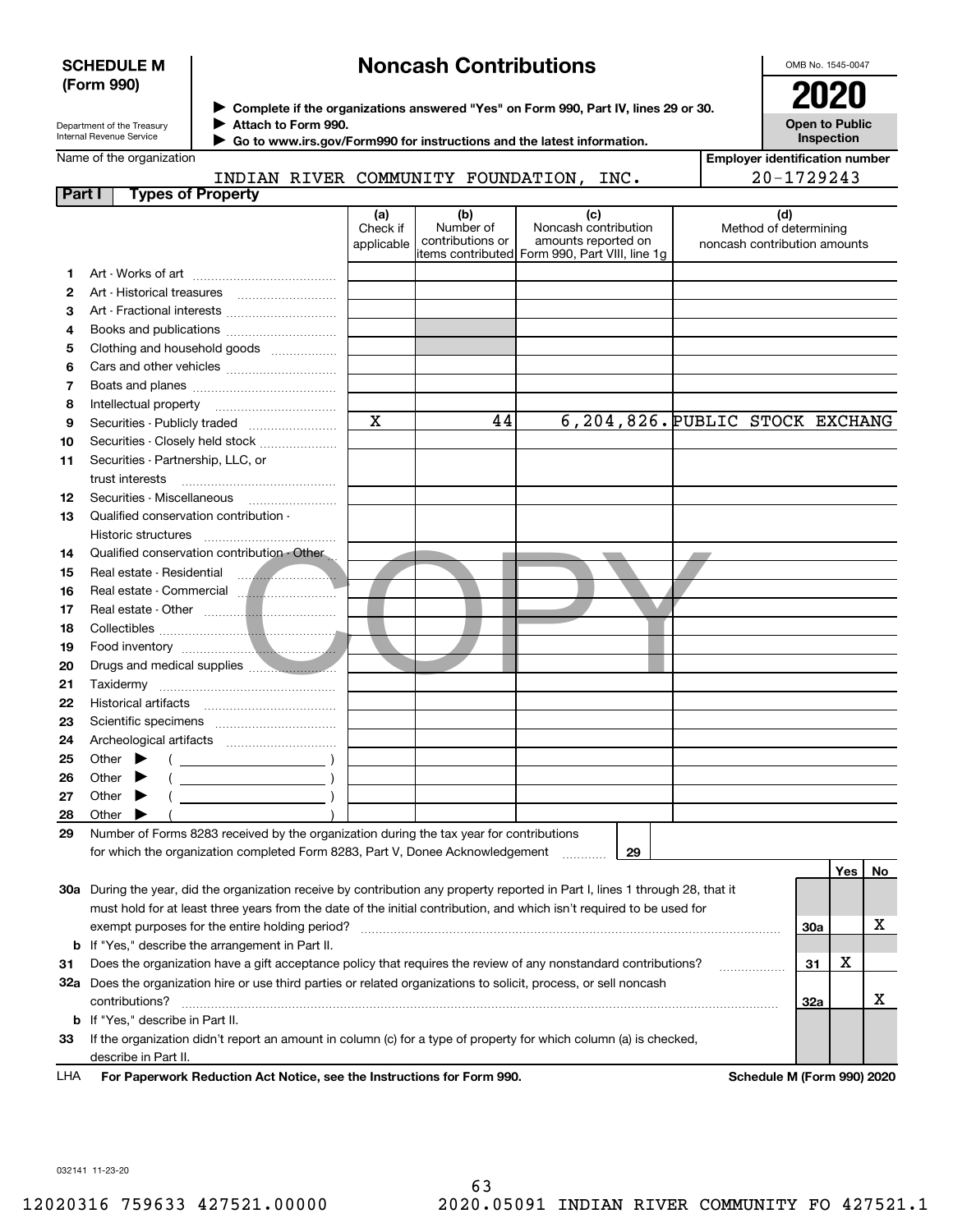| <b>Part II</b>  | Schedule M (Form 990) 2020 |                                           | INDIAN RIVER COMMUNITY FOUNDATION, INC. | $20 - 1729243$                                                                                                                                                                                                                      | Page 2 |
|-----------------|----------------------------|-------------------------------------------|-----------------------------------------|-------------------------------------------------------------------------------------------------------------------------------------------------------------------------------------------------------------------------------------|--------|
|                 |                            | this part for any additional information. |                                         | <b>Supplemental Information.</b> Provide the information required by Part I, lines 30b, 32b, and 33, and whether the organization is reporting in Part I, column (b), the number of contributions, the number of items received, or |        |
|                 |                            |                                           |                                         |                                                                                                                                                                                                                                     |        |
|                 |                            |                                           |                                         |                                                                                                                                                                                                                                     |        |
|                 |                            |                                           |                                         |                                                                                                                                                                                                                                     |        |
|                 |                            |                                           |                                         |                                                                                                                                                                                                                                     |        |
|                 |                            |                                           |                                         |                                                                                                                                                                                                                                     |        |
|                 |                            |                                           |                                         |                                                                                                                                                                                                                                     |        |
|                 |                            |                                           |                                         |                                                                                                                                                                                                                                     |        |
|                 |                            |                                           |                                         |                                                                                                                                                                                                                                     |        |
|                 |                            |                                           |                                         |                                                                                                                                                                                                                                     |        |
|                 |                            |                                           |                                         |                                                                                                                                                                                                                                     |        |
|                 |                            |                                           |                                         |                                                                                                                                                                                                                                     |        |
|                 |                            |                                           |                                         |                                                                                                                                                                                                                                     |        |
|                 |                            |                                           |                                         |                                                                                                                                                                                                                                     |        |
|                 |                            |                                           |                                         |                                                                                                                                                                                                                                     |        |
|                 |                            |                                           |                                         |                                                                                                                                                                                                                                     |        |
|                 |                            |                                           |                                         |                                                                                                                                                                                                                                     |        |
|                 |                            |                                           |                                         |                                                                                                                                                                                                                                     |        |
|                 |                            |                                           |                                         |                                                                                                                                                                                                                                     |        |
|                 |                            |                                           |                                         |                                                                                                                                                                                                                                     |        |
|                 |                            |                                           |                                         |                                                                                                                                                                                                                                     |        |
|                 |                            |                                           |                                         |                                                                                                                                                                                                                                     |        |
|                 |                            |                                           |                                         |                                                                                                                                                                                                                                     |        |
|                 |                            |                                           |                                         |                                                                                                                                                                                                                                     |        |
|                 |                            |                                           |                                         |                                                                                                                                                                                                                                     |        |
|                 |                            |                                           |                                         |                                                                                                                                                                                                                                     |        |
|                 |                            |                                           |                                         |                                                                                                                                                                                                                                     |        |
|                 |                            |                                           |                                         |                                                                                                                                                                                                                                     |        |
|                 |                            |                                           |                                         |                                                                                                                                                                                                                                     |        |
|                 |                            |                                           |                                         |                                                                                                                                                                                                                                     |        |
|                 |                            |                                           |                                         |                                                                                                                                                                                                                                     |        |
| 032142 11-23-20 |                            |                                           |                                         | Schedule M (Form 990) 2020                                                                                                                                                                                                          |        |
|                 |                            |                                           | 64                                      |                                                                                                                                                                                                                                     |        |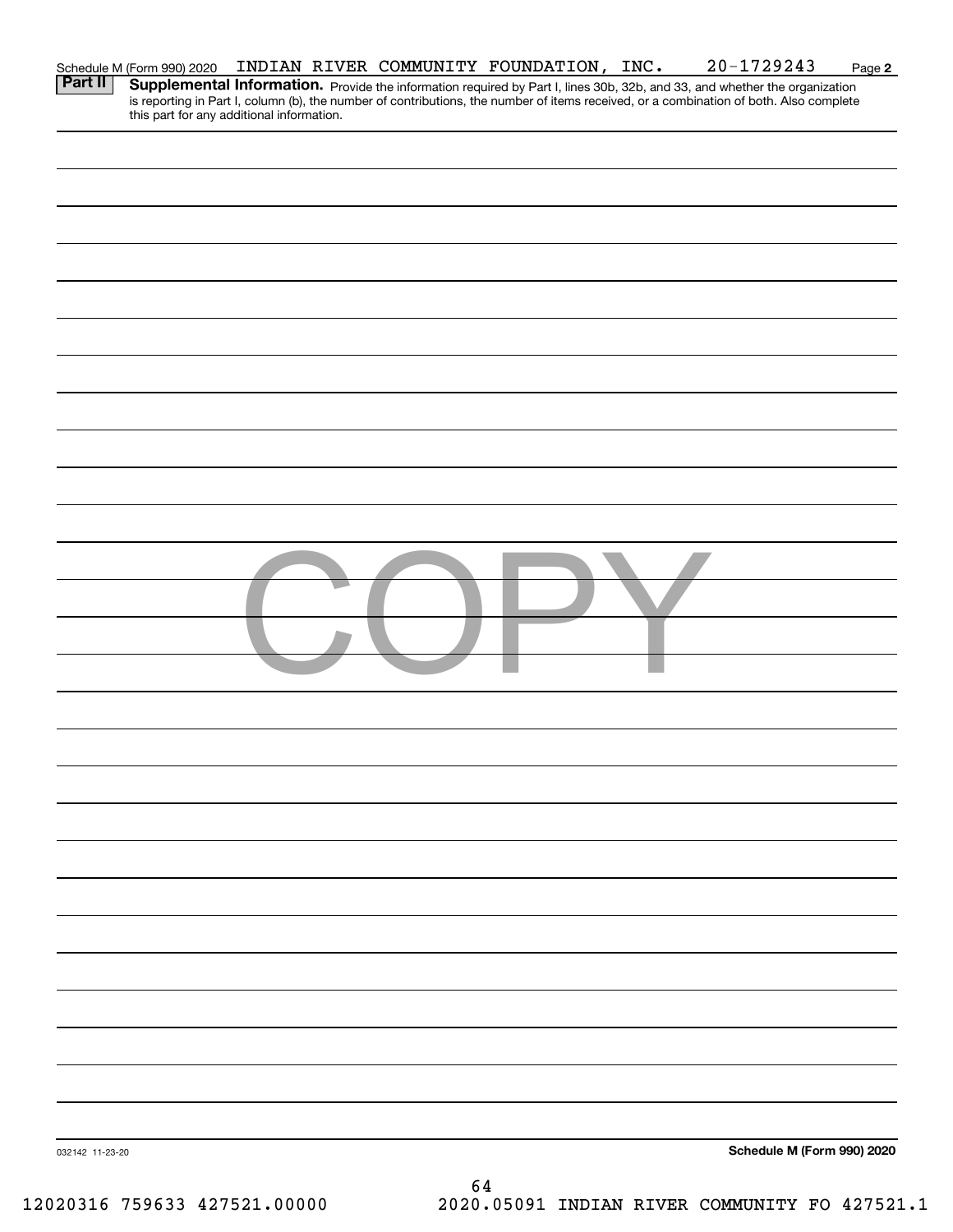**(Form 990 or 990-EZ)**

Department of the Treasury Internal Revenue Service Name of the organization

**Complete to provide information for responses to specific questions on Form 990 or 990-EZ or to provide any additional information. | Attach to Form 990 or 990-EZ. | Go to www.irs.gov/Form990 for the latest information. SCHEDULE O Supplemental Information to Form 990 or 990-EZ**



INDIAN RIVER COMMUNITY FOUNDATION, INC. 20-1729243

FORM 990, PART III, LINE 4A, PROGRAM SERVICE ACCOMPLISHMENTS:

BELIEVE THAT OUR ORGANIZATION AND THE GENEROUS PEOPLE WE SERVE CAN HELP

BUILD A MORE HEALTHY, PROSPEROUS COMMUNITY. IN DOING SO, WE COMMIT OUR

BEST EFFORTS TO DEMONSTRATE THE VALUES OF KNOWLEDGE AND CORE KNOW-HOW,

SERVICE EXCELLENCE AND DIVERSITY, EQUITY AND INCLUSION IN OUR WORK.

TOGETHER WITH OUR CLIENTS, IN THE FISCAL YEAR ENDING JUNE 30, 2021,

INDIAN RIVER COMMUNITY FOUNDATION AWARDED GRANTS TOTALING \$11,422,120

FROM 203 CHARITABLE GIVING ACCOUNTS TO CHARITIES IN INDIAN RIVER COUNTY

AND AROUND THE WORLD. ON JUNE 30, 2021, A TOTAL OF 78 INDIVIDUALS WERE

RECOGNIZED AS PART OF THE ALMA LEE LOY LEGACY SOCIETY FOR MAKING A

THEIR ESTATE TO INDIAN RIVER COMMUNITY FOU PLANNED GIFT FROM THEIR ESTATE TO INDIAN RIVER COMMUNITY FOUNDATION.

TOGETHER, WE ARE PART OF SOMETHING BETTER.

FORM 990, PART VI, SECTION B, LINE 11B:

THE BOARD RECEIVES A COPY OF THE FORM 990 FOR REVIEW PRIOR TO SUBMISSION OF THE RETURN.

FORM 990, PART VI, SECTION B, LINE 12C:

EACH MEMBER IS REQUIRED TO IMMEDIATELY DISCLOSE ANY ACTUAL OR PERCEIVED

CONFLICT AND MUST ENSURE THEY HAVE NO DISCUSSION OR INVOLVEMENT IN THESE

MATTERS. WHEN VOTING ON A MATTER WHERE ACTUAL OR PERCEIVED CONFLICT

EXISTS, THAT MEMBER MUST ABSTAIN FROM VOTING. EACH BOARD MEMBER COMPLETED

AND SIGNED A DISCLOSURE STATEMENT AND AGREED WITH THE POLICIES.

FORM 990, PART VI, SECTION B, LINE 15:

THE EXECUTIVE COMPENSATION COMMITTEE SHALL CONSIST OF THE MEMBERS OF THE

032211 11-20-20 LHA For Paperwork Reduction Act Notice, see the Instructions for Form 990 or 990-EZ. Schedule O (Form 990 or 990-EZ) 2020 65